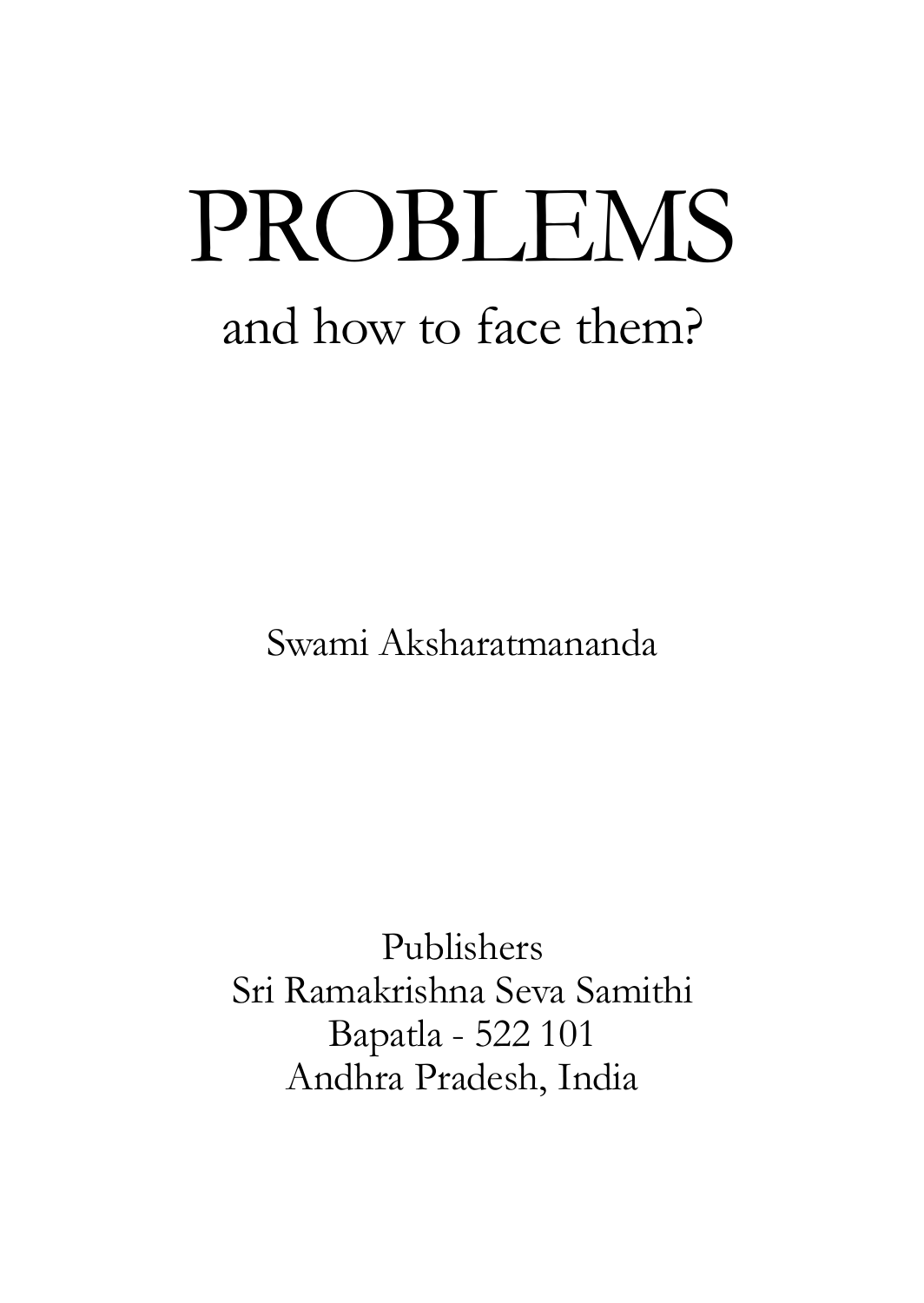Published by Sri Ramakrishna Seva Samithi Bapatla - 522 101 AP India

© All rights reserved

| First print |                         | 3000 copies August, 2006    |
|-------------|-------------------------|-----------------------------|
| Reprints    |                         | 3000 copies February, 2007  |
|             |                         | 3000 copies September, 2007 |
|             |                         | 5000 copies August, 2008    |
|             |                         | 3000 copies September, 2009 |
|             | 6000 copies April, 2010 |                             |

For Copies : Sri Ramakrishna Seva Samithi Bapatla - 522 101 AP India e-mail: rksamithibapatla@gmail.com Website: www.unworldliness.org

Explanation for the cover page: In spite of the oppressive living conditions in the Sahara desert, these small flowering plants are fighting the battle of life by putting forth beautiful flowers. They amply demonstrate to us how we should face the problems of life and overcome them.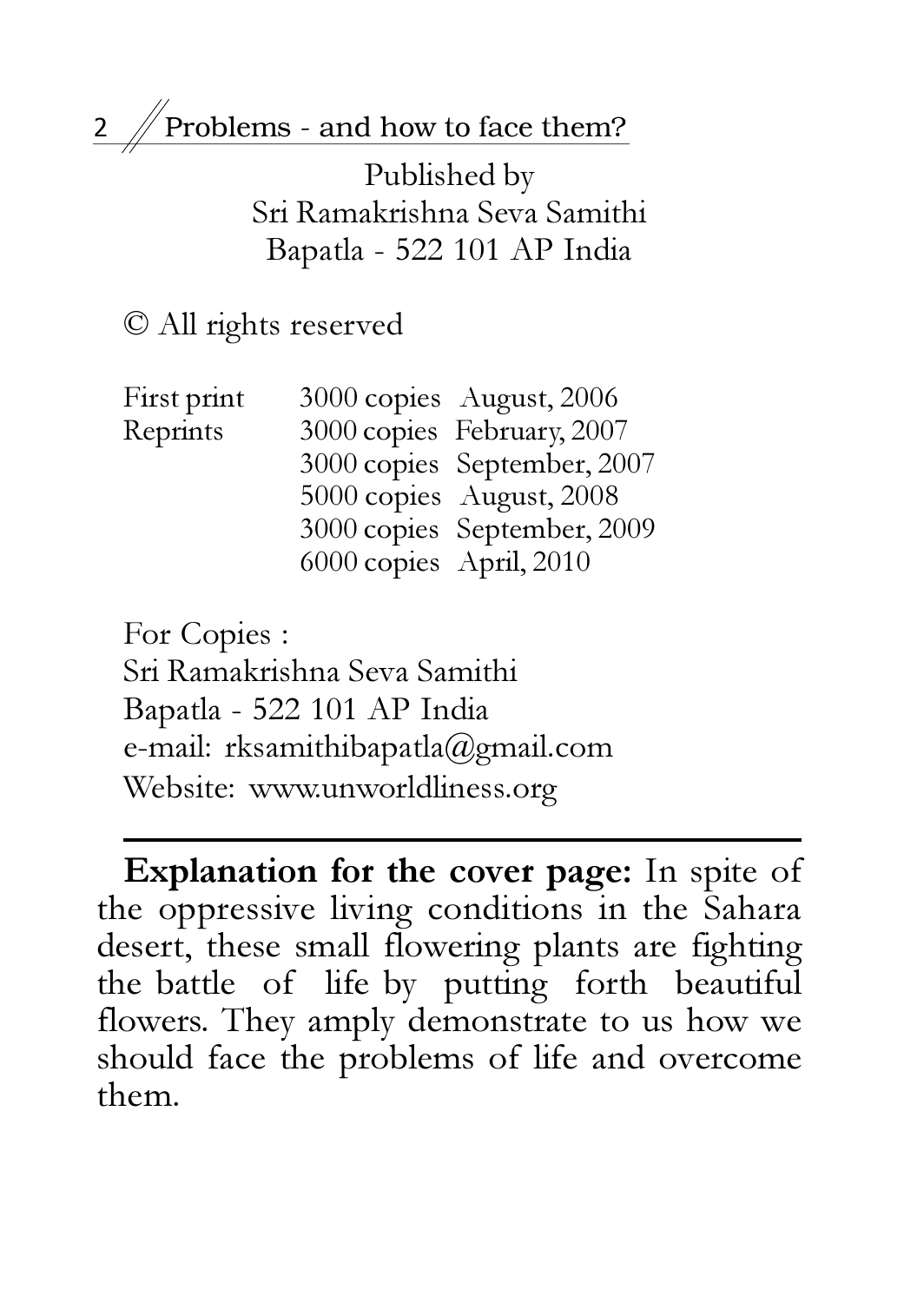Problems - and how to face them? $\frac{3}{3}$ 

## Publisher's note

There is not a man in this world who does not have a problem. All of us are occupied with some problem or the other, all the time. Therefore, the questions like 'what is a problem?' and 'how to face a problem?' become very important in our lives. This small book answers those questions.

In a seminar conducted by our Samithi on the topic 'Problems', Revered Swami Aksharatmanandaji Maharaj (President, Sri Ramakrishna Math, Rajahmundry) delivered the key-note address. When we wanted to publish the said lecture Revered Maharaj added some more information and explanation to it. Our humble salutations to Revered Maharaj for kindly permitting us to publish the book.

First we published this book in Telugu (December, 2003) which received an overwhelming response from all quarters. Then our samithi felt the need to publish the said book in English as well. We are thankful to our members Dr. A. Srikantha Phani, Lecturer, Cambridge University, England and Dr. T. Sasi, Scientist, General Electric, Bangalore for proof-reading the manuscript.

We are sure that this small book-let would be of great help to people from all walks of life in solving the problems they face in both material and spiritual planes.

Krishnashtami Publishers August, 2006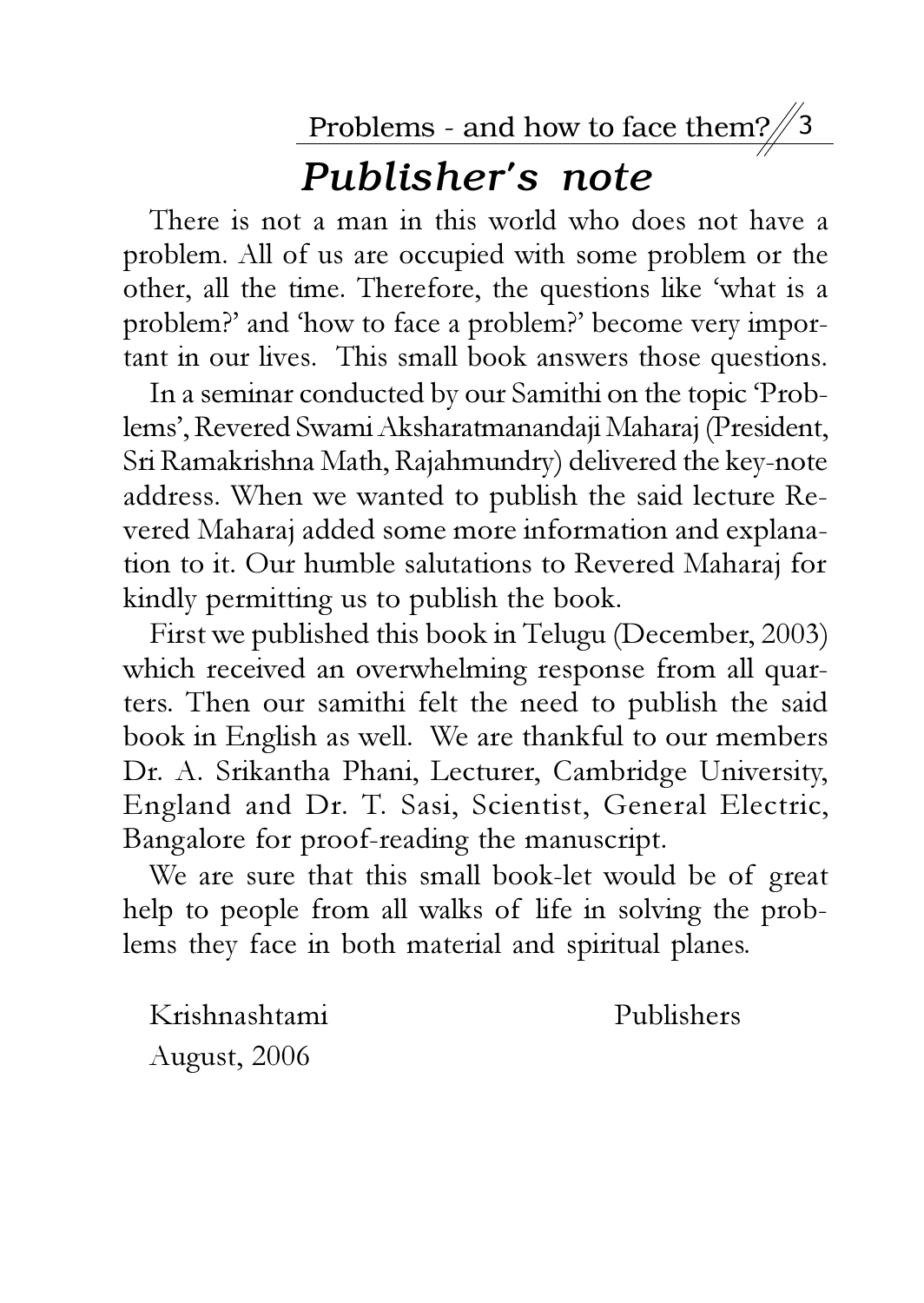

Phone: 473112 E-mail : rkmrjy@rediffmail.com

SRI RAMAKRISHNA MATH RAMAKRISHNA-VIVEKANANDA NAGAR SWAMI VIVEKANANDA ROAD RAJAHMUNDRY-533 105

1 December, 2003

#### Foreword

Swami Vivekananda while writing the introduction to Raja Yoga said, "A huge locomotive has rushed on over the line and a small worm that was creeping upon one of the rails saved its life by crawling out of the path of the locomotive. Yet this little worm, so insignificant that it can be crushed in a moment, is a living something, while this locomotive, so huge, so immense, is only an engine, a machine." Now Swamiji asks us to consider which of the two is greater - the small worm or the big locomotive? Swamiji himself answers that the worm is greater than the locomotive because it has consciousness. It has the capability to think and to reason. The locomotive is powerful but inert. It has no consciousness and it can't think.

Man is far more evolved than the worm. God endowed man with intelligence. With that intelligence man should lead a purposeful life. But man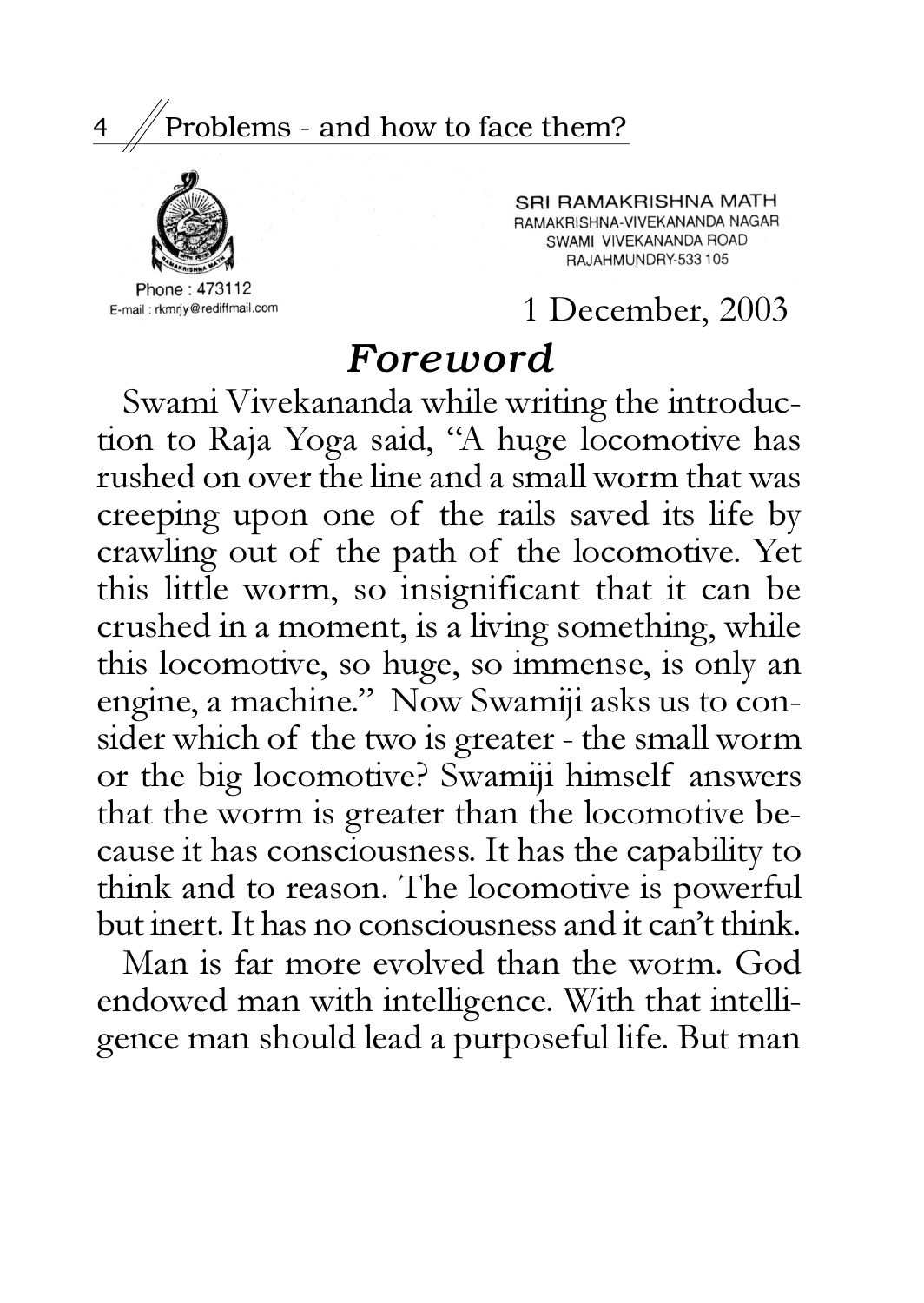Problems - and how to face them? $\frac{1}{5}$ 

is not able to do that. To lead a purposeful life we need to understand what is life. We need to have an goal in our life.

To attain this goal we use mind as our tool. 'Mana eva manushyaanaam kaaranam bandha mokshayoh' - 'Mind is entirely responsible for either throwing us into bondage or giving us freedom.' Therefore, what we do with mind and the results we we obtain from those thoughts determine our progress in life. If we use our mind properly, it will take us higher in our life or otherwise it will lead to our ruin.

How to give good thoughts to our minds and how to attain greatness are some of the questions which were discussed in this book by Swami Aksharatmananda. He detailed them with suitable examples. The ideas presented in this book would certainly prove to be a source of inspiration to everybody. I hope that this book would be read by one and all.

Rosemi-Promonal.

 (Swami Swatmananda) Sri Ramakrishna Math Rajahmundry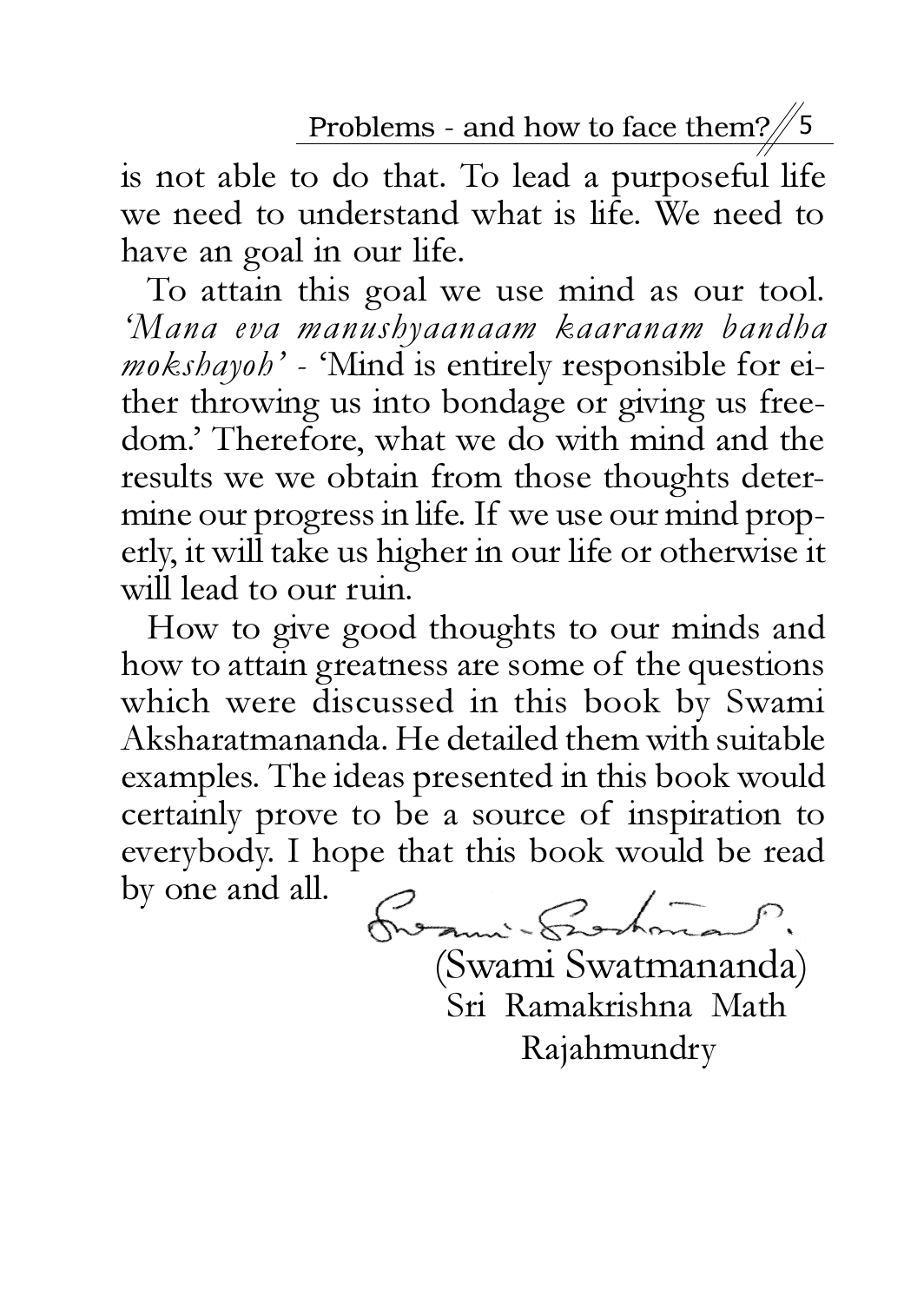

Phone: 473112 F-mail: rkmriv@rediffmail.com

SRI RAMAKRISHNA MATH BAMAKRISHNA-VIVEKANANDA NAGAR SWAMI VIVEKANANDA ROAD RAJAHMUNDRY-533 105

# Author's Preface to the Telugu Edition

In English language there are several books which discuss the topics like proper conduct in life, how to face criticism etc. In India there are several religious books available on these topics but they do not give sufficient number of examples to explain the basic principle. Even when you find some examples they may be old and may not suit the modern times. Therefore I tried to bring all such ideas into one compilation with suitable examples to suit the modern times.

There is a sloka in Sanskrit regarding education.

Anantha saastram bahu veditavyam alpascha kaalo bahavascha vighnaah yatsaara bhootam tadupaasitavyam hamso yathaa ksheeramivaambu misram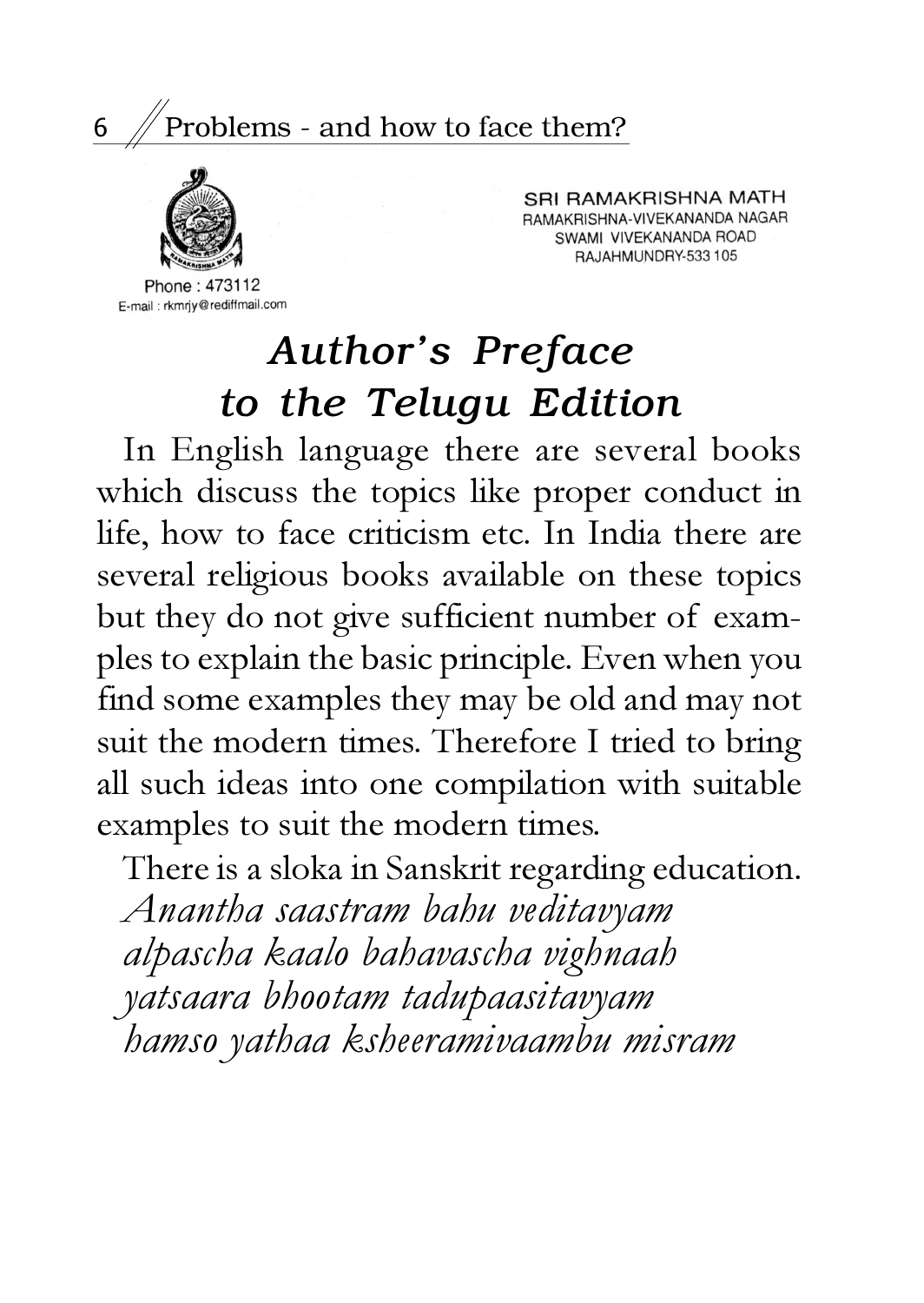The meaning of this sloka is:

"Whereas the books to be read are infinite, the time available is limited and the obstacles are many. Therefore, we should absorb the essence of the books much like the swan described in the Puranas which seperates milk from water."

This book is being published by Sri Ramakrishna Seva Samithi, Bapatla to bring the ideas of personality development to the doorstep of Telugu readers. I shall be happy if this book succeeds in giving some inspiration to the youth. I am thankful to Sri Amirapu Natarajan for translating this book into Telugu. I am much indebted to Revered Swami Swatmanandaji Maharaj for writing a foreword for this book. My special thanks are due to my friends and well-wishers who encouraged me to write this book.

I have collected a variety of flowers to make a garland. I do not claim that the flowers are all mine.

Swami Austranatmananda (Swami Aksharatmananda) President Sri Ramakrishna Math Rajahmundry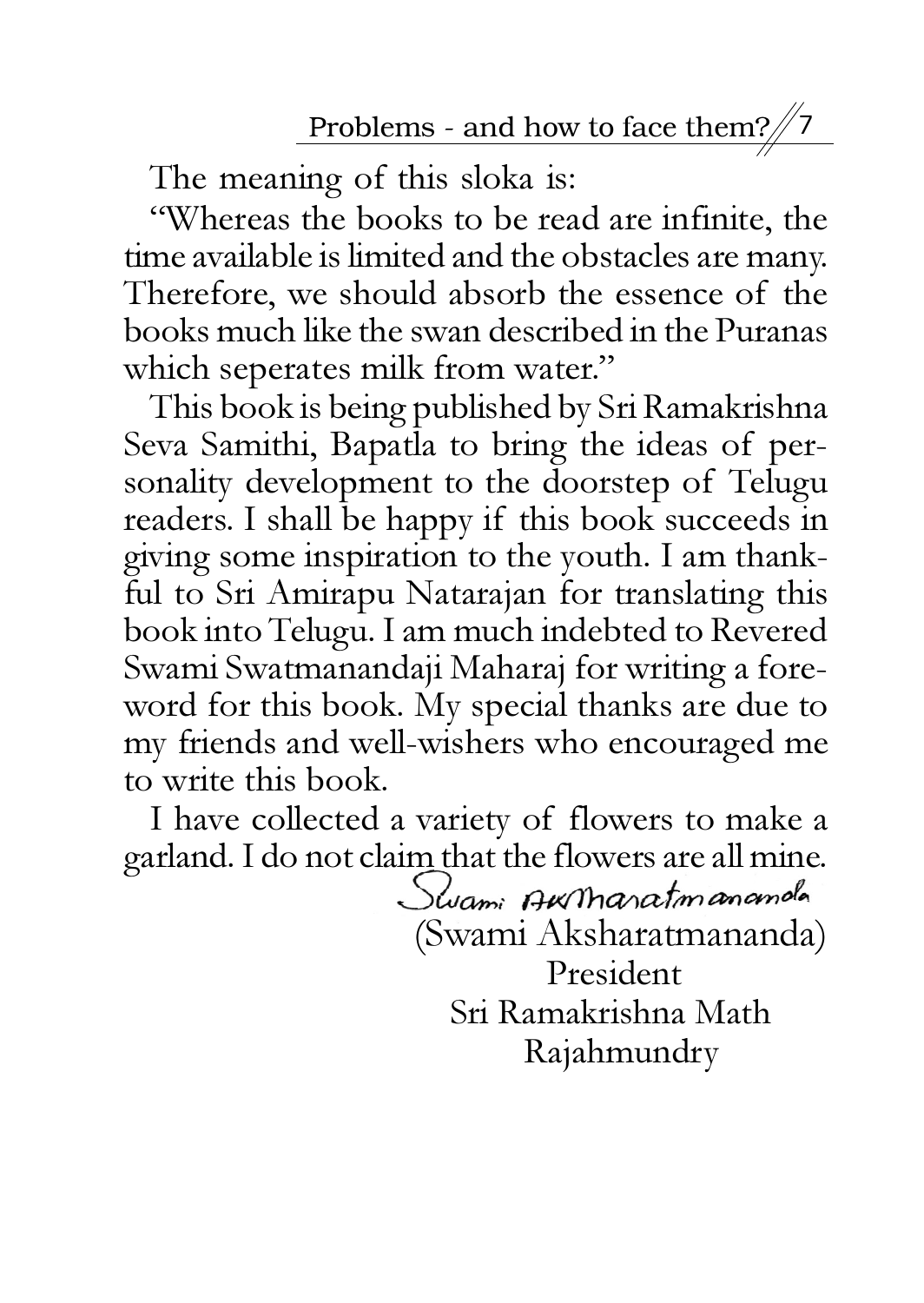# **Contents**

| 01 The difference between man and man | 09 |
|---------------------------------------|----|
| 02 What is Happiness?                 | 10 |
| 03 Happiness - A Habit                | 12 |
| 04 Role of Attitude                   | 15 |
| 05 Circumstances                      | 19 |
| 06 Obstacle or Opportunity?           | 21 |
| 07 Problems                           | 24 |
| 08 Be grateful to your problems       | 26 |
| 09 What is our choice?                | 29 |
| 10 Your attitude to problems          | 30 |
| 11 'If' thinking and 'How' thinking   | 31 |
| 12 Your approach to problems          | 32 |
| 13 Enthusiasm                         | 37 |
| 14 Advantages of cheerfulness         | 40 |
| 15 Don't suffer, struggle             | 41 |
| 16 Criticism                          | 49 |
| 17 How to cope with criticism         | 52 |
| 18 Depression? Bounce up!             | 59 |
| 19 Despair                            | 61 |
| 20 Don't Worry, Be Merry!             | 64 |
| 21 Sense of humour                    | 68 |
| 22 Will-power                         | 71 |
| 23 How to develop will-power          | 77 |
| 24 Conclusion                         | 87 |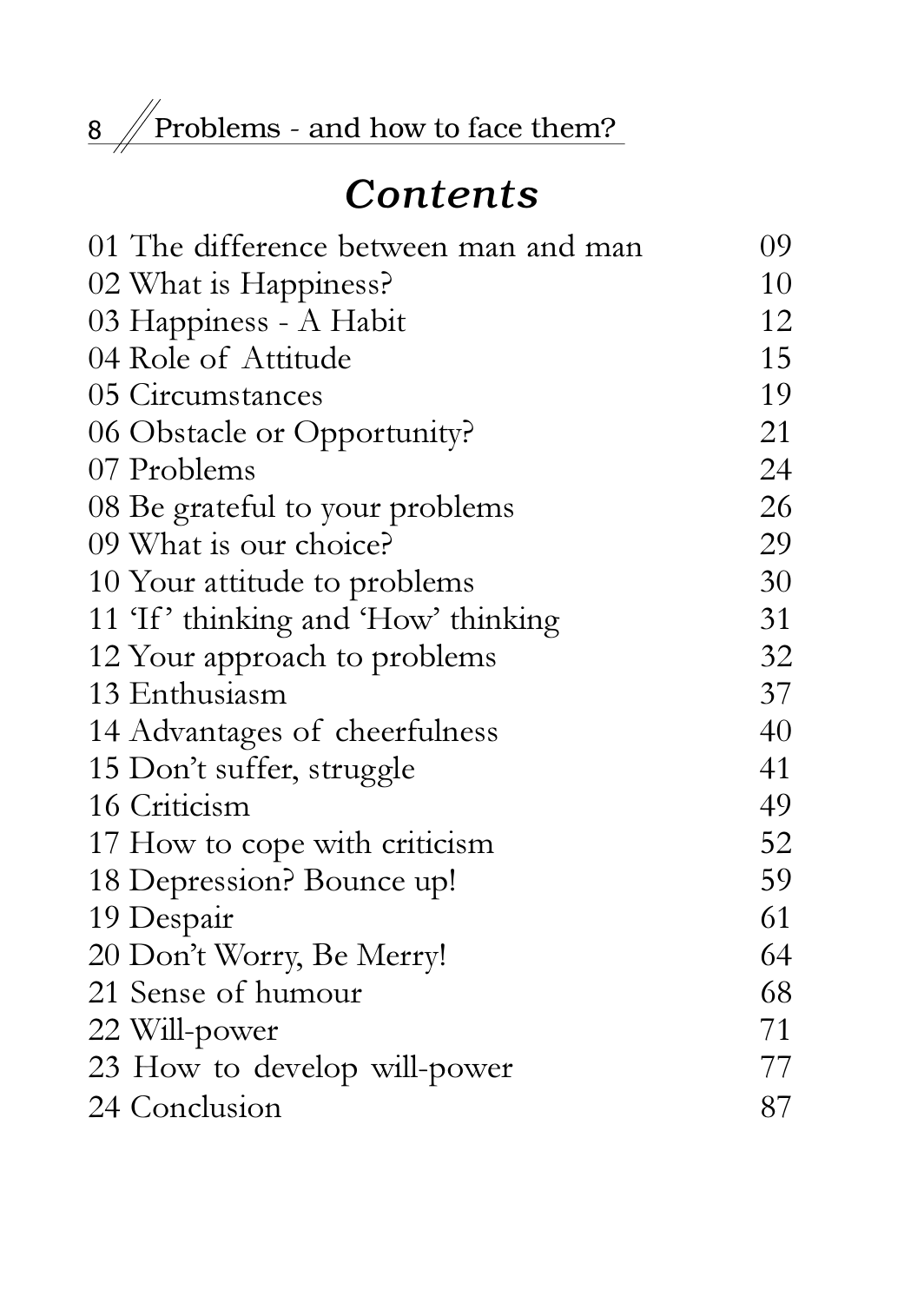01 The difference between man and man  $/9$ 

# 1

# The difference between man and man

'Do you want happiness?' - Pose this question to anyone and the answer you get would be a definite 'YES!' But if you ask, 'Are you happy?' his face will turn pale! There is a vast difference between "what we want" and "what we are" and that matters a lot in our lives.

This difference is a measure of the satisfaction or dissatisfaction that is stored up in a person. One can use this satisfaction as a spur to go forward and achieve the goal he has set for himself. Alternately, one may get bogged down by the dissatisfaction and waste one's life through constant worry.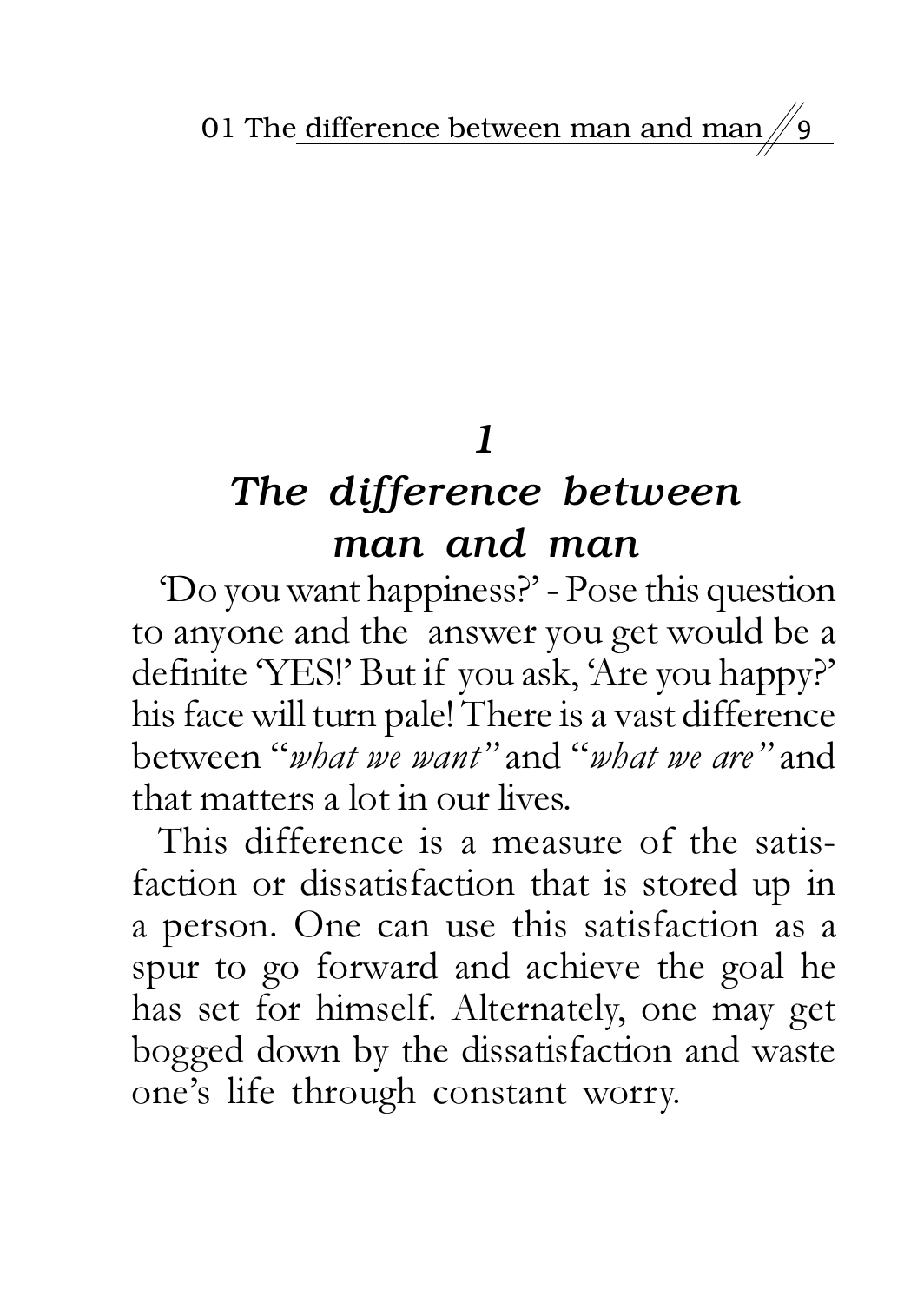#### 2

#### What is Happiness?

Once a businessman, while walking along a beach, saw a fisherman lying down with his net next to him. He was very happy and relaxed and was humming a song. The businessman wondered how the fisherman could be so happy. He approached the fisherman and had a conversation with him.

Businessman: Haven't you gone fishing today?

Fisherman: Oh, yes! I went fishing today, had a good catch and sold it too. After finishing all that, I am relaxing.

Businessman: Then why don't you catch some more fish?

Fisherman: Why should I fish more? What is the use?

Businessman: Well, you will get more money. Fisherman: What would I do with that?

Businessman: You can buy a boat yourself and get more fish.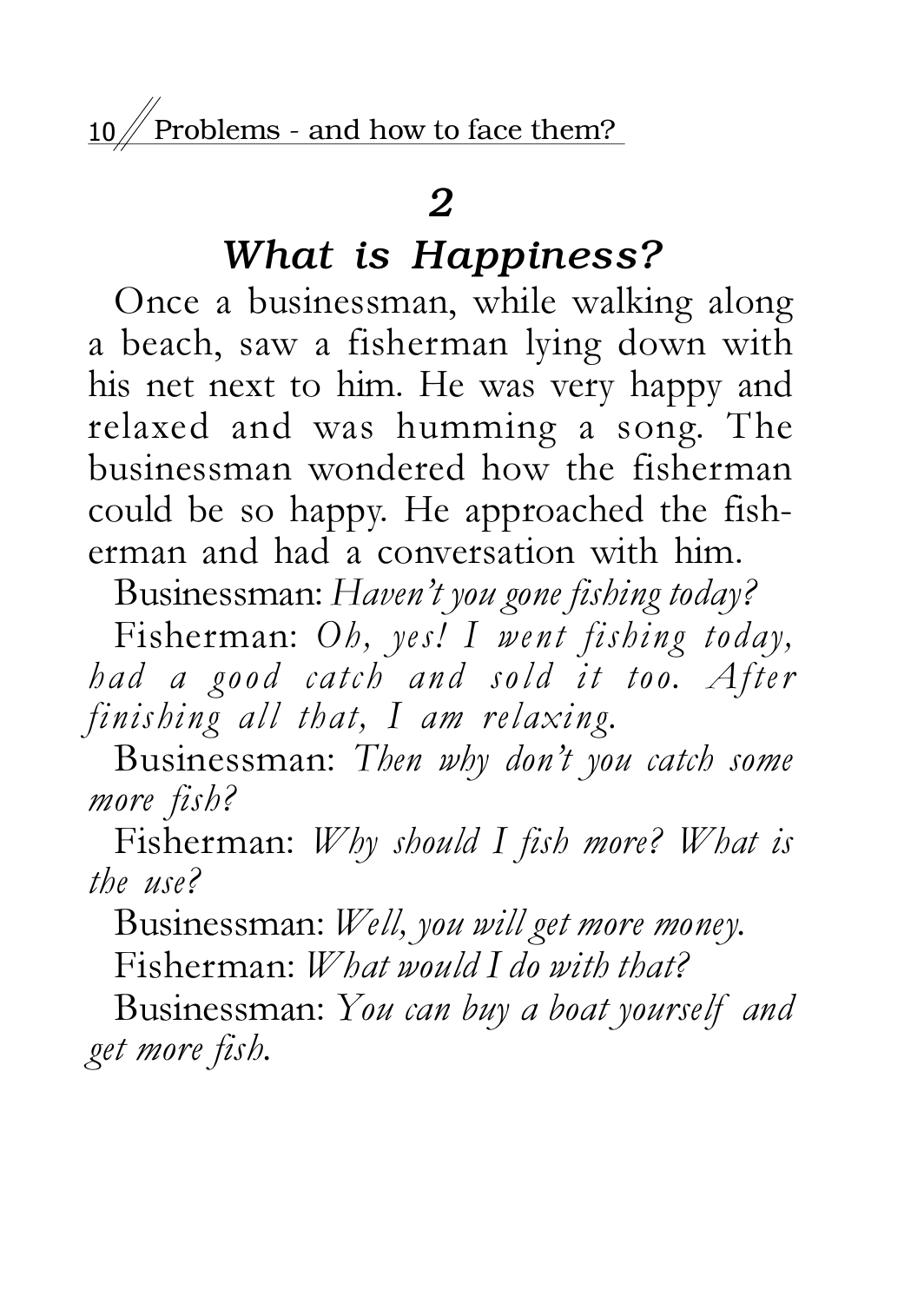02 What is Happiness?  $\frac{11}{11}$ 

Fisherman: And then?

Businessman: You will get more money and you can have a big house of your own.

Fisherman: Then what?

Businessman: You can have a TV, a refrigerator, a car, etc., etc by expanding your business.

Fisherman: *What after that?* 

Businessman: You can live happily!

Fisherman: Is it so? Then, what am I doing now? Am I not happy now? Do you mean to say that I will be happy after getting all those things? I feel quite happy now anyway.

The businessman was stunned speechless.

Please try to think deeply about this story. What is the good in adding up things unnecessarily? Some people may require them, some may not. Happiness does not totally depend on external things. 'Happiness is a state of mind' says a popular adage.

The intention behind telling you this story is neither to advocate stagnation nor to discourage progress. Progress is good; expan-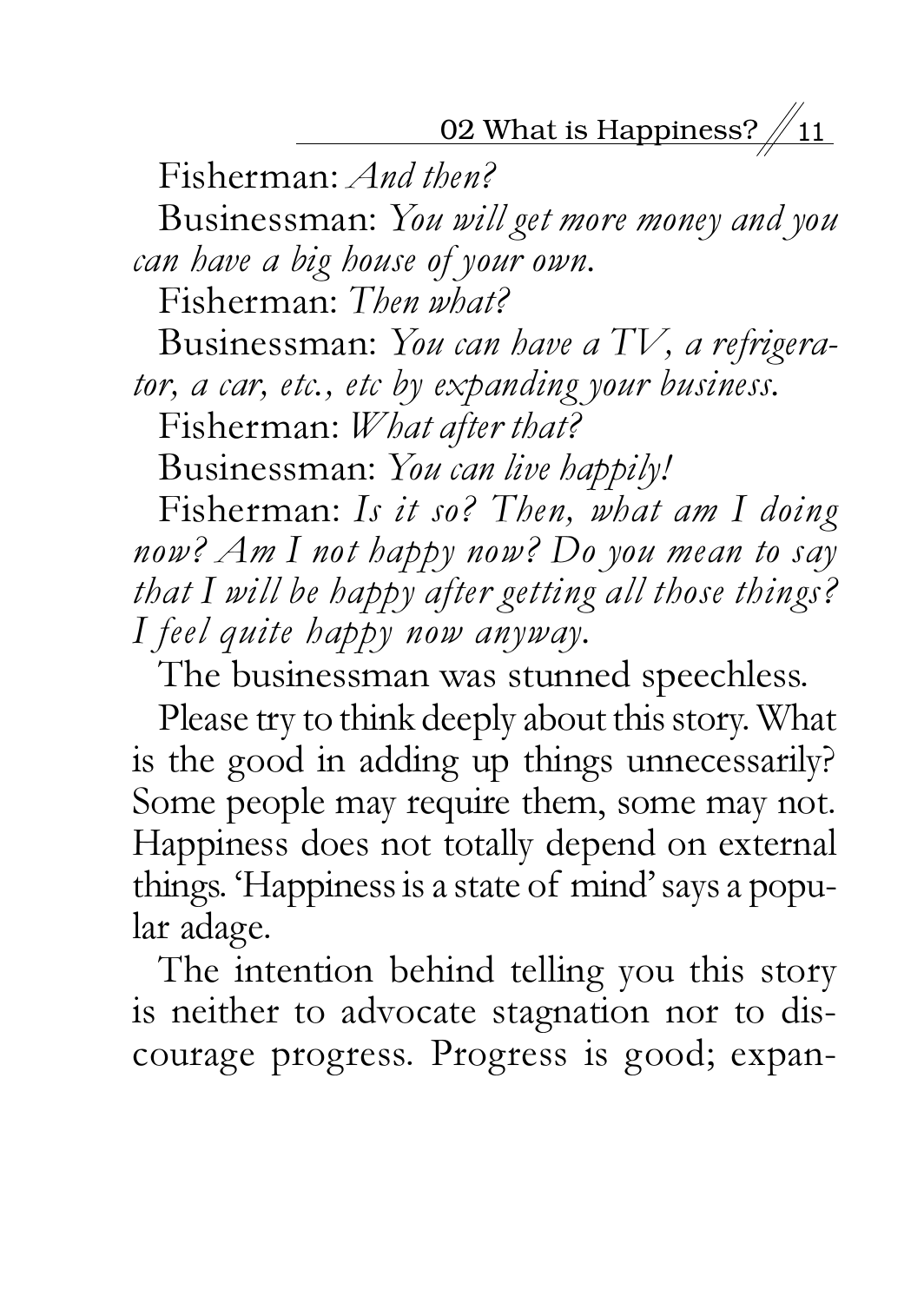sion is necessary. But to what extent? There must be careful thought if it will bring happiness to all those concerned.

## 3

# Happiness - A Habit

Once there were two students. Both were preparing for examinations. One day, one of them was relaxing after studying very hard for some time. Standing in the moon light and looking at the beauty of the full moon, he was enjoying the peaceful night. The other student asked, 'What are you doing, my friend?' The former answered, 'I am enjoying the moonlight. I will study a little later<sup>'</sup>

The second student was shocked and felt that the other student was wasting precious time. As he was tense with "examination fever", he could not enjoy the soothing moonlight and was not able to find happiness in that peaceful night even for a moment. He neither knows how to study nor does he know how to live.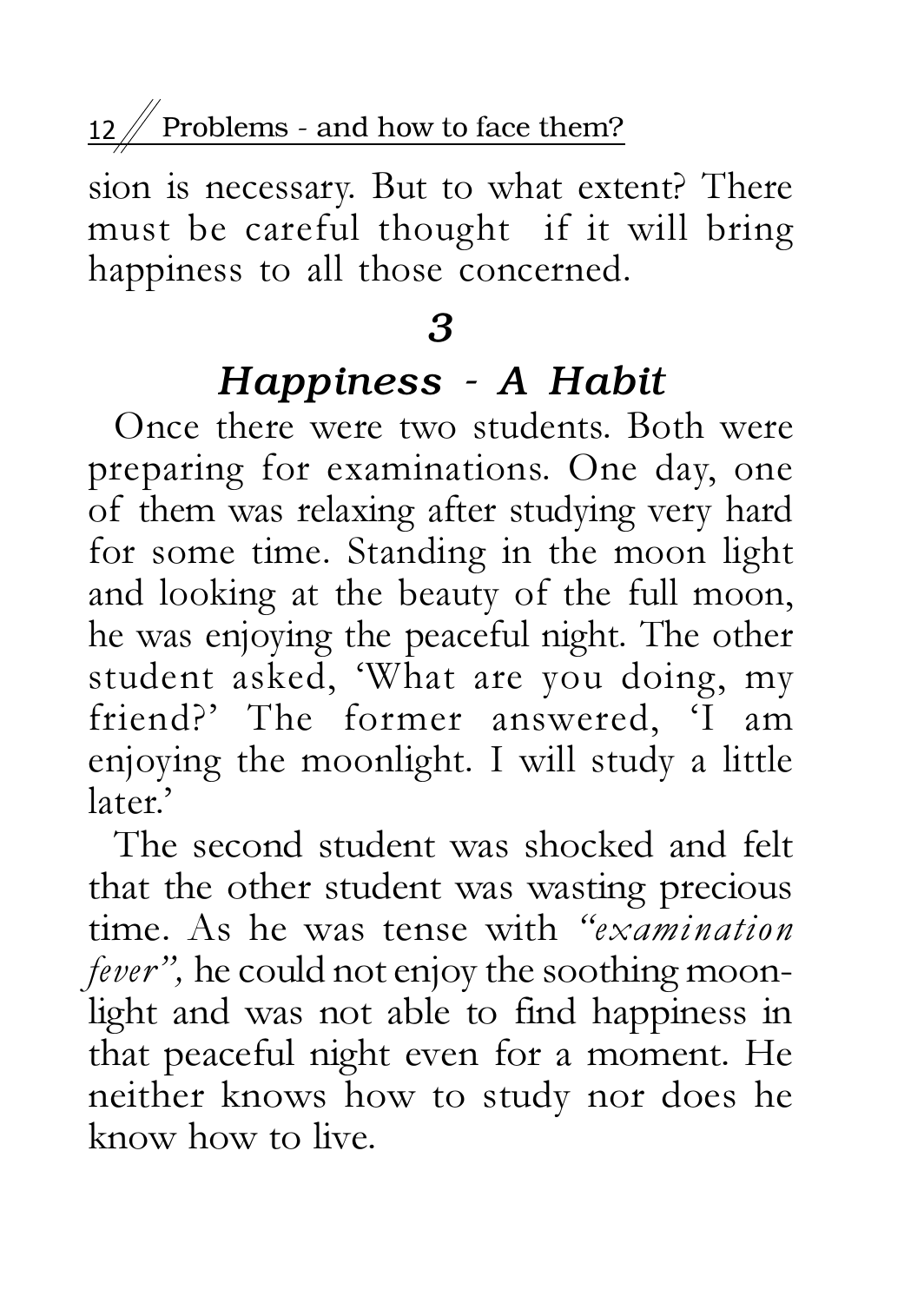03 Happiness - A Habit  $\frac{13}{13}$ 

This is a lesson for all. It is possible to do all the work and yet remain relaxed. To be able to carry out your work in a responsible manner you need not get tense.

In a TV talk-show some people who claimed themselves happy were being interviewed. When they were asked how they were able to live happily, one old man replied, 'When I get up in the morning, I have two choices. Either to be happy or to be unhappy. I just choose to be happy and that is all.' Another happy man replied, 'I made it a habit to be happy.'

All this may look too simple and you may say, 'It is easier said than done!' But everything is possible by "*practice*." It requires right attitude of mind and perseverance to achieve.

Psychologists tell us that we can change our attitudes by changing our physical actions. For example, if you make yourself smile, you actually feel like smiling all the more. On the negative side, if you frown bitterly, you feel like frowning more and more. You feel superior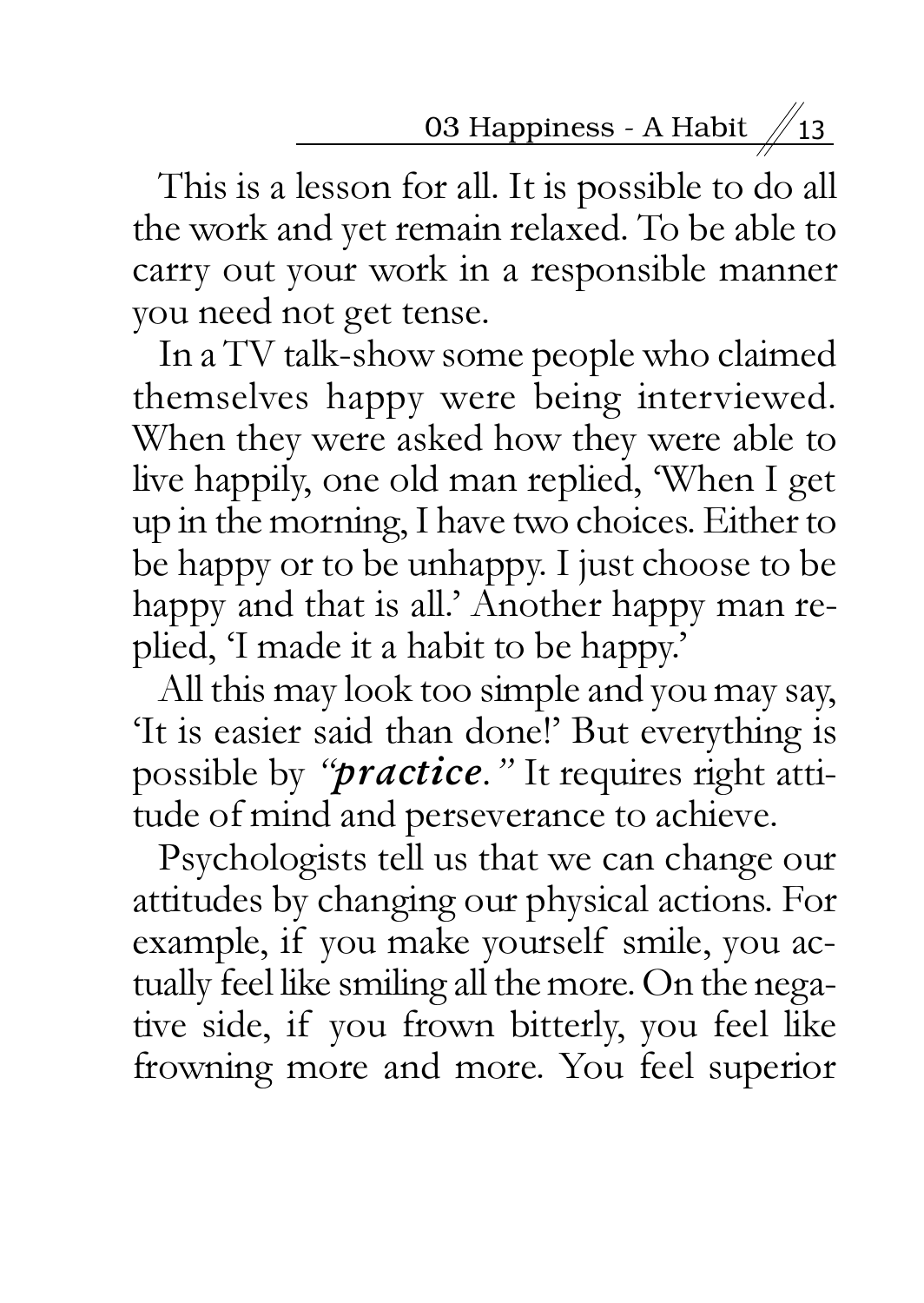when you make yourself stand tall than when you slouch.

Here is a method given by Dr. David T Schwartz. It is a very simple technique, but it has tremendous power. Practice it! Every time someone asks you, 'How are you feeling today?' respond by saying 'Just wonderful!' or simply say 'Fine.'

Say that you feel wonderful at every possible opportunity and you will begin to feel wonderful and stronger too. It is not possible to be melancholic when you say that you are feeling fine. Get known as a person who is always happy and who always feels wonderful. It wins friends!

If you analyze yourself properly, you will find that there is always something to be happy about. Find out what it is. Bring that up into your mind now and then. It will refresh your mind and remove any despondency that might have crept in inadvertently.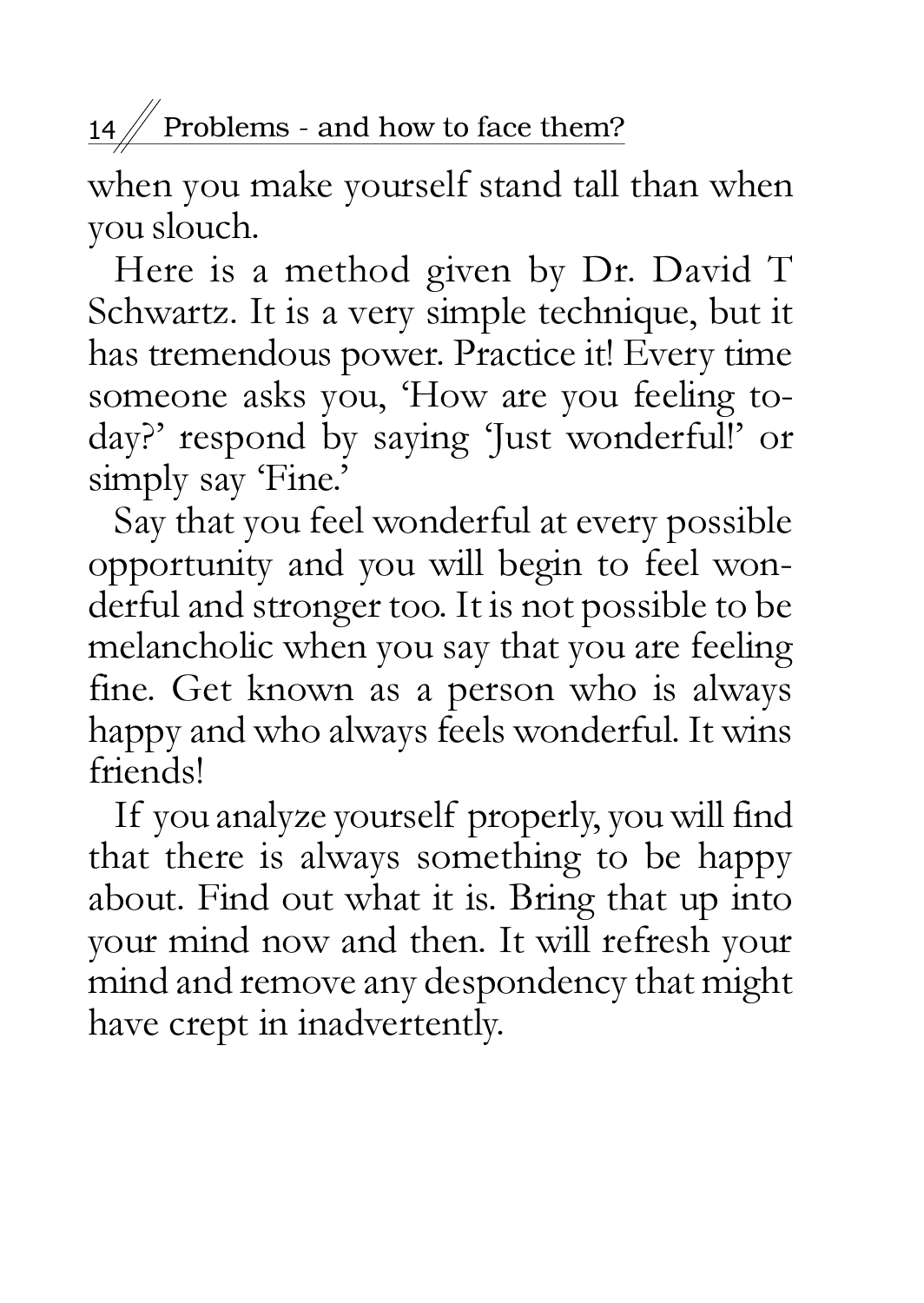04 Role of Attitude  $\frac{15}{15}$ 

Let us see what Swami Vivekananda said in this matter. 'You will find at last that the easiest way to make ourselves healthy is to see that others are healthy, and the easiest way to make ourselves happy is to see that others are happy.'

Therefore, as soon as you get up in the morning, make a vow: 'I am going to make someone happy today (in a proper way).' Not just that, also try to put it into practice by doing some help to someone in need. Certainly it has some elevating effect on your mind and personality.

Now we can conclude that happiness in addition to being a state of mind, also depends on the attitude of the mind. So, right attitude is required in the search for happiness.

# 4

# Role of Attitude

The attitude of a person towards life is a deciding factor in his life. How a man perceives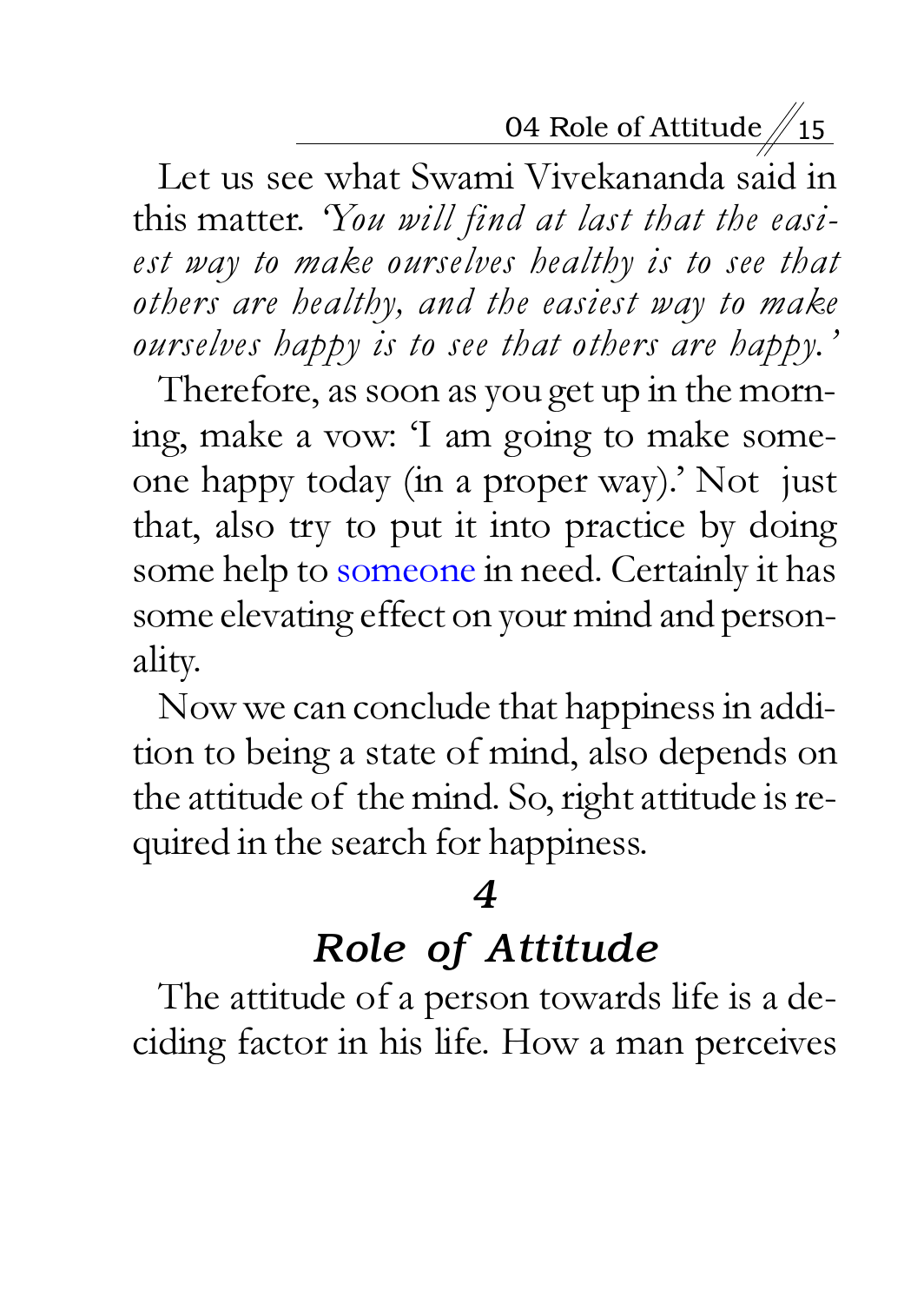the events of his life and how he reacts to them is very important. It is very much known to us that two persons can view the same incident in different ways. But the important thing is how we learn a lesson from this paradox.

There is a story of a running race between American and Russian athletes. Although you may have heard many stories like this, this has something to do with our topic.

An American and a Russian participated in a race. The American came first and the Russian came second. The Russian press reported the news as follows: 'Our candidate is the runnerup. The American is the last but one.'

I am not trying to discuss whether the above report is factually correct or not. This is just an example of looking at things from a different perspective. You can look at an event from any angle you like.

Here is another story about two travellers and how different their perceptions were.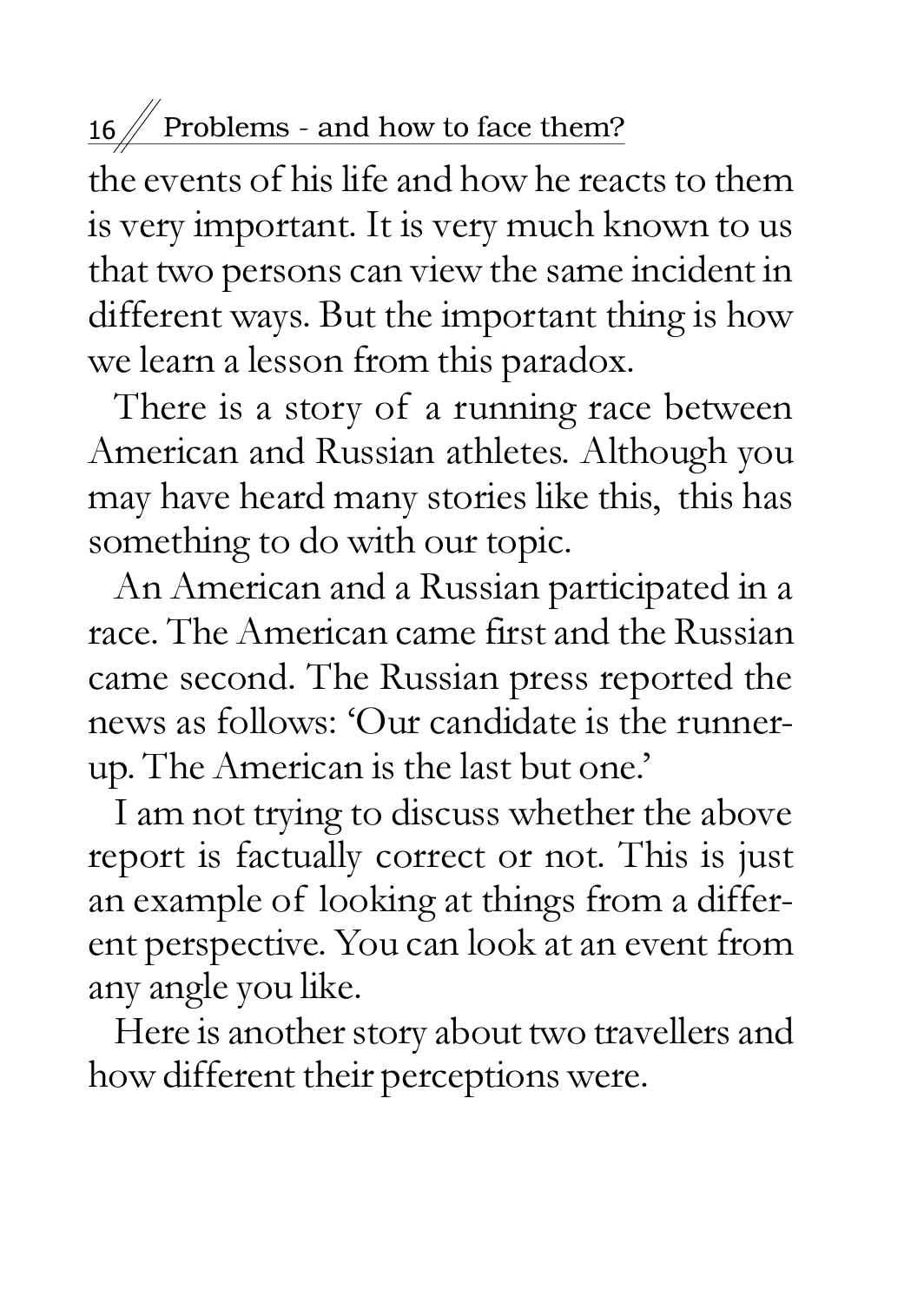04 Role of Attitude  $\sqrt{17}$ 

A weary traveller approached a wise man and inquired what kind of people dwelt in yonder town. "What kind of people were those from where you have come?" the sage asked. "Knaves and fools!" scowled the traveller. "You'll find the people here very much the same," the wise man said.

Another stranger approached with the same question. He was asked the same question by the wise man. "Good, true and wise" was the stranger's reply. "You'll find the people here the same," the wise man said.

Do you think that the wise man was crazy? Why should he give different opinions about the same village? The truth is that he knows the psychology of human beings. He understood that the first man is a hyper-critic in his attitude towards others. He cannot see good in others. Whatever he sees, is evil only. So the wise man told him that the second village also will be as bad as the first one. But the second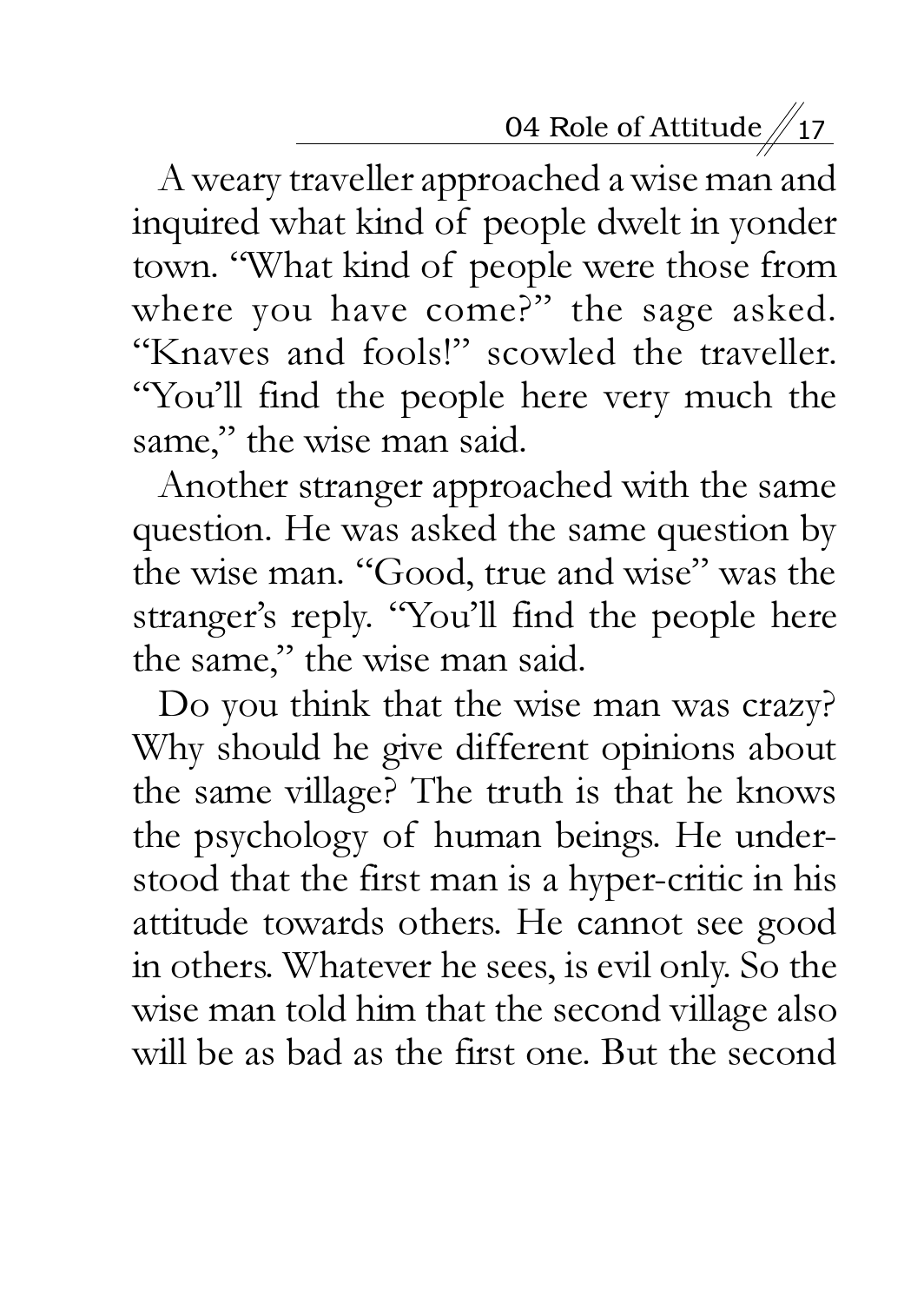traveller is of an agreeable temperament. He found that the first village is very good and friendly. So for him the second village will also be good.

The world is a mirror - We find that what we ourselves project is reflected back to us. As we look at it, it looks back at us! If we smile at it, it will smile back at us. If we frown at it, it will frown back at us. There is nothing absolutely good or absolutely bad. What is good for one may not be good for another. What is good in one occasion may not be good in another occasion. The idea is that value changes as per the situation and the person concerned. But this should not become a reason to make circumstances an excuse for the happiness or unhappiness of an individual. Circumstances should be understood properly.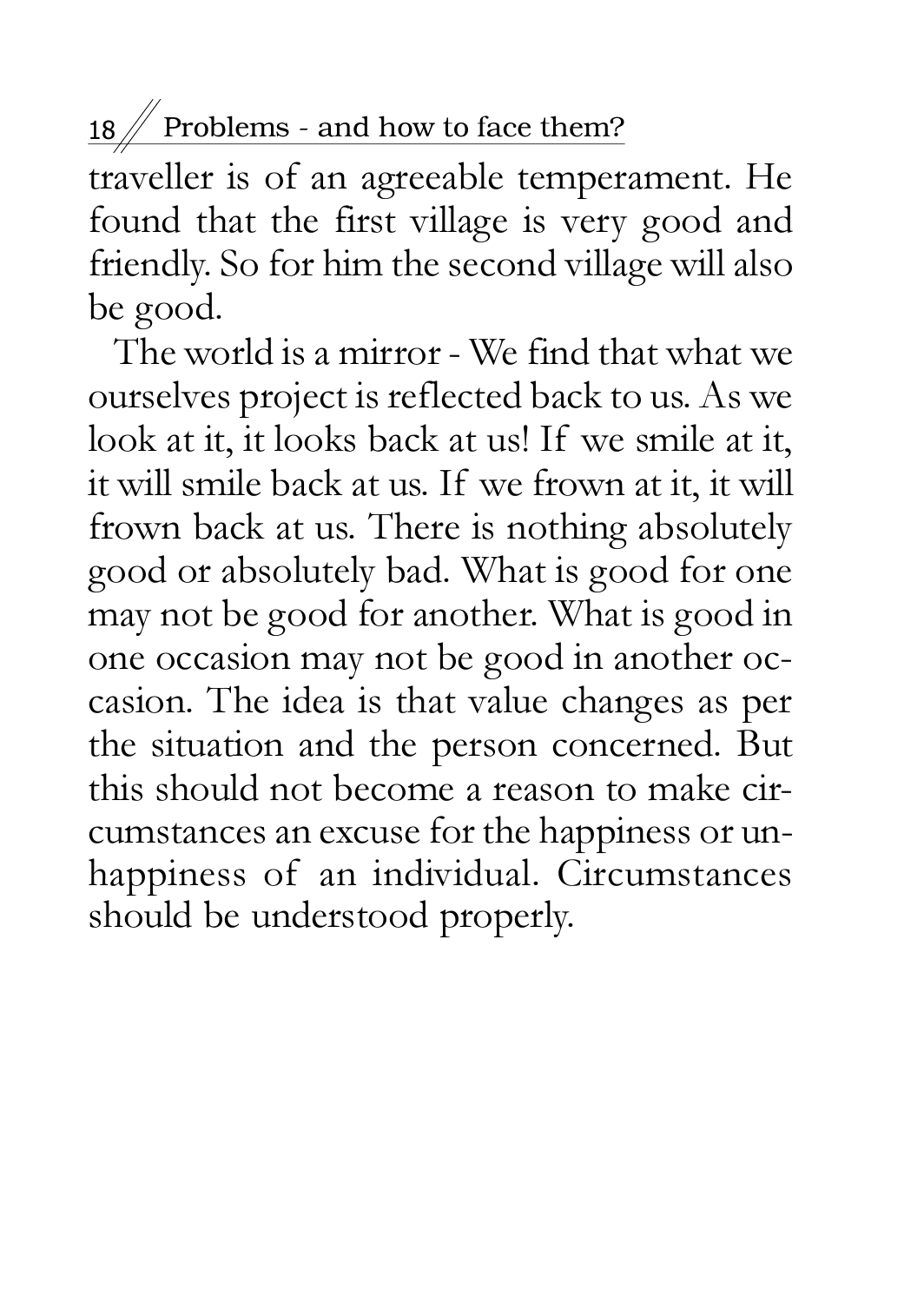#### 5

#### Circumstances

It has become a habit for many people to blame the circumstances and external things for their failures in life. Many students say, 'My teacher didn't teach me well!' or 'My college is not good enough!' etc. Similar escaping excuses are given in career failures also. Blaming external things is easy.

Then how is it that others who are in the same circumstances are faring well? There must be something different in the individuals concerned.

James Allen says: One cannot alter external things to suit his passing whims and wishes, but he can set aside his whims and wishes; He can so alter his attitude of mind towards externals that they will assume a different aspect.

He cannot mould the actions of others towards him, but he can rightly fashion his actions towards them.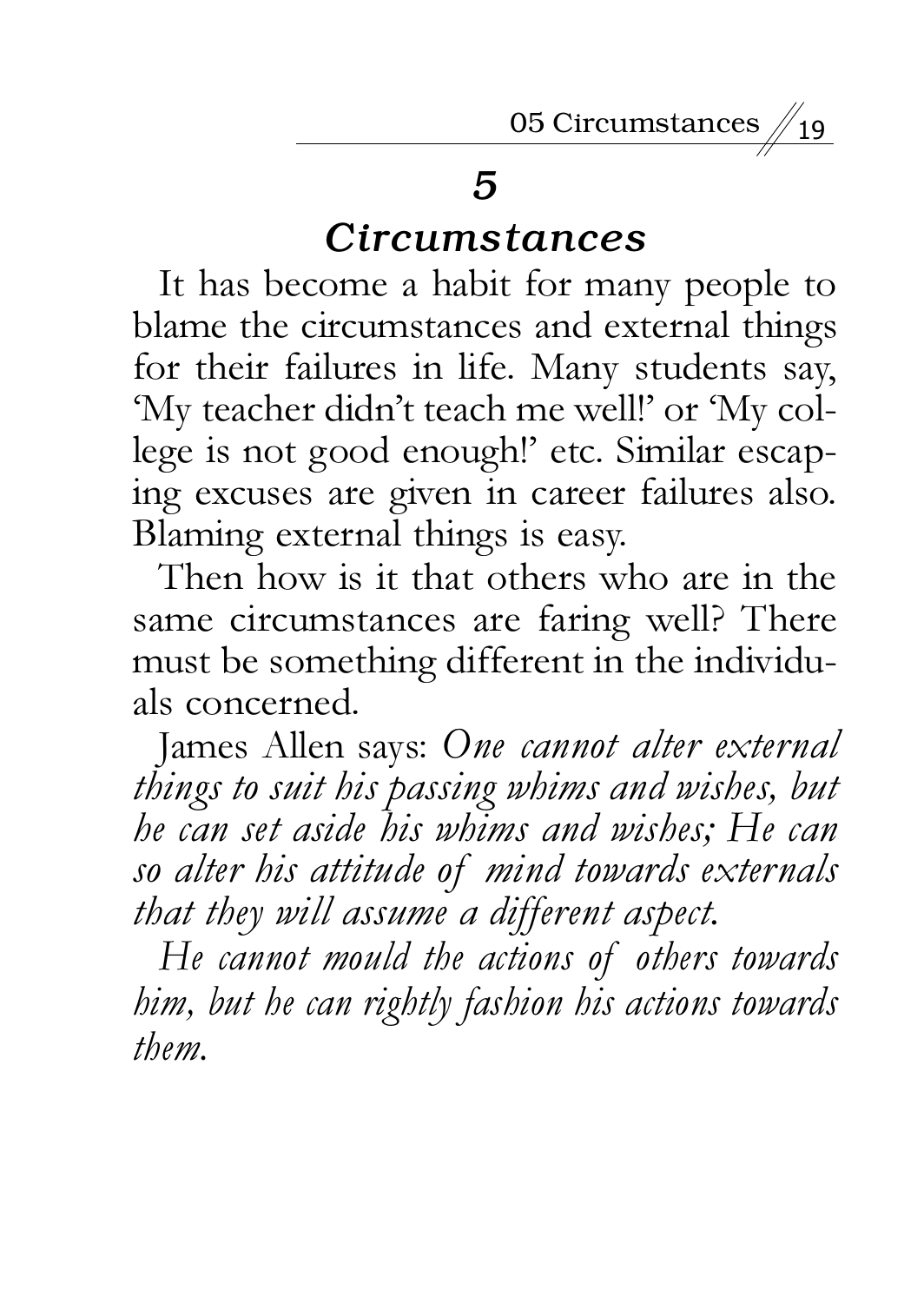He cannot break down the wall of circumstances by which he is surrounded, but he can wisely adopt himself to it, or find a way out into enlarged circumstances by extending his mental horizon.

Things follow thoughts. Alter your thoughts, and things will receive a new adjustment. As with the conduct of others, so is it with the external things - surroundings and circumstances. They in themselves are neither good nor bad, it is our mental attitude and our state of mind that makes them so.

The real 'want' that hampers a man's progress is the 'want of right attitude of mind.'

When a man regards his circumstances as spurs to his resources, when he sees that his so called draw-backs are the very steps up which he is to mount successfully to his achievement, then necessity gives birth to intuition, and hindrances are transformed into aids.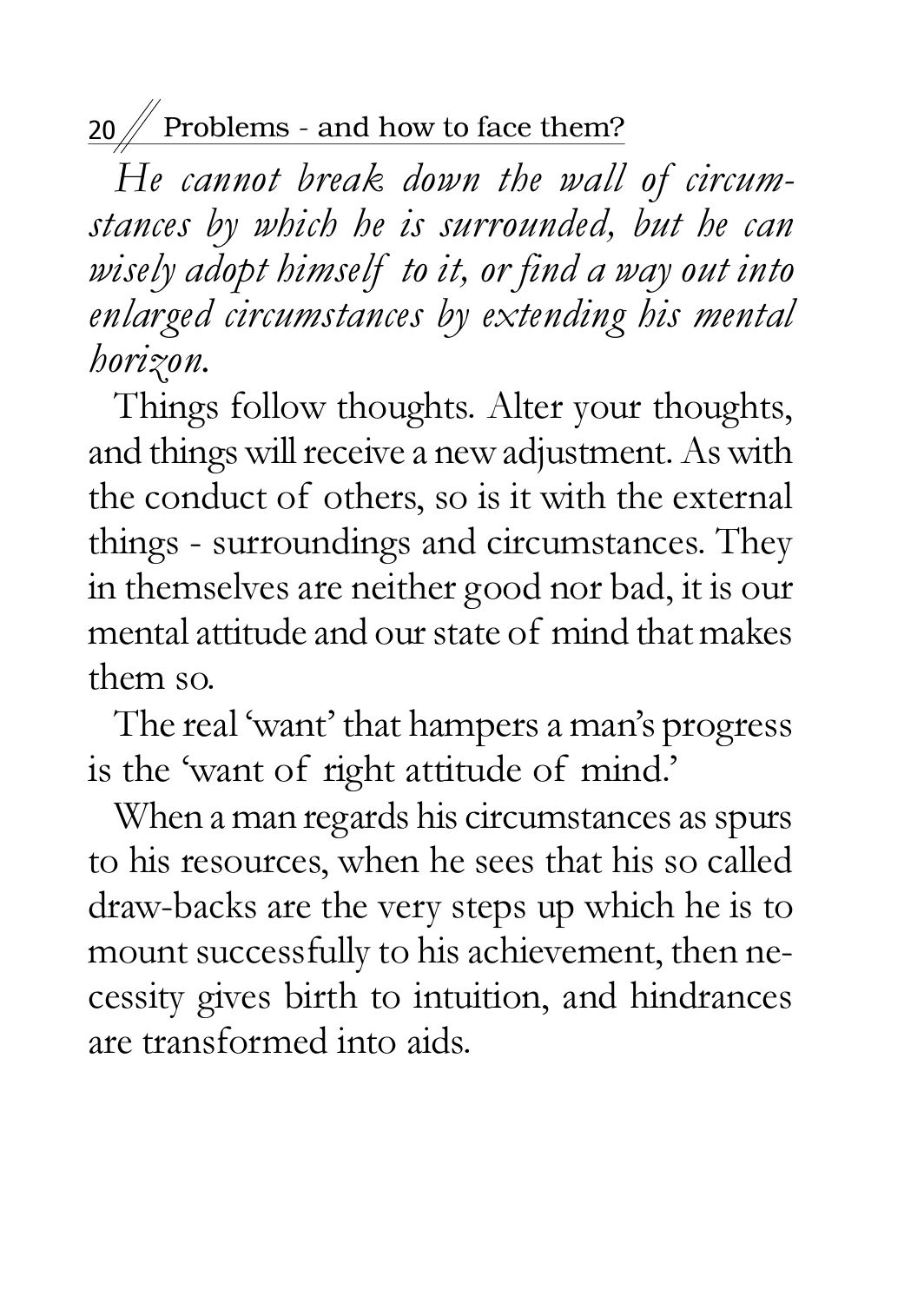06 Obstacle or Opportunity? 21

"It is not external things but our thoughts about them that bind us or set us free."

As we have seen in the previous section, the attitude is more important regarding circumstances and relationships with others. The same thing is applicable in the case of facing obstacles in life. The man with the right attitude will say, 'Are there any obstacles? Alright. No problem. I am here to tackle them!' Do you believe that it is possible to say like that? Yes, it is possible and all should be able to say like that. How is it possible? It can be done by converting an obstacle in to an opportunity.

#### 6

# Obstacle or Opportunity?

For some people, everything seems to be a problem or an obstacle. But the wise man is he who can change the obstacle into an opportunity and come up in life with the help of obstacles.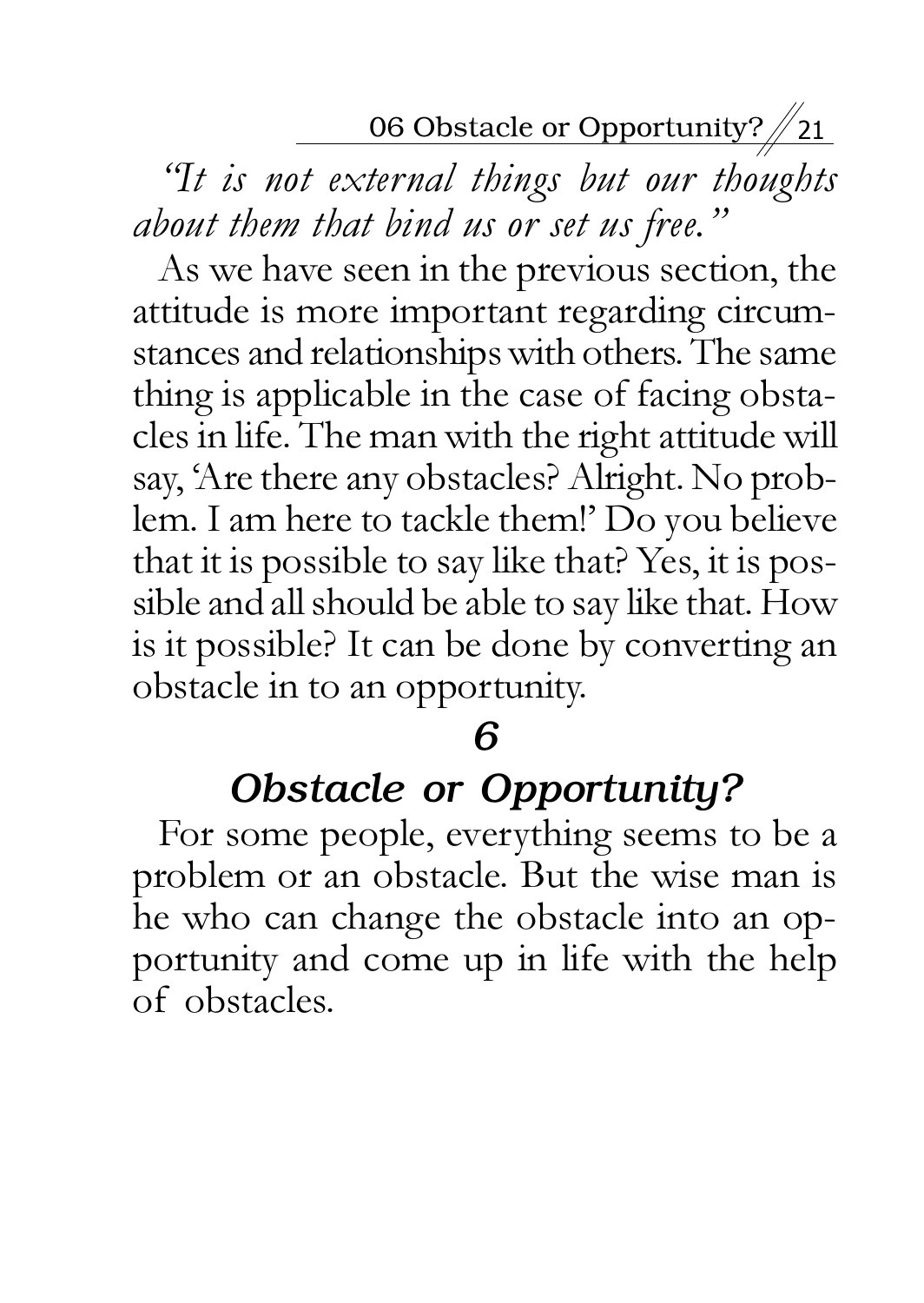Once there was a football match between two teams. Many football fans and other interested people were watching the game. A simpleton from a village, who did not know anything about the game was there as well. After watching the game for sometime, he asked his friend, 'Why are these people fighting for a ball? Let them come to me, I shall give them one ball each!' If he gives them one ball each, there won't be any game!

For one person, the ball is an obstacle; whereas for the other the ball is an opportunity!

'For a wise man every obstacle is an opportunity; but for a fool every opportunity is an obstacle.'

If you want to go up the stairs, you have to use the steps. They help us to go up. But on seeing the steps, if you think that the steps are all so many obstacles, then you are lost.

Remember this: 'A kite rises against the wind, but not with the wind.'

Suppose you undertake a project and find that people are opposing you and saying all sorts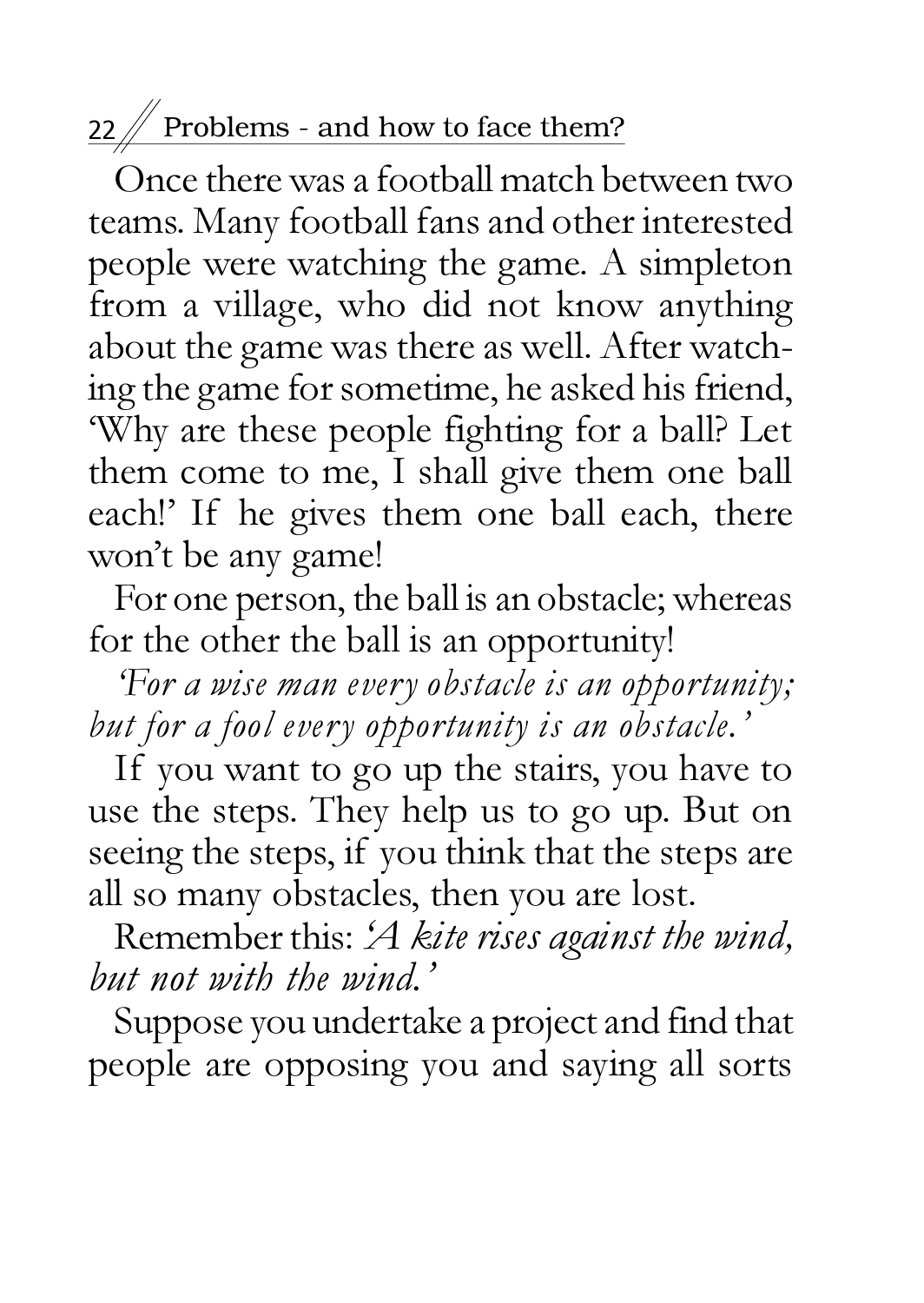06 Obstacle or Opportunity? 23

of things against you. In the case of an average man the project will not take off at all. But the wise man - the practical man - will not be daunted by all the ill-speech. He will use these 'attacks' as 'helps' and go ahead with his work. Or in other words, 'abuses' become 'blessings' for this man.

Let us see what Bhatrhari, the author of Nitisatakam, says in this respect.

Aarabhyate na khalu vighna bhayena neechaih Aarabhya vighna nihataa viramanti madhyaaha Vighnai punah punah parihanya maanaaha Praarabdha muttamajanaah na parityajanti

"The lowest category of people never undertake any task for the fear of obstacles. Mediocres start and give up when they encounter problems. The best men will not give up the endeavour even though over-powered by problems again and again"

Napoleon, who was a hero of many battles said, "Victory belongs to the most persevering."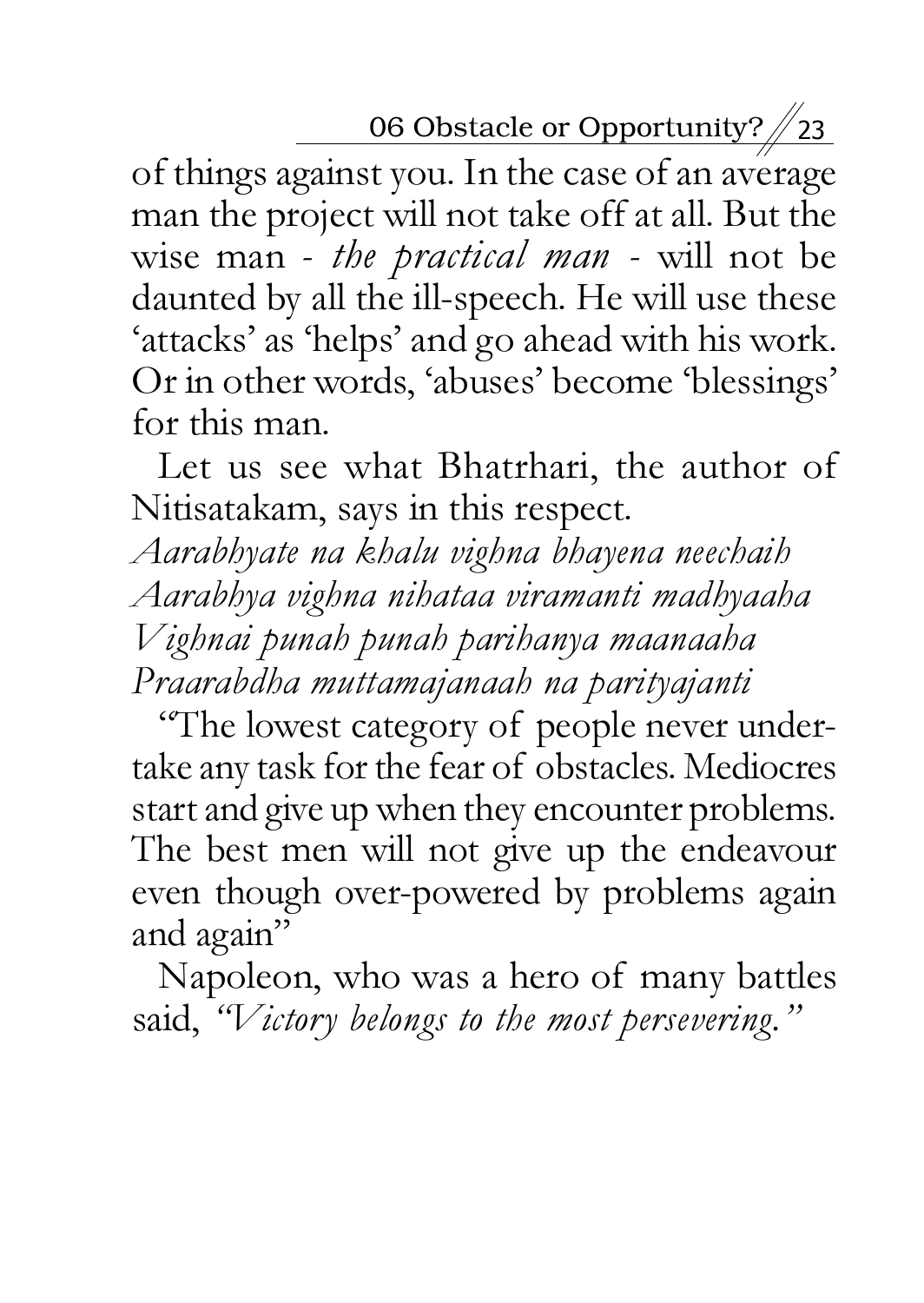Carlyle, a great thinker also said, "Every noble work is at first impossible. Know thy work and do it and work at it like Hercules."

So, you see, perseverance is one of the qualities found in the lives of successful people. If you are creative and practical, then nothing can block your progress; instead, everything will turn into a building block for you. For a man who finds opportunities in every situation there are no problems at all! He knows the art of tackling problems with ease.

## 7

#### Problems

What is a problem? It is a circumstance where you have to exercise your thinking power and find a solution to a tricky situation.

You can't do any work right away. It may be an unknown condition, an unknown job or an unknown person. Once you know how to tackle the problem, the problem itself ceases to exist. A problem is not an entity; nor a per-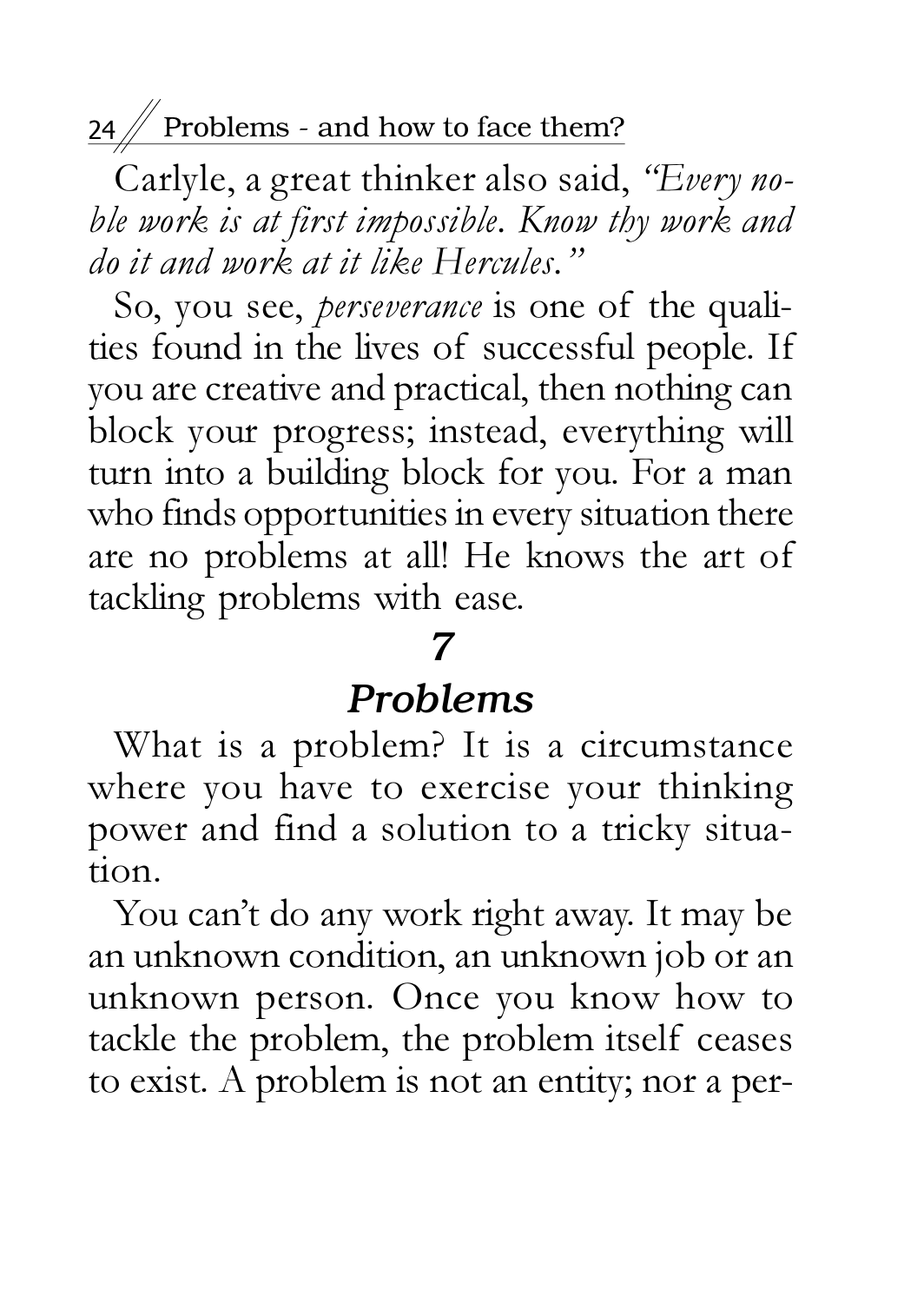07 Problems $\frac{\cancel{25}}{25}$ 

manent phenomenon; it is only a phase that is ephemeral and passes away in time, tomorrow if not today.

Take for example, eating! It is so easy for us; but for a baby it is a difficult task. A mother has to feed the baby first, then the baby learns it by making a number of mistakes until it becomes natural for the baby. Similarly any task such as typing or driving or learning or anything else.

And then, what happens once a problem is overcome? You gain experience. You learn something from it. You become experienced or you become familiar with it so that you can tackle it the next time you face it. On the second occasion you won't have that much of fear or nervousness about it as you had on the first occasion. And more over if you have benefited from that problem then you can call it an opportunity!

You might have faced the situation unwillingly not knowing the benefit of the situation. But once it is over you may wonder how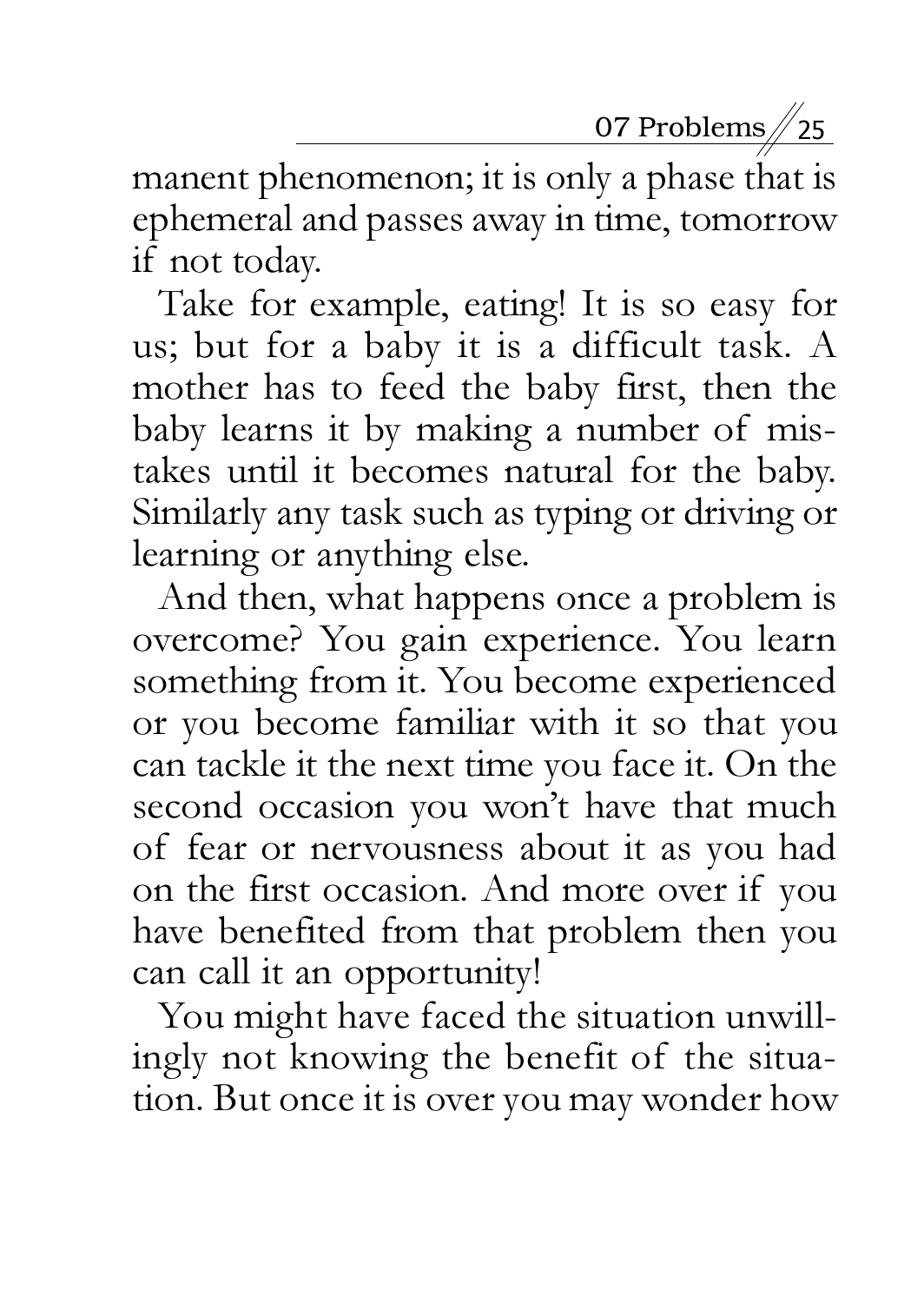26  $\mathbb Z$  Problems - and how to face them?

y $\H{0}$ u have actually been benefited by solving the problem or facing the situation boldly.

Now think of the benefit you would have derived if you had considered the situation as an opportunity from the beginning itself? You could have tackled the situation with willingness and enthusiasm and obtained more benefit than you have obtained by doing it unwillingly. Isn't it so?

Now we come to the point. A monk said, 'When you see difficulties in every opportunity, you are a sad, unproductive person. When you see an opportunity in every difficulty, then you are a successful and creative person.'

It all depends on how you look at a problem. Your attitude is more important than the problem itself.

# 8

# Be grateful to your problems

There are some successful people who said, 'I am grateful to my problems. Whenever I solve a problem, I become stronger and stronger than before. I grew on my problems.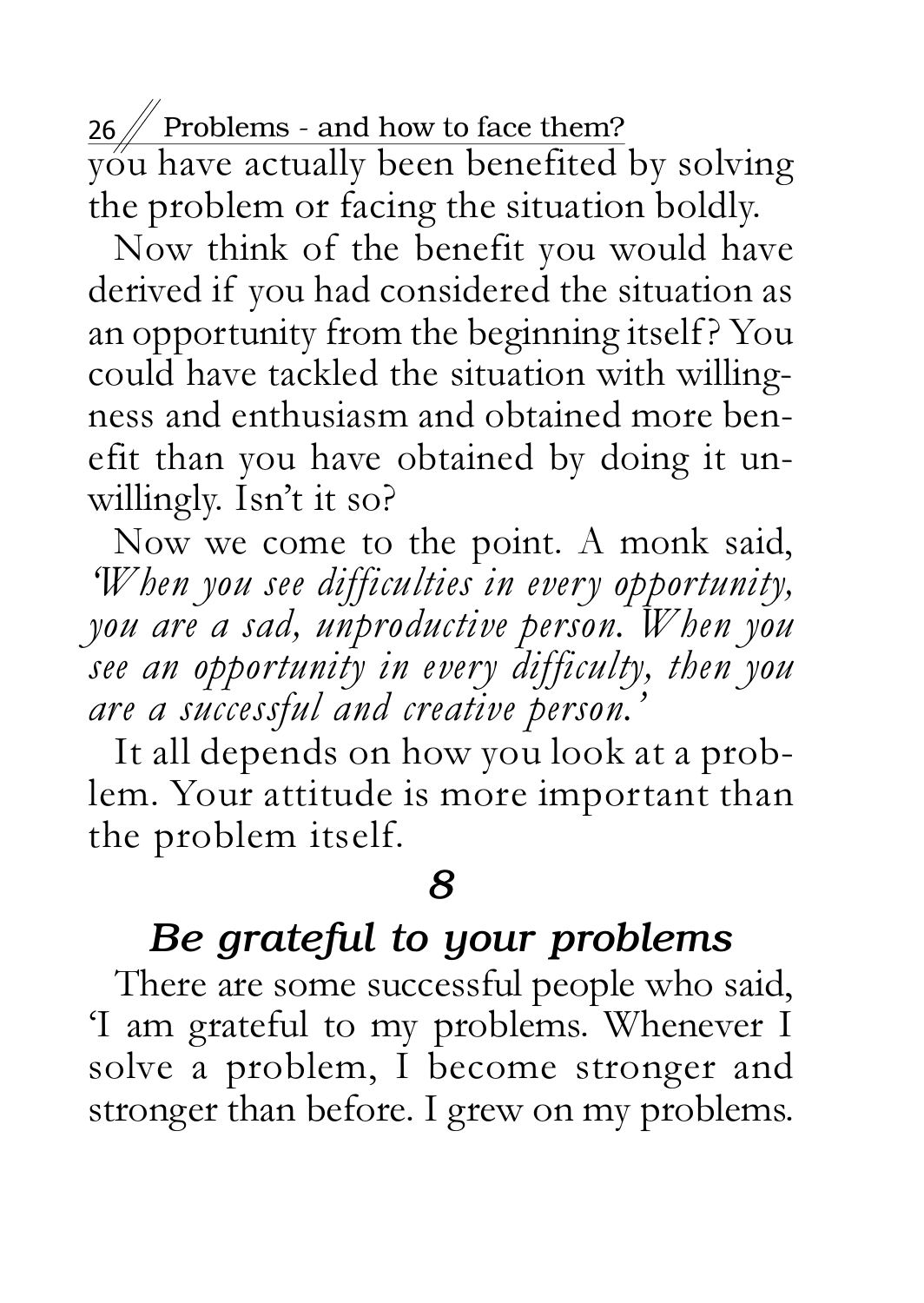Rather, I thrive on them!' Another man said, 'I could have achieved nothing without problems; for they toughen my mind.'

When some one asked, 'What is life?' Swami Vivekananda answered, 'Life is the unfolding and development of a being under circumstances tending to press it down.'

There is a story of a butterfly, which is very much relevant here. 'One day a small opening appeared on a cocoon. A man who happened to be nearby watched it with curiosity for several hours as the butterfly struggled to force its body through that little hole.

Then it seemed to be making no more progress. It appeared as if it had tried as far as it could and it could go no further. So the man decided to help the butterfly. He took a pair of scissors and opened the cocoon. The butterfly then emerged easily. But it had a withered body and shriveled wings. The man continued to watch it because he expected that at any moment the wings would open and the butterfly could fly.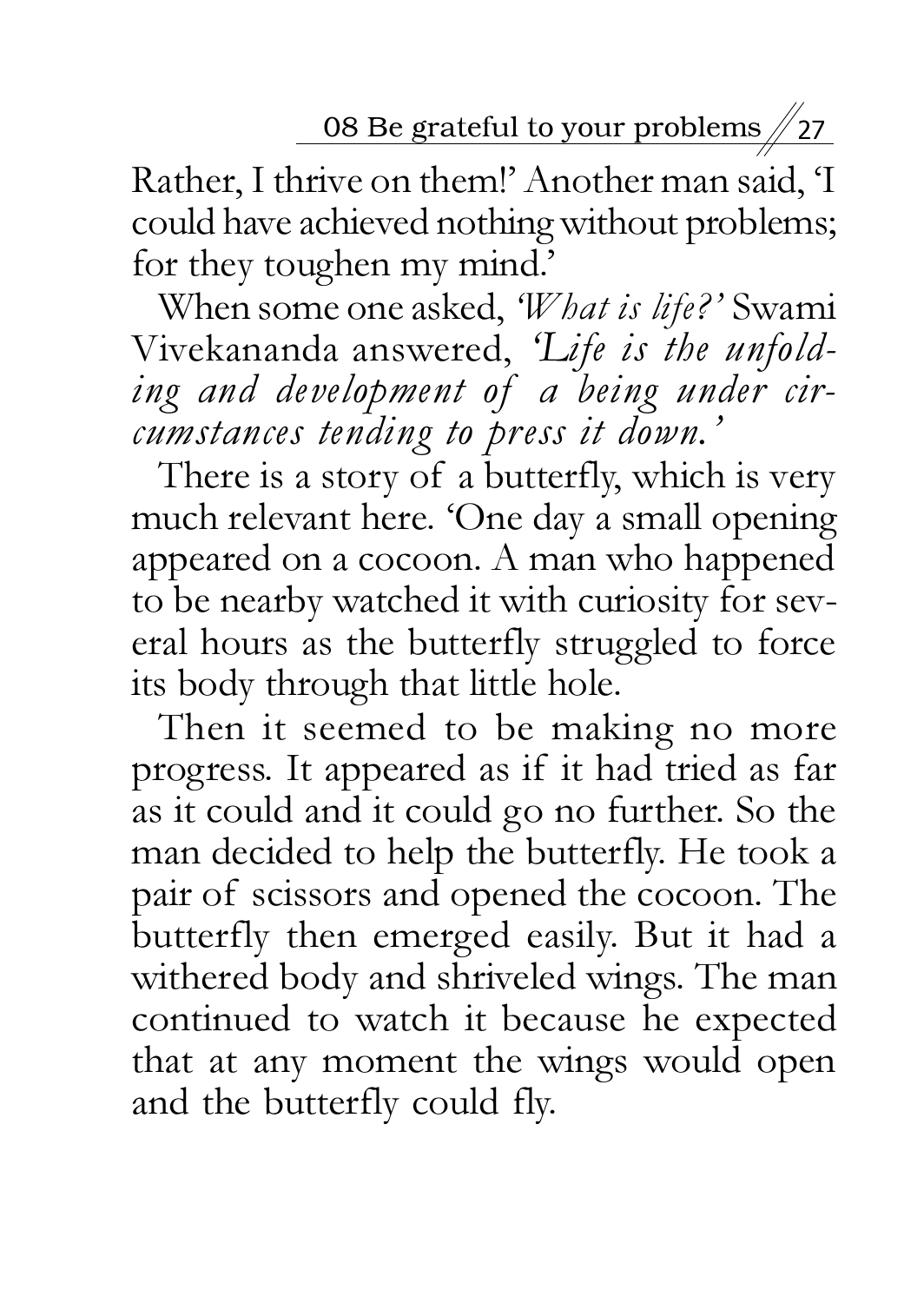Nothing happened! In fact, the butterfly spent the rest of its life crawling around with a withered body and shriveled wings. It could never fly.

Nature created the tough cocoon in order to make the butterfly struggle hard and gain enough strength so that it will have a well built body and would be able to fly well. What the man, in his kindness and goodwill, did not understand was that the restricting cocoon and the struggle required for the butterfly to get through the tiny opening were God's way of forcing the fluids from the body of the butterfly into its wings, so that it would be ready for flight once it achieved its freedom from the cocoon.

Sometimes struggles are exactly what we need in our life. If God allowed us to go through our life without any obstacles, it would cripple us. We would not be as strong as we could have been.'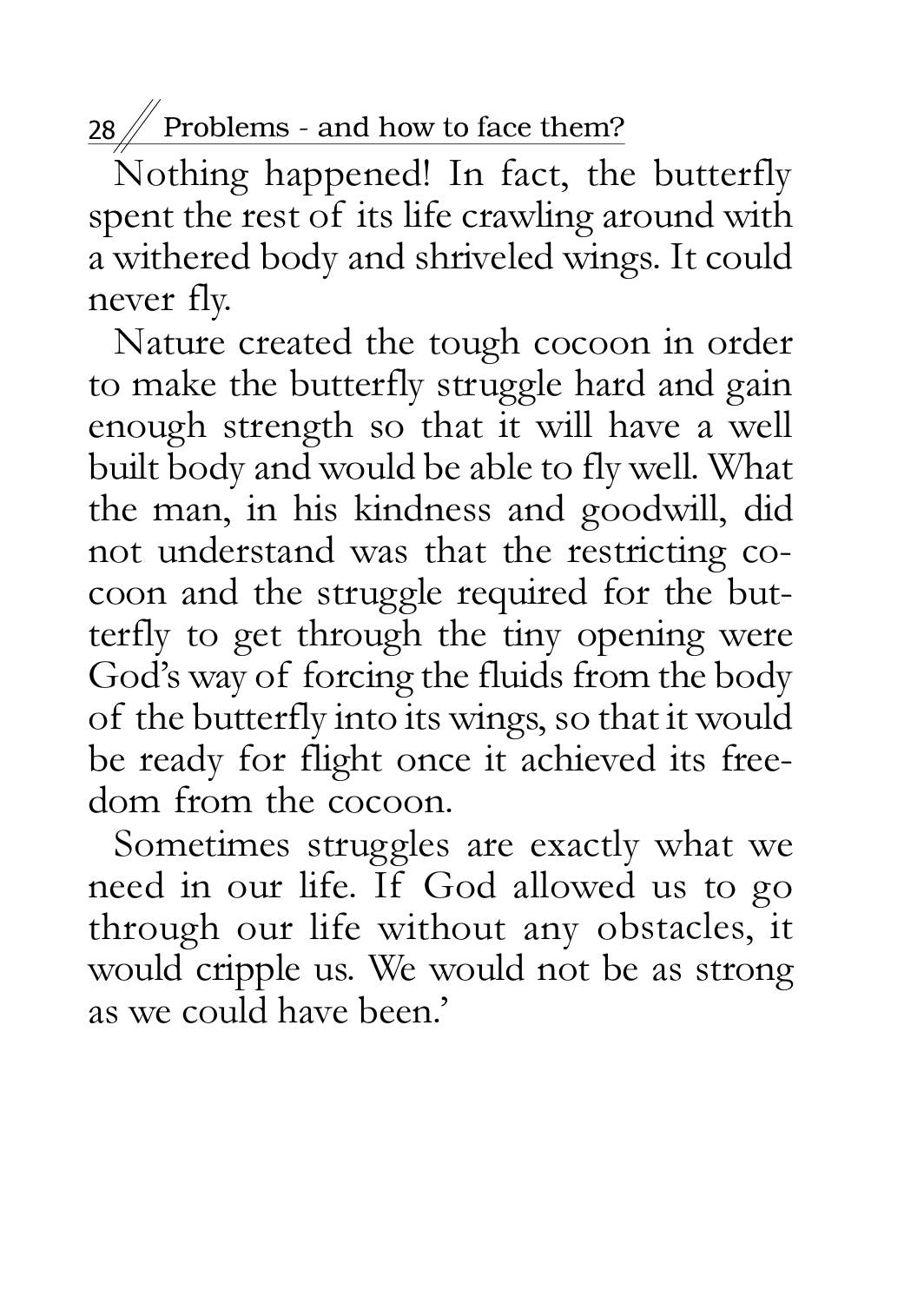#### 9

#### What is our choice?

Now you may ask, if problems are good and useful, then are we totally dependent on them? Or can we choose them? The answer is 'yes and no.' You can choose the battle ground but not the battle itself. You can't avoid the battle. But you can choose what the problem can do for you.

'What can the problem do for you?' You may not be able to control every aspect of the problem. But you can choose your response to it. This choice is all up to you. In other words, 'How are you going to react to it?'

When you control your reaction, you control the effect of the problem on you. Your reaction is the last word.

If you react positively and not negatively to any problem in life, you can turn your scars into stars.

Swami Atulananda, a foreign monk of the Ramakrishna Math, said, 'Nothing has any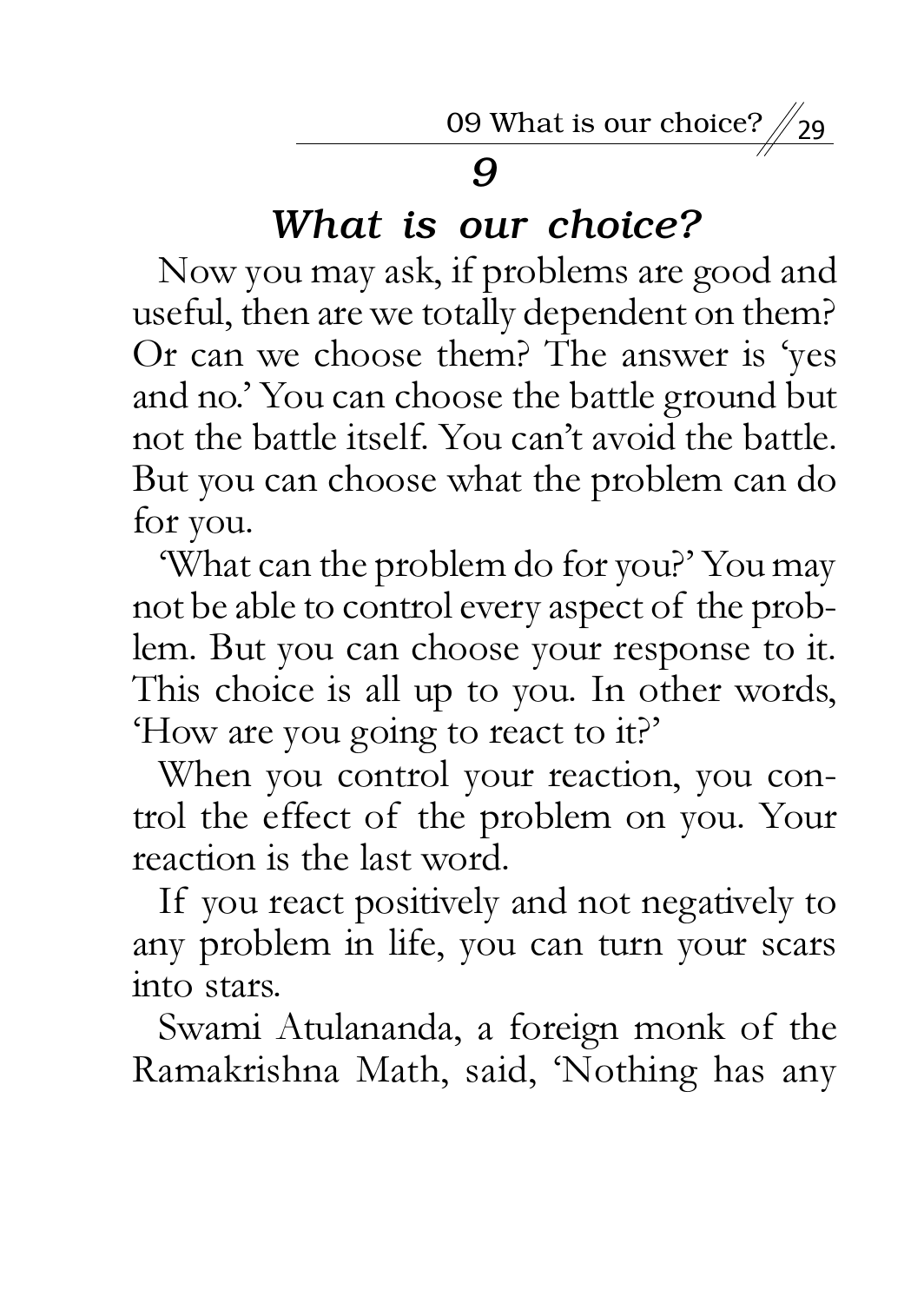value. It is only our reaction that ascribes any value to something. If you don't react, and accept blame or criticism - then you won't carry that reaction with you. The object will have no value. It cannot touch you.'

# 10

# Your attitude to problems

We must understand that every problem holds positive possibilities. Every discovery that was made in this world was due to some problem. The solution to that problem led to new discoveries that changed the world greatly. If everybody had shrunk from those problems, humanity would have been at its starting point even today.

The discovery of penicillin is one example in this case. The scientist did not anticipate the growth of that new fungus in the experiment. Because of that fungus the experiments were being spoilt. The scientist without thinking that it is a nuisance, tried to bring some good out of it. That resulted in the discovery of a life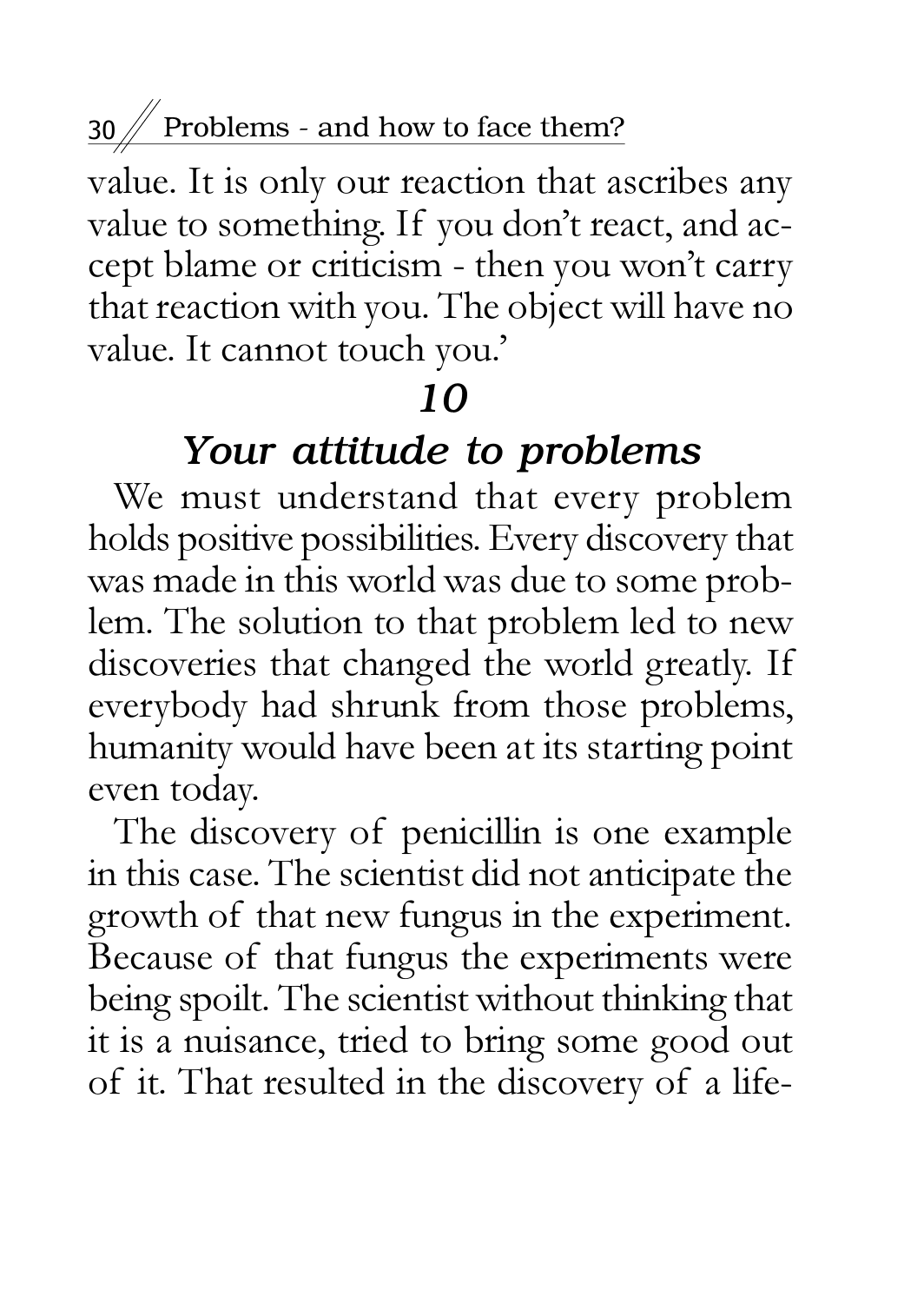11 'If' thinking and 'How' thinking  $\sqrt{31}$ 

saving drug for millions of people. If the scientist had simply ignored it and grumbled at the problem, mankind would have lost a valuable drug! This is what you call exploring the positive possibility of a problem!

# 11

# 'If' thinking and 'How' thinking

What type of a thinker are you? The If-thinker broods over his setbacks and problems. 'Only if I had done like this or that.....' and so on and wastes a lot of time.

The *How-thinker* wastes no energy in the post-mortem of past mistakes. He immediately starts thinking - 'How to solve the problem? There must be a solution.'

If you want to improve the situation do something positive. Grumbling about your surroundings or the people around you will not help.

If you look at life you can see nothing is fair to anybody. Big animals are swallowing the small ones. Strong men are ruling over the weak and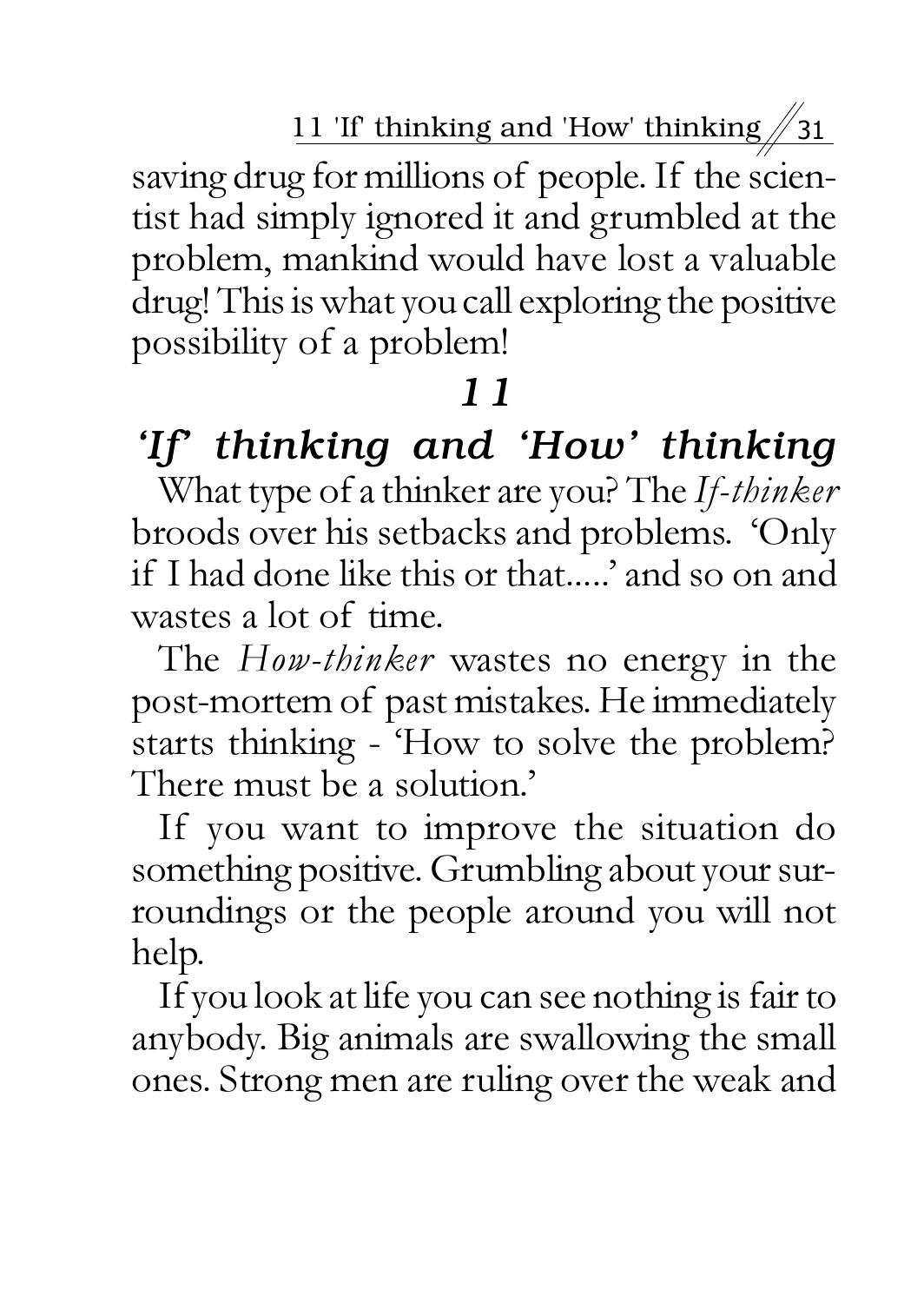are oppressing them. Nature also is not fair to all. What about natural calamities? Millions and millions of innocents are affected. Can we blame nature for such setbacks?

By repeatedly saying, 'Life is not fair' and shrinking away from problems, 'you end up being not fair to yourself.'

William James, a great thinker, says, 'the greatest discovery of our times is to know that human beings can alter their lives by altering their attitudes of mind.'

So please stop  $T$ ' thinking and start  $HOW$ ' thinking.

#### 12

## Your approach to problems

If you can approach the problem with enthusiasm then you face it with more energy and the encounter will be beneficial to you. I don't mean you will succeed every time. But surely, I can say that you will be benefited even if you are defeated. "What is my attitude?" This is the thing that must be the first and the foremost in your mind.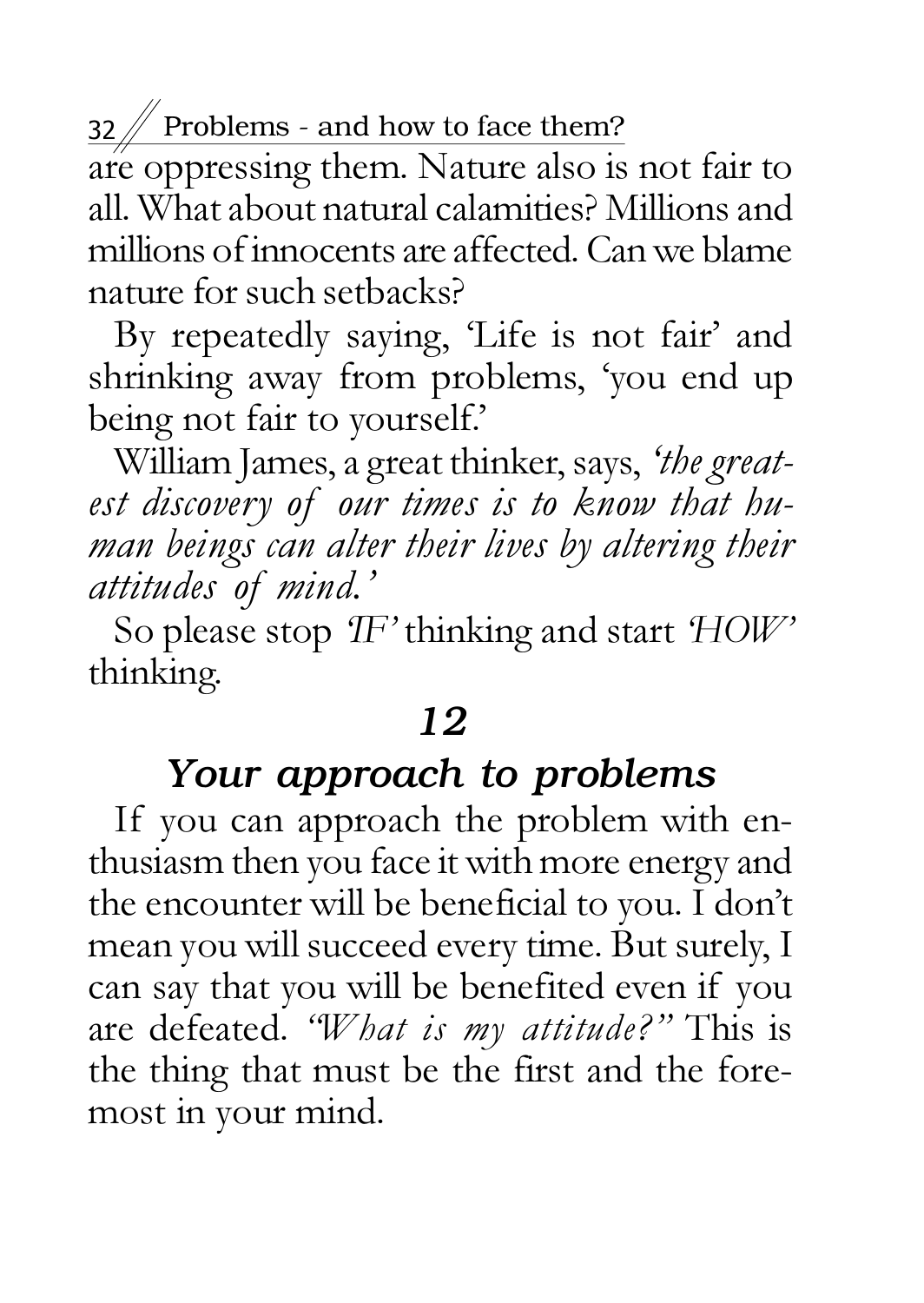12 Your approach to problems  $\frac{33}{33}$ 

First of all you must understand that problems arise to make us but not to break us.

Norman Vincent Peal says, 'A nervous person attacks the problem not in the right spirit which is to forget self and go ahead and do the job in a natural manner. Instead, he works with tense effort nervousness based largely on fear of personal failure than on a humble desire to serve God.'

All our great people have one thing in common. They get absorbed in the work they are doing and forget themselves. They are so dedicated that they don't even go to take food. For them there is nothing problematic!

There is a story of a scientist, who invited his friend for lunch. He made all the arrangements and then got immersed in his research. The friend came and found the scientist in his lab. He didn't want to disturb him. He waited for some time and then he finished his food and because of hunger finished the share of his friend's food also. But the scientist was still busy in his work. The friend silently left the place.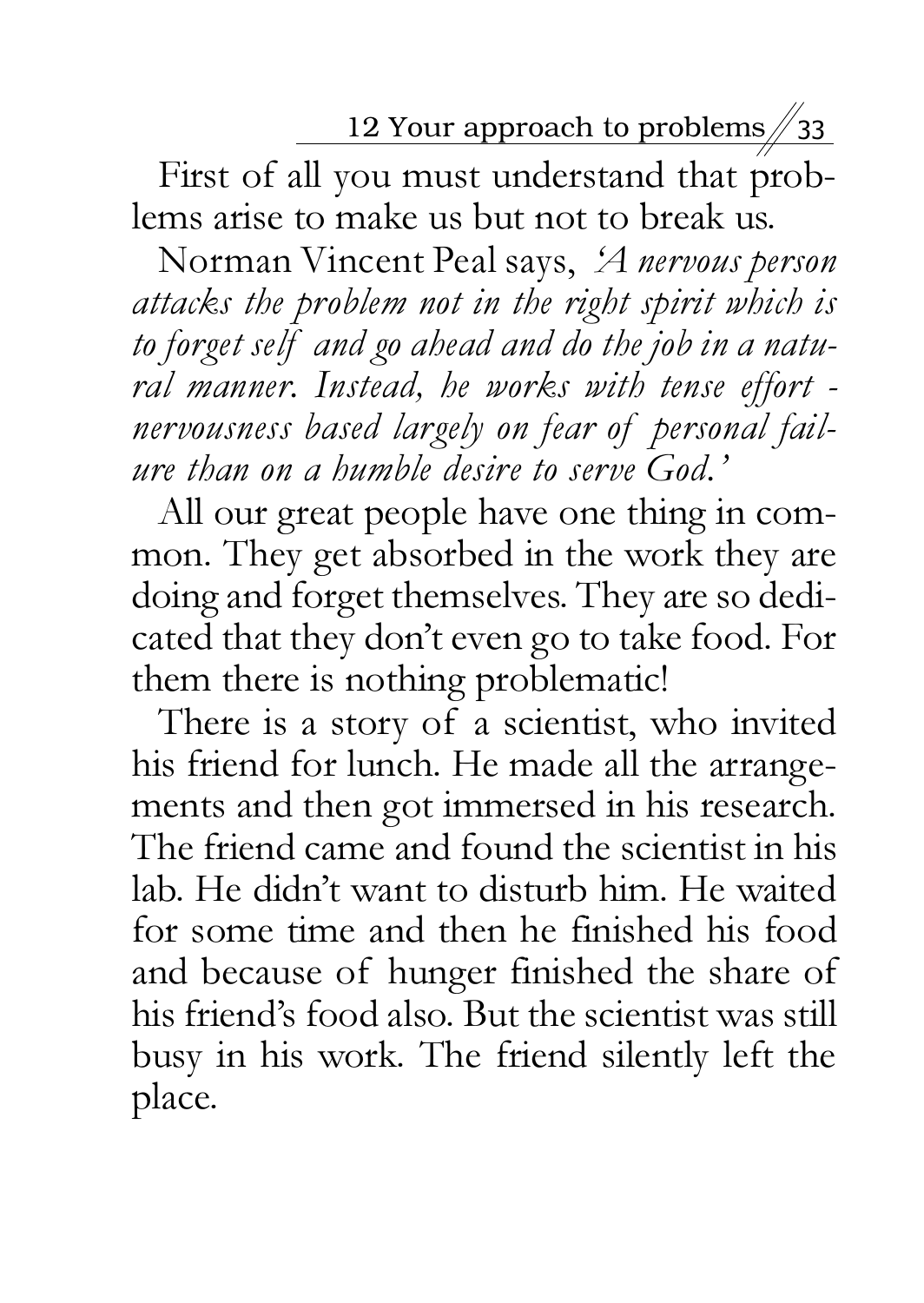After some time the scientist went to the dining table and found that the plates are empty. He thought, 'Oh, I have finished my food long ago!' and went back to his laboratory to continue his research!

Vincent Peal says further, 'Actually all shy people are egotistical, their thought being painfully self-centered. To be healed, the shy person must master self-forgetfulness.'

Swami Vivekananda's ideal of Karma Yoga also says the same thing. The purpose of Nishkama Karma Yoga is to efface the ego.

Swami Vivekananda says, It is the worker who is attached to results that grumbles about the nature of the duty which has fallen to his lot.

It is not external things but our thoughts about them that bind us or set us free.

Now you may ask, "Is there a situation, where there is no problem at all, or a situation where all the problems are solved?" The same thing is contemplated in the Utopian and the socalled Welfare Societies. (Such a state can never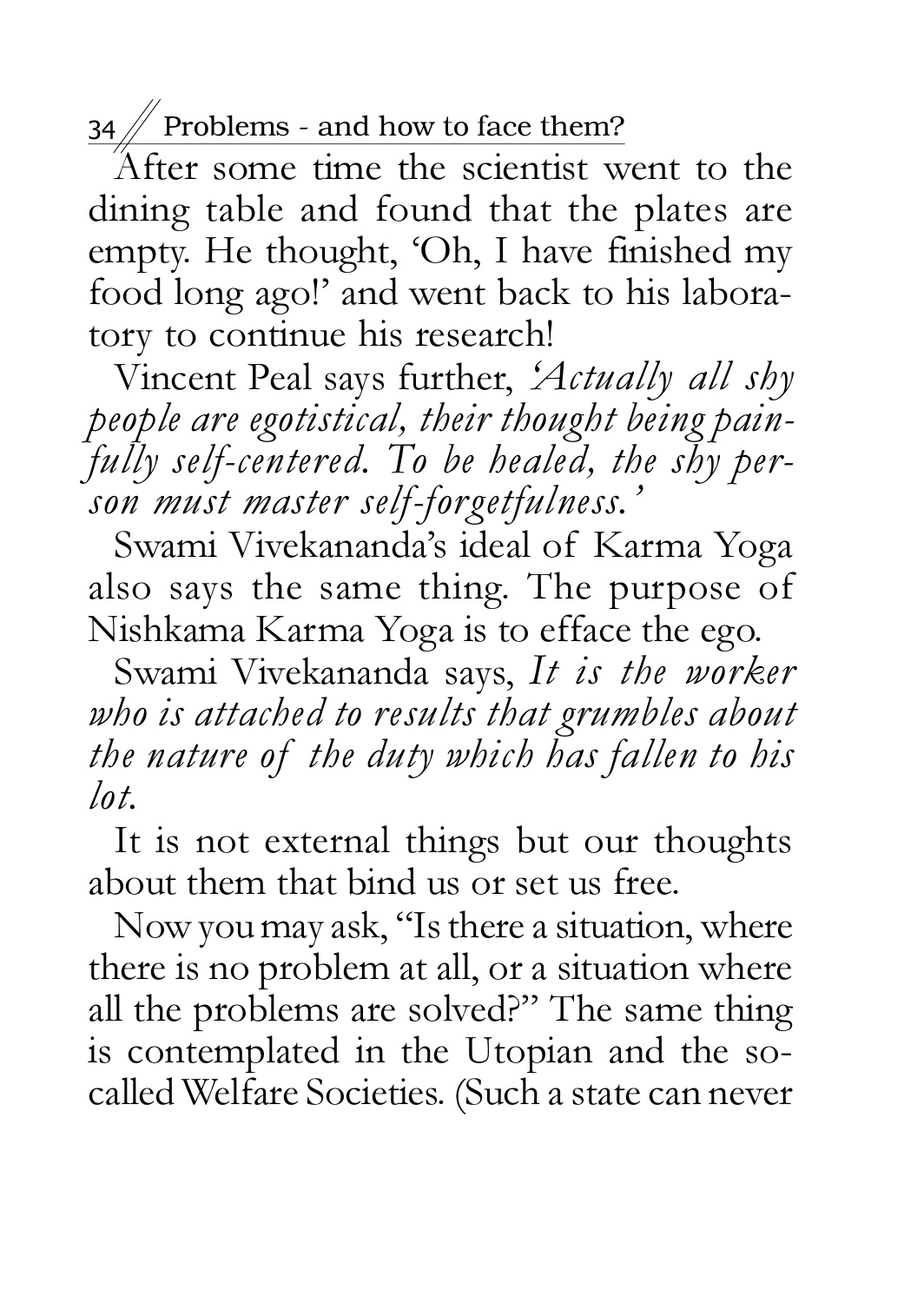12 Your approach to problems  $\frac{35}{35}$ 

exist!) Schopenhauer said long ago, 'When men achieve security and welfare, since they have solved all other problems, they become problems to themselves.'

To give a more precise example, we can cite the rehabilitation projects undertaken by the Ramakrishna Mission in many parts of India. In some projects the entire work was done by the mission and the beneficiaries were also given some employment so that they could stand on their own feet. What was the result? To the surprise of all, the beneficiaries, not able to know what do with the money they have earned, fell victim to bad habits like drinking, smoking etc.

Later this methodology was changed. They have been educated about the proper way of living and they were involved in the rehabilitation work also. The results were far better this time.

Now let's come back to our main topic. A trouble, after all, is a situation that we are not ready to tackle. When we make up our minds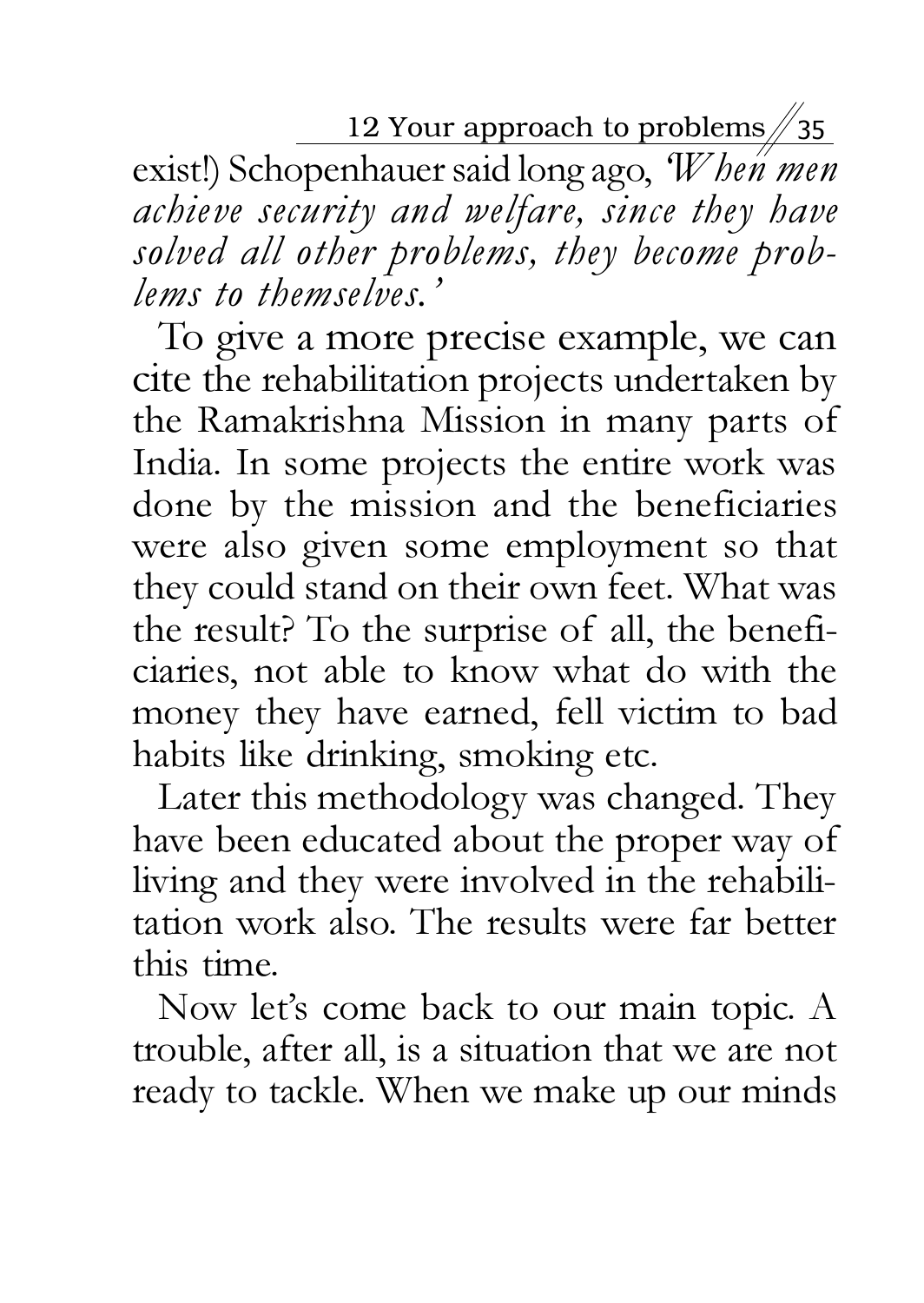to tackle the situation, it ceases to be a trouble. There is a proverb, 'Hammer shatters glass, but forges steel.' What a trouble does to you depends on what stuff is inside you. Troubles come to make us and not to break us.

Swami Ranganathananda said, 'Running away from problems will not be a solution, for problems will come chasing you.'

Swami Vivekananda gave a interesting illustration to this from his own life:

"Once when I was in Varanasi, I was passing through a place where there was a large tank of water on one side and a high wall on the other. It was in the grounds where there were many monkeys. The monkeys of Varanasi are huge brutes and are sometimes surly. They now took it into their heads not to allow me to pass through their street, so they howled and shrieked and clutched at my feet as I passed. As they pressed closer, I began to run, but the faster I ran, the faster came the monkeys and they began to bite at me. It seemed impossible to escape, but just then I met a stranger who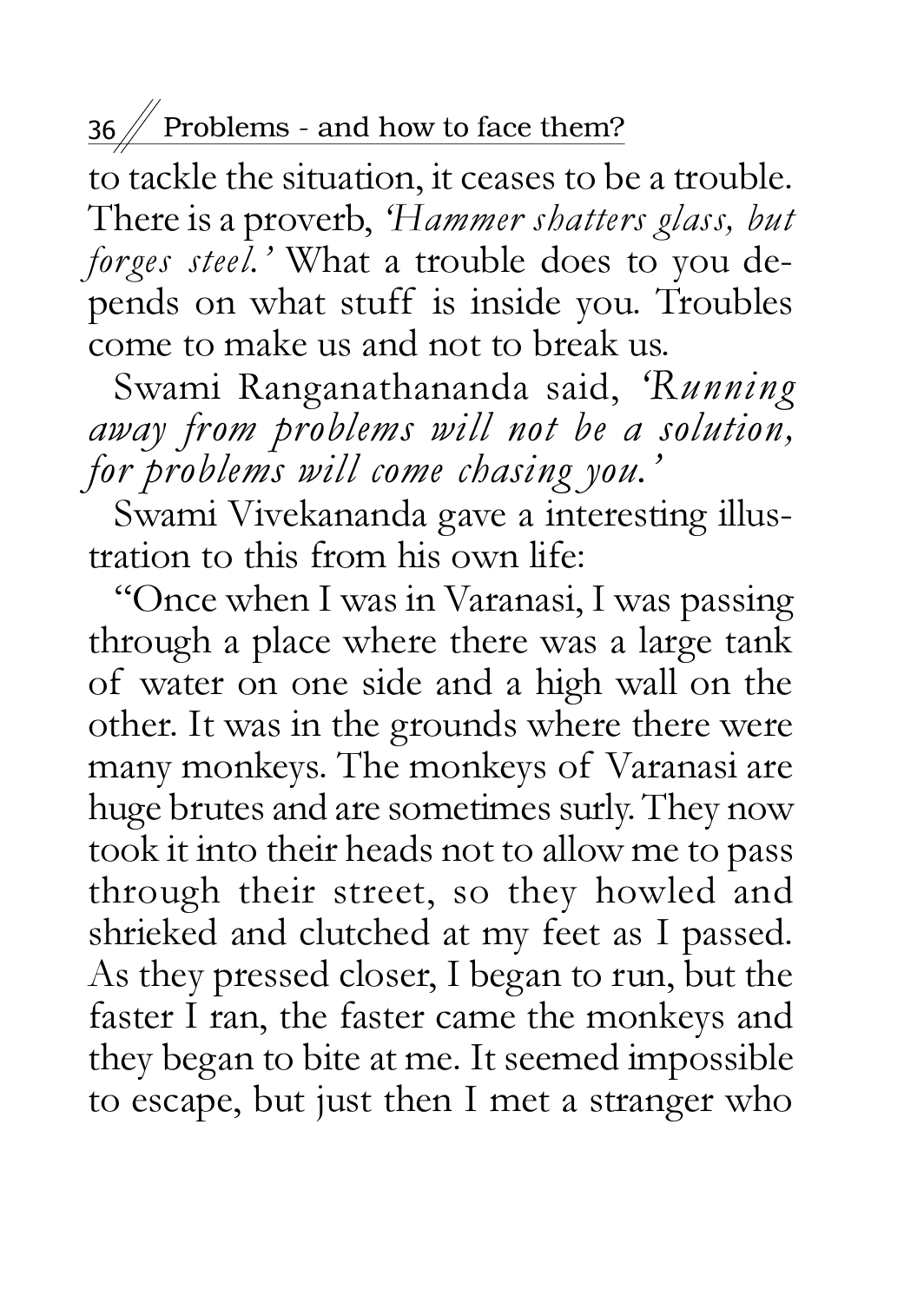13 Enthusiasm  $\frac{27}{37}$ 

called out to me, 'Face the brutes!' I turned and faced the monkeys, and they fell back and finally fled. That is a lesson for all life—face the terrible, face it boldly. Like the monkeys, the hardships of life fall back when we cease to flee before them."

Another thinker said, 'We do not lift our burden by ceasing to work, but by learning how to  $work$ 

The foregoing analysis leads to one conclusion, that the successful person always has one quality, i.e., he is full of enthusiasm to face the problematic situation. Yes! Enthusiasm works wonders. Let us see what it can do for you.

### 13

### Enthusiasm

Enthusiasm is an attitude of mind which helps one to do any work without getting bored and without any strain. Did you ever observe children when they are playing? How enthusiastic they are! You can see so much of effervescence in them, that any onlooker will also feel energetic like them.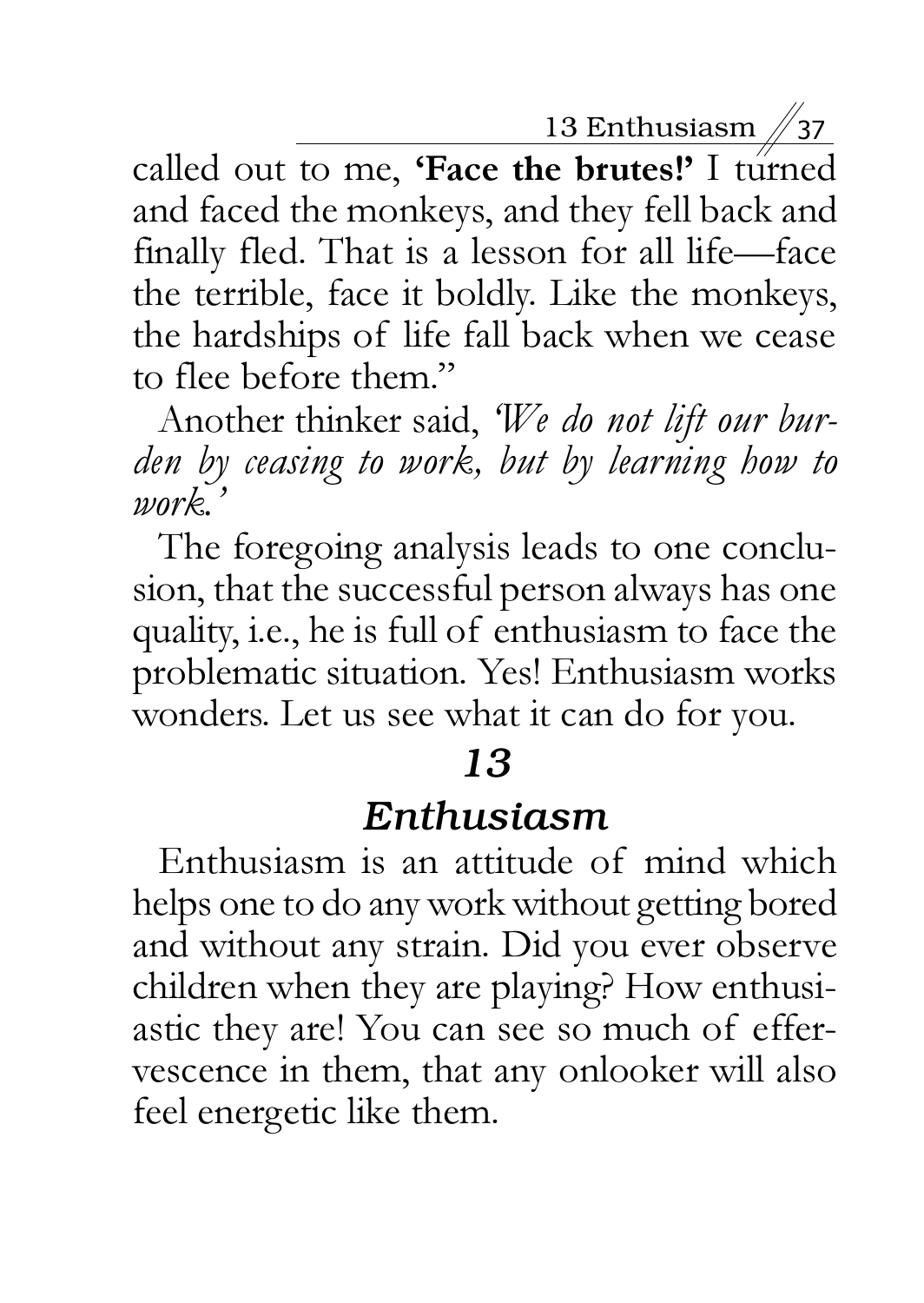It is said that enthusiasm is infectious.

In Gita enthusiasm is mentioned as one of the pre-requisites for a good worker.

'Dhrtyutsaha samanvitah... karta satvika uchyathe'

A good worker is one who is endowed with firmness and enthusiasm.

Do you know the etymological meaning of the word enthusiasm? It means 'En-theos', i.e, 'God-within.' Or in other words, it indicates the potential divinity of man that is inherent in him. Very close to Swami Vivekananda's theory, isn't it? According to Swami Vivekananda, the manifestation of the hidden divinity in man is the goal of life. It must be manifested in every act of our life.

According to Patanjali's Yoga Sutra, cheerfulness is one of the preliminary requirements for practice of the higher disciplines. Cheerfulness is one of the signs of a good personality. Without it a person is a sick person.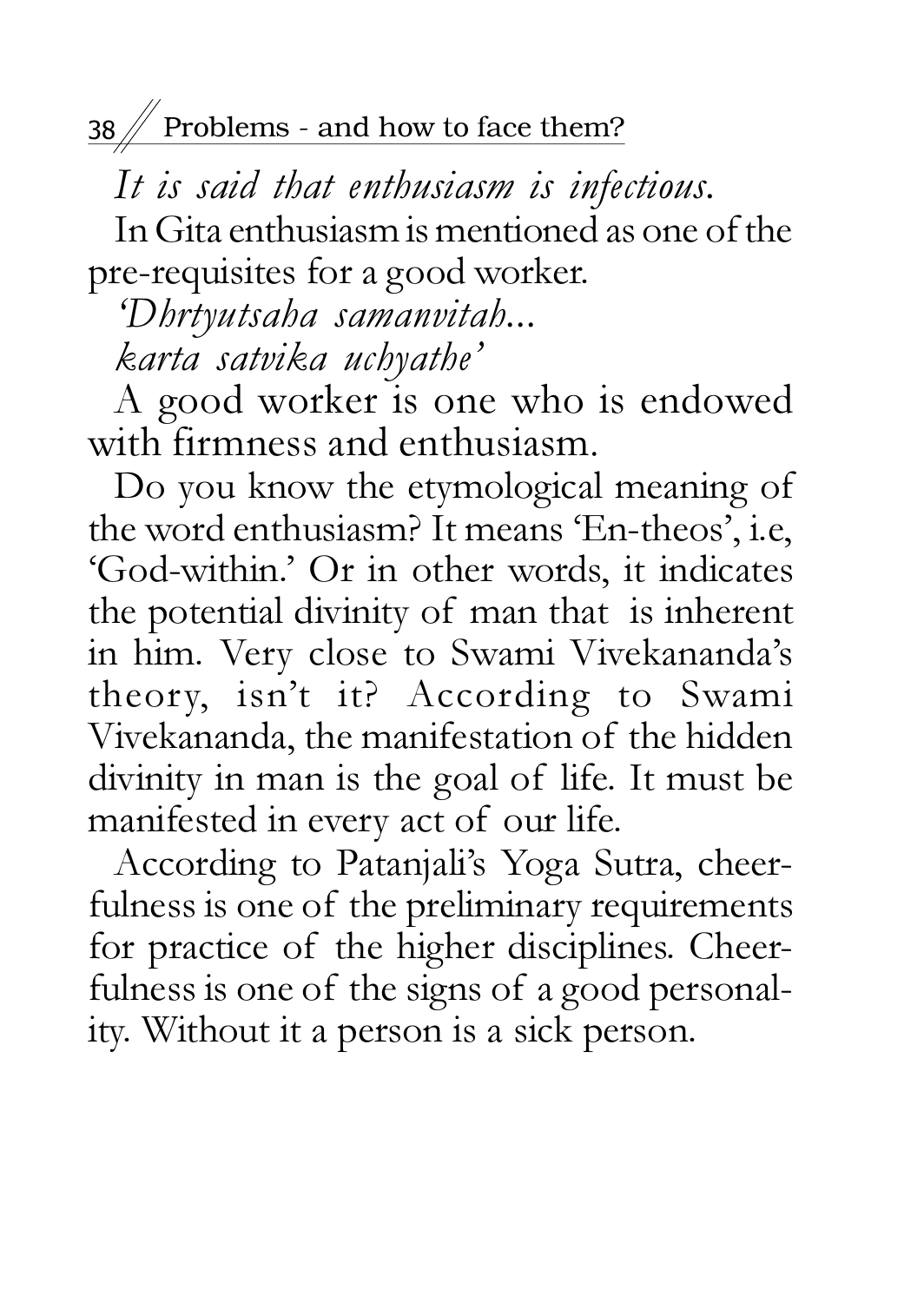Swami Vivekananda also advocates cheerfulness as one important requisite for spiritual life. He said: The first sign that you are becoming religious is that you are becoming cheerful. When a man is gloomy, that may be dyspepsia, but it is not religion. A pleasurable feeling is the nature of the Sattva. Everything is pleasurable to the Sattvika man, and when this comes, know that you are progressing in Yoga. All pain is caused by Tamas, so you must get rid of that; moroseness is one of the results of Tamas. The strong, the well-knit, the young, the healthy, the daring alone are fit to be Yogis. To the Yogi everything is bliss, every human face that he sees brings cheerfulness to him. That is the sign of a virtuous man. Misery is caused by sin, and by no other cause. What business have you with clouded faces? It is terrible. If you have a clouded face, do not go out that day, shut yourself up in your room. What right have you to carry this disease out into the world? When your mind has become controlled, you have control over the whole body; instead of being a slave to this machine, the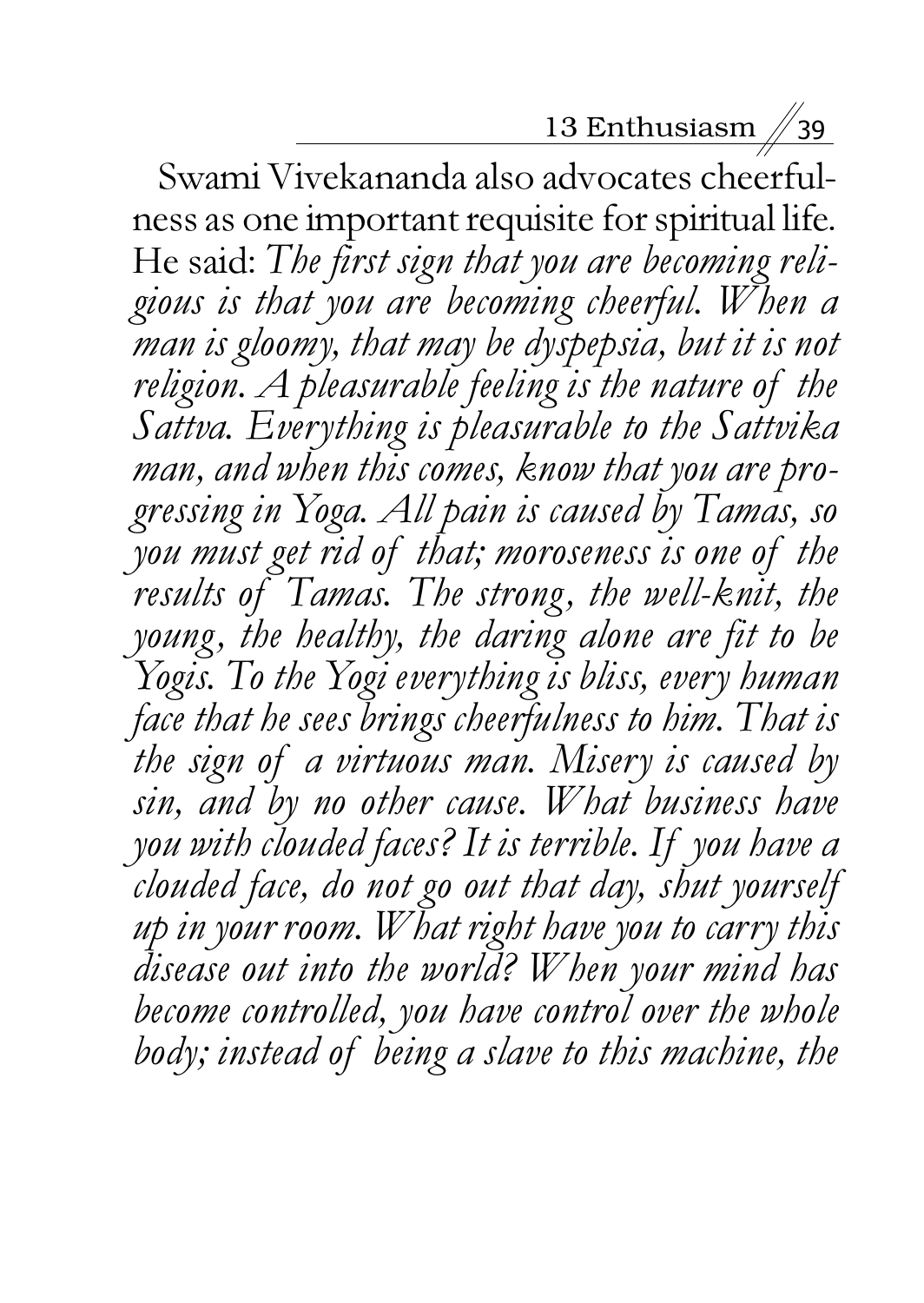machine becomes your slave. Instead of this machine being able to drag the soul down, it becomes it greatest helpmate.

Mahatma Gandhi also said, *You are not com*pletely dressed, until your face wears a smile.'

So, we have to cultivate the habit of being cheerful and enthusiastic.

#### 14

### Advantages of Cheerfulness

We must learn to be quiet and cheerful. It not only helps us, it helps others. Suppose a man loses his balance and if you come to him with a peaceful, quiet mind, you exert a quieting influence on that person and help him to regain his equilibrium. You can always set a standard. The way you do every thing can become an example. When you do things casually - thinking "Whatever!" "It's alright!" - it means that you are acting thoughtlessly and lack an order of spirit. The true art of performing action means doing things with poise and calmness. Our thought can make us careful or careless.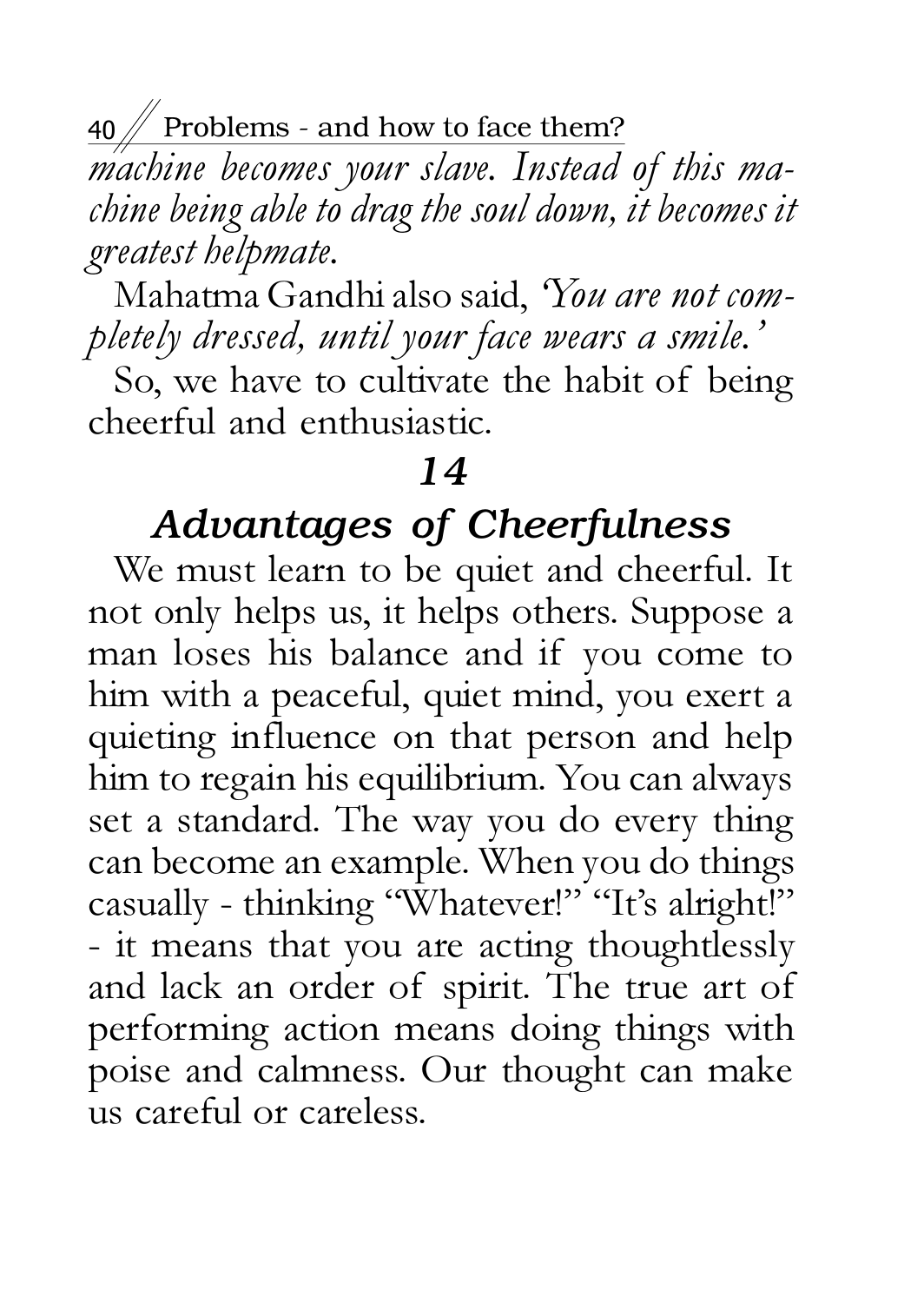15 Don't suffer, struggle  $\frac{41}{41}$ 

How to achieve this? We can achieve it by putting animation into our daily work. Seek inspiration in books, friends, art, music, travel etc. Interest is a measure of aliveness.

Doing a work mechanically like a paid coolie is always damaging for the development of a good personality. A person who can turn his boring work into a work of very interesting nature never comes to failure. He is wanted everywhere. This type of person never feels that he is suffering when doing some hard work or any thing like that. When you are undergoing a hardship, it is natural to feel that you are suffering. But how is it possible not to feel like that and to feel enthusiastic? This can be achieved through constant endeavour and practice.

#### 15

### Don't Suffer, Struggle!

There is an opinion that good people always suffer more and bad people avoid suffering by some bad methods. First of all, the question is who is good and who is bad? Generally we find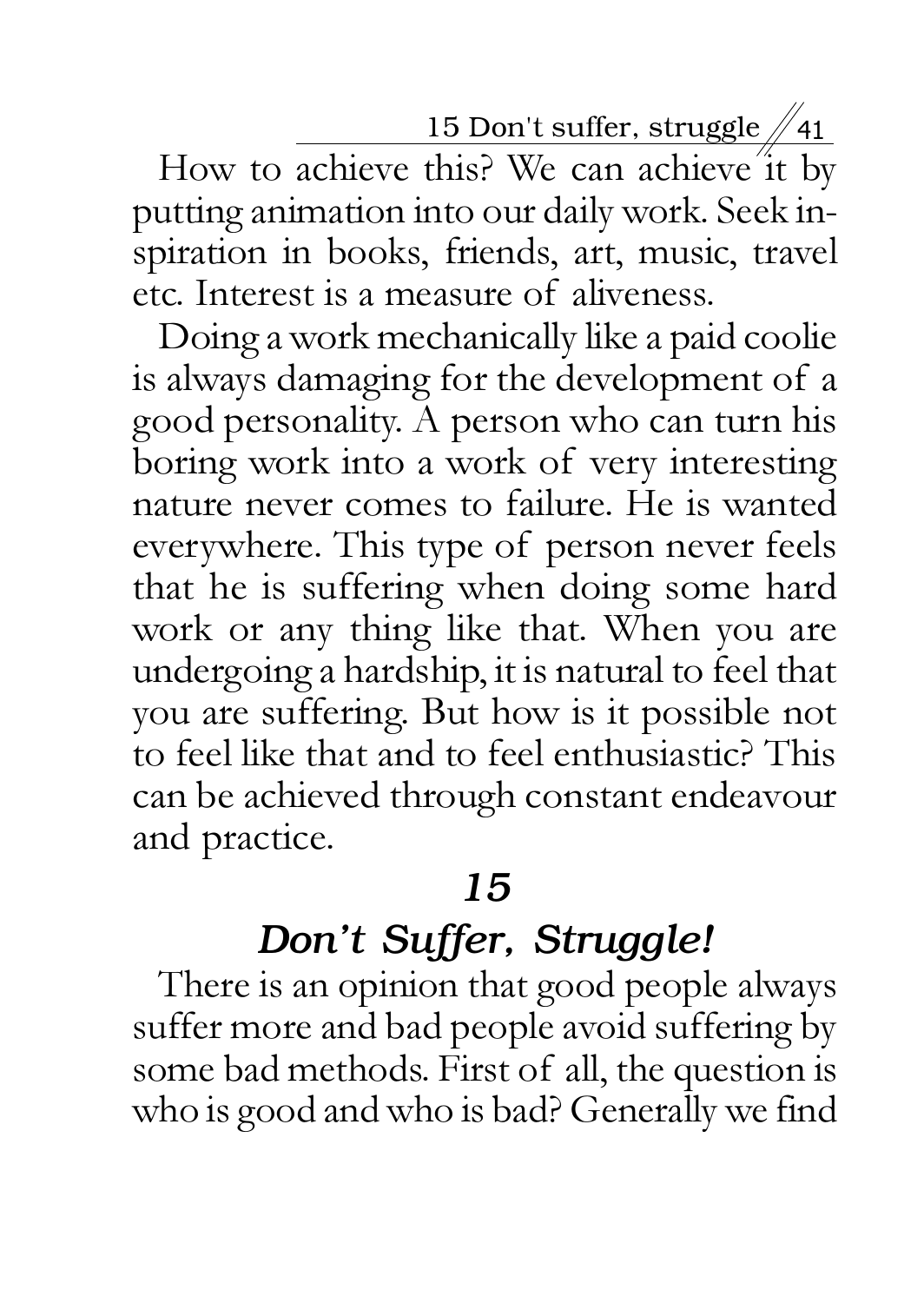the people of religious temperament undergoing endless suffering. But those who are not religious have a nice time in life. Whatever the case may be, we must accept that bad people also suffer. There is no doubt about it. Who is suffering more and who is suffering less is a matter of individual opinion.

What is good and what is bad is also a question that needs to be answered. There is nothing absolutely good or absolutely bad in this world. What is good for one person is not good for another person. For example, Ice cream may be good for a man in good health, but it is harmful for another person with fever and cold. Similarly, what is good in one season is not good in the other season. This is known to all.

Similarly suffering also differs from person to person. What is suffering? It is an unpleasant experience. Since, likes and dislikes vary from person to person, suffering also varies from person to person. What is suffering to one person is not suffering to another person.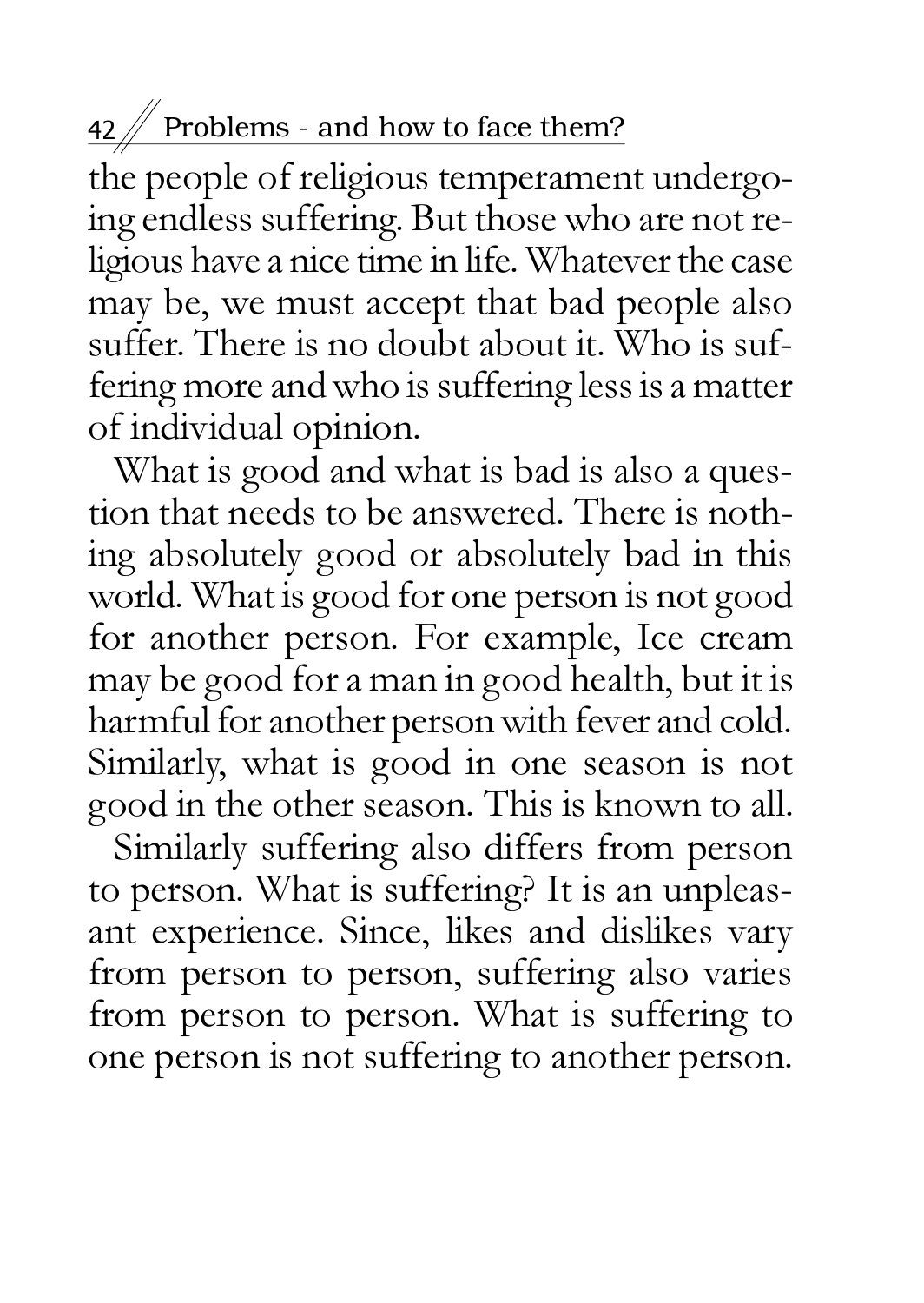15 Don't suffer, struggle  $\frac{43}{43}$ 

Sportsmen and gymnasts practice hours together enduring great physical strain. Others may feel it to be excruciating but those athletes do all that happily. Meditation or spiritual practice turns into a kind of suffering for an ordinary worldly person but not for a spiritual aspirant.

If you want to get something, you have to pay the price for it. Everything has a price. The price need not be in terms of money always. It can be hard work - physical or intellectual; or some effort or some struggle. To pass an examination, how much struggle does a student undergo? That is the price to be paid for the examination. But for a person who is not interested in achieving anything in life, all these prices will look like unnecessary troubles and he may feel that these people who are struggling to achieve something are suffering unnecessarily. After all, he is greatly enjoying his life, doing nothing!

For the struggle to be meaningful, the knowledge of how to do a certain thing is necessary.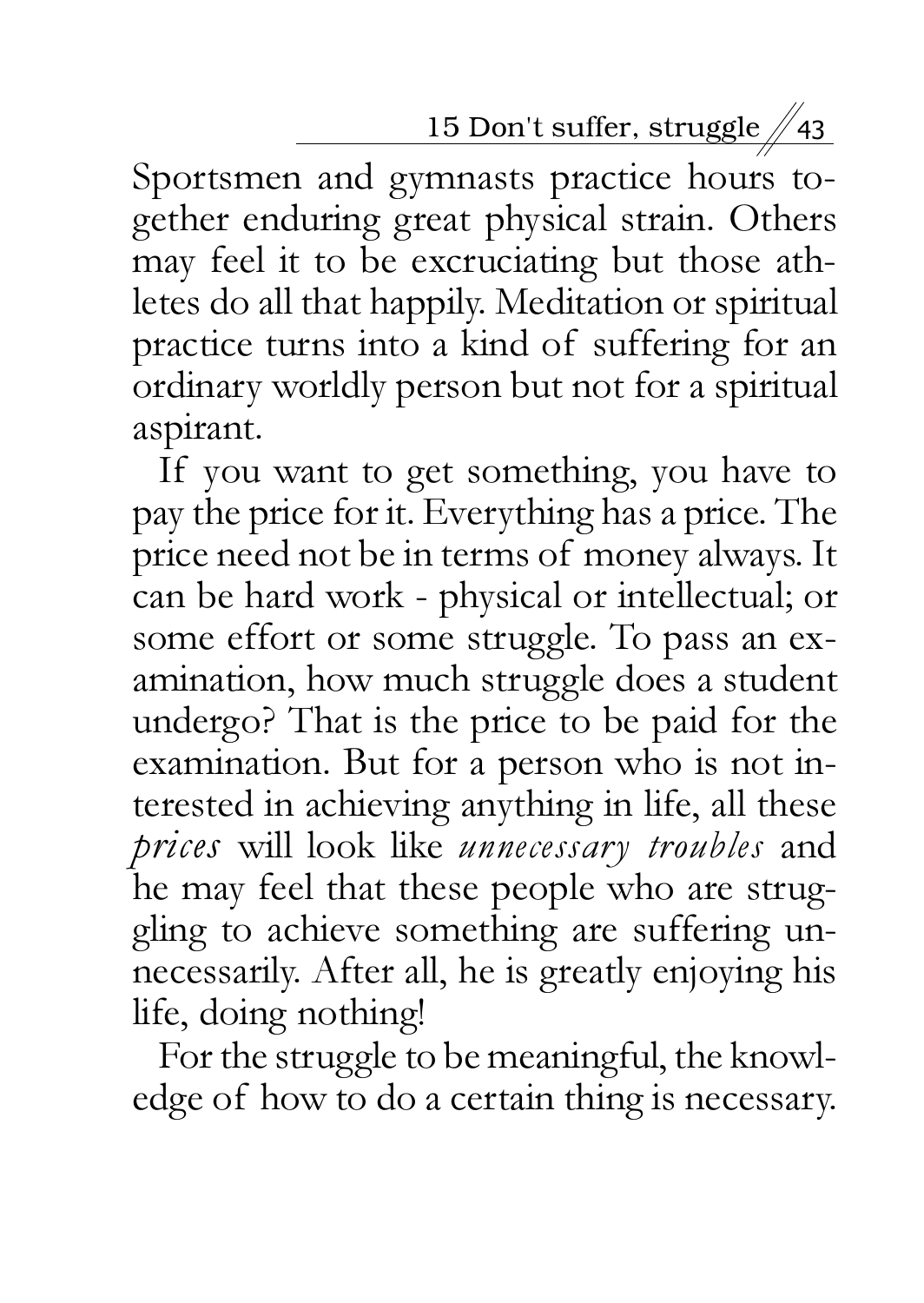Suppose a saint and a sinner are playing a game such as chess. Who will win? The person who knows how to play the game will win. If you argue that the saint must win and the sinner must lose, then it is not correct. If the saint does not know how to play then he has to loose the game. This has nothing to do with the saintliness of the person. It is same with other worldly affairs. If you don't know a thing, you have to suffer. Whether you are good or bad is different. Generally the so called good people lack many things required for a successful living. They happen to be impractical, and that is why bad things happen to them.

Take the lives of great people who have achieved many things in their lives. Their lives are full of ups and downs. But the ordinary men may not have so many ups and downs in their uneventful lives.

Sampado mahataameva mahataameva cha aapadah Vardhate ksheeyate chandraha natu taaraagana kvachit

"Prosperity is for great people and set-backs are also for great people only. (Because) Only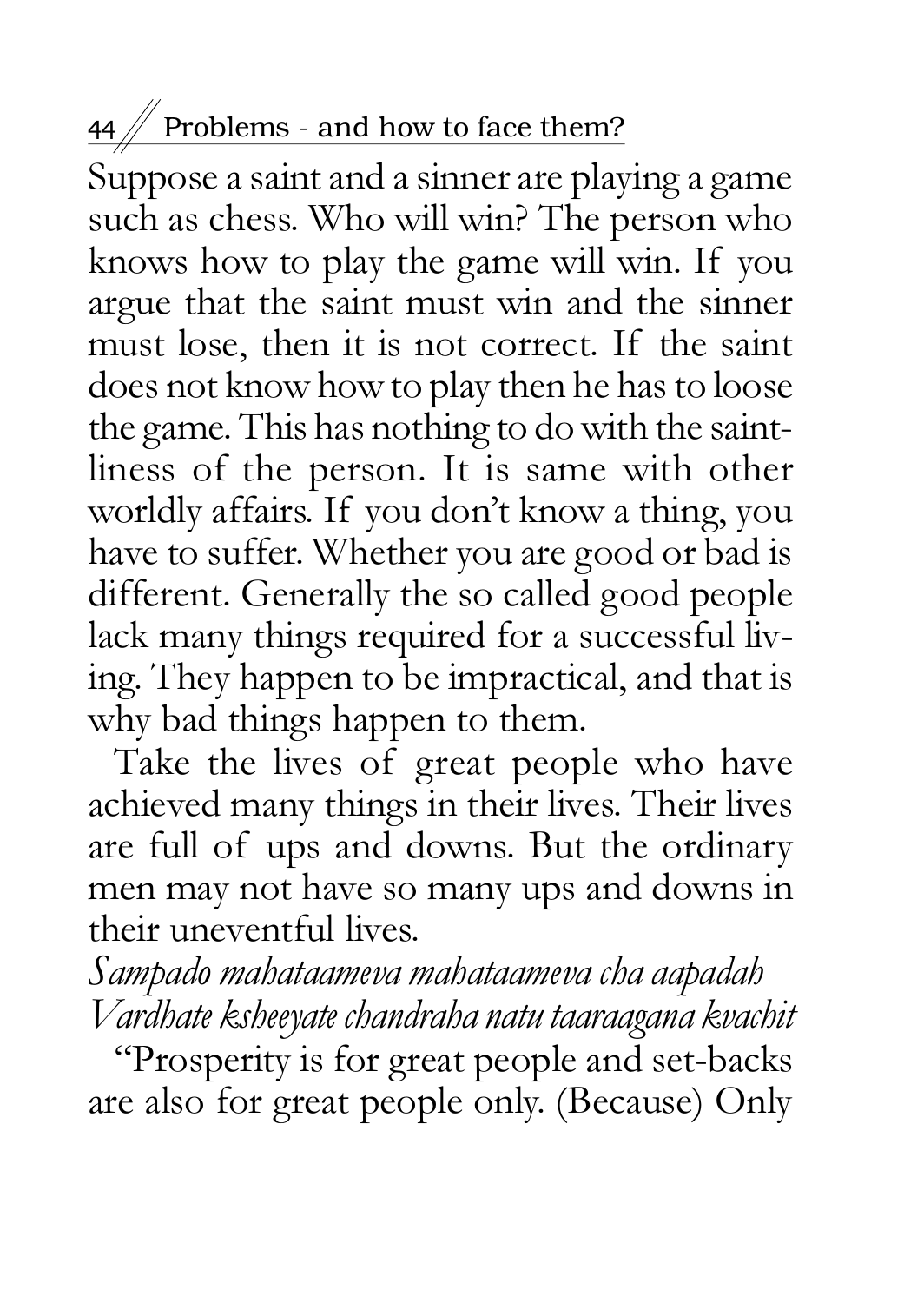15 Don't suffer, struggle  $\frac{45}{15}$ 

the moon grows and decays but the stars do not."

Great men encounter problems but they are not scared. Their self-confidence and boldness make them endure the ups and downs in life and hence they become great. Swami Vivekananda said that the world history is the history of a few men who believed in themselves!

But cowards and fools do not attain such greatness.

There is a sloka about these impractical people. Sokasthaani sahasraani bhayasthaani sataani cha Divase divase moodham aavisanti na panditam

'A fool encounters thousands of occasions of unhappiness and hundreds of occasions of fear every day, but not a wise man.'

And then, no man is happy or unhappy all through the day. There are happy moments in a day and unhappy moments also. The memory of a happy event or a success in an issue is sufficient for a person to keep himself happy. Do you think I am talking of imaginary happi-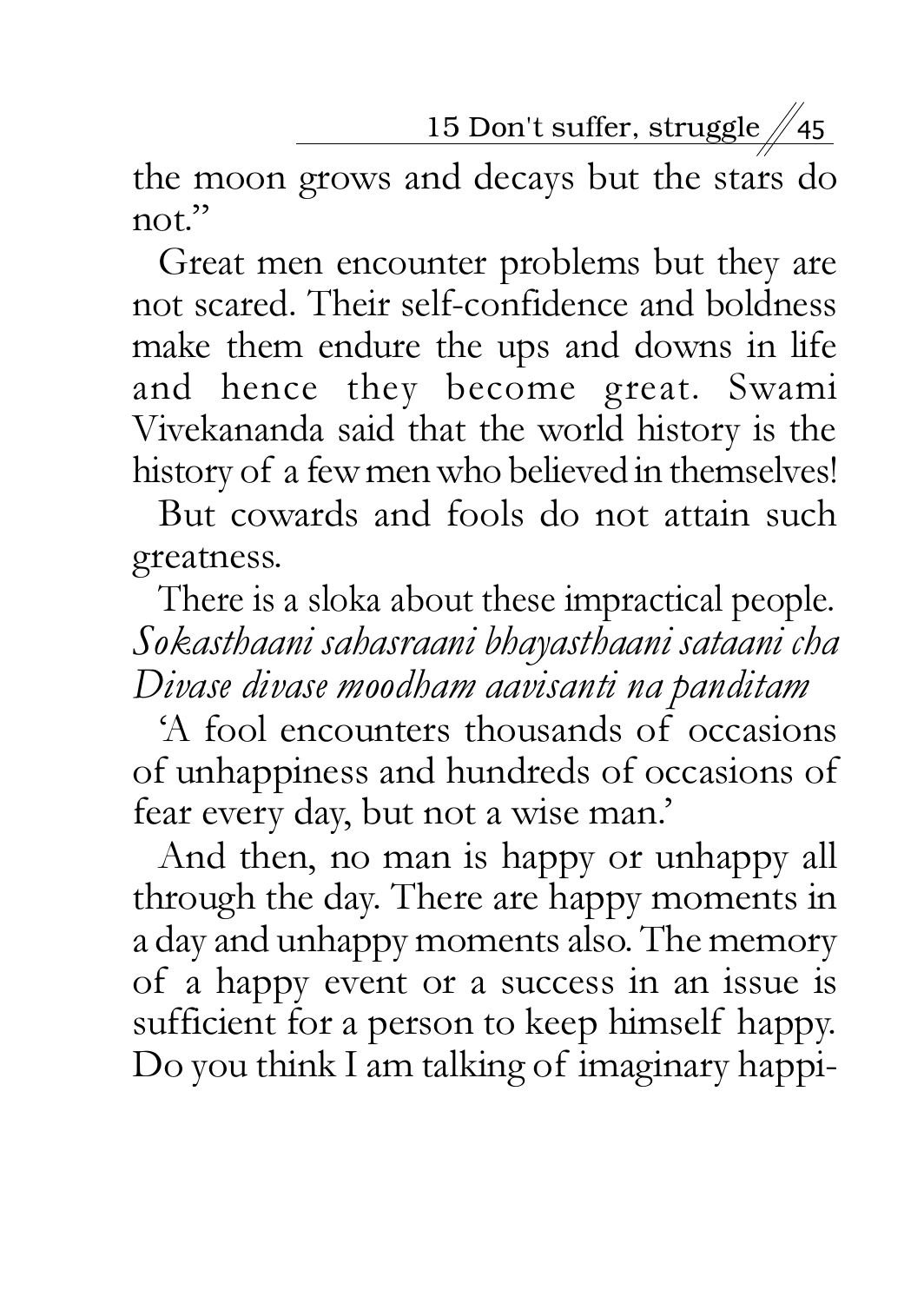ness? Then what about your unhappiness or worries? They are also imaginations of your mind. Thinking that something bad will happen or had happened already, people are unhappy or worried. The antidote for this wrong imagination is just correct imagination!

Yat dhyaayati tat bhavati! (Yat bhaavam tat bhavati)

What you think that you become!

If you think of success you will succeed; if you think of failure, you will fail. If you think of happiness you will be happy and if you worry all day, you will become a person full of worries.

From this analysis we arrive at the conclusion that all sufferings or bad things come to us with a purpose. We should learn from them and improve ourselves. Therefore the question, 'Why do bad things happen to us?' must be changed to, 'Where can they lead us?'

Each experience comes to us to teach us the way towards perfection, i.e., towards God. That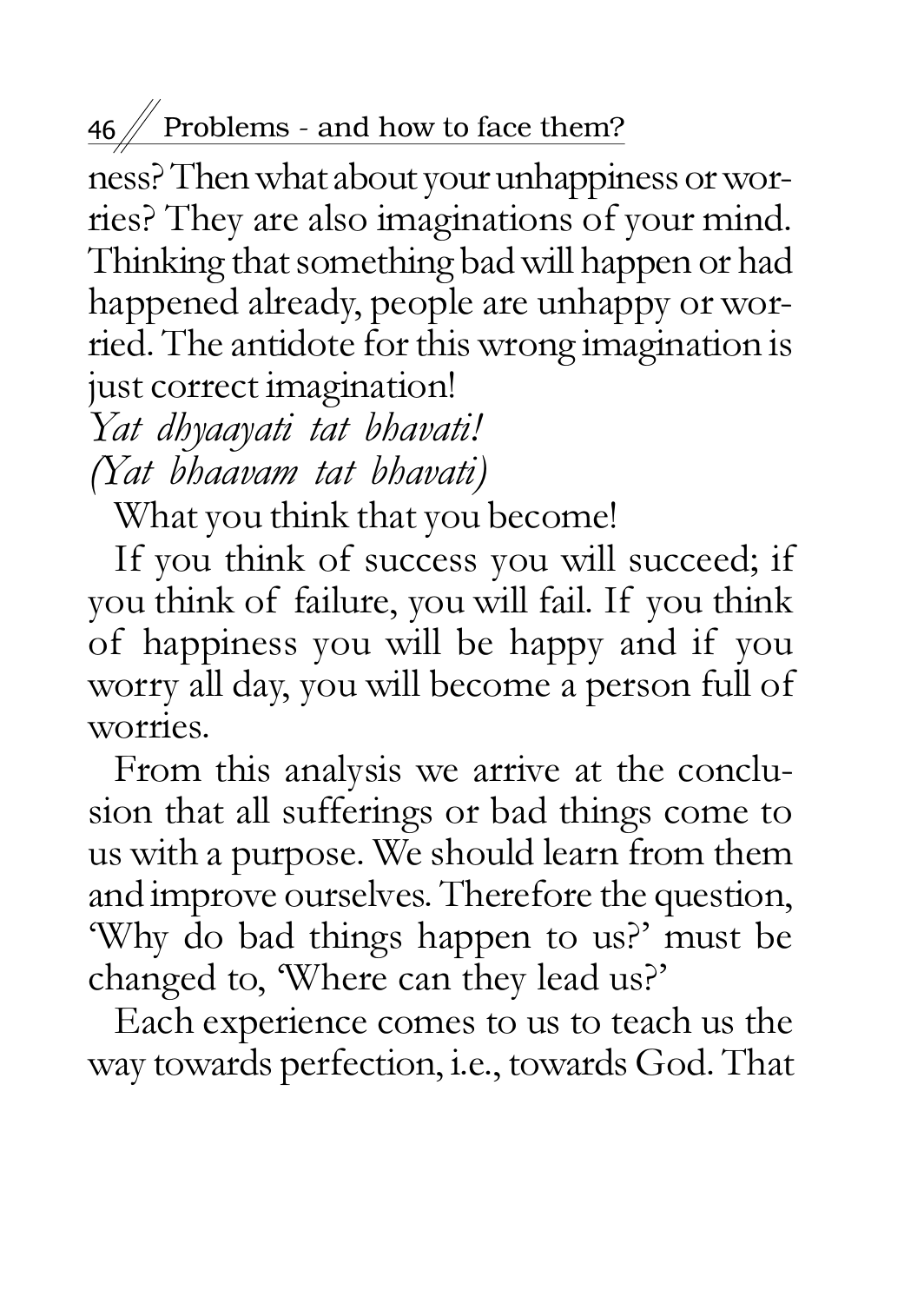15 Don't suffer, struggle  $\frac{47}{47}$ 

is the goal. What happens to us is not important; what we do with what happens to us is more important. In other words, how do we benefit with what happens to us is more important. All great persons have experienced blows and failures in their lives. But they didn't keep quiet. They utilized the failure and came up in life again.

Thomas Alva Edison invented the Electric Bulb. He had to test a thousand filaments before making a successful bulb. Now, what would you call that? One thousand failures or one thousand attempts towards success?

In any work - secular or spiritual - unless you do it again and again and struggle while enduring all kinds of troubles, you will not be able to attain perfection.

You will find that misery and happiness are equal factors in the formation of character. Good and evil have an equal share in moulding character, and in some cases misery is a greater teacher than happiness.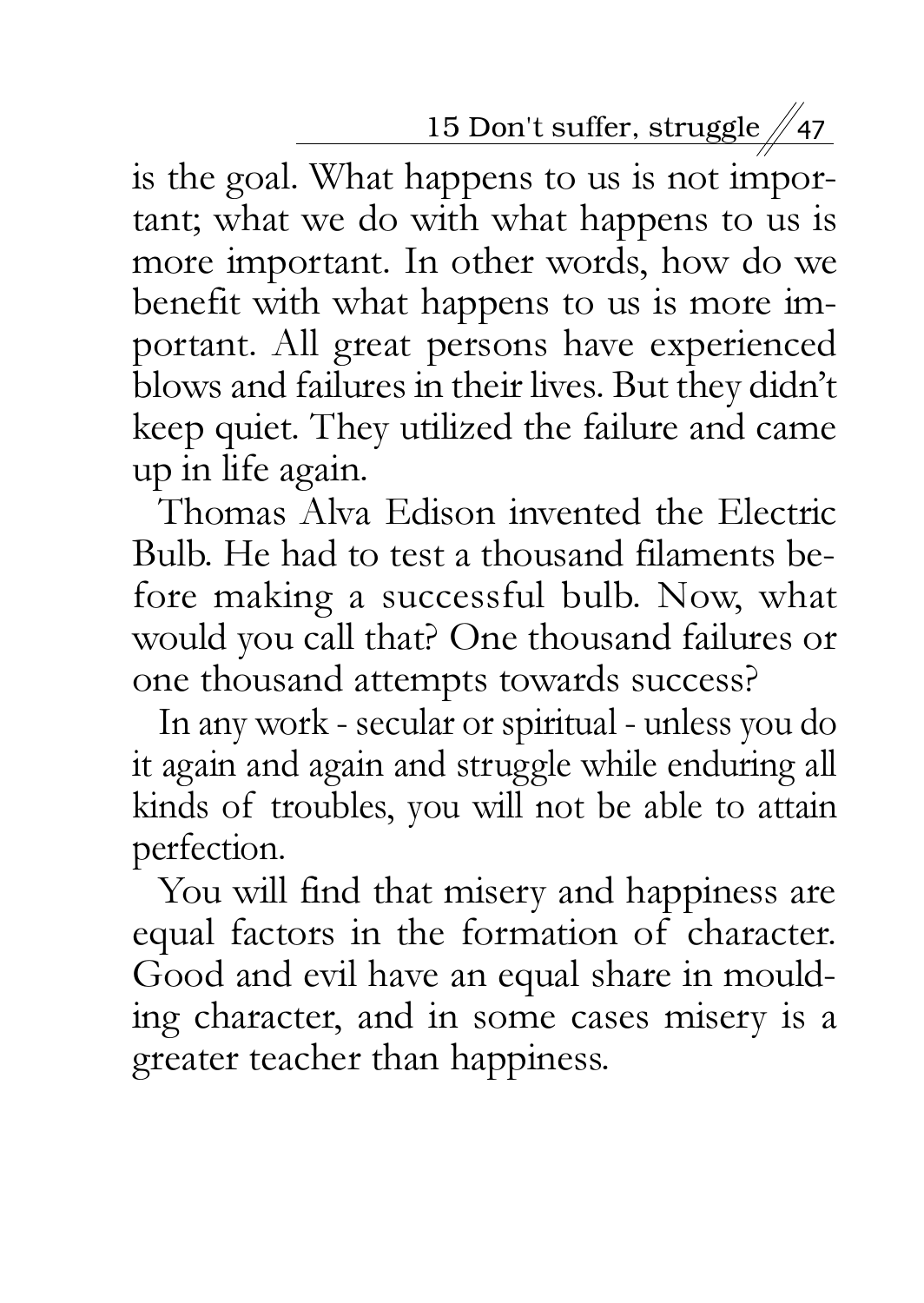48  $\mathbin{\mathbb{Z}}$  Problems - and how to face them?

Swami Vivekananda said: "In studying the great characters the world has produced, I dare say, in the vast majority of cases, it would be found that it was misery that taught more than happiness, it was poverty that taught more than wealth, it was blows that brought out their inner fire more than praise."

Saints repeatedly said that the path to God is filled with difficulties. It is an obstacle race. We should not conclude that difficulties are obstacles. No! It is a way to God. Moreover, it is a way of God testing the devotee. Whether a devotee is truly devoted to God or not is known by these tests. Lives of saints are good examples for this. Bhakta Mira, Bhadrachala Ramadas etc. are well known examples. After a great struggle, they got the divine experience. And what happiness they had! It is like having a meal after being very hungry.

It all depends on how you look at it. It is your attitude that is important. First of all change the word Suffer into Struggle. Don't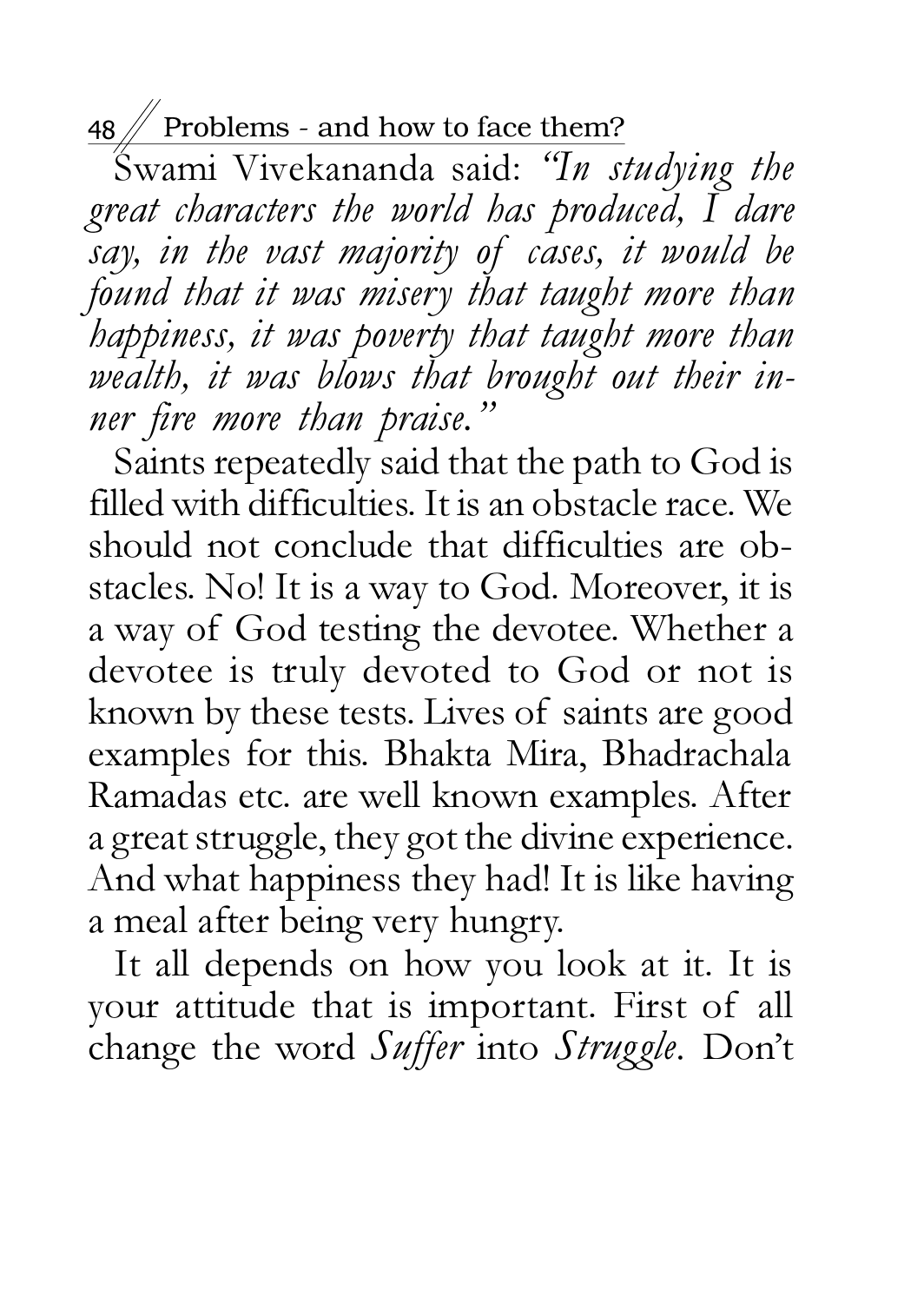say that you are suffering, instead, say that you are struggling. Then it becomes meaningful and the struggle will help you to progress.

When a man is struggling like that, he has to face lot of comments and remarks from others. It is natural for people to criticize like that. But the listeners are not ready for that! Here we have to know how to handle criticism.

## 16

### Criticism

What is criticism? An uncharitable remark about a person or a deed is taken to be criticism. There are many aspects of criticism. All of us expect some compliment when we do some work or achieve something. It is natural. But we don't always get compliments. Many a time, we get sarcastic comments from people, which throw us out of balance in a moment.

But it need not be so always. We have to analyse the intention of the person who makes the comment. Instead of taking the comment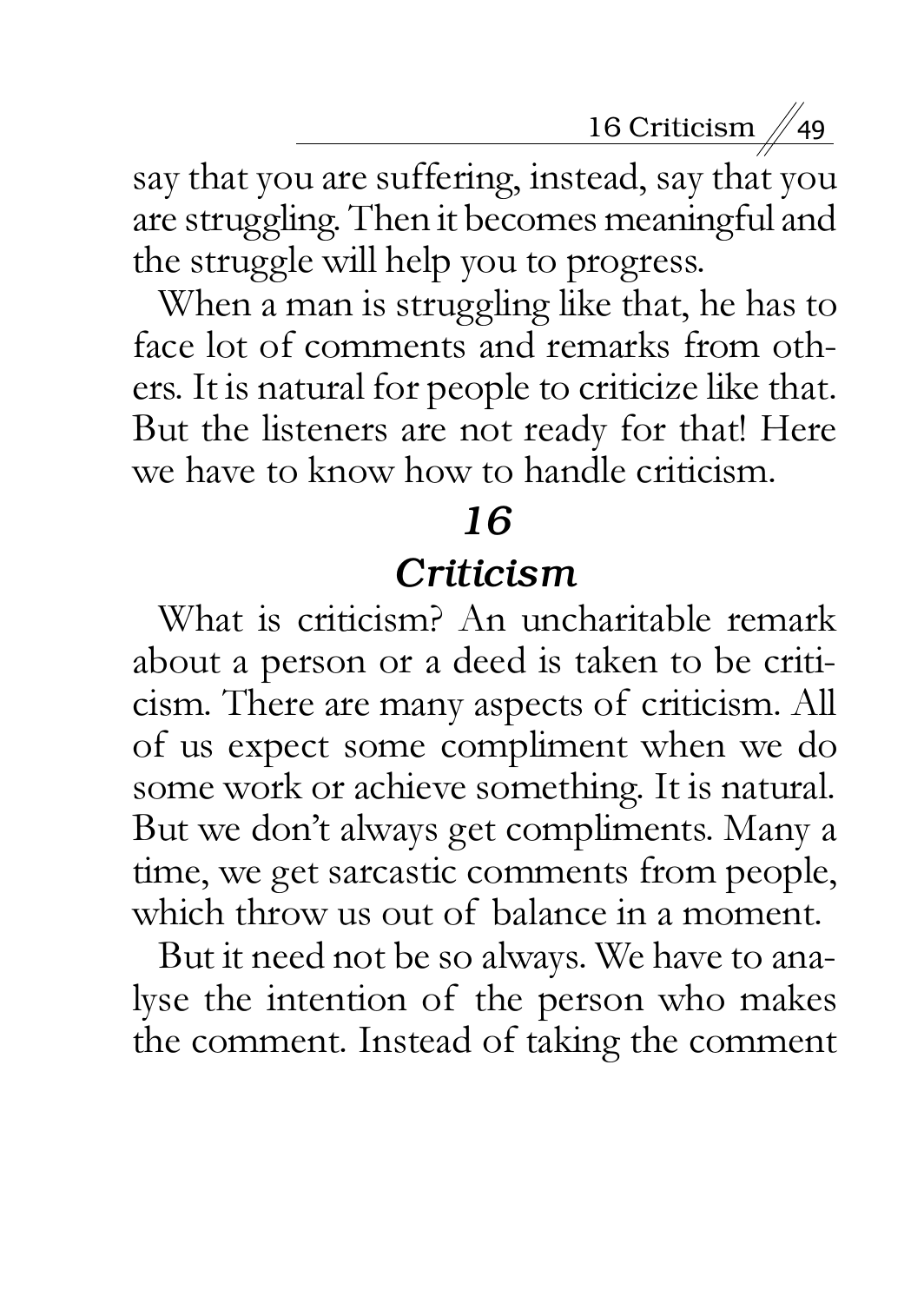as it is, try to be analytical. It will take the sting out of the remark. Read the following statement made by a wise man, "A creative man is one who can lay a firm foundation with the bricks that others throw at him."

James Allen says: The injury that comes to you through others is the rebound of your own deed, the reflex of your mental attitude.

They are the instruments - You are the cause. Destiny is ripened deeds. Man cannot abrogate the effects, but he can alter the causes.

The harm which a man sees in the action of another towards him is not in the act itself, but in his attitude of mind towards it. The injury and unhappiness are created by himself. The reality being that the deed can only injure the doer of it. But however, thinking that he himself injured, the man becomes agitated and unhappy. The righteous man has proved this by the fact that the same act has ceased to rouse in him any disturbance. It (the act) belongs to a sphere which he has ceased to inhabit, to a region of conscious-

ness with which he has no longer any affinity.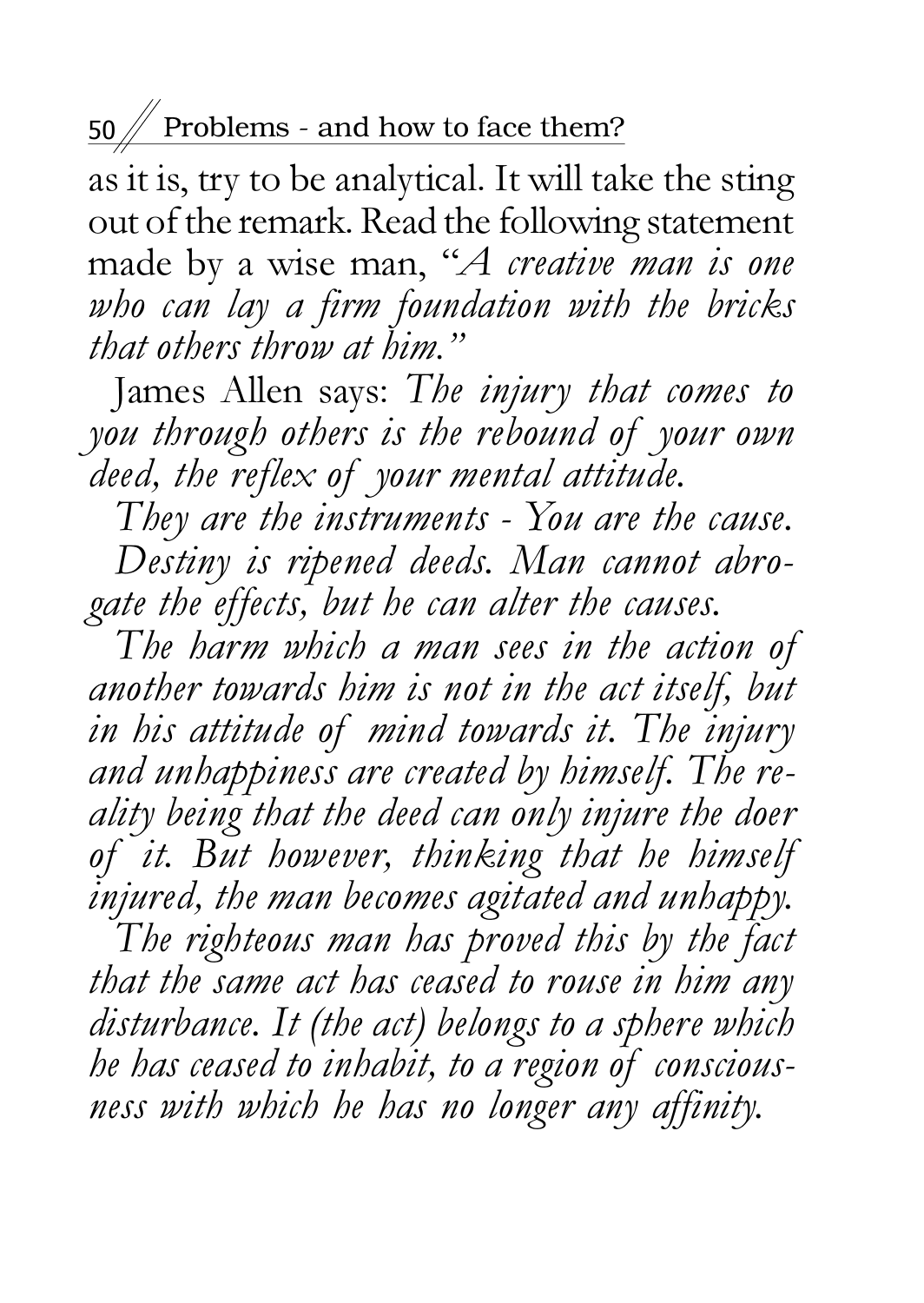16 Criticism  $\sqrt{51}$ 

He does not receive the act to himself. The thought of injury to himself being absent.

Other people can contribute to our depression only if we let them. Words and actions that we interpret as attacks, often are in reality not directed towards us at all. Even when they are, we need to remember that in making such an attack, people are revealing themselves.

Swami Pavitrananda, a renowned monk of Ramakrishna Math, puts the same idea in this way: You feel that or this person has hurt you. Why? Because, you are sensitive. If you were inwardly strong, then you could ignore all these things. Just imagine! Permitting your happiness and peace of mind to depend on 'other man's behaviour or word'. Those are nothing more than words - weakness of another, ignorance of another. And a man of ignorance is an object of pity and not of anger.

Release comes when we learn to bear what the other person's problems are, even when he expresses them by attacking us. Recognizing those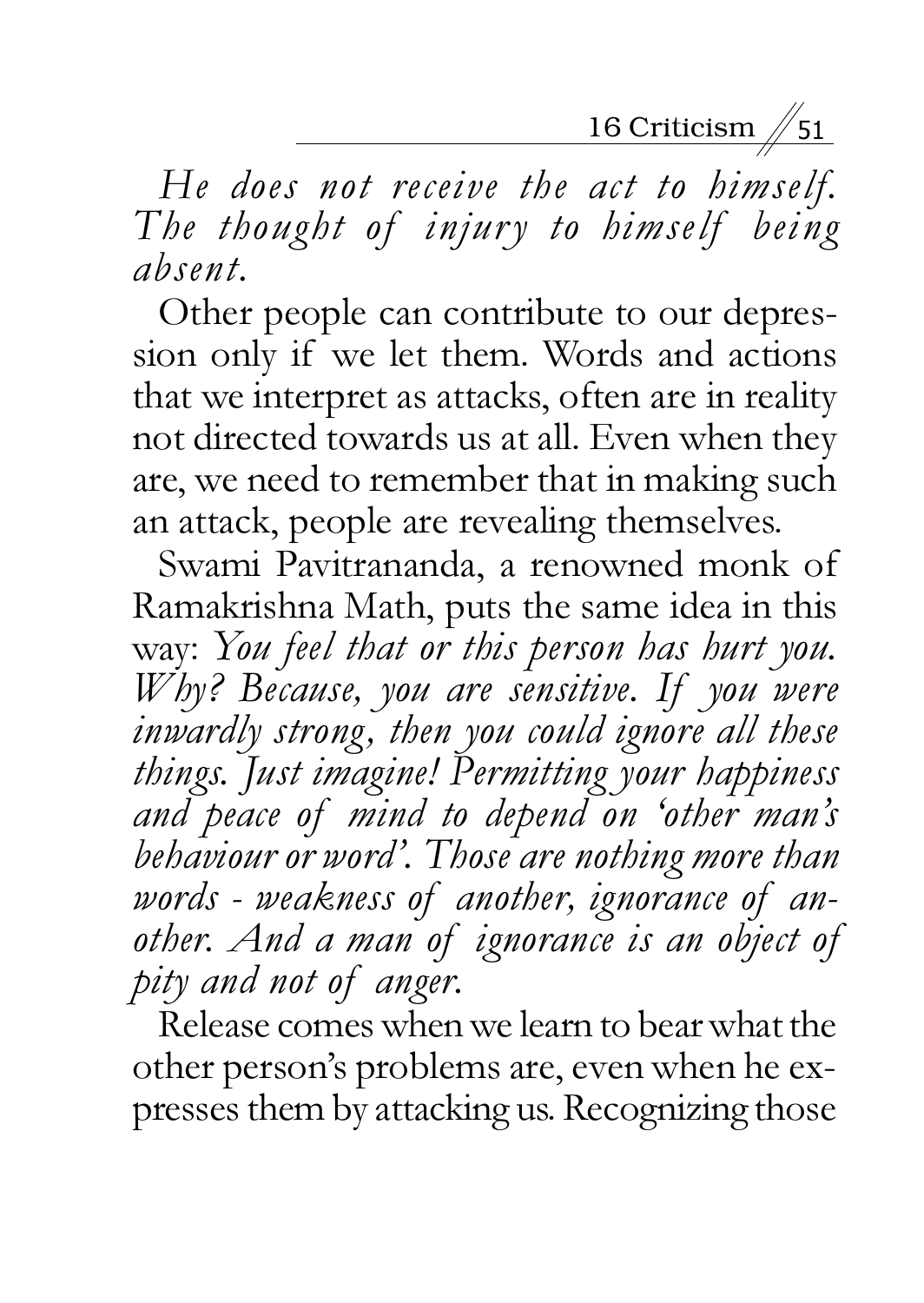attacks as his problems frees us to deal with the actual situation and to help him.

There are several ways we can improve our ability to cope with criticisms. Indeed, you can make criticism work for you. Here's how you can respond to criticism without losing your cool and making yourself and others miserable.

## 17

### How to cope with criticism

1. When you are criticized, pause for some time. Take a deep breath. When you're under stress, you tend to breathe shallowly and rapidly. If you inhale and exhale deeply, you not only increase your sense of well-being, but you gain time before answering your critic.

2. Is the criticism really directed at you? On many occasions, the comment may not be towards us at all. But we project ourselves and expose our foolishness.

In school class-rooms it is very common. If the teacher scolds the students in an indirect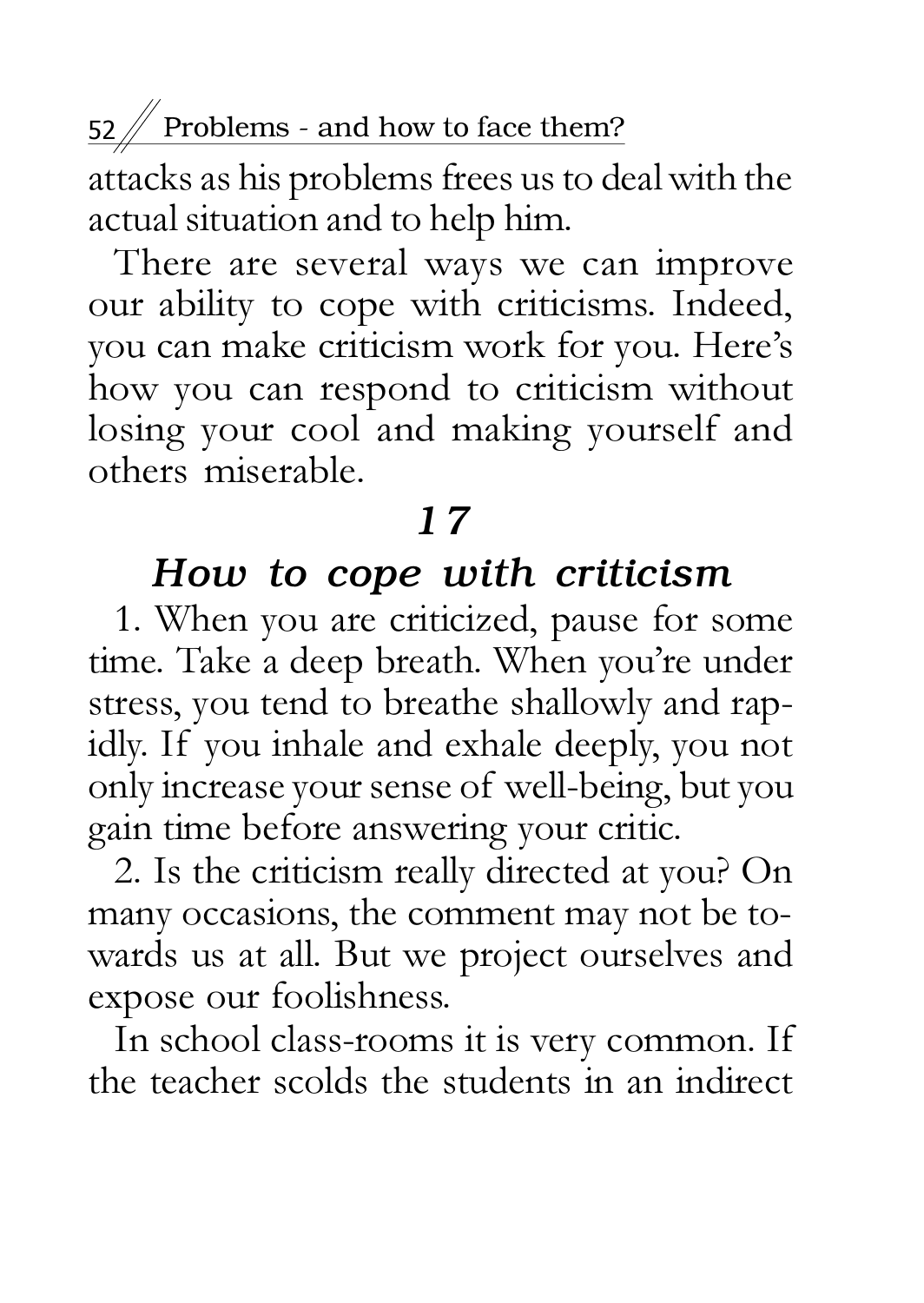17 How to cope with criticism  $\sqrt{53}$ 

way without mentioning the name of anybody, the real culprit starts defending himself and is thus caught. It is childish to take the criticism on our head and worry. The next time criticism seems misplaced, ask yourself if you're the real cause of the other's wrath. May be your critic is really mad about his family problems or about the increased cost-of-living!

3. Evaluate your critic's competence. Your neighbour doesn't know the difference between sofa sets and cushion chairs. If he criticizes your taste in home furnishing, don't seethe, just shrug. If your boss criticizes your sales report, listen. If he tells you how to raise your children, his criticism may be worthless. Similarly missing a scheduled appointment can be justifiably criticized, but the colour of your walls cannot be, because, it is a matter of taste.

4. Do not counter attack. It fosters nothing but ill feelings. It's hard for some of us to resist, but it's worth the effort. There is a funny story to illustrate this point.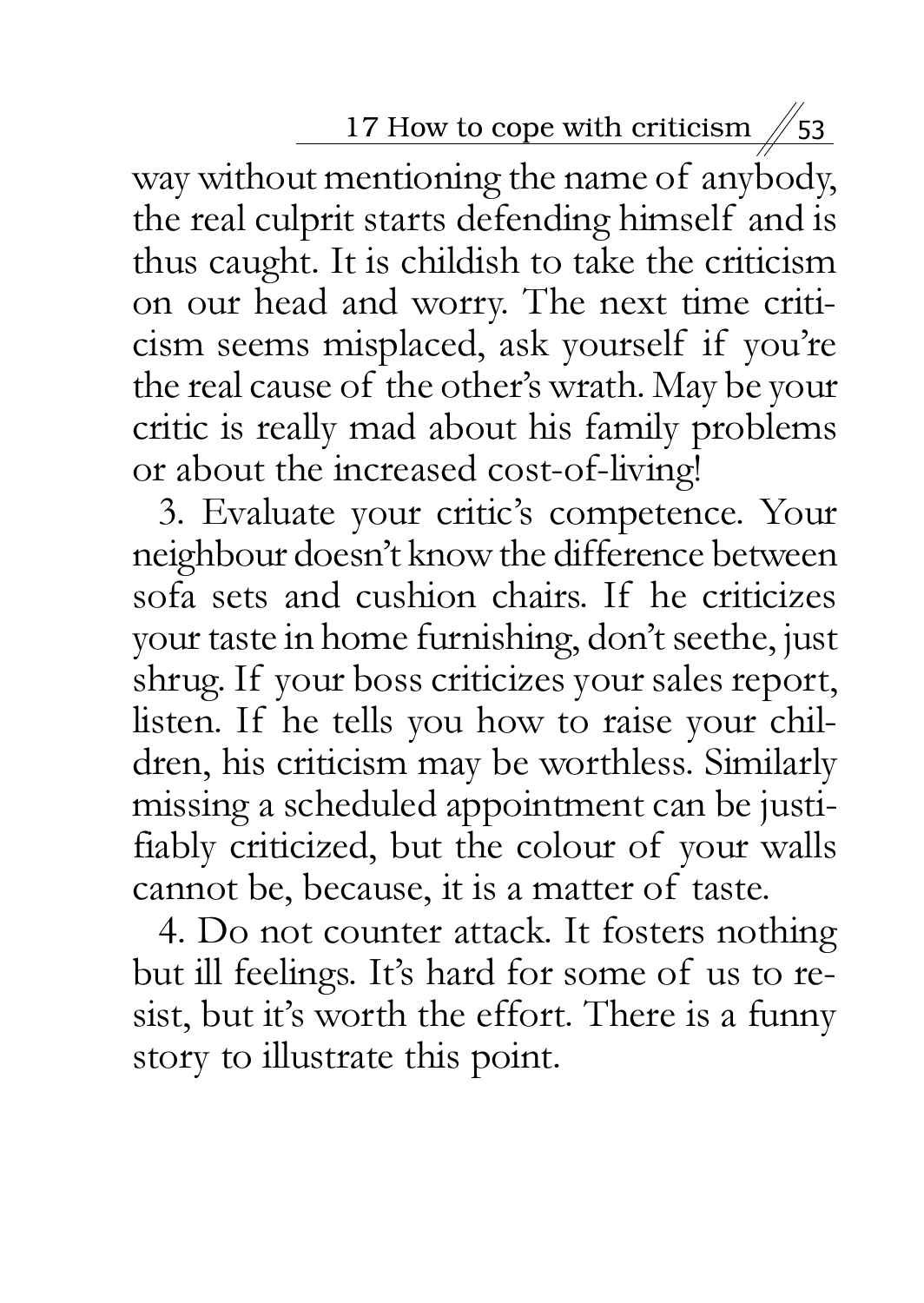There was a young couple living in a village. Daily there were quarrels and arguments between them during the meals time. As it was the custom, husband takes food first and wife takes food afterwards. There was no way to find a solution for their quarrels. At last the wife sought the help of a neighbour, an elderly women. She understood the problem and gave her a solution. She gave the lady a small bottle with some medicine and asked her to take it for some days. The young lady asked the old women, 'How to take it and when to take it?' The elderly women told that 'This is a peculiar medicine. It should not be taken into the stomach. Just keep it in the mouth for 20 minutes and spit it after some time. The time is before meals. So it is better to take it just before serving your husband.'

If you can guess the trend of this story, congratulations to you. Otherwise continue reading.

The young lady followed the instructions carefully. The next time when her husband started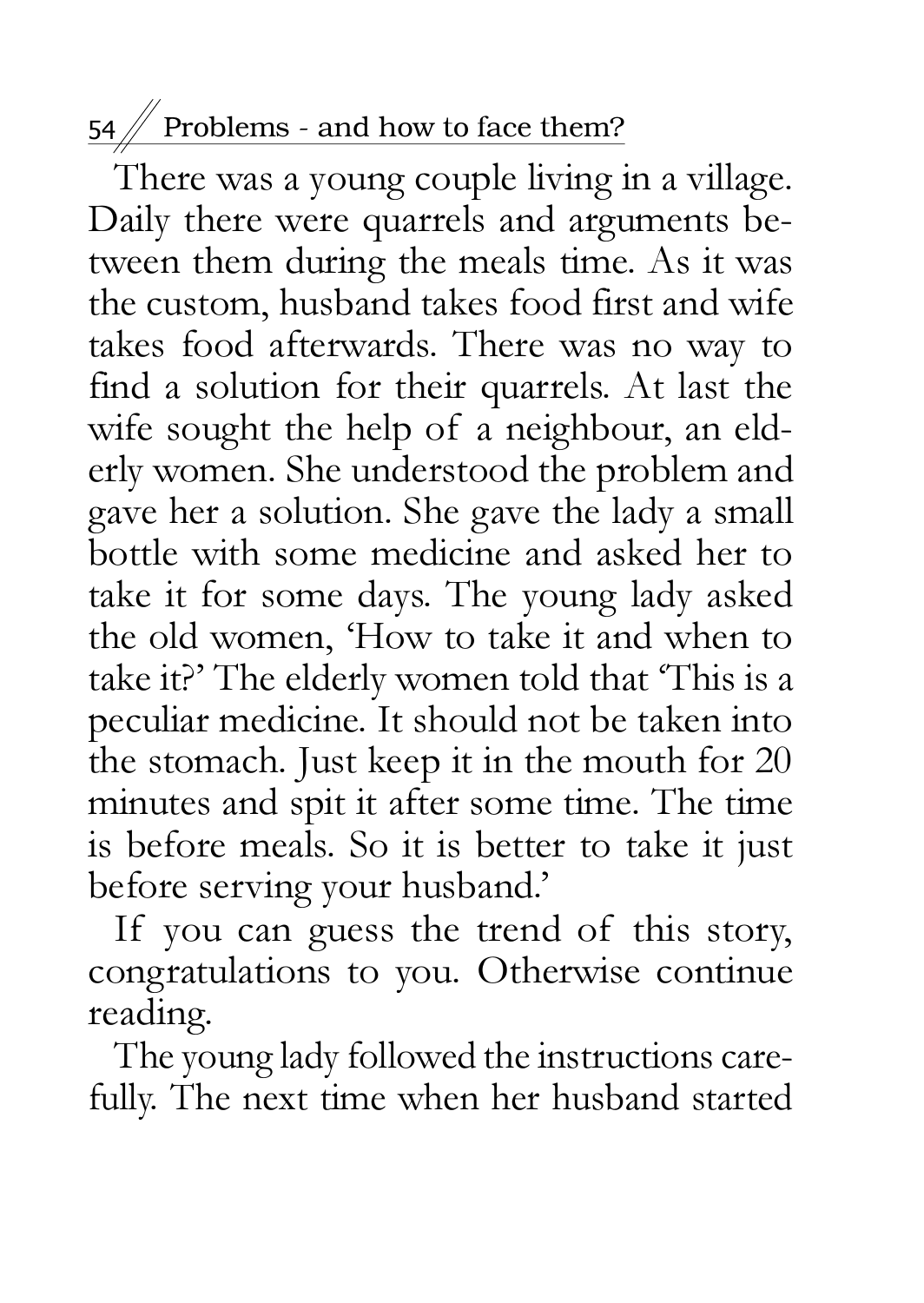17 How to cope with criticism  $\sqrt{55}$ 

some argument during his meals, the wife wanted to give some counter attack. But she couldn't, because the medicine is in her mouth. So husband also could not carry on the argument further. Within a few days things improved. Both had some introspection and understood each other. Now the elderly women called the young lady and told her that she doesn't require the medicine any more.

Now, do you know what the medicine is? It is plain water! She understood that if the young lady can keep quiet for some time, the husband will change his attitude. Telling the young lady to keep quiet is of no use. So the elderly woman played this trick and it worked!

5. Consider your critic's motives. Some people think they can raise themselves by pulling others down. Some people boast of themselves, while others criticize others. Still some others do both. Actually Atma Prasamsa (Self Praise) and *Para Ninda* (Criticism) are obverse and reverse of the same coin. If you realize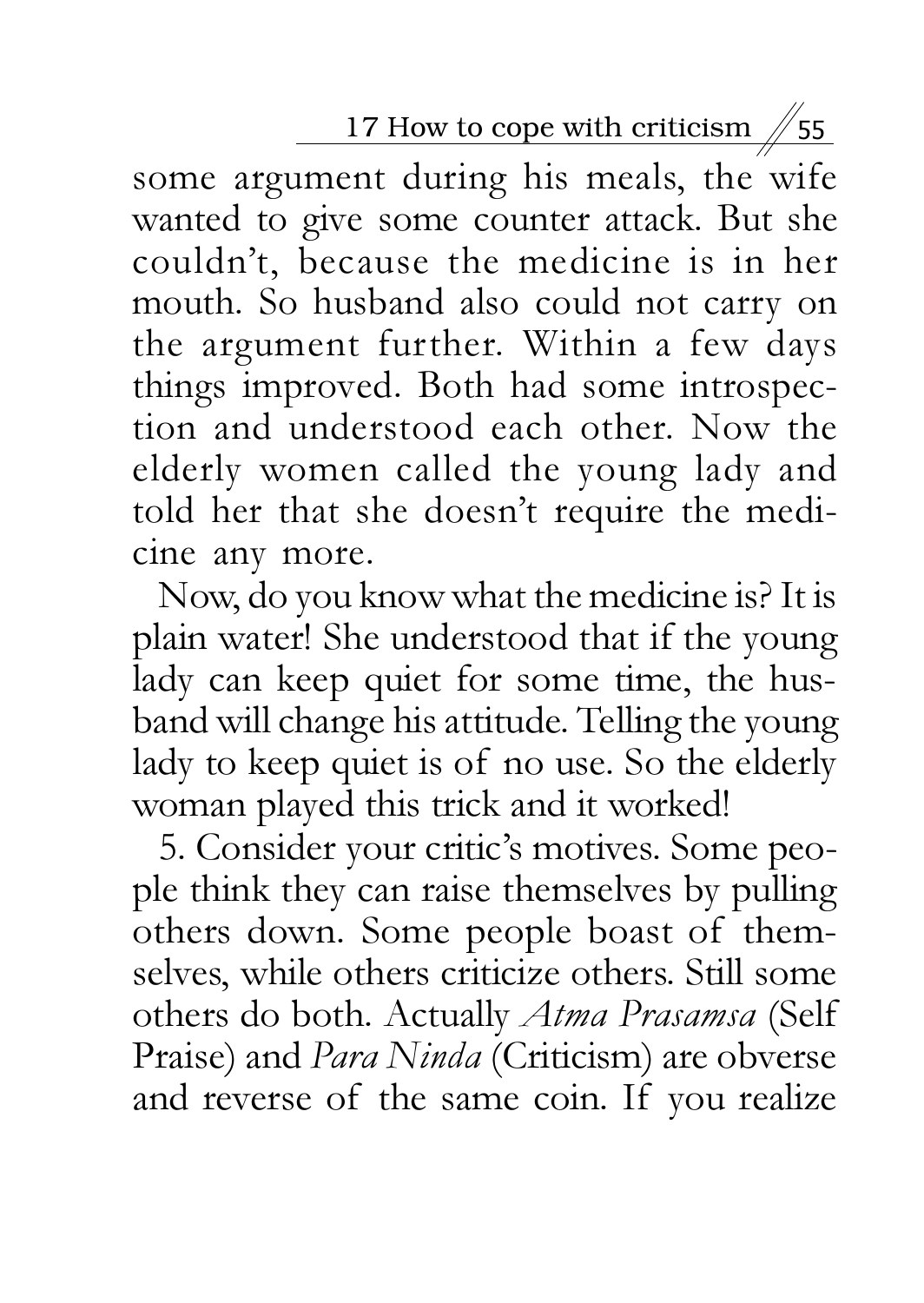that their criticism often reflects their own fears, it's easier to remain calm. These people require our sympathy. It will not help in anyway to indulge in exposing them.

Holy Mother Sri Sarada Devi says, "Does any good ever happen to anyone if you enumerate his faults? It only injures you. Forgiveness is Tapasya (austerity)!"

If you can't forgive, just forget.

It is said, 'We may not be saintly enough to forgive, but we can forget at least.'

If this teaching is too difficult for you, here is one example. Your neighbour has a very good flower garden and your garden is not so beautiful. Will it add to the beauty of your garden, if you take a knife and damage your neighbour's garden? Not in the least. Similarly, verbal attack on somebody will not do any help to yourself.

6. Your critics could be right. All your critics won't be wrong all the time. If you hear a certain criticism repeatedly, it might be true. And, as Dr. Allan Fromme, a marriage counselor,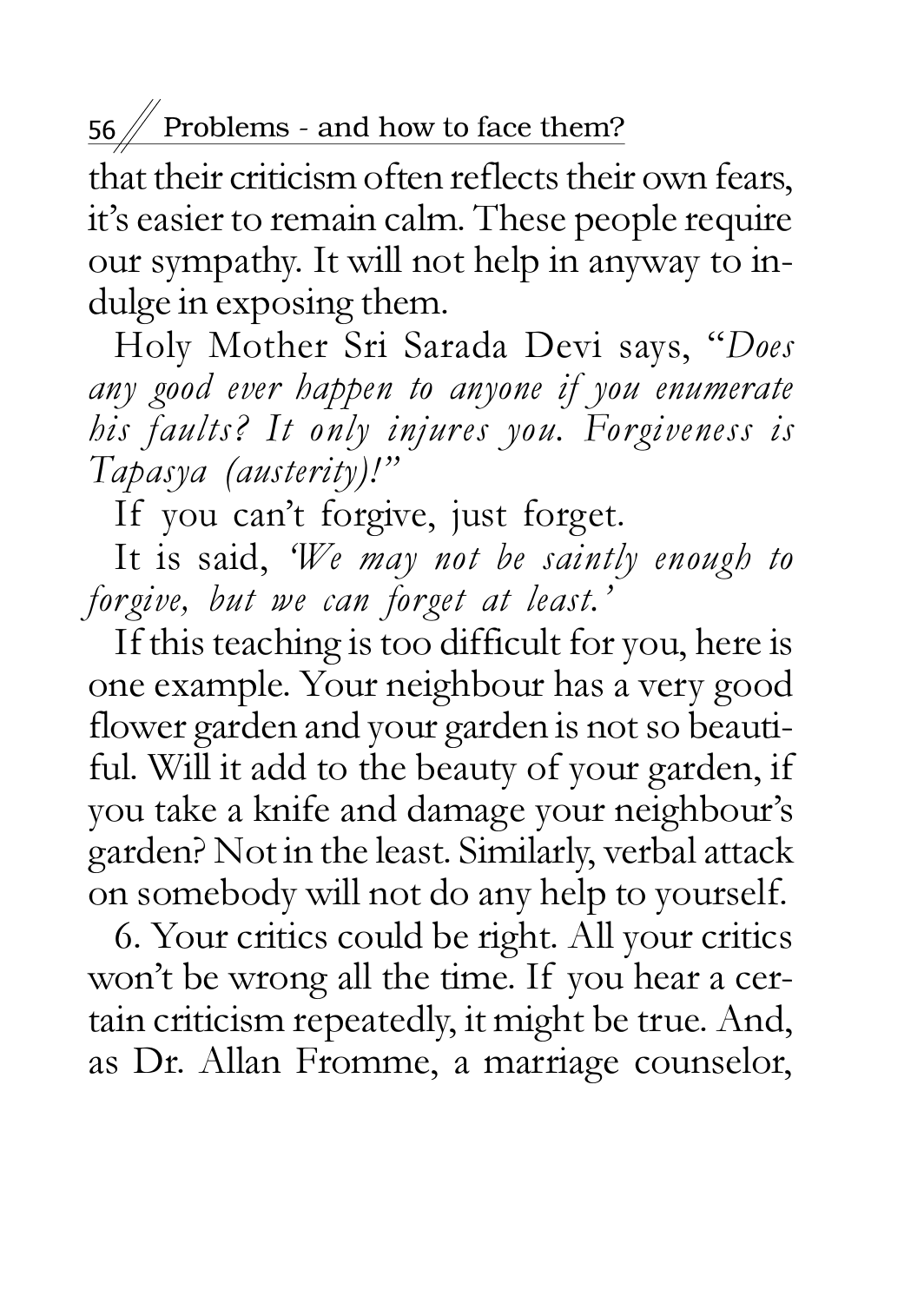17 How to cope with criticism  $\sqrt{57}$ 

says, We are not adults if we cannot face a moment of truth with ourselves.'

Under these circumstances, accept the truth and thank the critic. Try to improve yourselves. It is said, A match stick has a head, but it does not have a brain. Therefore, it flares up immediately with little friction. We have brains. So, we should not flare up!

Here is story on how to evaluate criticism. This is a story from the life of Abraham Lincoln. Once Lincoln issued orders transferring some army units. The war secretary Stanton knew that it is wrong. He not only refused to transfer them but commented, 'Lincoln is a fool!' When Lincoln heard this, he didn't flare up. He said, 'If Stanton says that I a fool, then it may be true. I have never seen Stanton go wrong. Let me talk to him.' He went to Stanton's office and talked to him, realized his mistake and took back his orders. Taking criticism in a positive spirit is one of the great characters of Mr. Lincoln.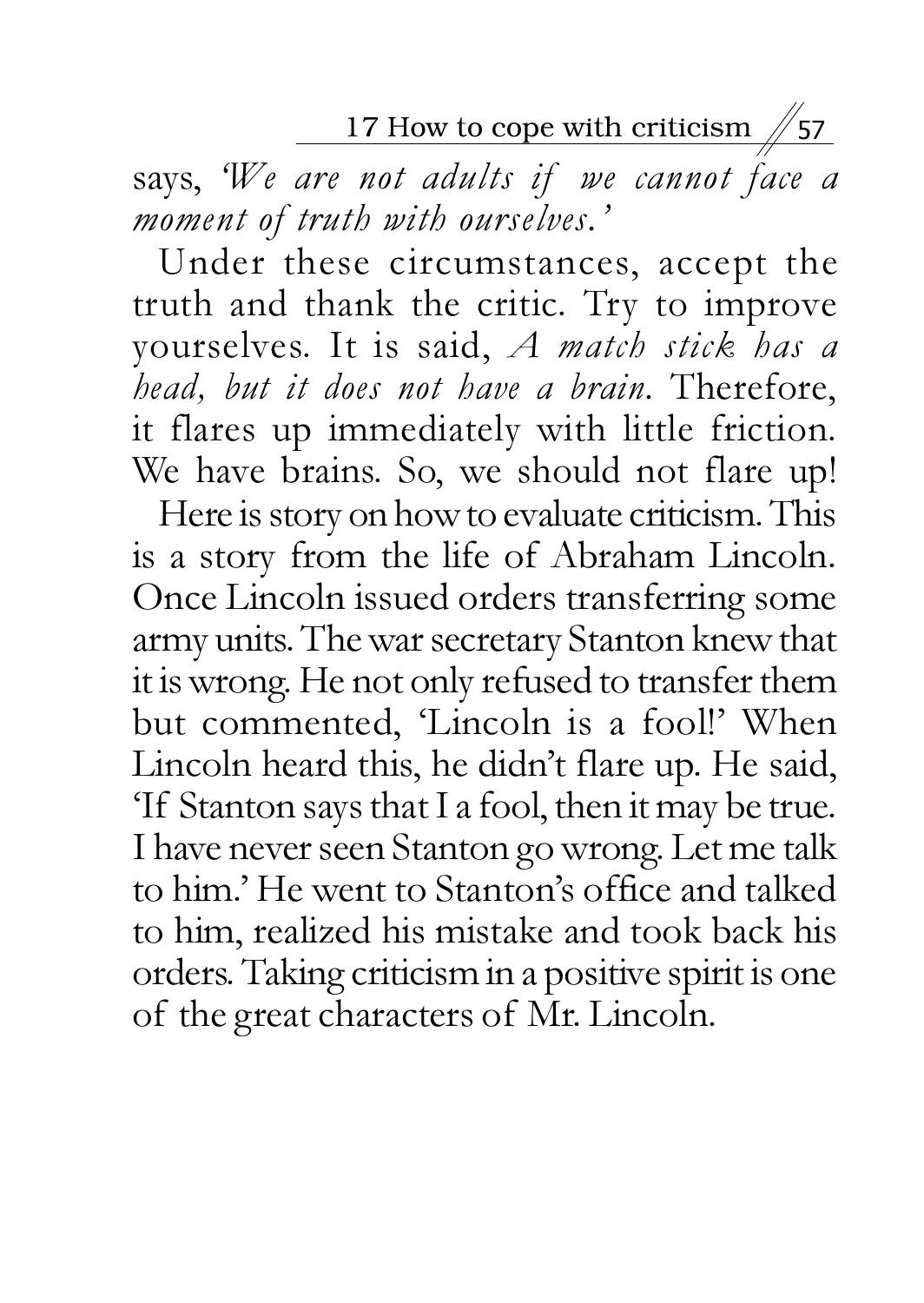Swami Yatiswarananda narrated this story: A man filed a suit against another man for defaming him. The judge asked him what the other man had done.

'He called me a rhinoceros!' answered the man. 'When?'

'Two years ago!'

'Then, why are you complaining now?'

'Because, I saw the animal only this morning!'

You see, the man didn't feel anything when abused, but only much later the effect took place. What I would like to tell you is, 'it all depends on how we take it.' If the man can keep quite for two years, he can keep quite later as well, even after knowing the meaning of the word. Do you accept it or reject it? That is important.

According to Buddha, if we don't accept a thing it remains with the giver. So also with criticism. If we don't react, indirectly speaking, don't accept it, it remains with the abuser!

Once again you may say, 'It is easier said than done'. Yes, usually people get depressed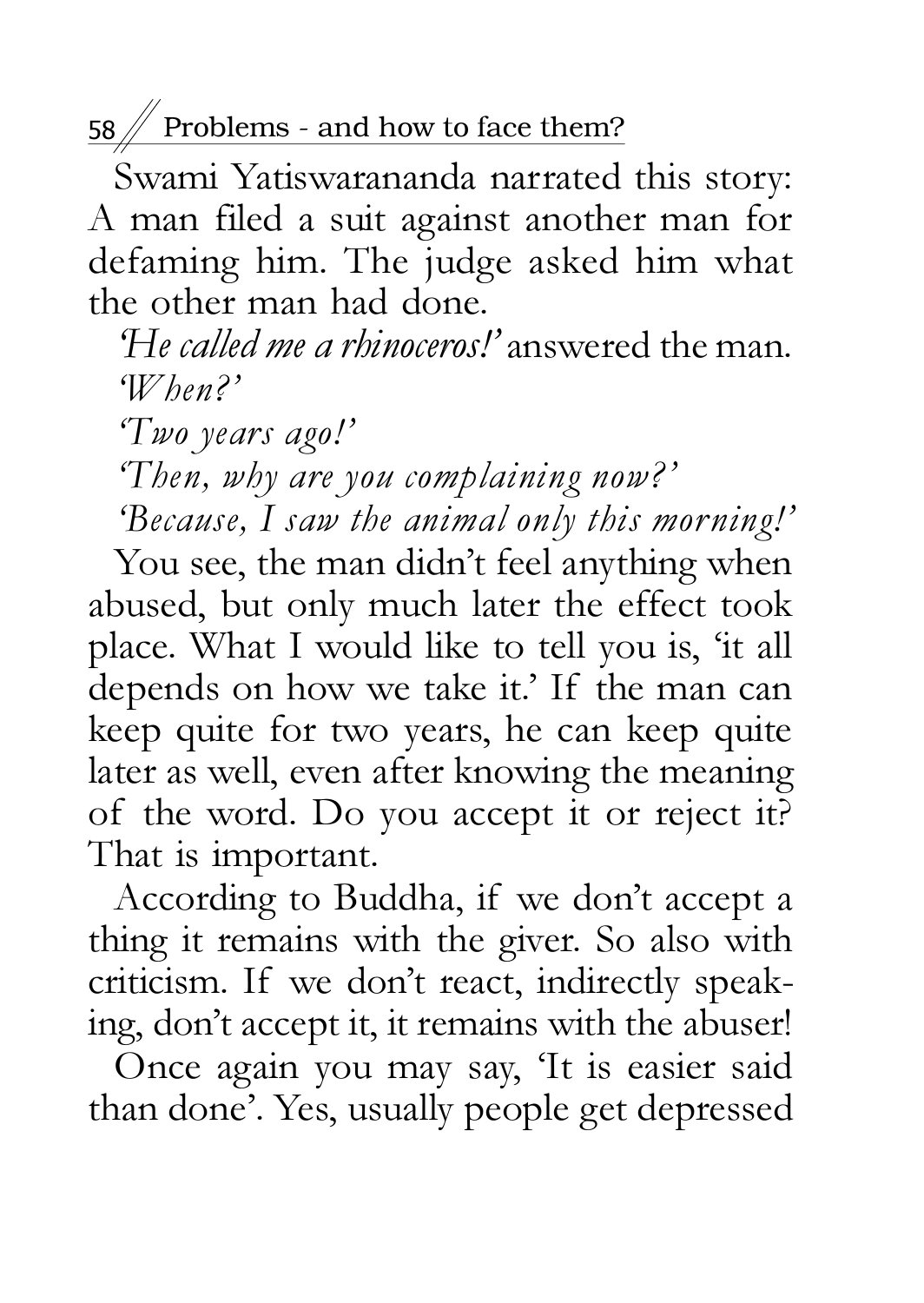18 Depression? Bounce up! // 59

when they hear criticisms against them. But a man of sound character will not get depressed like others. He knows how to take criticism by its horns. Even if he is depressed, it is only for a short period. He will come up soon. How is it possible?

## 18

### Depression? Bounce up!

Have you ever seen a ball jumping? Yes, what is the specialty in it? It teaches us a lesson. There is a Sanskrit verse:

Paatitopi karaaghaataih utpatatyeva kandukaha Praayenahi suvrutteenam asthaayinyoh vipattayah

'A rubber ball rises when it is hit against the ground. In the same way, for good people, dangers (set-backs) are not permanent.'

Swami Vivekananda also said, 'True greatness consists not in rising but in rising every time we fall.' In contrast, compare the fall of a clay ball. What happens? It never rises. Successful people are like rubber balls who can bounce back after setbacks.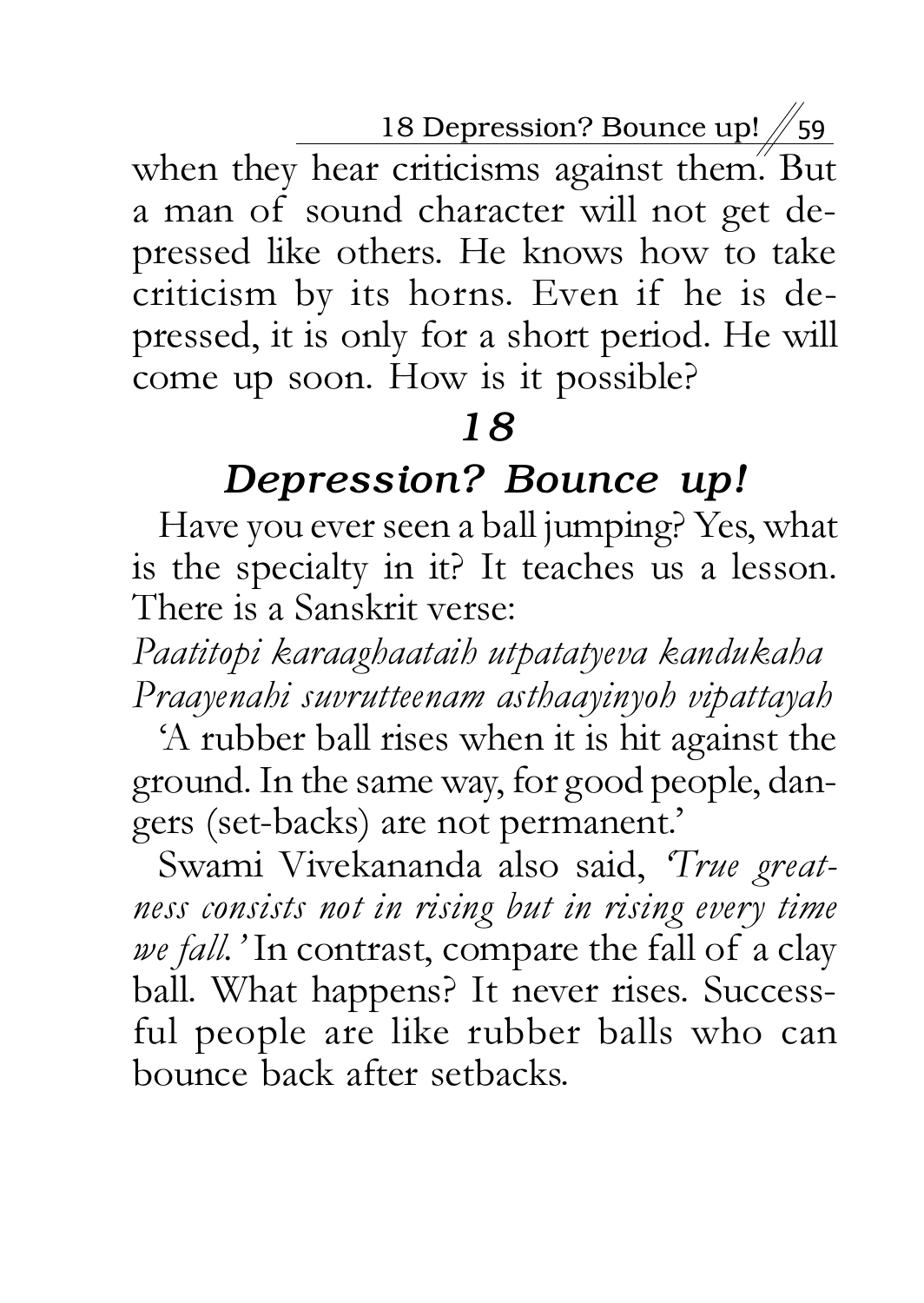What happens to you is not important, but "what you do with what happened to you" is more important.

When you see some people, you wonder what keeps them always so energetic and active. When these people work, it is a sight to see. They arrange their work in such a way that it all looks so easy. It all depends on how you arrange your work. Suppose there are some books on your table. If they are all heaped together, can you pick any of them at your will? No. It will be very difficult. But if you arrange them in some orderly fashion, you not only can find them easily but there will be room enough for some more articles. If such is the case with a few books, then, what to speak of multiple articles which you handle daily.

The same principle can be applied to *time*management too. You have 24 hours in a day. It is the same for everyone. But some people have plenty of time to do many works, where as some find it always difficult to find time even to look after themselves. Where is the problem? It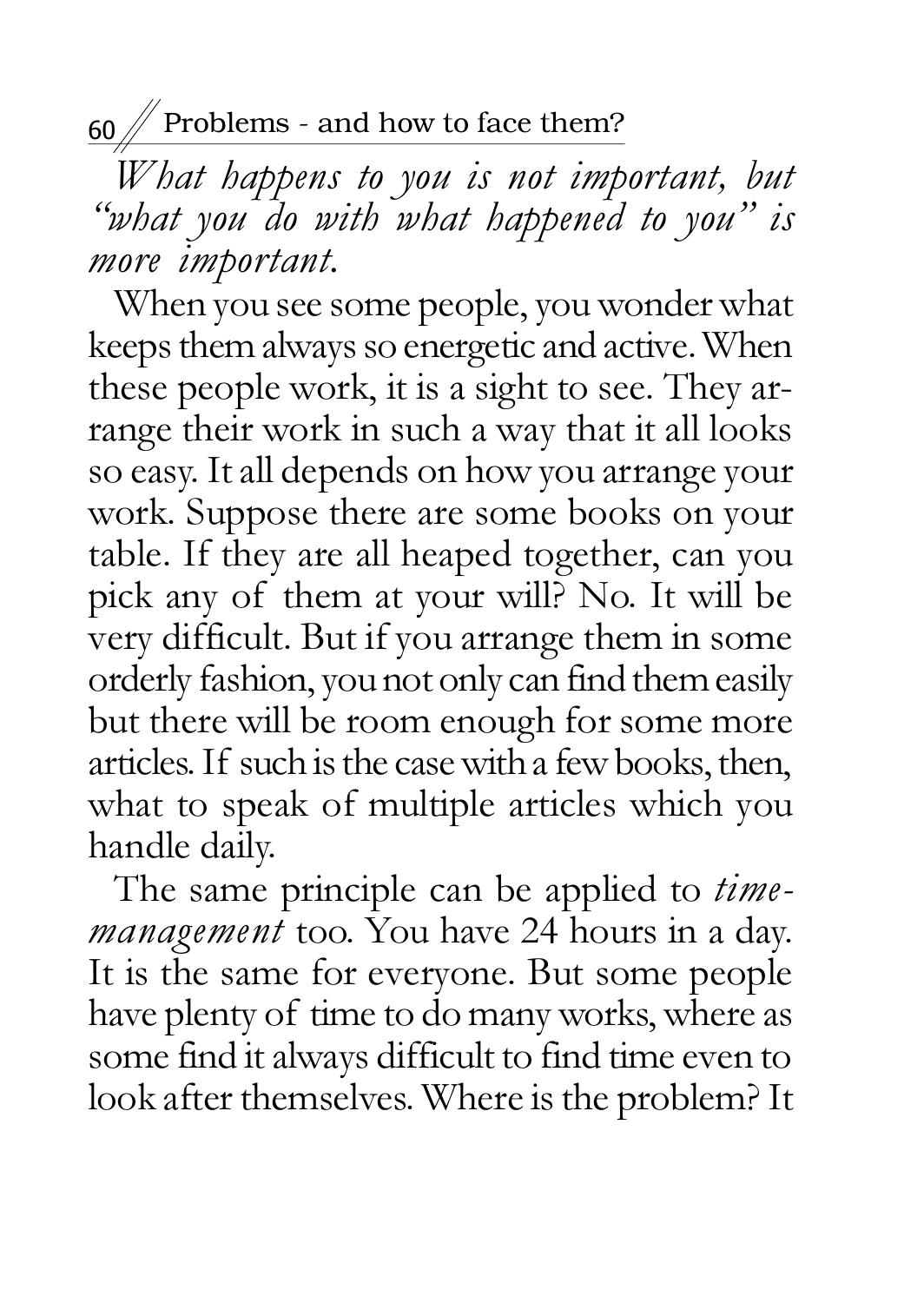19 Despair  $\sqrt{61}$ 

all depends on how you organize your day. In other words you have to organize yourselves, that means, you have to organize your thoughts, first.

Swami Paramananda, a monk who was deputed by Swami Vivekananda to America to continue his work, says, "Be at peace with yourself. So long as we are at war with ourselves, we cannot better ourselves. The only way to improve our steadiness and our devotion to our ideal is to so order and organize our feelings and thoughts that they can never overcome us."

Abraham Lincoln said, 'It is difficult to make a man miserable while he feels he is worthy of himself and claims kindred to the great God who made him'.

But when we feel unworthy, it is difficult not to feel miserable.

# 19

### Despair

This despairing view of one's own self often stems from childhood when we really were smaller, weaker and less skillful than those around us. Later, if we look closely, we may find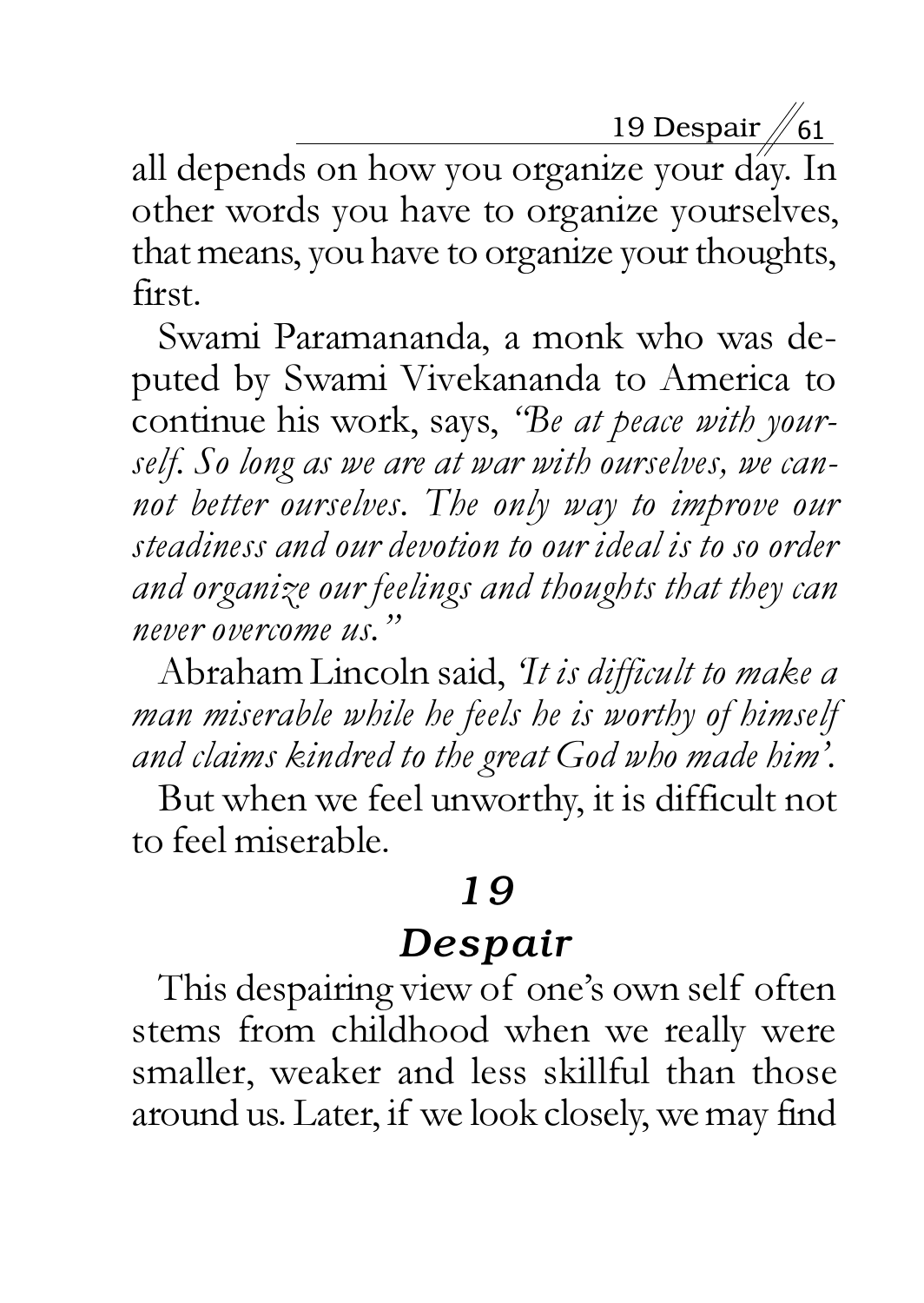that we have not lived up to our own expectations or our parents' expectations of us. Or perhaps we have set our own standards too high. In either case, humility and laughter are the greatest antidotes. Feelings of unworthiness can actually be laughed away by anyone who is courageous enough to smile even a little at himself.

Now, with an understanding of the dynamics of depression, you should pray also for an insight into the emotion you may be burying or giving into. Pray for an awareness of being forgiven. Pray for a group or a friend to whom you can turn to express your deepest emotions.

And finally, remember that we are expected to think highly of ourselves. Proper self-esteem is a million miles away from conceit and selfishness. It is giving ourselves the same reverence and respect we feel for all of God's creation, and for the same reason: 'Because He made us and values us.'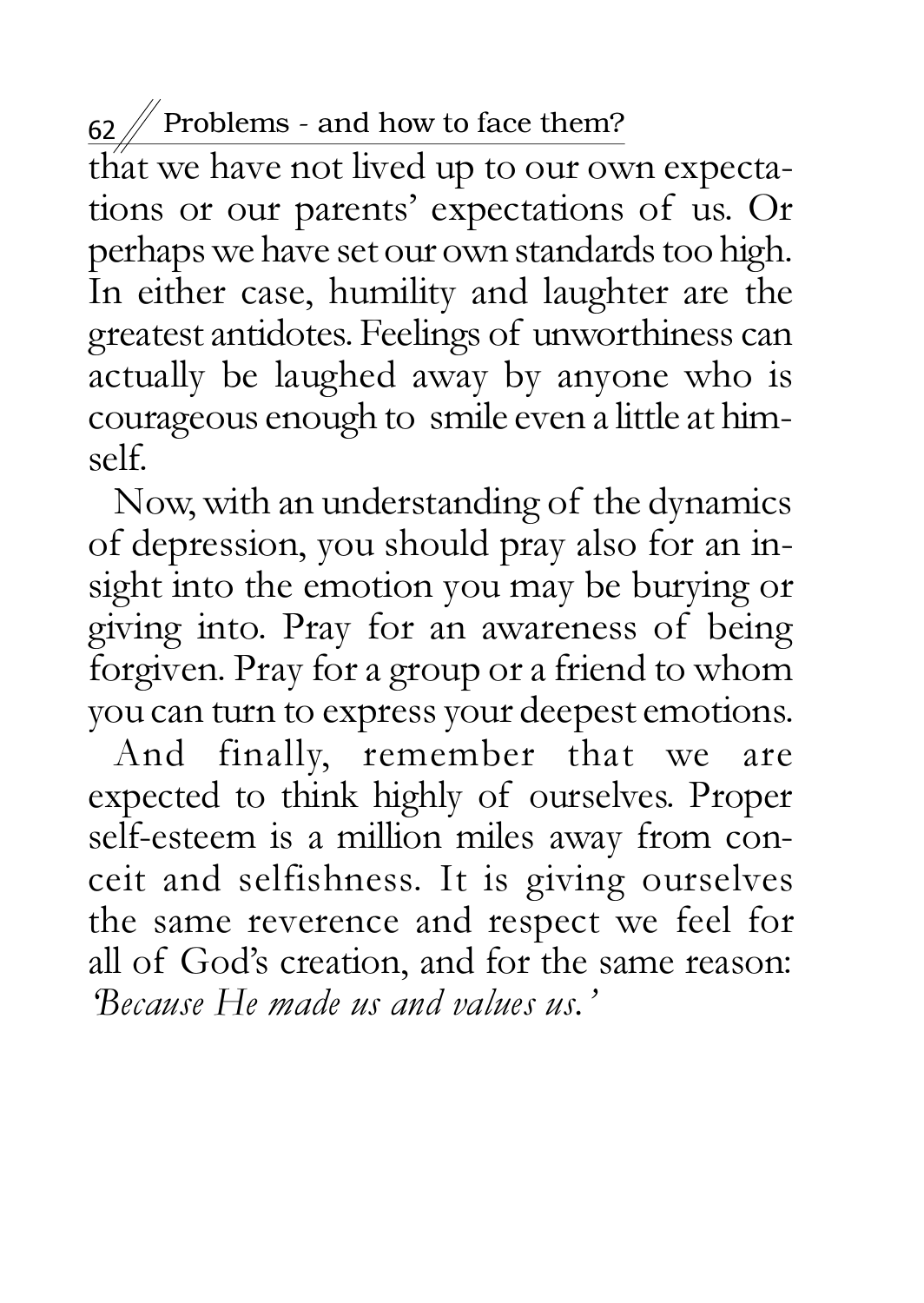19 Despair  $\sqrt{63}$ 

In many cases a failure can cause depression. We must understand that even great people 'tasted' failure many times in their lives!

If you can sit down and think very clearly about failure, if you realize that you  $are$  a person who always has choices, you will have mastered an invaluable lesson. Why do smart people fail? They can fail for many reasons. But failure is not the point - the best of people experience that. It is learning from that failure, that is special. The distinguishing characteristic about really smart people? They learn.

Bernard Shaw said, 'A life spent in making mistakes is not only more honorable but more useful than a life spent doing nothing.'

If success is only one step away, will that be adjudged a failure? No. Is one undaunted by failure? Does one possess a will and courage that will never bend before difficulties? This is important.

There is a sloka to this effect. (In fact, there are slokas in sanskrit for every occasion in life.)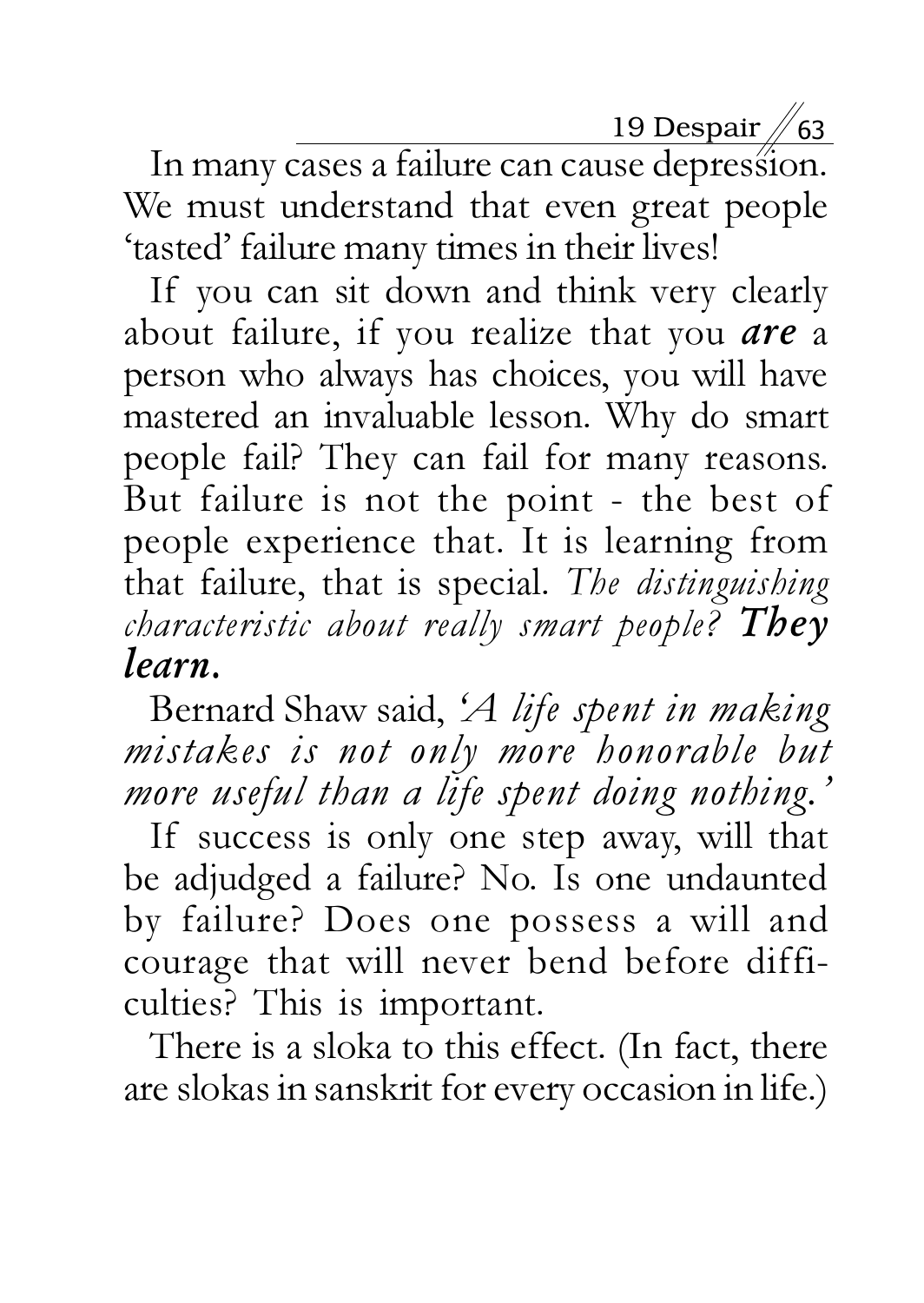Kadarthitasyaapi cha dhairya vritte Buddhervinaaso nahi shankaneeyaha Athah kritasyaapi tanoona paadaha Na athah sikhaayaati kadaachideva

'The flame of fire never goes downwards even if it is held upside down; Similarly the man of strong character and will-power will never be daunted nor even thwarted.'

We are fascinated to see and use the finished products of man's achievements like Television, Car, Computer etc. without knowing the painful process by which these miracles came into being. We should know that virtually nothing comes out right at the first attempt itself.

### $20$

### Don't Worry! Be Merry!

One more aspect of depression is the habit of worrying. This is brooding over the past, without trying positively to improve the situation. But if we analyze properly, most of our worries are self created, or in other words, they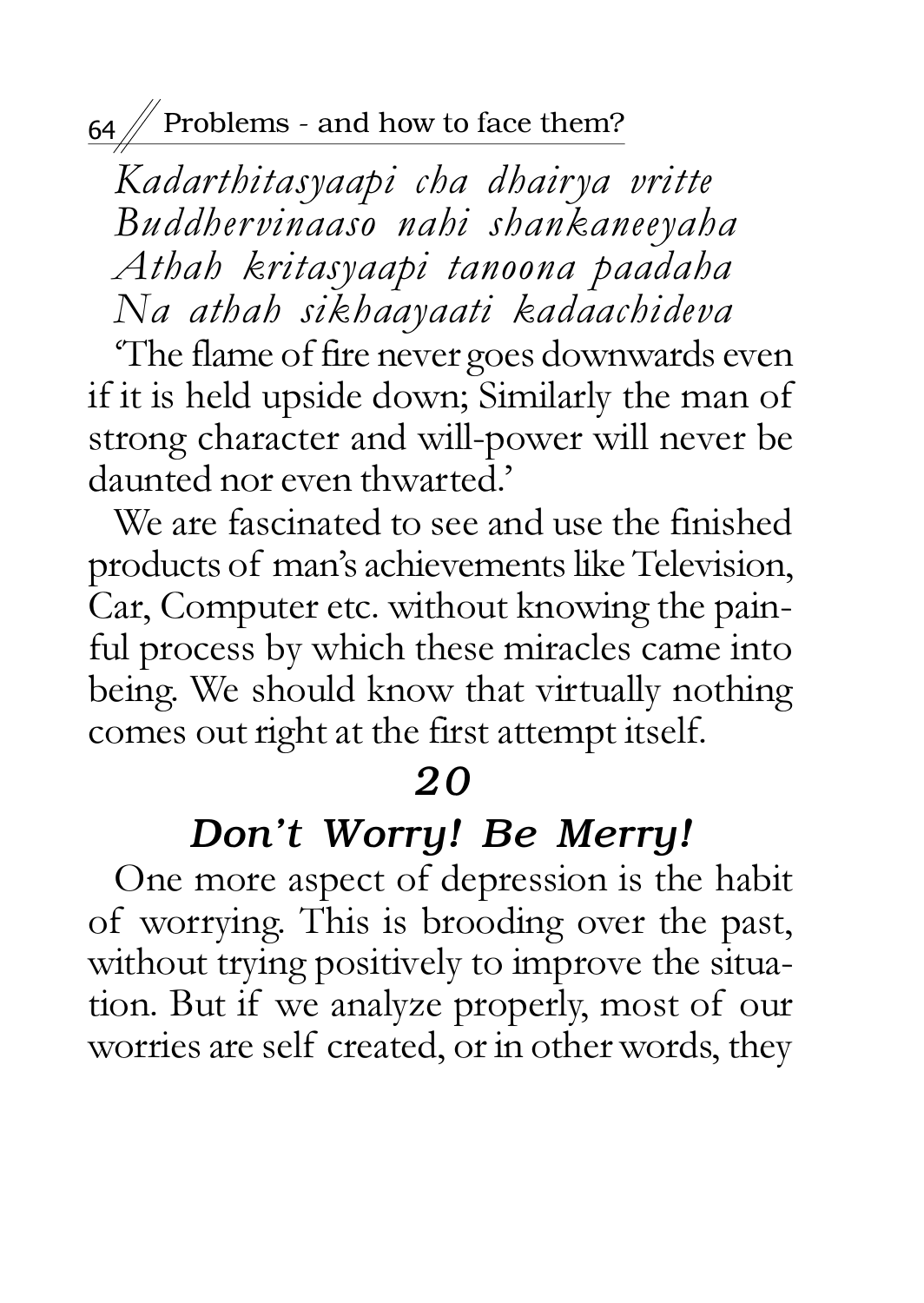20 Don't Worry, Be Merry!  $\sqrt{65}$ 

are dependant on our imagination. It is told in one English poem:

'All our joys are in our imagination All our sorrows are in our apprehension Though life does not tally with his fantasies Man always worries about his future'

How true it is! By learning to think properly, this habit of worrying can be rectified. There are so many techniques to get rid of this habit. For example, try to recollect what you have worried about a few days back. In most cases, you won't even remember what you were worrying about! If you can remember, it is very nice. Now compare the present state of that condition which was worrying you. I can assure that, the problem might have been over for good. And you will be thinking about some other problems now. So, what is the use of worrying so much about a situation which is not worthy of remembrance?

There is a sloka in this connection, which compares worry with a funeral pyre!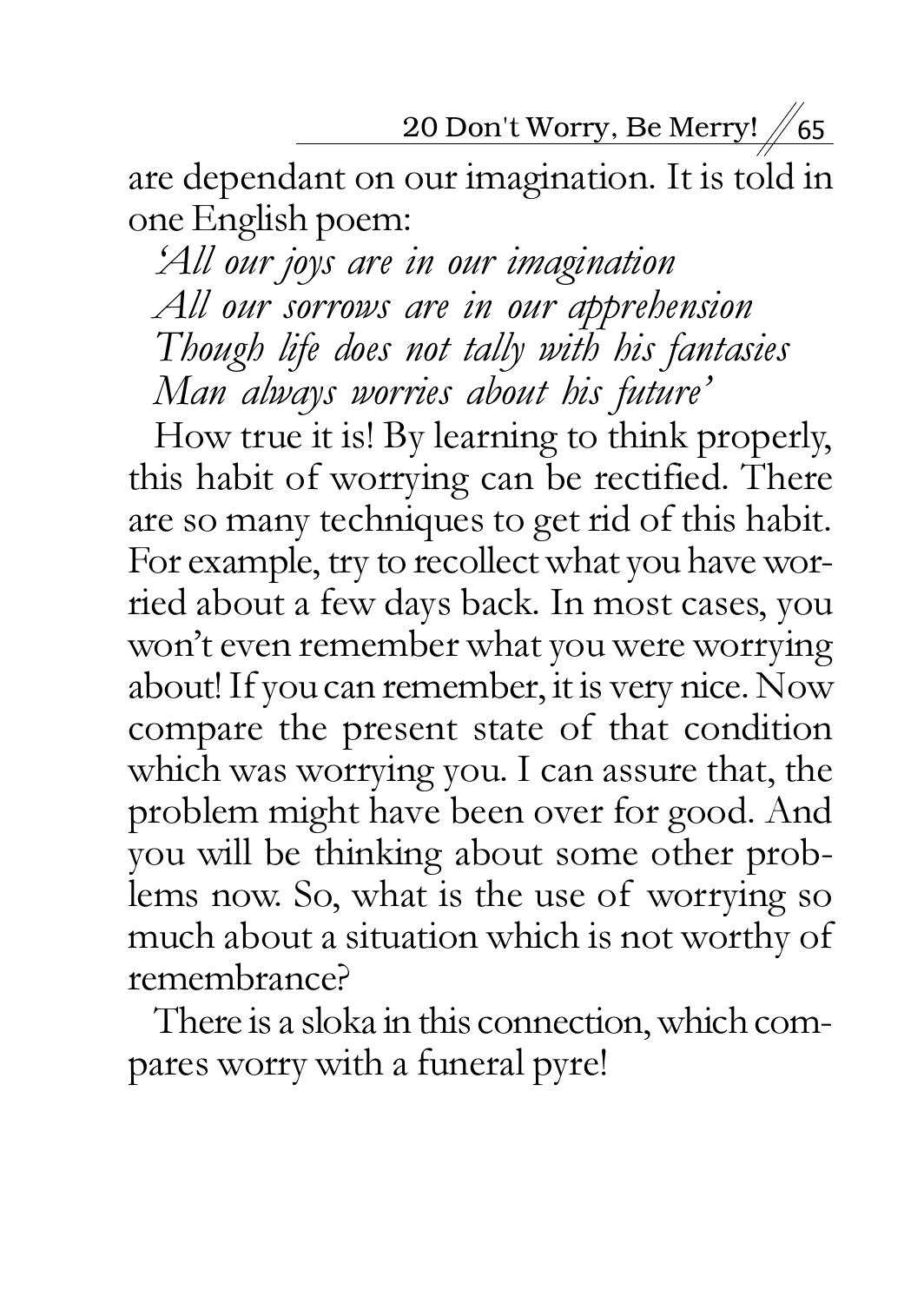Chitaayascha chintaayaascha bindumaatra viseshataha Chitaa dahati nirjeevam chintaa dahati jeevataha

The difference between worry (cinta) and funeral pyre (cita) in Sanskrit is one dot only i.e, the letter anusvara is the difference. Whereas funeral pyre kills a man when he is without life, worry kills a man even while he is alive!

You see, how true it is. Prolonged worry can cause ulcers, nervous tension, blood pressure and a host of many diseases. It is a well known fact that these diseases are all slow killers. This is the meaning implied by the above sloka.

Here is a quote I saw somewhere: *Today is* the tomorrow you were worried about yesterday.'

It may not be true for certain types of worries, which take a longer time to settle. They have to be tackled systematically and analytically. But most of our so called worries are the creations of our own mental attitude and thinking. Change the way you think, the worry no longer exists!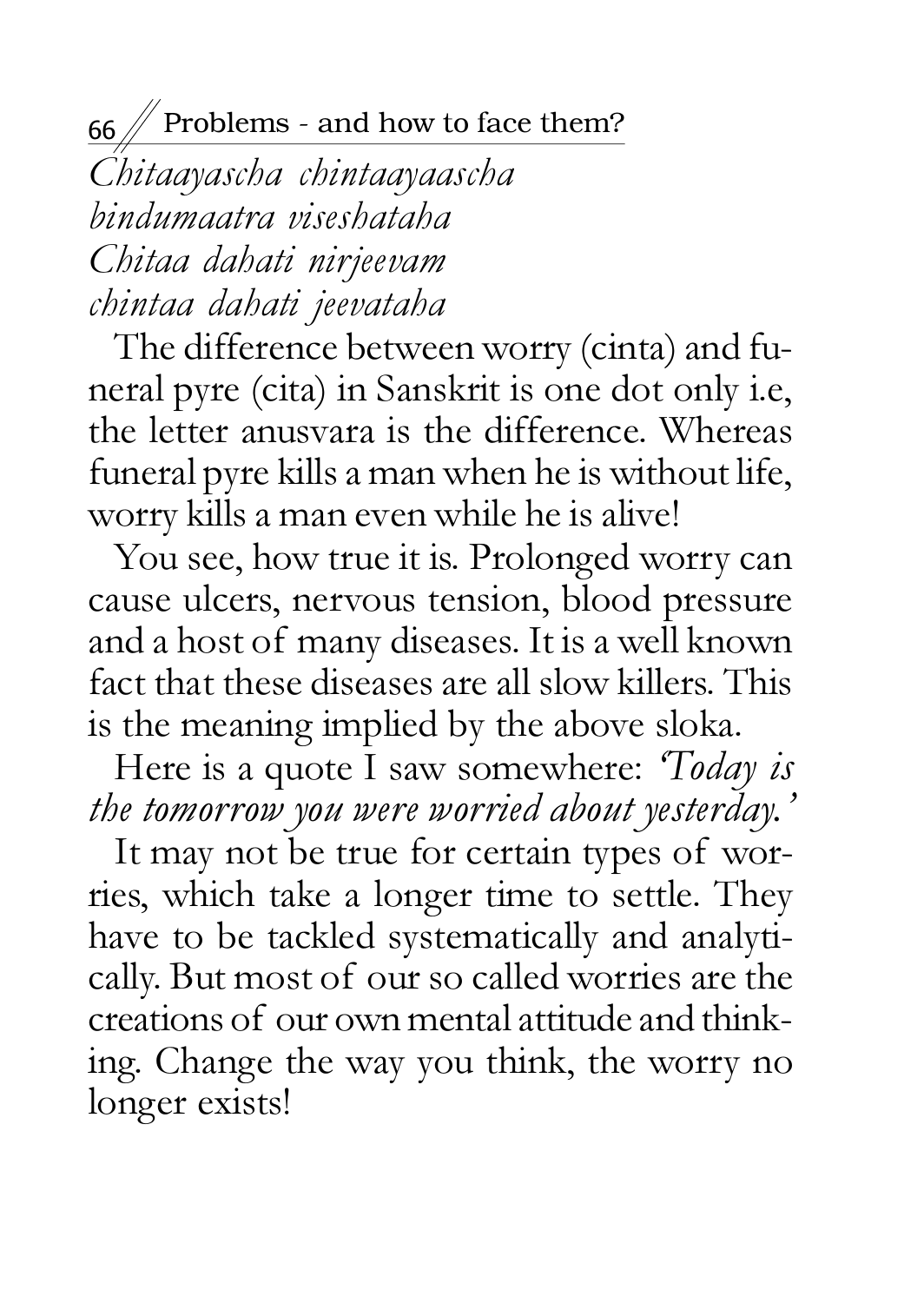20 Don't Worry, Be Merry!  $\sqrt{67}$ 

In most cases we are too concerned with what people will think about us. The fact is that most people never observe us as closely and as critically as we believe.

The one characteristic of the people who beat this habit of depression and worry is that they have the sense of humour in them to the full extent. That helps them to overcome these obstacles. The greatest successes in life are to those fortunate few, who accept responsibility for their mistakes, as well as for their accomplishments.

John D Rockefeller Jr. recalled about his father, Never did I hear him utter a single word of regret. With him what has happened could not be helped. How to repair the damage, how to rebuild, how to turn the apparent defeat into victory - this was his immediate concern throughout his life.'

One of the first things to realize is that accomplishment follows a natural course of trial and error. To admit one's own mistakes takes a sense of humour, and this wisdom too frequently does not come until late in life. The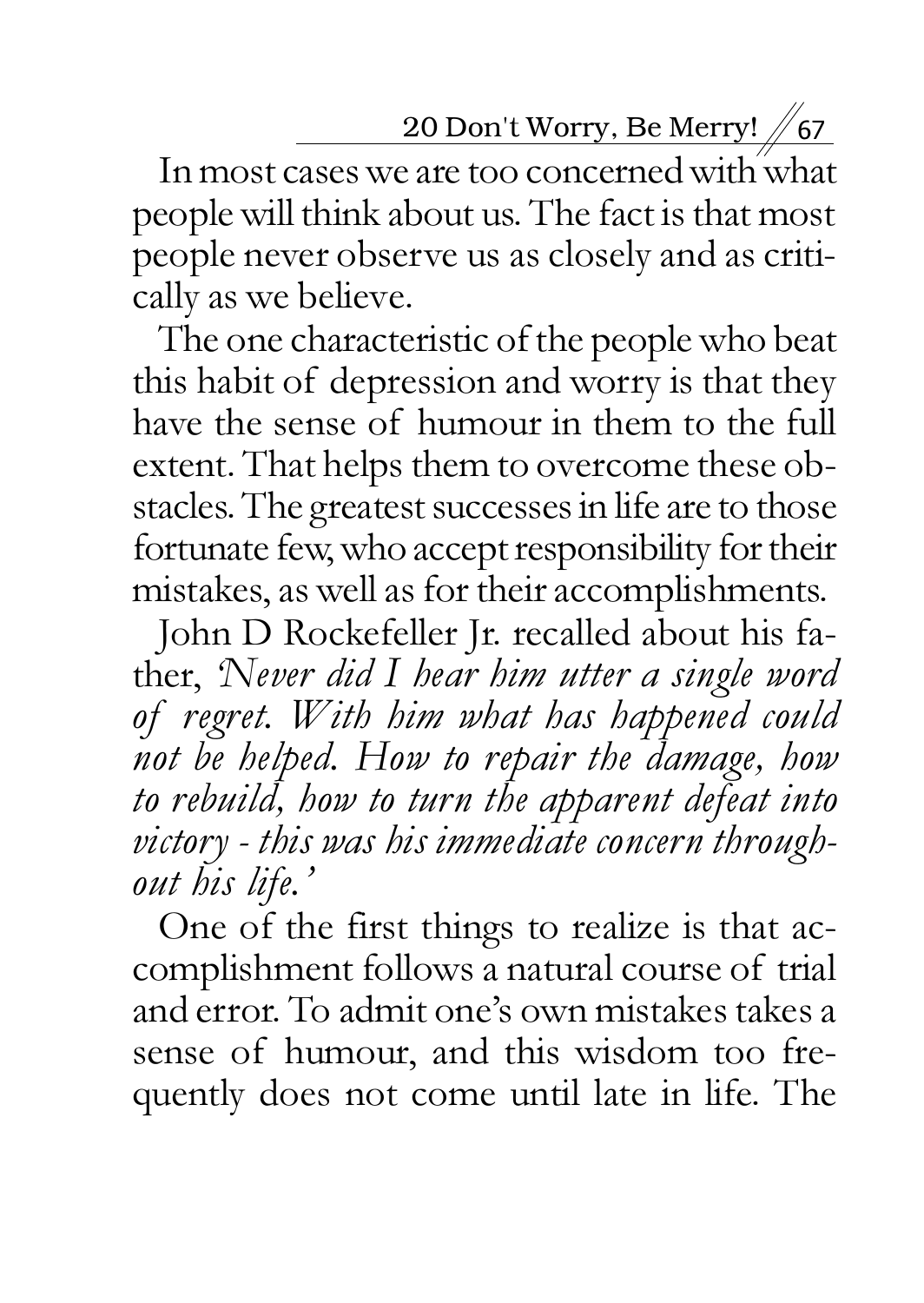earlier we accept and forget our mistakes, the better for us.

In the words of Ralph Waldo Emerson, Finish each day and be done with it. You have done what you could. Some blunders and absurdities no doubt have crept in; forget them as soon as you can. Tomorrow is a new day. Begin it well and with too high a spirit to be cumbered with your old nonsense.

We shall now discuss this sense of humour, a quality much needed in a world of much tension and confusion.

#### 21

### Sense of Humour

'Take two joke-pills and call me in the morning!' That is the prescription of many physicians and psychologists who believe you can laugh your way to health. Today's healers offer succinct advice: 'Don't take your life too seriously; it is temporary.'

There are occasions, some situations, where you cannot decide what to tell or how to react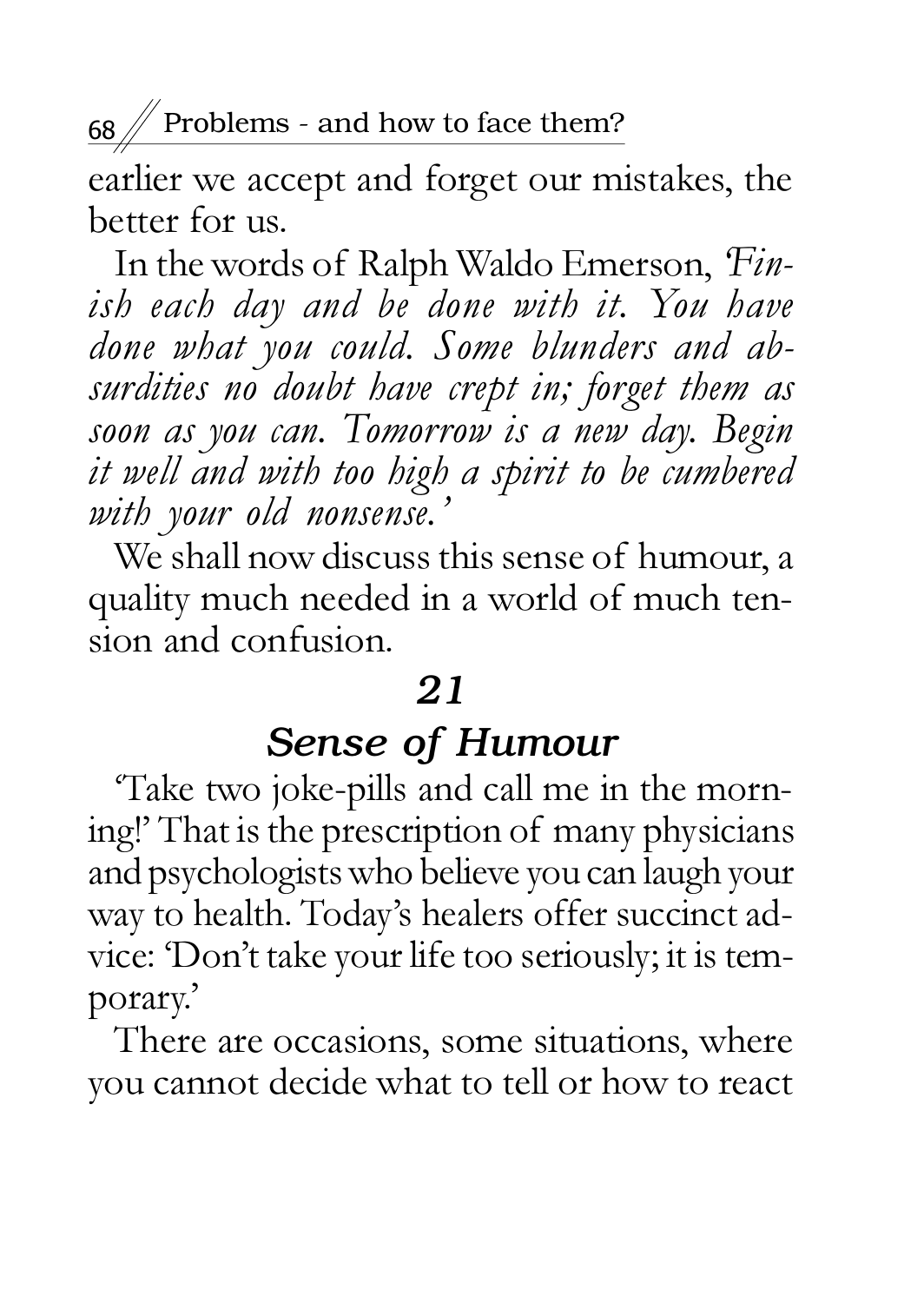21 Sence of humour  $\sqrt{69}$ 

to the situation. Under these circumstances, taking things in a humorous way can save the situation.

There is, however, a warning! 'Beware: Humour may be dangerous to your illness!' The illness humour can immediately cure may be mental, but eventually it will heal most of your physical illnesses also. Because, now it is an established fact that mental health and physical health are inter-connected. In many cases, it is the mind that controls the body.

For every event there is a lighter side. We fail to look at it. But if we can look at the lighter side, many problems won't arise at all. Things will be eased out. On many occasions, a witty answer would be better than a serious explanative answer.

All of us know Abraham Lincoln. He was taller than the average American. Once somebody wanted to tease him. He asked Lincoln, 'Sir! What should be the correct length of the leg of a man?' 'From waist to floor!' answered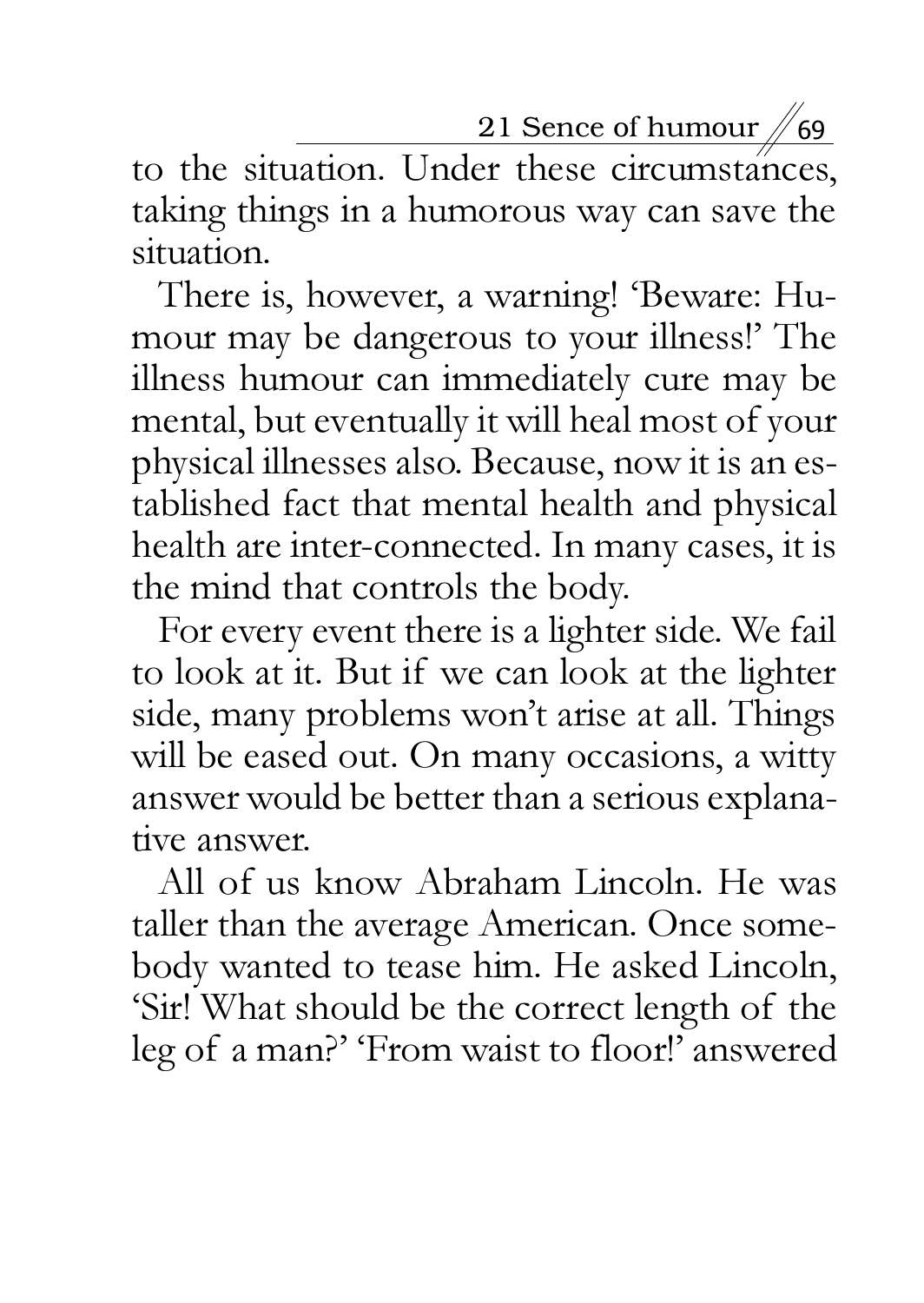Lincoln. This silenced the questioner. This is one example of a great sense of humour.

Swami Vivekananda also had to face similar situations in America. There were many misconceptions about India in that country due to the propaganda of Christian Missionaries there. He was asked by someone, 'Why do mothers throw babies to crocodiles in your country?' Swami Vivekananda answered, 'Because it is easier for them to chew!'

You see, there can be no use arguing under such circumstances. Looking at the humorous side of the situation is very useful on many such occasions.

Aristotle noted that, 'A society which cannot laugh at itself cannot be said to be in good health.' Benjamin Franklin, in Poor Richard's Almanac, offered hilarious wisdom. An example: Mary's mouth cost her nothing, for she never opens it but at the expense of others. Throughout the ages, the savants have known that a smile costs nothing but gives much.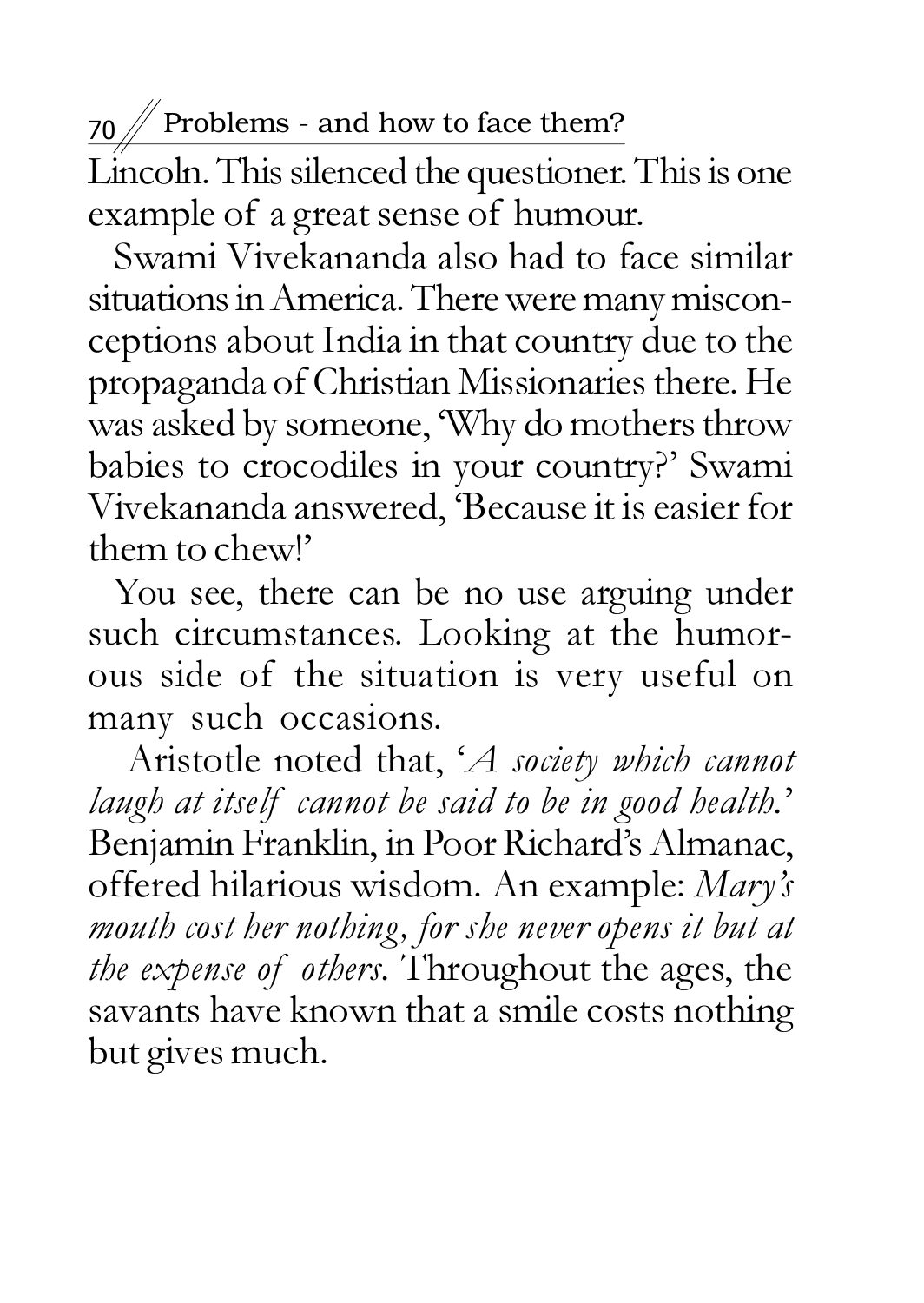22 Will-power  $\sqrt{71}$ 

For all the qualities discussed so far, one unique power is required as a back ground, as a bed rock. That is will-power. It is the power which makes you achieve what you want in life and helps you to find a remedy for the tragedies you encounter in life. Without will-power the other qualities cannot be developed. It is like the backbone of a being.

### 22

#### Will-Power

For all the stories of successes and failures in peoples' lives, there are different reasons. But in every successful man's life one factor is inevitably common and that is will power. The amount of success a man achieves in his life can be gauged by the amount of will-power he cultivated.

Thus, the question "How to develop willpower?" becomes a very important question in everybody's life. Proper training to develop this will-power should be a part and parcel of our educational system right from the childhood. Otherwise our education remains largely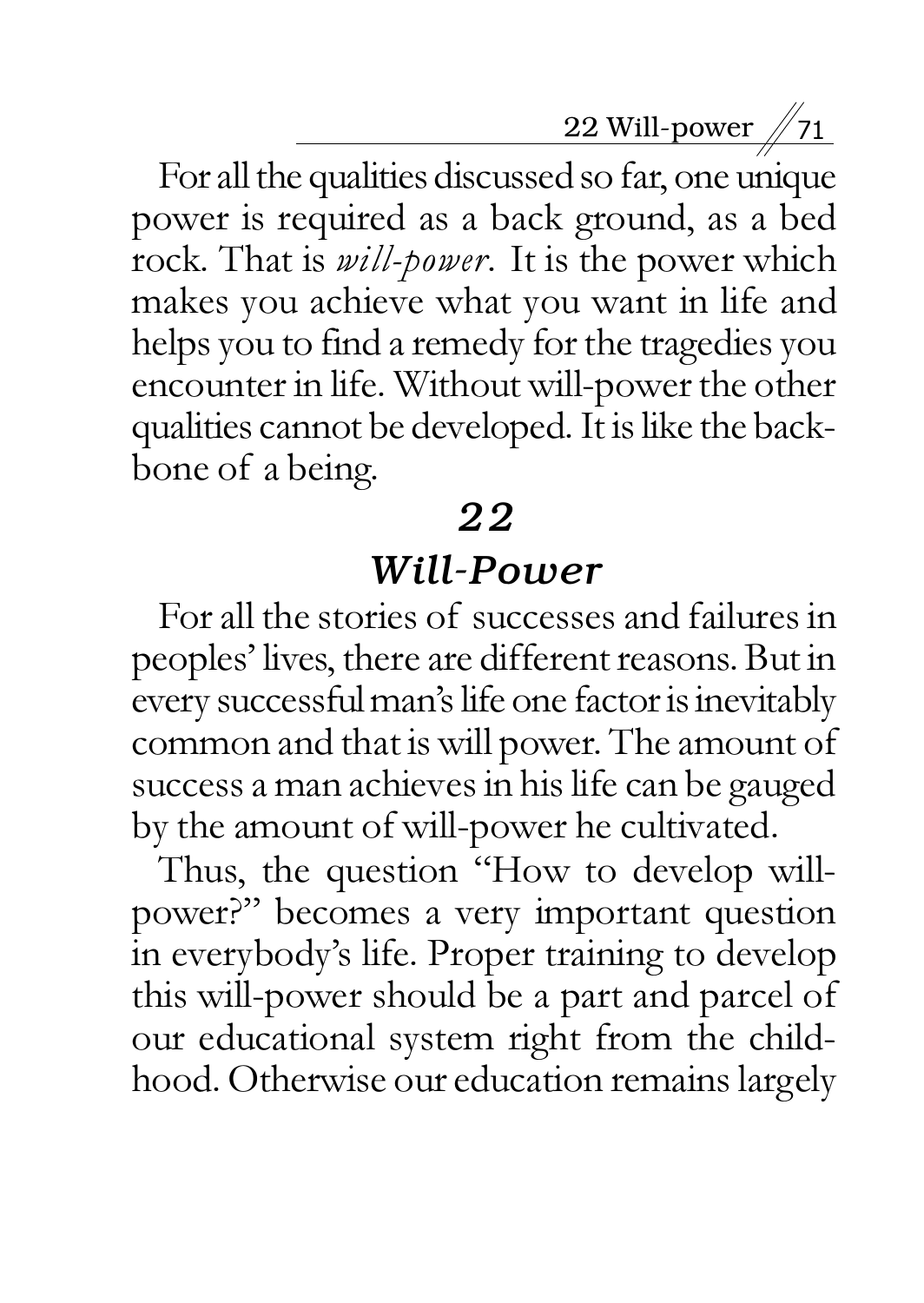irrelevant. If, unfortunately, the idea of cultivating will-power has not been taught from our childhood, then we have to learn it now, whatever may be our age or condition. Because without exercising will-power it is impossible to develop our personality and individuality. On the other side, if we have will-power, then even if we lose everything else, it is perfectly possible to raise from a completely hopeless condition and achieve success in our individual and social lives. If a man has will-power then he will be able to make everything from scratch. If he lacks will-power then all his abilities will turn out to be useless.

By the above analysis we can conclude that the failure of our will-power is responsible for the tragedies which occur daily in our life. Many of us do not know what goodness, strength and greatness are innate in us and we do not understand how they are trying to manifest themselves. We only know about our weaknesses. So it is important to under-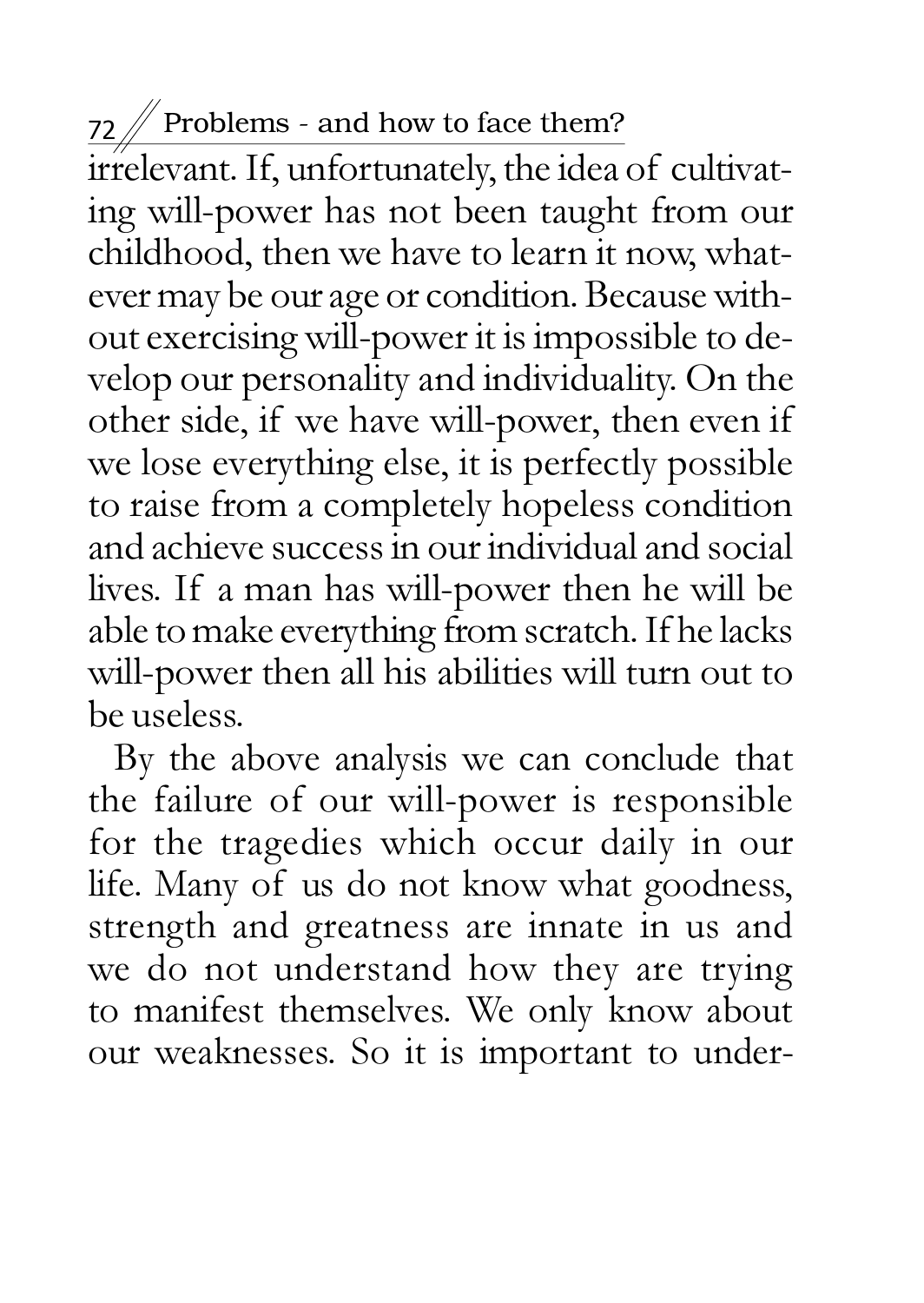stand how not to let our will-power fail. To ensure that, the only way is to cultivate it!

What is will-power? Swami Vivekananda teaches that the will is a combination of the mind and the atman. He says, 'This will is caused by character and character is manufactured by Karma or Work. As is the karma, so is the manifestation of will.'

Every man has some amount of will-power. There is no doubt about it. But it varies from individual to individual.

We develop will-power by the way we work (i.e do our karma). Karma requires discipline and discipline increases the will-power. Can an undisciplined person do any serious work? When we utter the word 'discipline', people frown as if it is something unwanted. Because generally discipline is imposed on someone by somebody else. It may be necessary when a person is too young to understand the world. But as he grows he must be able to discipline himself. It is known as self-discipline.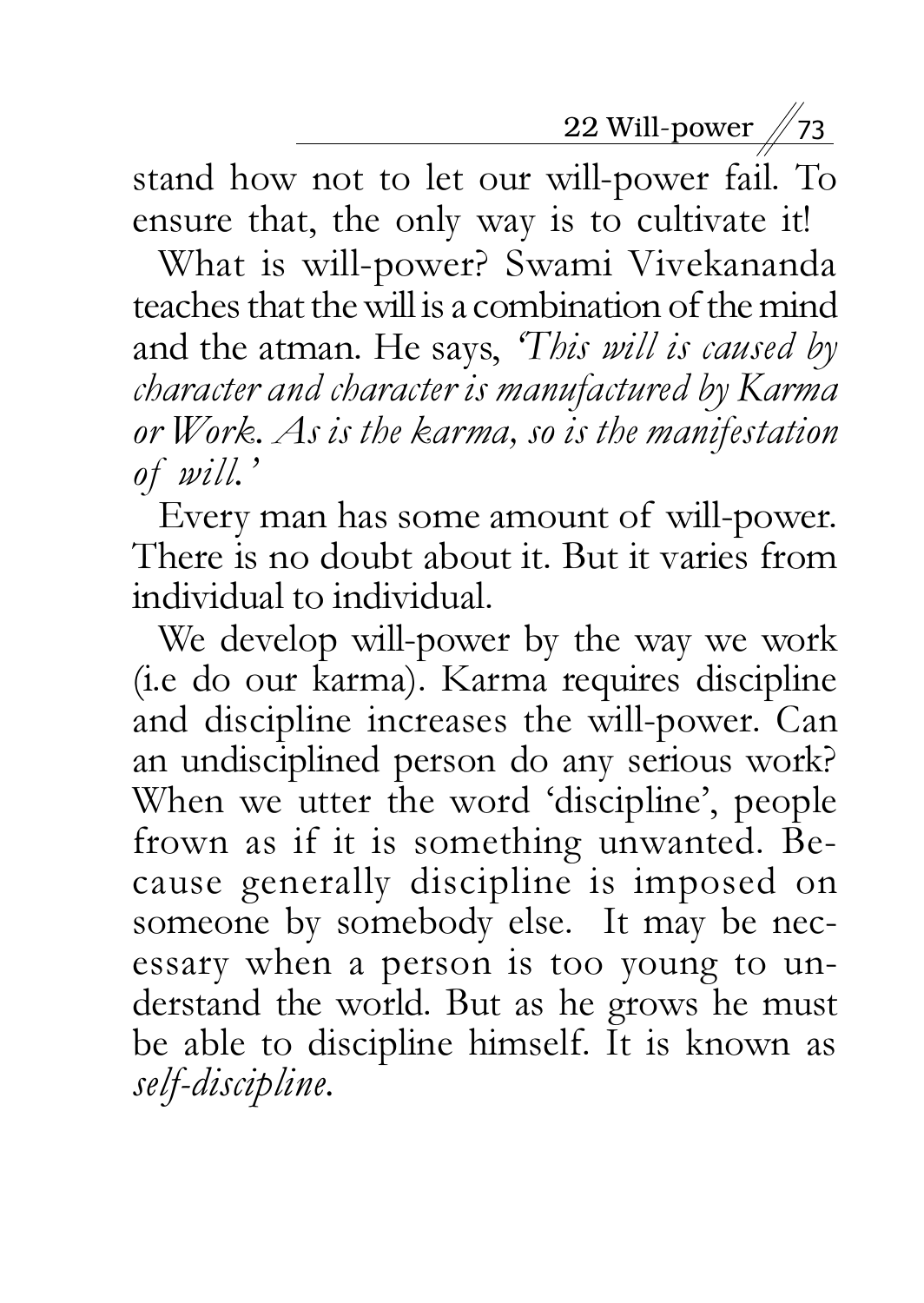Take for example the case of a mighty river; it flows with full vigour, occasionally causing damage to the human habitations along its bank. If the power of the river is to be utilized for some useful purpose, then there must be a dam and machinery to convert the tamed power of the river into electricity etc. This may look like controlling the freedom of the river; but see the advantage of controlled use of the power of the river.

Similarly, the power of the youth must be utilised by channelizing it by proper means. This is known as discipline. Indisciplined youth-power both at individual and social levels is destructive, whereas the disciplined youth-power is useful in many ways.

Swami Vivekananda was mainly concerned about how young students can discipline their lives? He has addressed many a lecture to the youth of India. He told, 'Take the whole responsibility on your own shoulders and know that you are the creators of your own destiny. All the strength and succour you want is within yourselves.'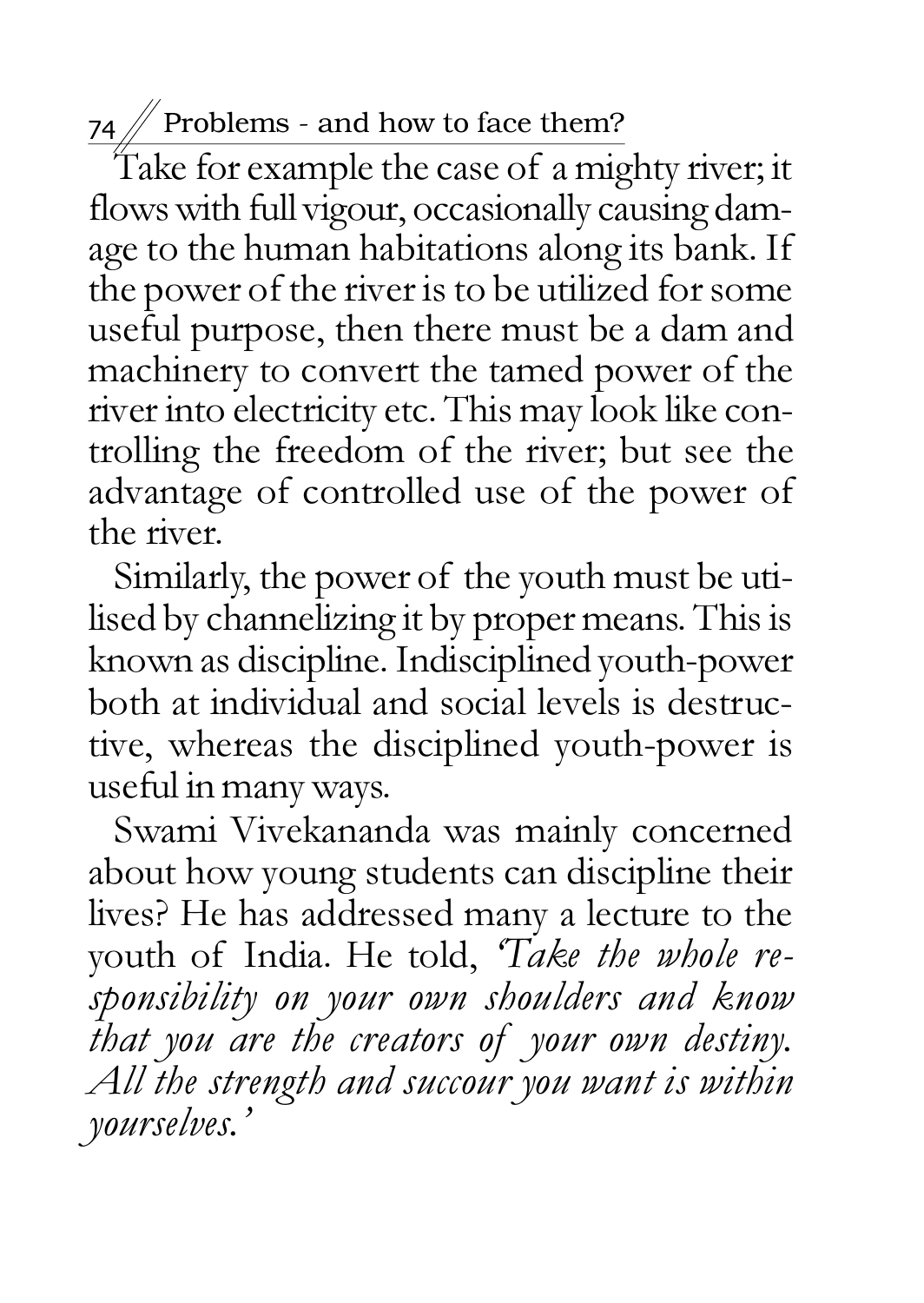22 Will-power  $\frac{\sqrt{75}}{2}$ 

Once you know the whole responsibility is on you, then you cannot behave irresponsibly, i.e. in an indisciplined way. A bus owner will not set fire to his own bus! But students do so because, they don't feel the responsibility. We see how people destroy the government property during strikes etc. People do not understand that those properties were created from the very taxes which they themselves paid. If they understand that, then they would not behave thus.

Now, where does this discipline start? It starts at home. Parents must discipline their children first. It continues in schools and then colleges. When a man completes his education, then who is there to discipline him? He has to discipline himself. It is known as self-discipline. In Ramayana, when Sita was kept in Ashoka Vana, who protected her?

Rakshitaam svena seelena

'She was protected by her own character.'

The well established good character of a man which is cultivated from self-discipline will protect him through his life.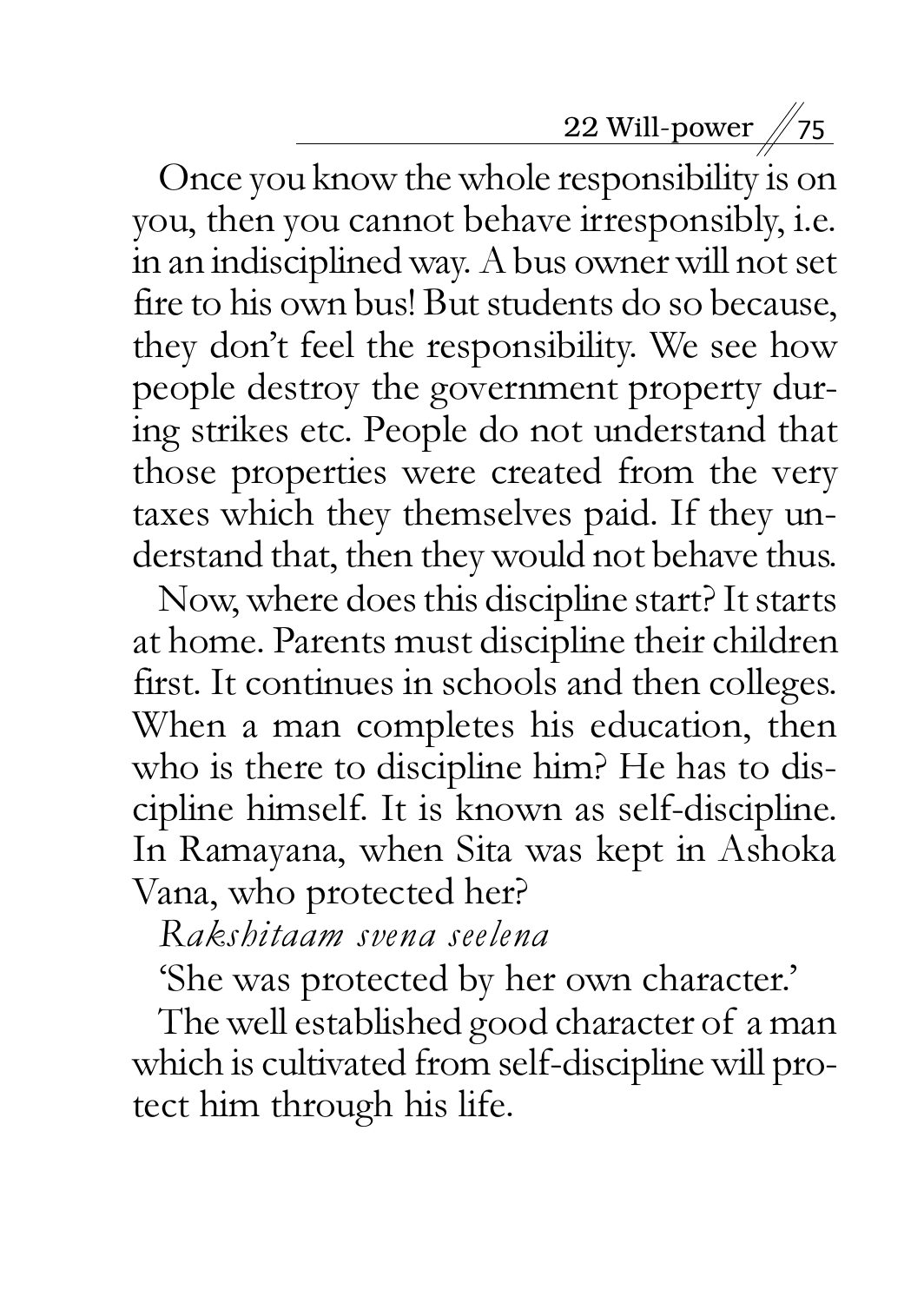Like any other quality, will-power also can be developed by proper methods and practice. By following simple exercises one can increase his will-power gradually. By loving what we ought to do we can develop will-power.

In our country, we can see women can endure more shocks and blows than men. I have seen many examples, where a family bereavement has thrown the father out of balance for many months, whereas the mother came round after a few days of wailing and lamenting!

What is the reason behind this phenomena?

Generally it is the women-folk who undertake religious fasting and observe vows meticulously. But men very rarely undergo these things. These practices are the reasons behind the strength of women. It requires some strength of mind to control the passions and emotions. Ladies develop this by practising *vratas* (austerities) regularly. However, these can be practised by everybody.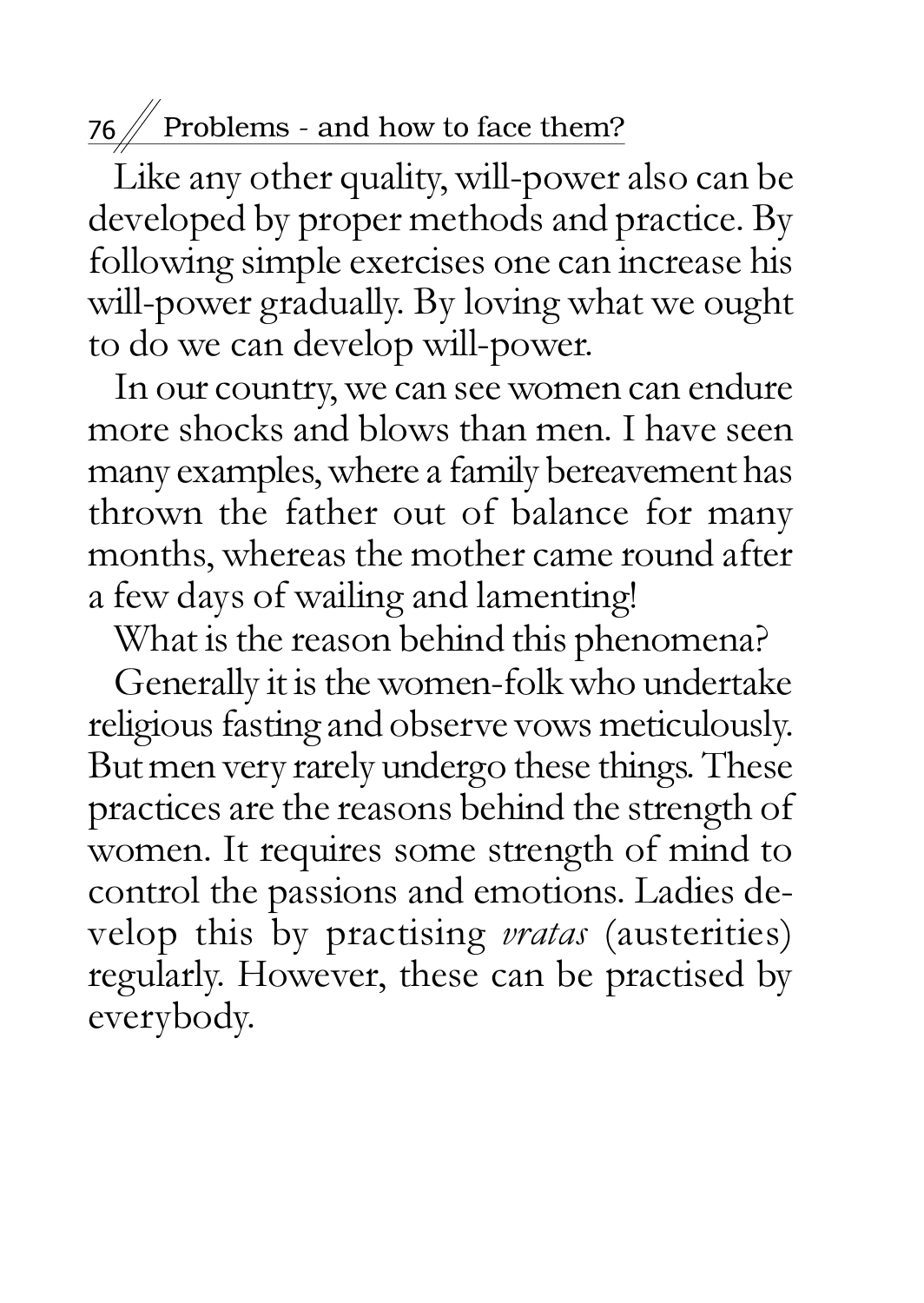# 23

## How to develop will-power

First, start with simple exercises.

1. Weekly, one day, skip one meal. Instead, take some substitute in the beginning. Later on, this substitute also should be stopped.

2. Once in an week, practise silence for half a day. Spend the time in reading or meditating, if you are habituated to meditation. Avoid unnecessary thinking too. Self-talk amounts to talking. Don't sleep away the time. It is not silence!

I remember one incident. Once at a party, one multi-linguist who knew 14 languages, kept silent without making any comment or talking. All the others chit-chatted and gossiped to their heart's content. At the end one man complimented: 'Our friend practised silence in 14 languages!' When it is so difficult for a man who knows only one language to keep quiet, imagine what a feat it is to keep silent knowing so many languages.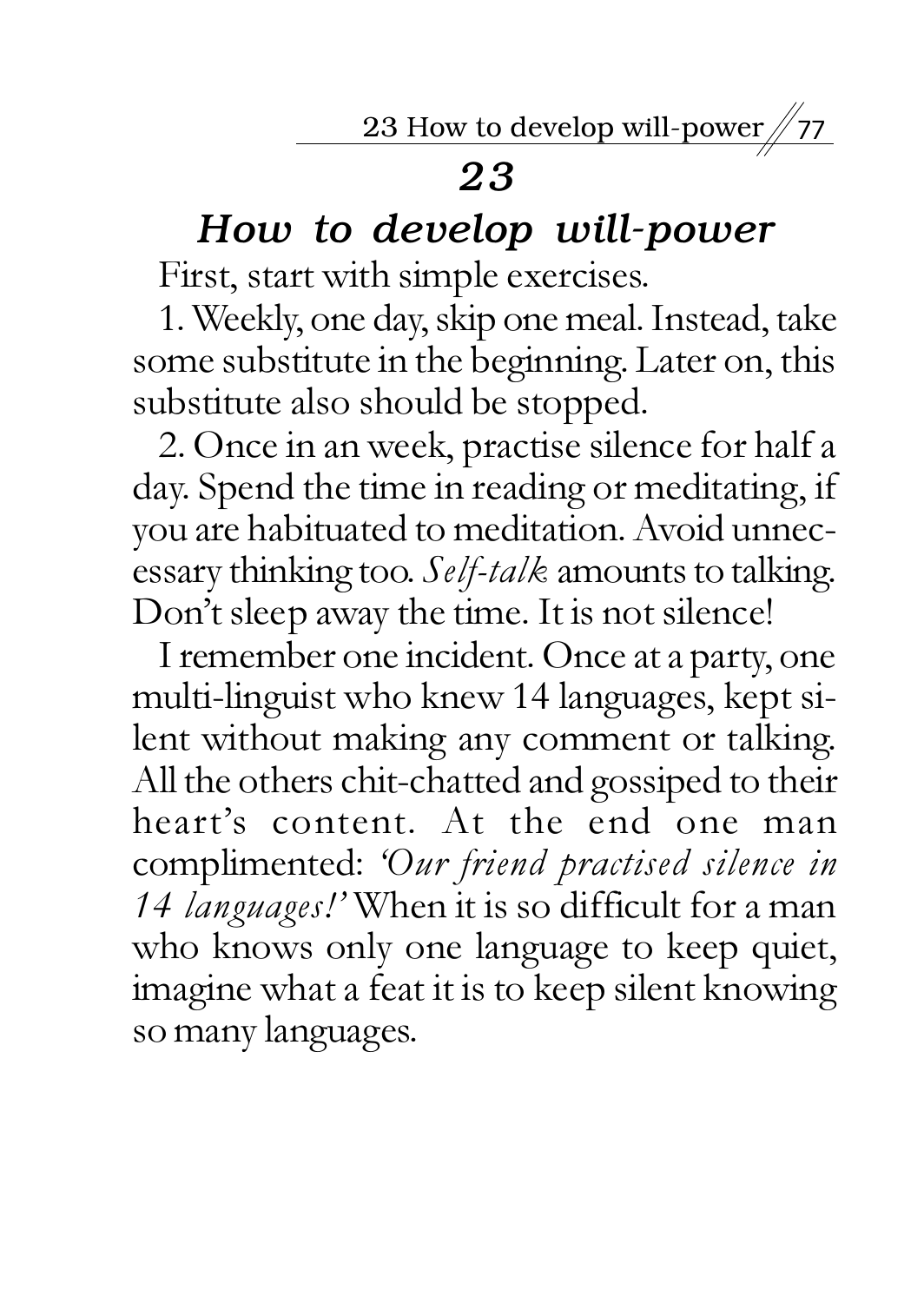3. Once a week skip taking tea or coffee if you have the habit. But don't resort to another bad habit to keep up this practice. For example, if you go to a cinema in order to skip a meal or to practise silence, it is a very bad idea!

You can take the help of your friends who are interested in your welfare. Without their help it may be difficult to achieve the goal singlehandedly. Beware! Not all are *friends*. They may disturb your vow!

Moreover, eagerly await the day of practice! Prepare the mind from the day before, so that you will find it easy to control the mind. And once you have kept the vow compliment yourself with some treat. I am not joking! It will work.

Our mind is like a child, we have to cajole it into obedience. The mind is like a white cloth. The white cloth can take whatever colour it is dipped in. Similarly mind also can take suggestions and ideas. By giving good and strong ideas we can nourish it well and make it stronger.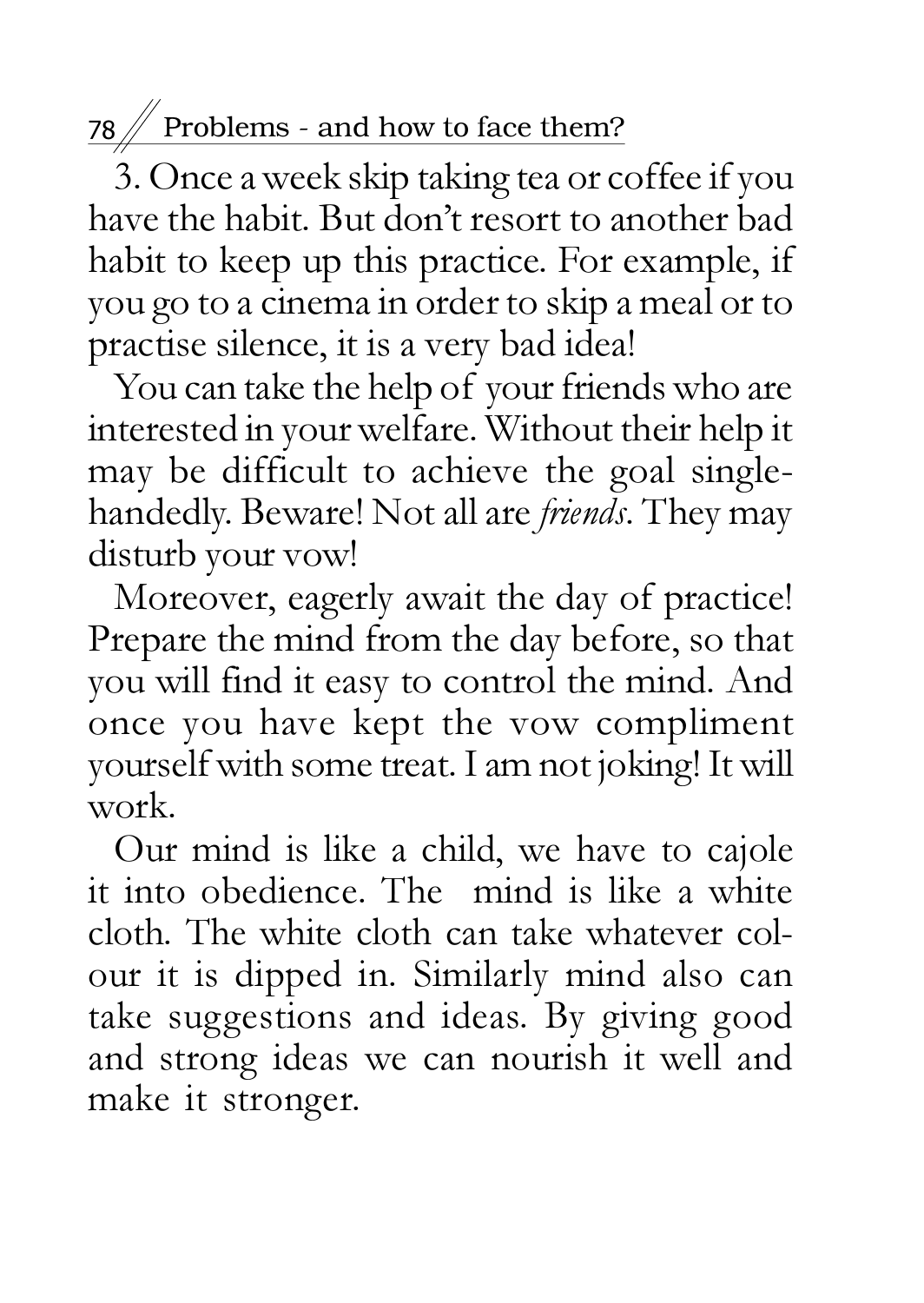23 How to develop will-power  $\sqrt{79}$ 

All these things indicate some extent of discipline - self-discipline - which will lead to selfconfidence. This self-confidence is the watch word to success.

Swami Vivekananda taught this to us in a sloka. You must be able to recite it by heart,

Kim naama rodishi sakhe tvayi sarva shaktihi Aamanthra yasva bhagavan bhagadam svaroopam Trilokyametadakhilam tava paada moole Aatmaivahi prabhavati na jadah kadaachit

"Oh, my friend! Why are you weeping? All the power is within you. Call forth your own nature, which is noble. The three worlds are lying at your feet. (Why?) It is the Atman alone which abides, never the inert thing called the body."

All the setbacks belong to the physical plane only. They are temporary. In reality, in the plane of the *Spirit* it is the divinity which is ever manifesting its glory. It is like the sun obscured by clouds for a short while. After some time when the clouds move away, the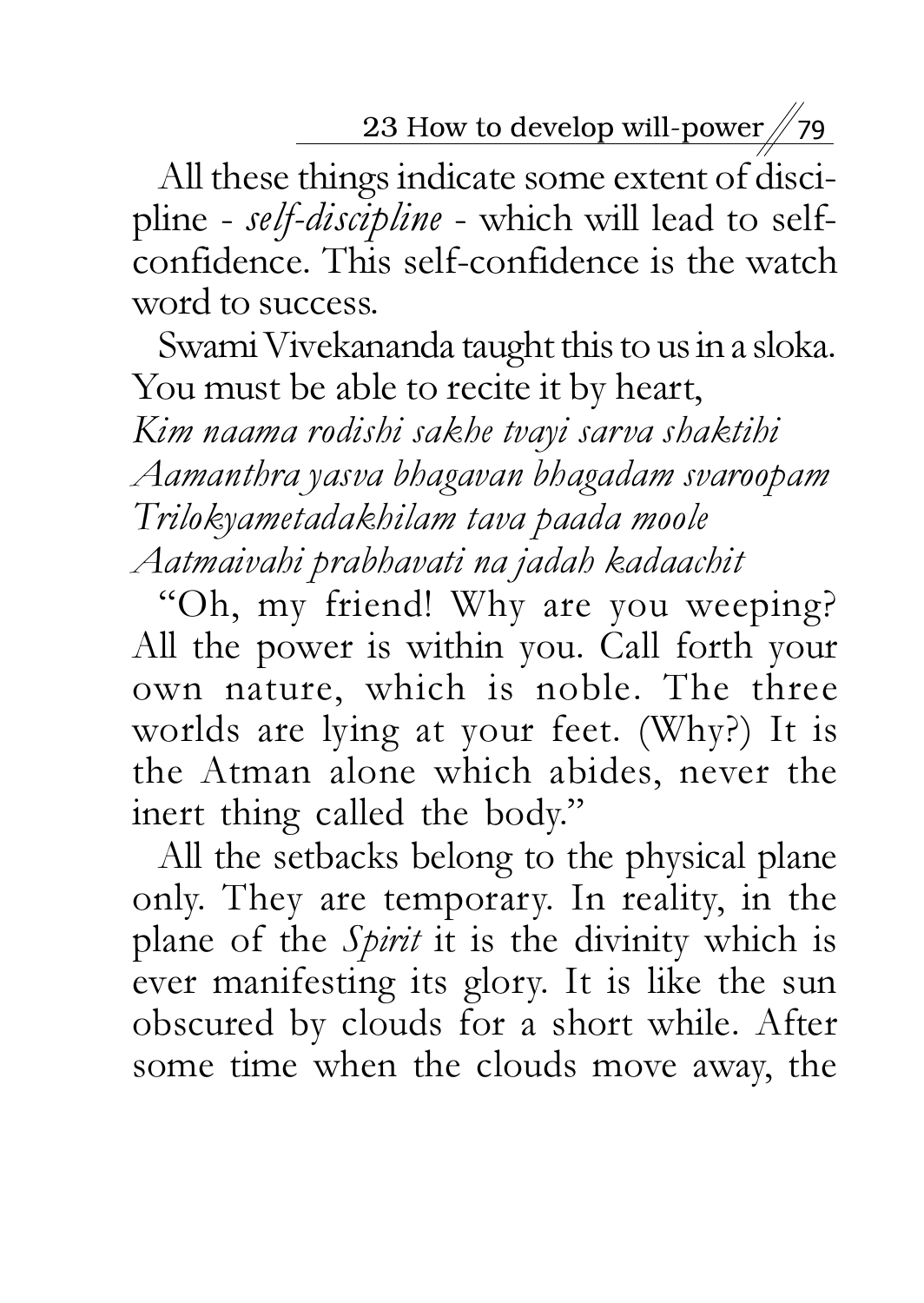sun shines in its own glory. In our case also, these obstacles may block our progress temporarily but not for ever. Keeping this in mind one should strive his utmost for coming up in life.

Now you can try these exercises also. These are little advanced exercises. But certainly they will increase your will-power.

## 1. Attempt the impossible

First of all there is nothing that is impossible. It may take a long time and tremendous effort to achieve. What seems to be impossible in one way of thinking and approach may be possible in another way of thinking and approach. For this one may think in different ways and must apply varieties of approaches. Or he has to take the help of some other people who can think differently. Usually, people are bound to think in a dogmatic way. But there are some who can think differently and they call the shots in life.

There is a story in the life of Jawaharlal Nehru. When Nehru was a small boy, he was playing a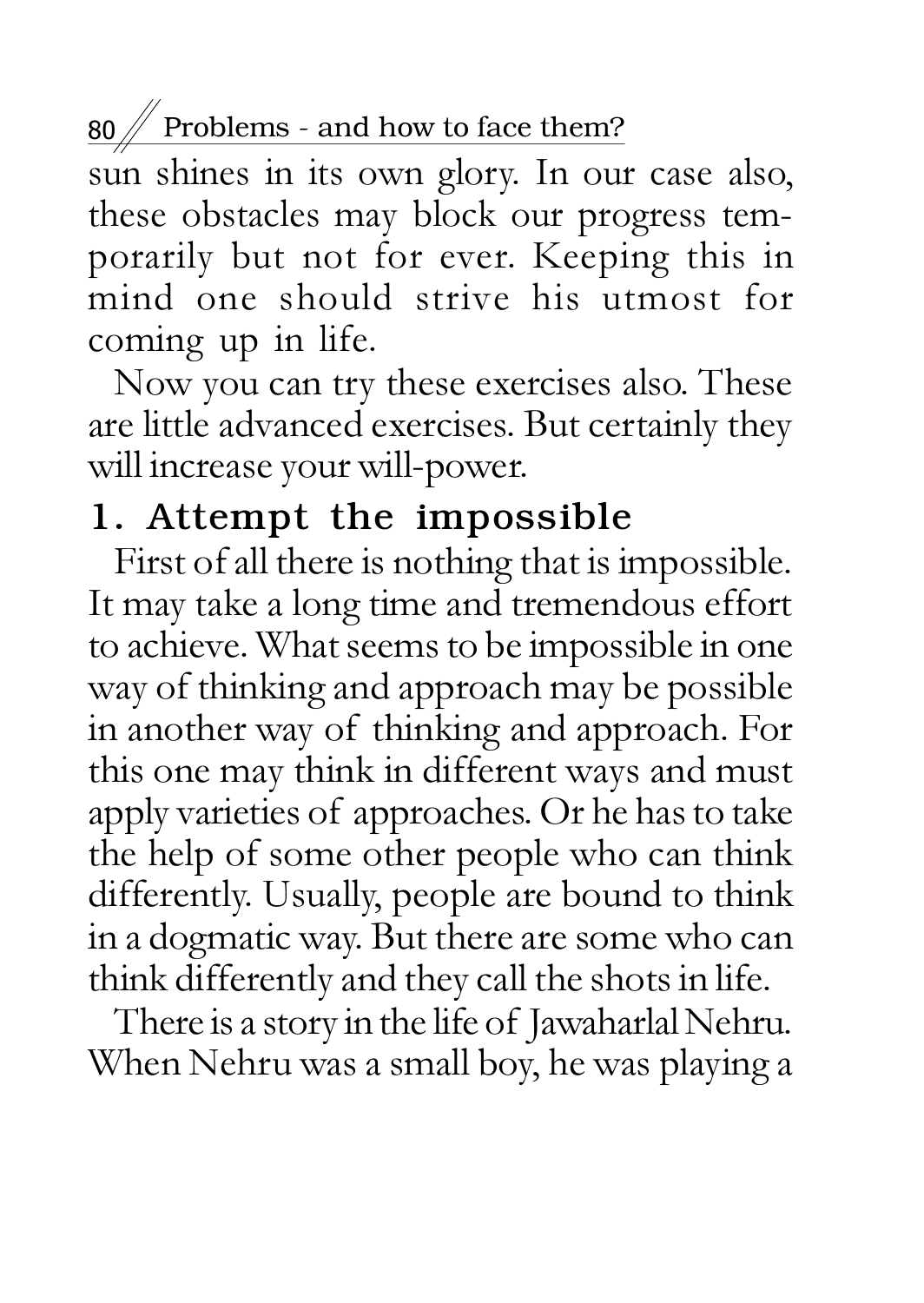23 How to develop will-power  $\frac{81}{81}$ 

game of ball with his friends. Suddenly the ball fell in to a deep hole in the ground. Every one tried to take the ball out by using sticks, ropes etc but failed. Suddenly Nehru got a brilliant idea. He brought a bucket full of water and poured it in the hole. The ball came out floating to the great joy of his friends!

### 2. Do without the indispensable

There is nothing indispensable in this world. We are habituated to depend on something or on someone and think that the particular item or person is indispensable. Swami Vivekananda said, The world is not waiting for you and me.'

Nature finds out its own replacement for everything and everyone. It is all our imagination that we feel we are indispensable. First shatter this cell of imagination and come out of it to see the reality. Not only that, trying to come out of the confused thinking may open new avenues to explore and which in turn may enrich our life.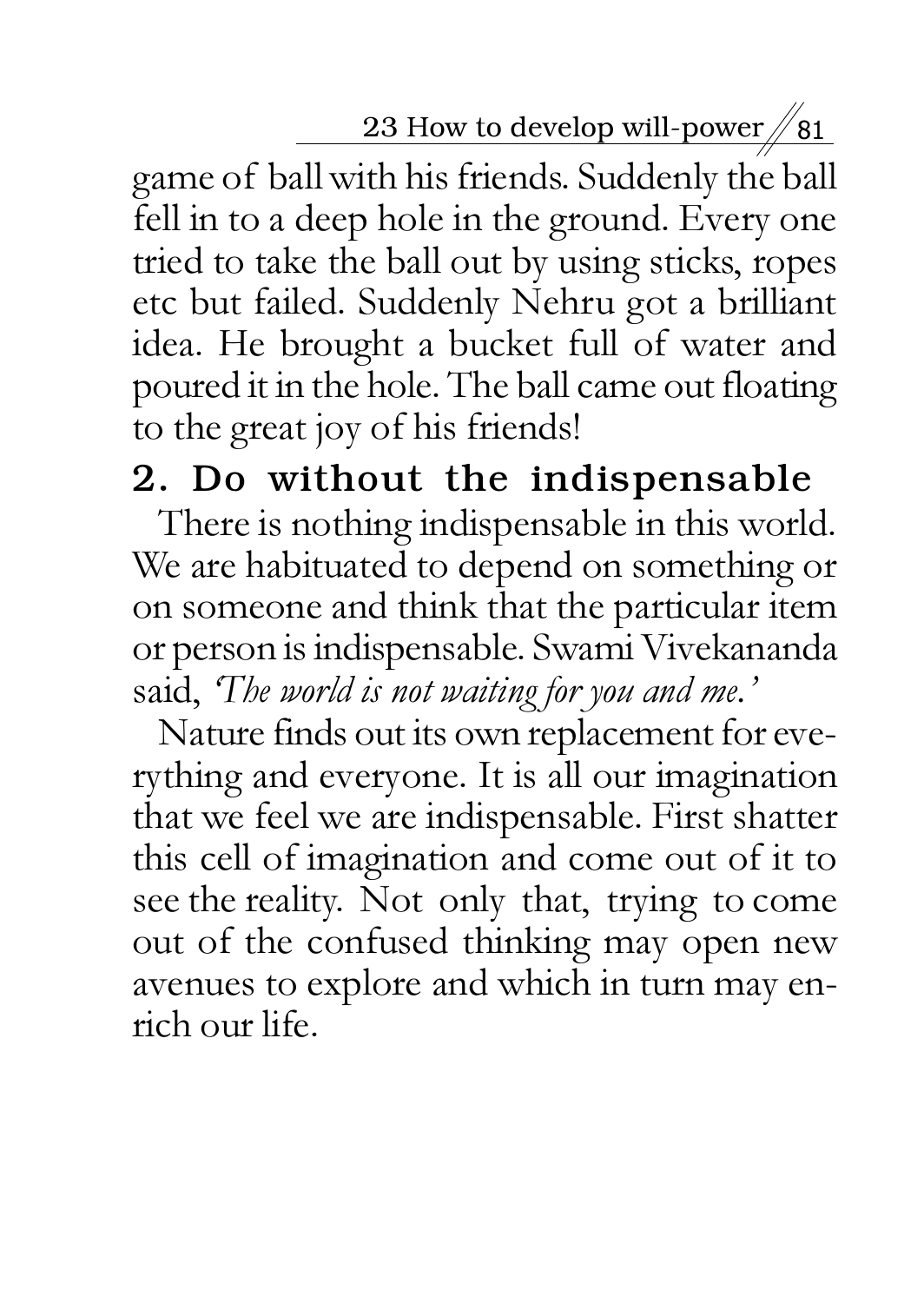## 3. Bear the unbearable,

Tolerate the intolerable

Responsibility is like a weight kept on our shoulder. We have to bear it.

Kalidasa said in Sakuntalam,

Raajyam svahasta dhrita dandamiva Aatapatram

'The kingdom is like an umbrella kept in ones own hand.'

An umbrella protects us from rain and sun. That is the benefit we get from it. But we have to bear the weight to get the benefit. Similarly with responsibilities also. You will get the benefit only when you bear the responsibility. Those who want to be free from the burden cannot be responsible for anything. They are not wanted any where in the world.

We have to tolerate the behaviour of many people when we are working in a group. Leading a group is not trivial. Tolerance is the real test of leadership.

Swami Vivekananda says in one place, 'Can a leader be made, my brother? A leader is born.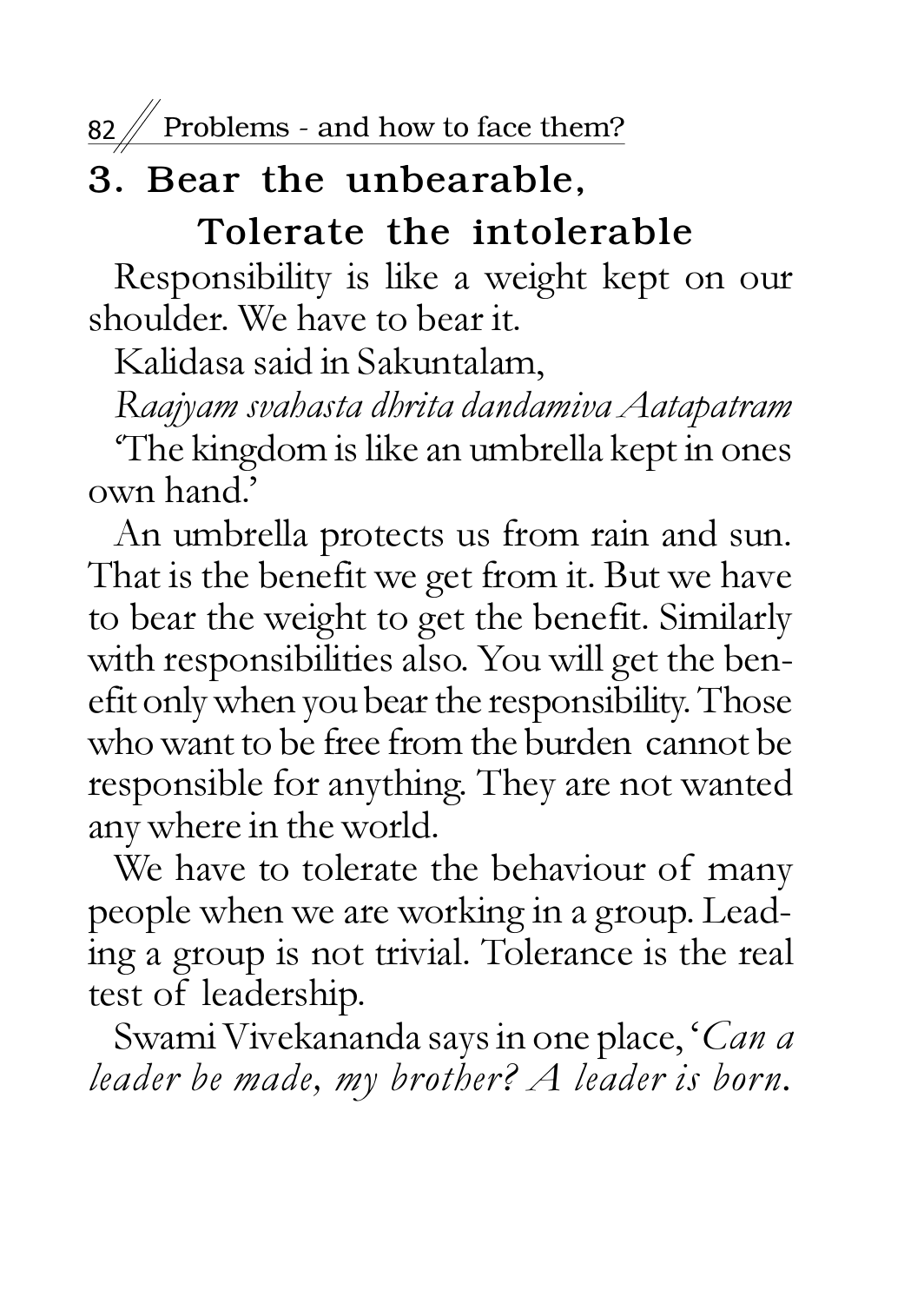23 How to develop will-power  $\frac{23}{83}$ 

Do you understand? And it is a very difficult task to take on the role of a leader. One must be a servant of servants, and must accommodate a thousand minds. There must not be a shade of jealousy or selfishness, then you are a leader!'

If you want to achieve anything substantially, working in a group and team work is necessary and it requires leaders. But what about followers? If there is no follower, whom to lead? It is necessary for a follower to be a true follower to accomplish the task. A follower who likes to follow his own course is no good in a group. The group may be a family or an office or a football team. It need not be a big organisation always.

### 4. Keep on trying

#### when the time is trying

Many people try for some time and then leave it with depressed mind or with lame excuses for their failures, or blame every one else and maintain that they are alright. But it is not cor-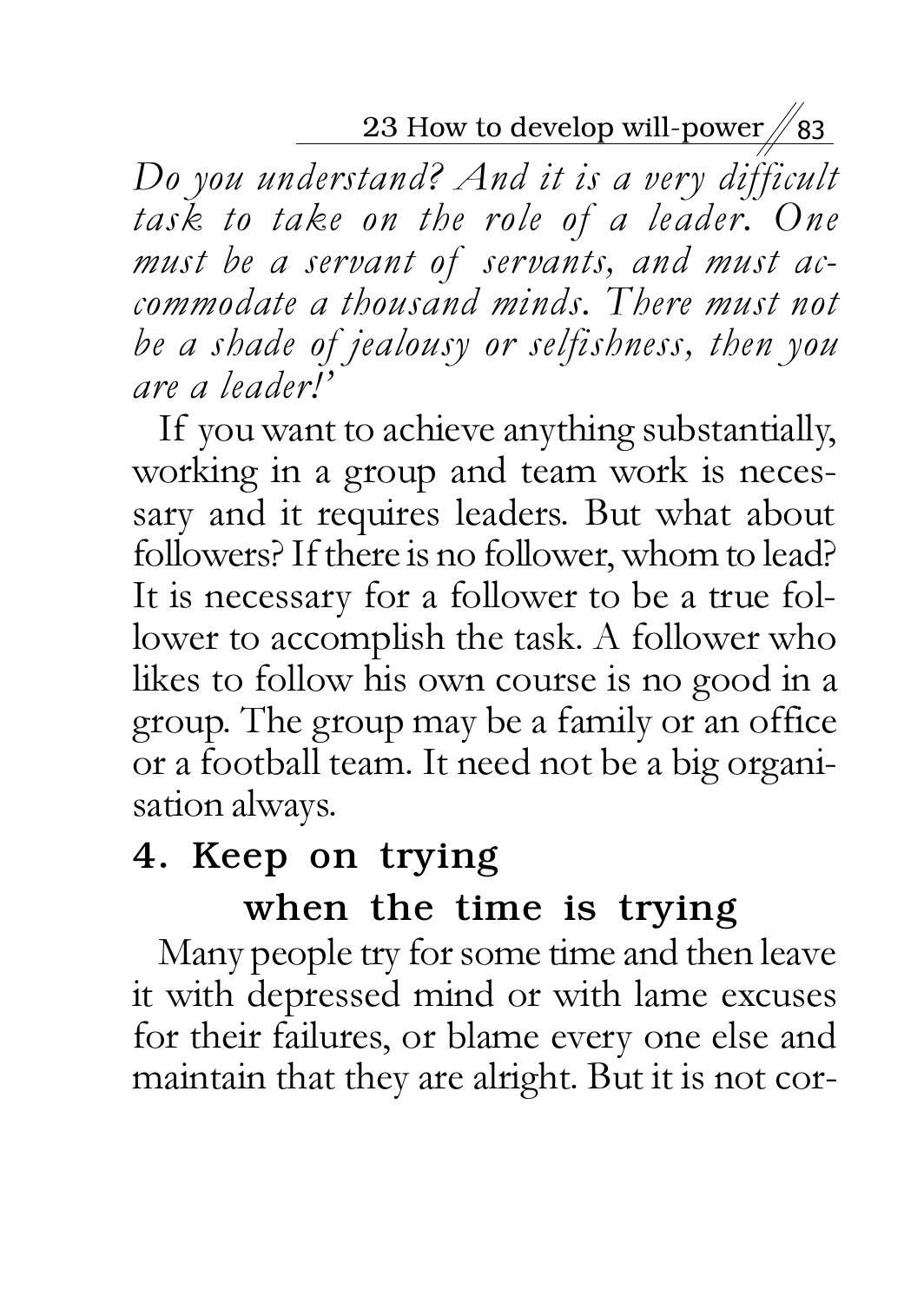rect. Have you tried your utmost? There is a story narrated by Swami Vireswarananda, the tenth president of Ramakrishna Math & Ramakrishna Mission.

Once there was a ship sailing in the high seas. A young boy accidentally fell into the sea from the deck. He knew swimming. So he was struggling to swim and kept himself afloat. But there was no help. Though he got exhausted, he was trying to swim and kept himself floating. At last when he was about to sink, a life-boat was lowered and the boy was saved. If the boy had not struggled, or given up his struggle, he would have drowned. So you see, it is necessary to keep on struggling even if there is no sign of success in sight.

One more thing necessary for developing will-power is the positive outlook in life. It goes hand in hand with the most often quoted 'Atmaviswasa' or 'Self-confidence' of Swami Vivekananda. The man who has faith in himself, has tremendous will-power already. All negative thoughts should be discarded daily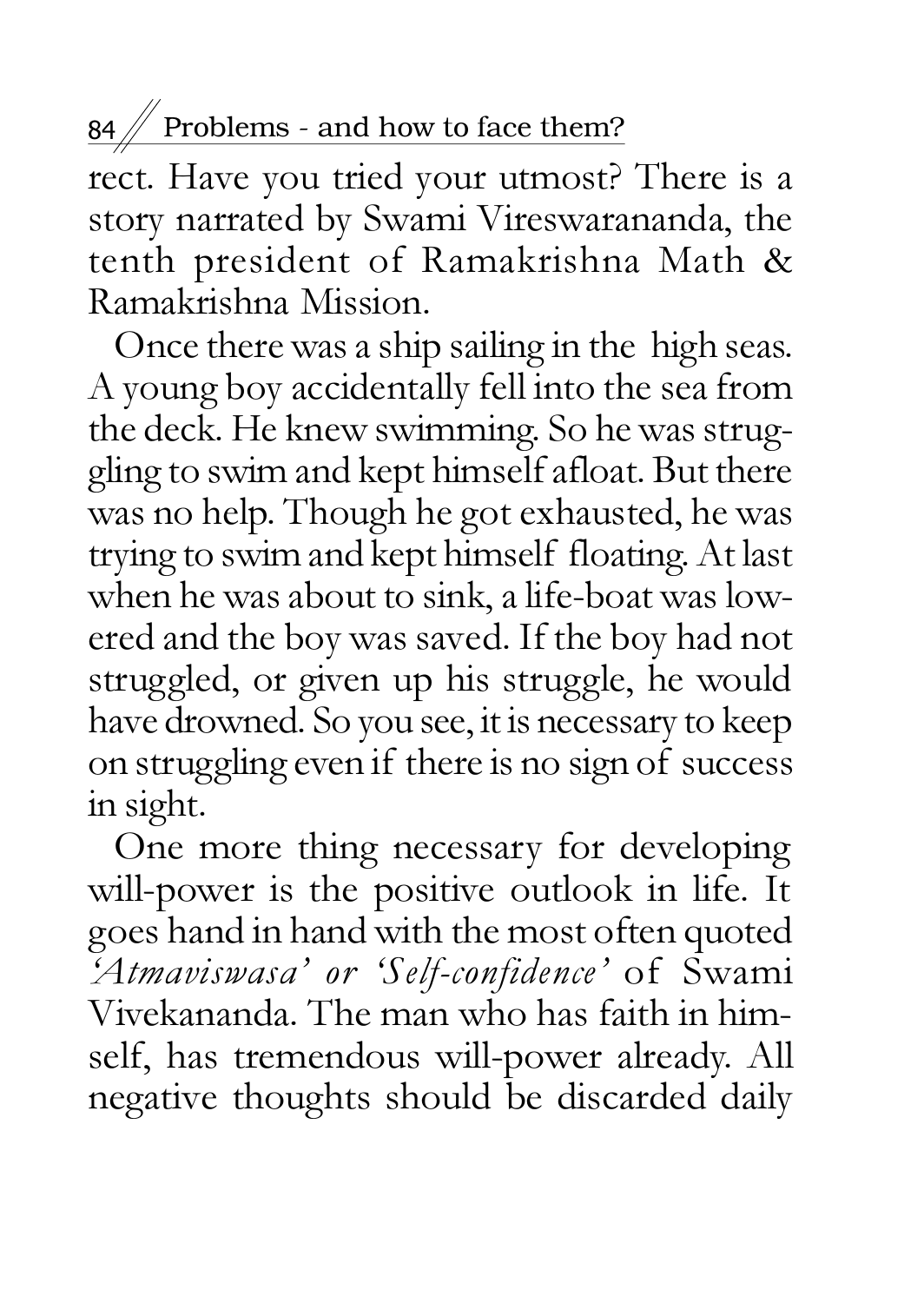23 How to develop will-power  $\frac{85}{85}$ 

and the mind should be given newer and newer positive and encouraging ideas. Each disappointment is a filling station to renew your energy.

# 5. Now, here is a dose to try for the religious minded

Sri J.P. Vasvani said, 'Do the best you can and then surrender your problems to God; He is your senior partner!'

There is a story about taking the help of God.

There was a little boy who was having difficulty lifting a heavy stone. His father came along just then and noting the boy's failure, asked him, "Are you using all your strength?" "Yes, I am!" the boy exclaimed impatiently. "No, you are not," the father answered; "I am right here waiting, and you haven't asked me to help you!"

Sometimes when we are faced with a situation that seems unsolvable or a burden too heavy for us to carry, we might ask ourselves, are we using all our strength? God too, is waiting to help us.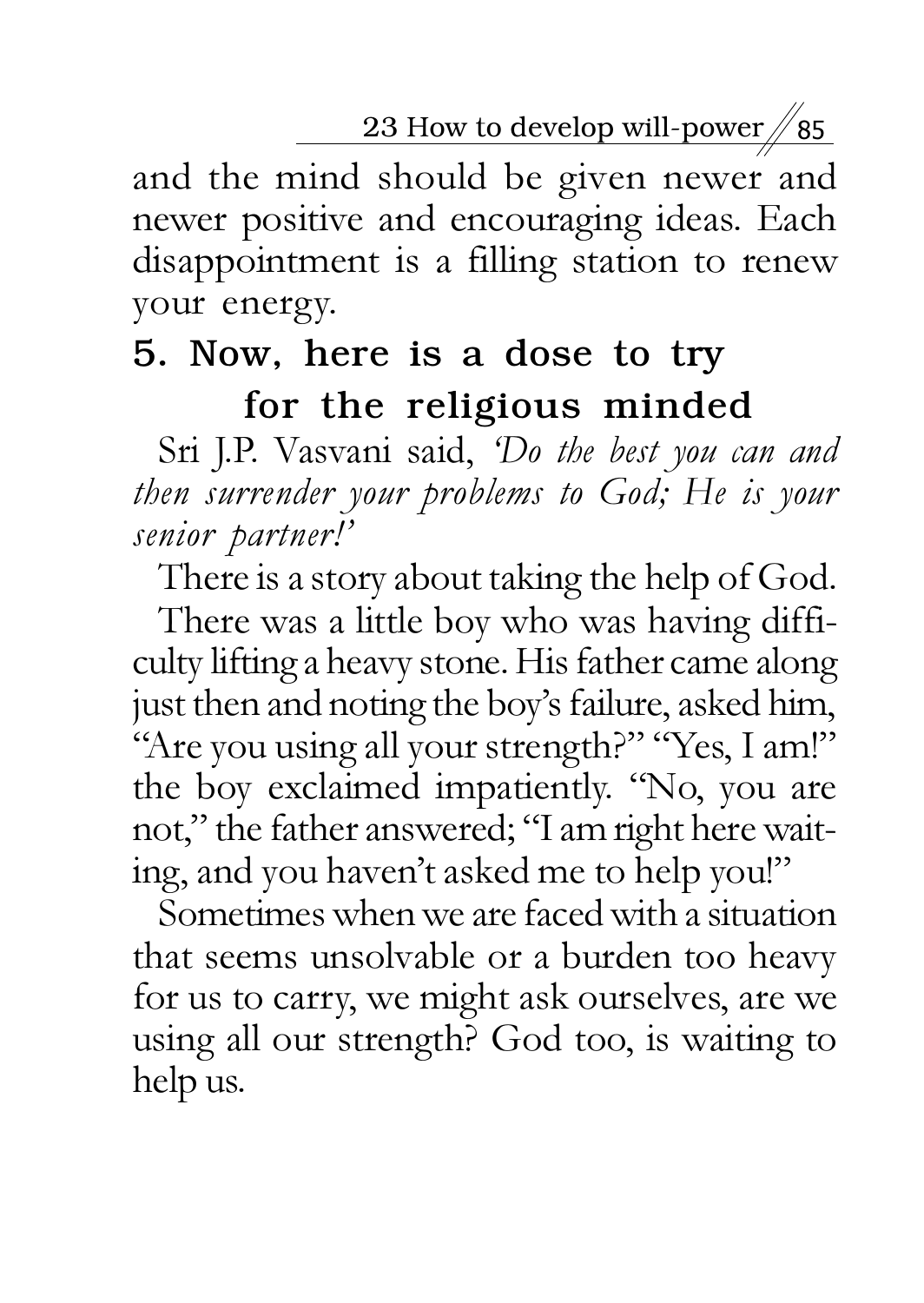It is our folly to depend too much on our own strength. We must be able to take the help of somebody who can really help. Who said that we must do everything ourselves and without the help of others? Are we not going to doctor for treatment? But of course, whom to ask is a question of wisdom.

Swami Vivekananda composed a sloka about the strength felt by the followers of Sri Ramakrishna.

Kurvastaaraka charvanam tribhuvanam utpaatayaamo balaat Kimbho na vijaanaasi asmaan ramakrishna daasavayam

We can make the stars into powder, and we are strong enough to uproot the three worlds! Don't you know who we are? We are the servants of Ramakrishna!

Even in Bible there are sayings to this effect: 'If God be for me, who shall be against me?' 'I shall do everything through God who strengthens me.'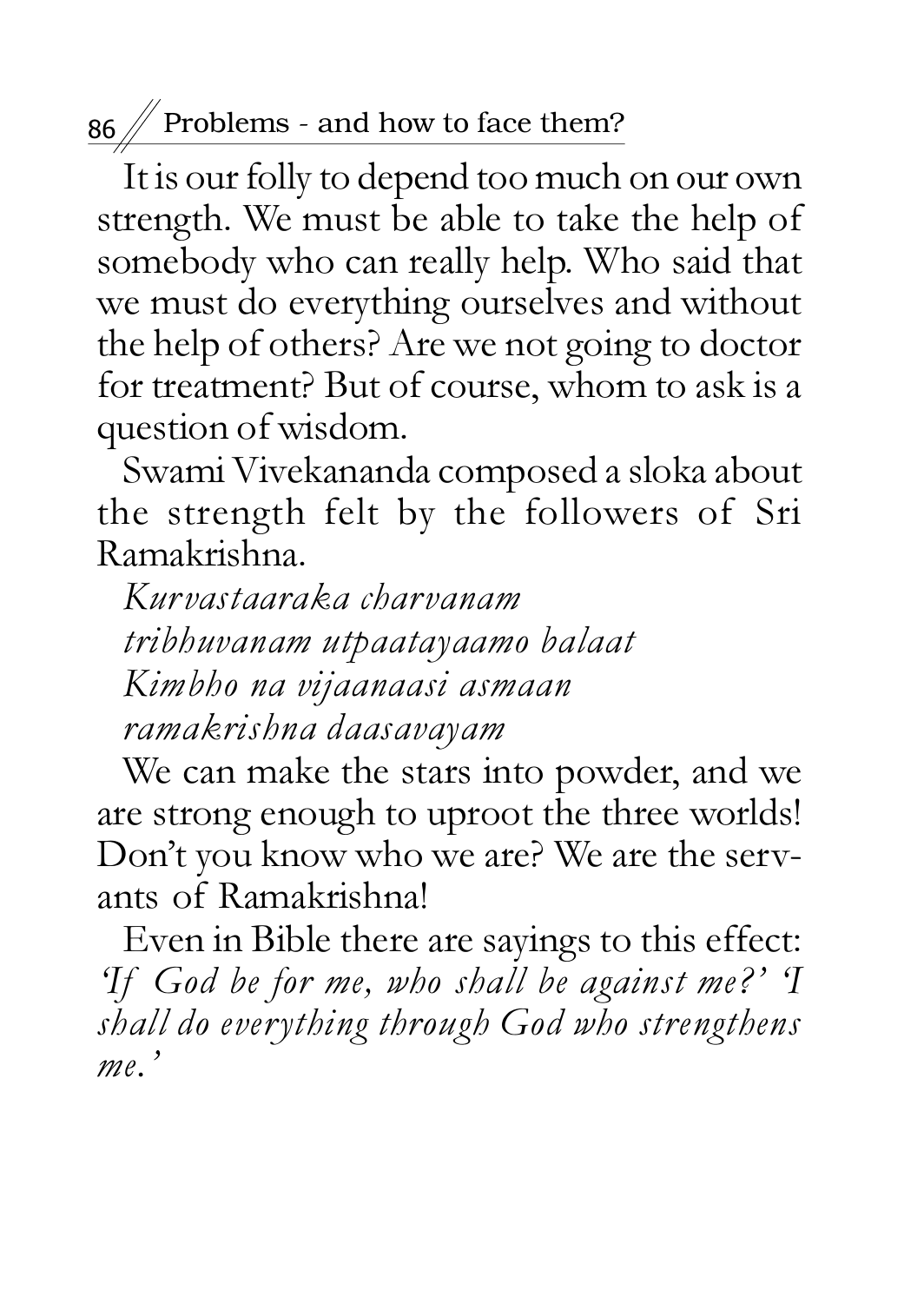### 24

### Conclusion

Swami Vivekananda said, 'The road to the Good is the roughest and steepest in the universe. It is a wonder that so many succeed, no wonder that so many fall. Character has to be established through a thousand stumbles.'

By constantly striving to gain control over himself, a man gains a knowledge of the subtle intricacies of his mind; and it is this divine knowledge which enables him to become established in calmness. Without this knowledge there can be no abiding peace of mind, and those who are carried away by tempestuous passions, cannot approach the holy place where calmness reigns. The weak man is like one who, having mounted a fiery steed allows it to run away and carry him whither so ever it wills; the strong man is like one who, having mounted the steed, governs it with a masterly hand; and makes it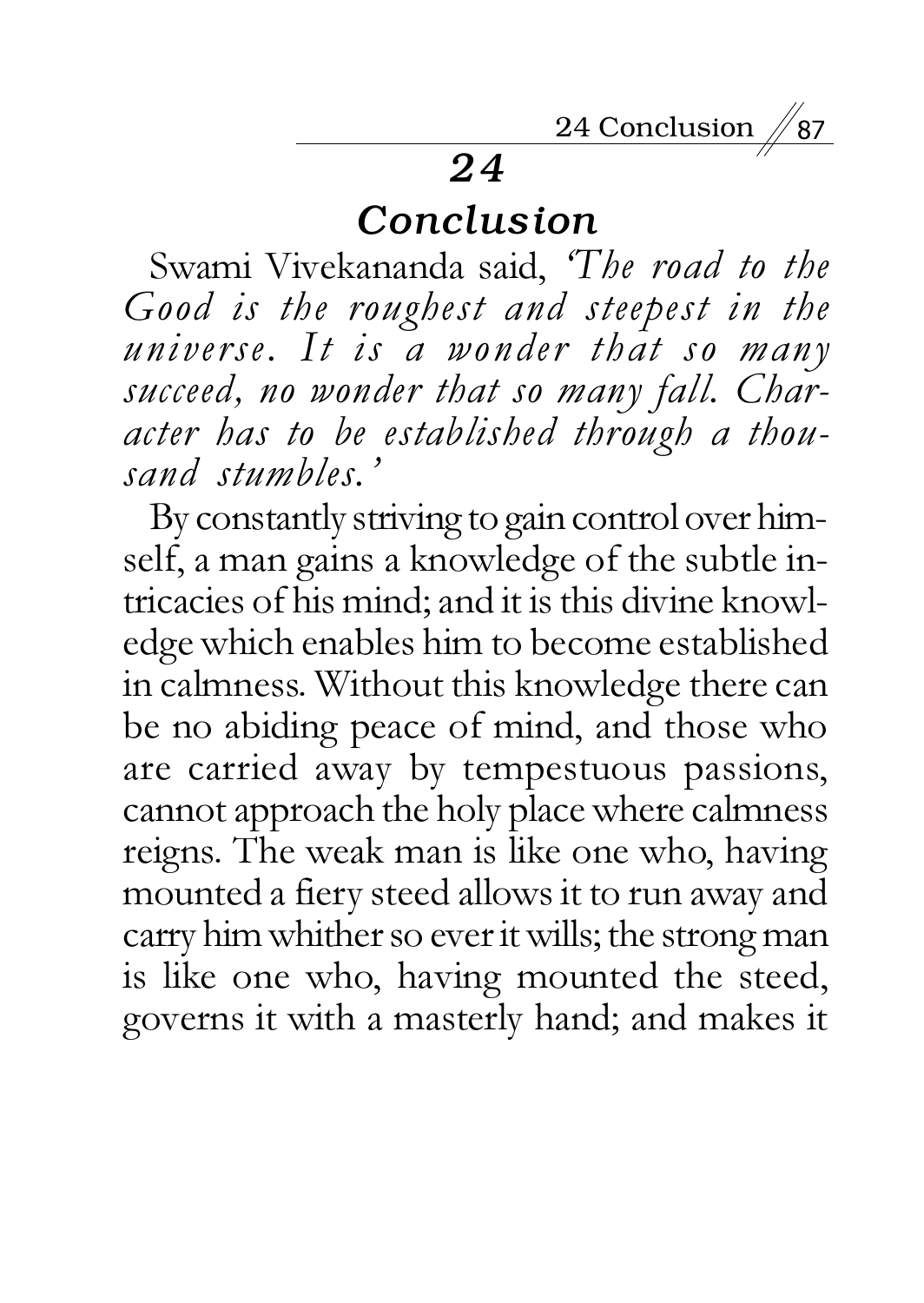88  $\mathbin{\mathbb{Z}}$  Problems - and how to face them?  $\vec{\mathrm{g}}\vec{\mathrm{o}}$  in whatever direction and whatever speed he commands.

Calmness is the crowning beauty of a character that has become or becoming divine, and is restful and peace-giving to all who come in contact with it. Those who are still in weakness and doubt, find the presence of a calm mind restful to their troubled minds, inspiring to their faltering feet, and rich with healing and comfort in their hour of sorrow.

Therefore, take charge of yourselves: YOU can become the driver of yourself.

❀ ❀ ❀ ❀ ❀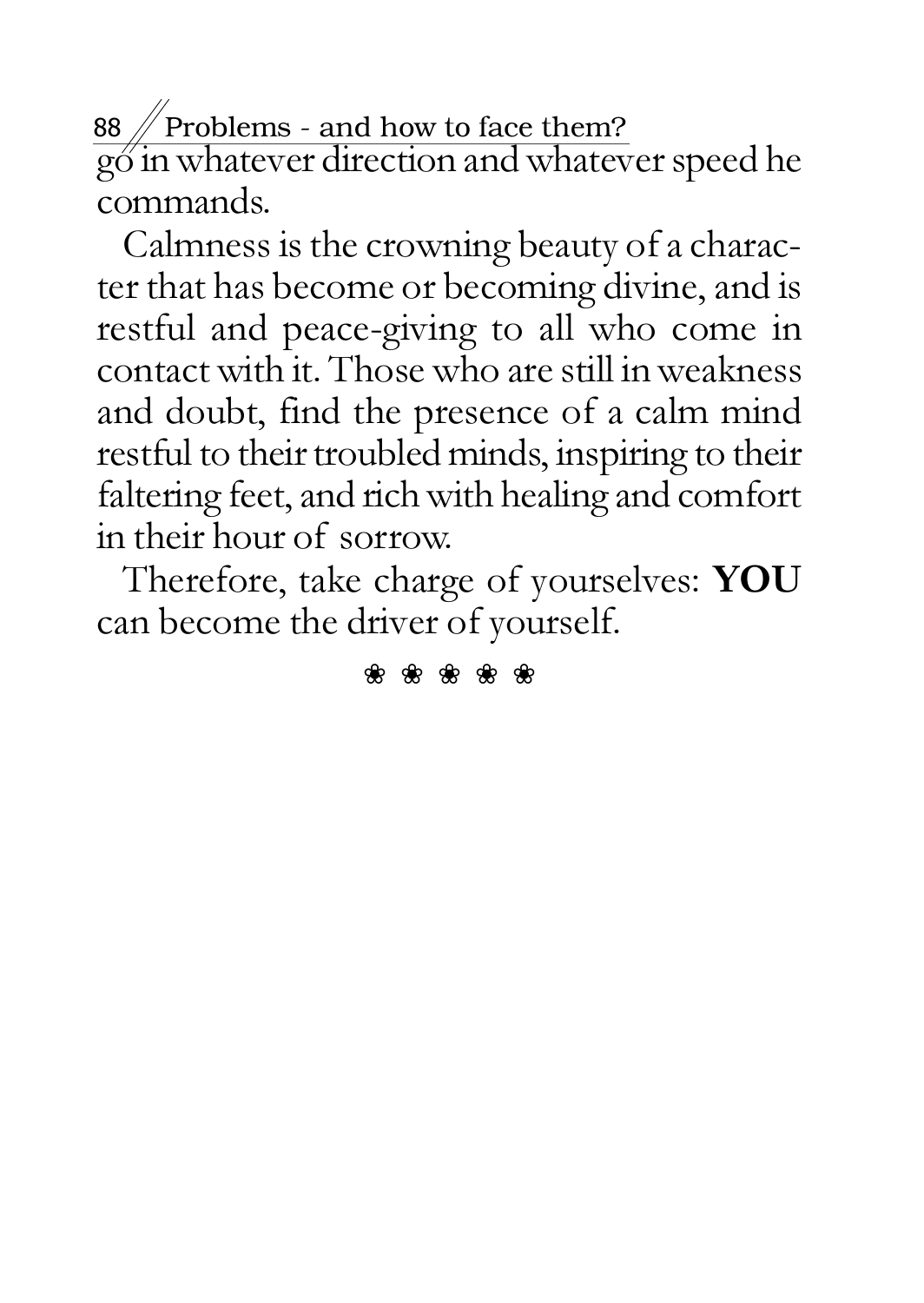Problems - and how to face them?  $\frac{89}{89}$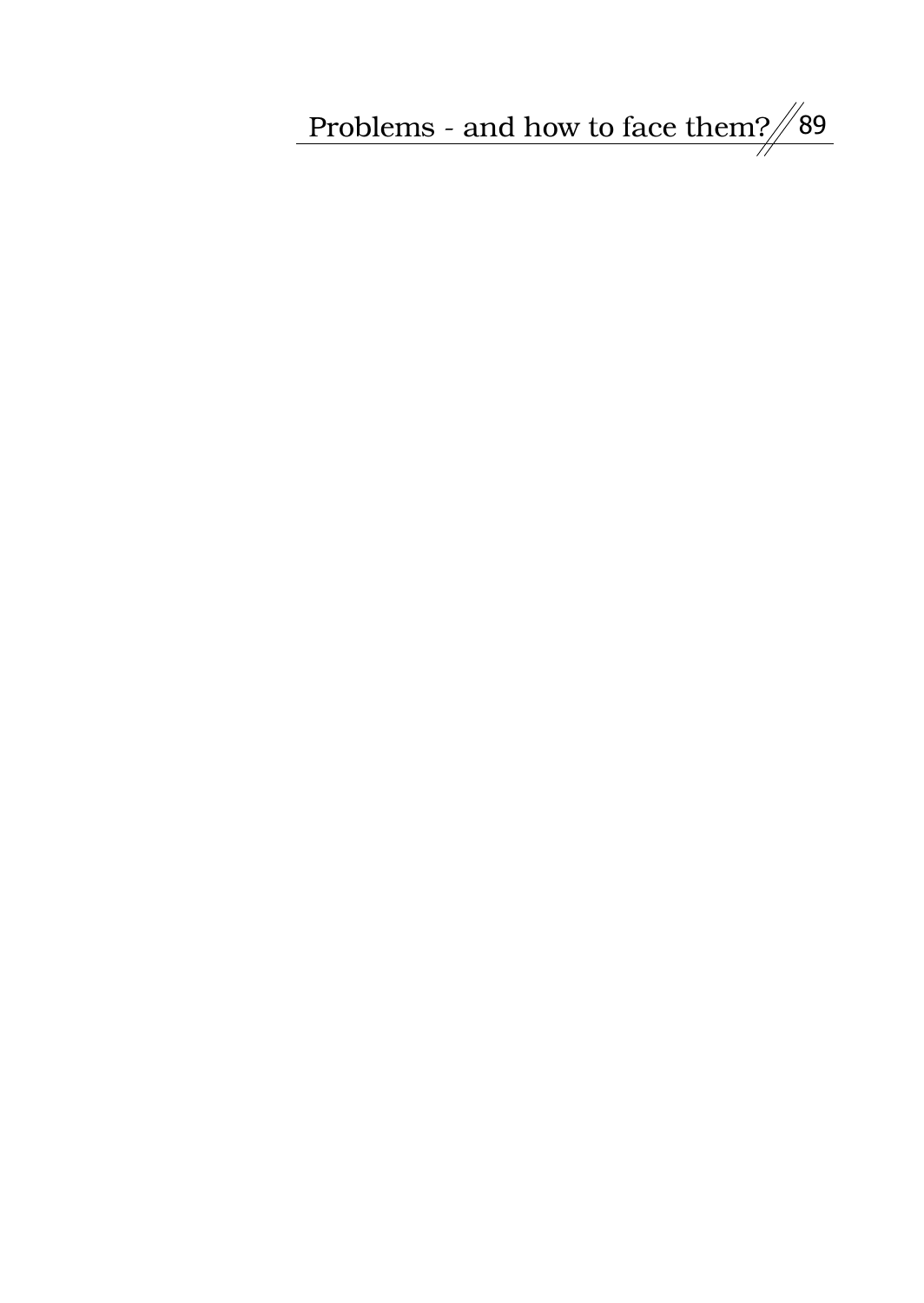$90\!\!\!\!\!\!/$  Problems - and how to face them?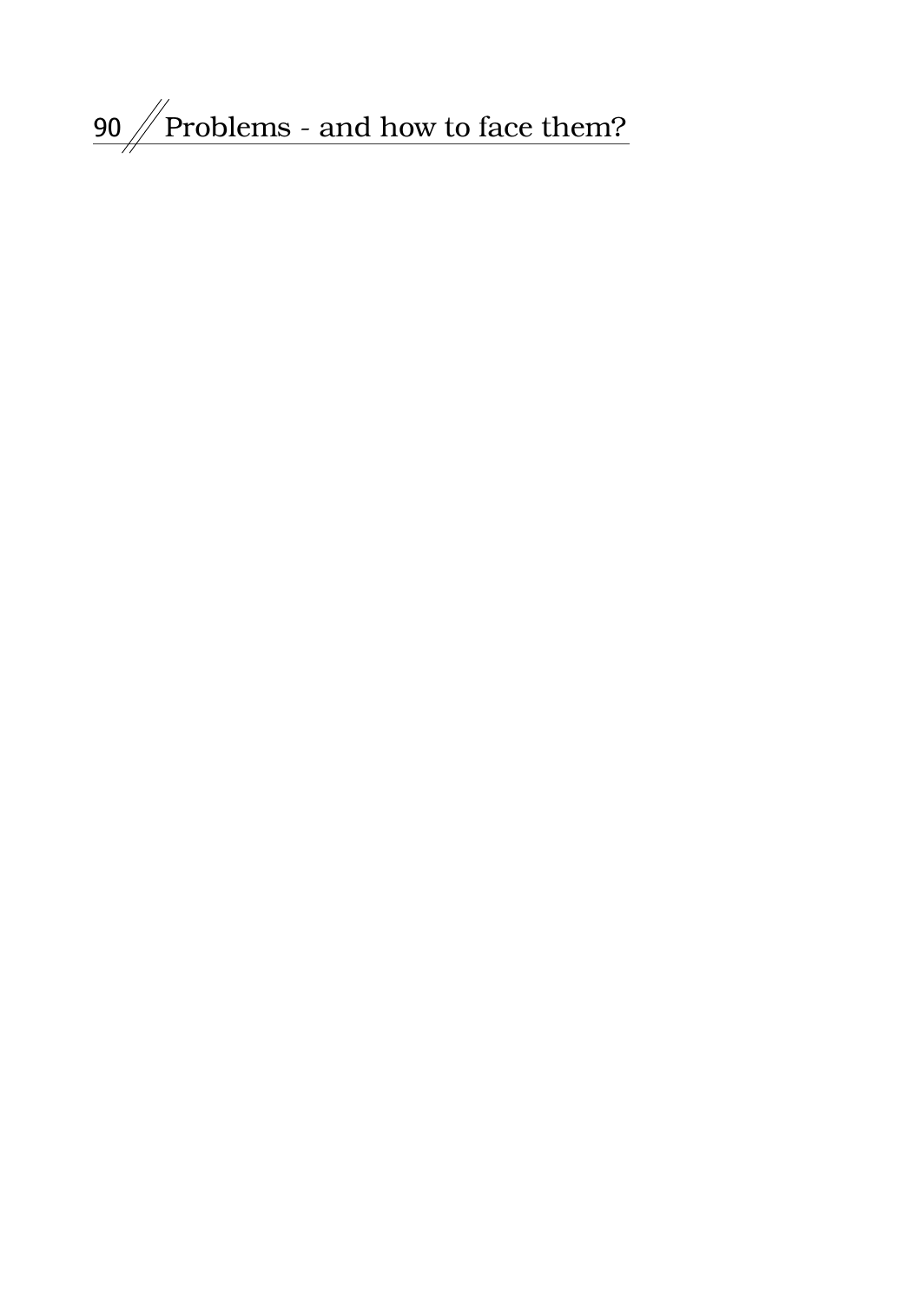Problems - and how to face them? $\frac{91}{2}$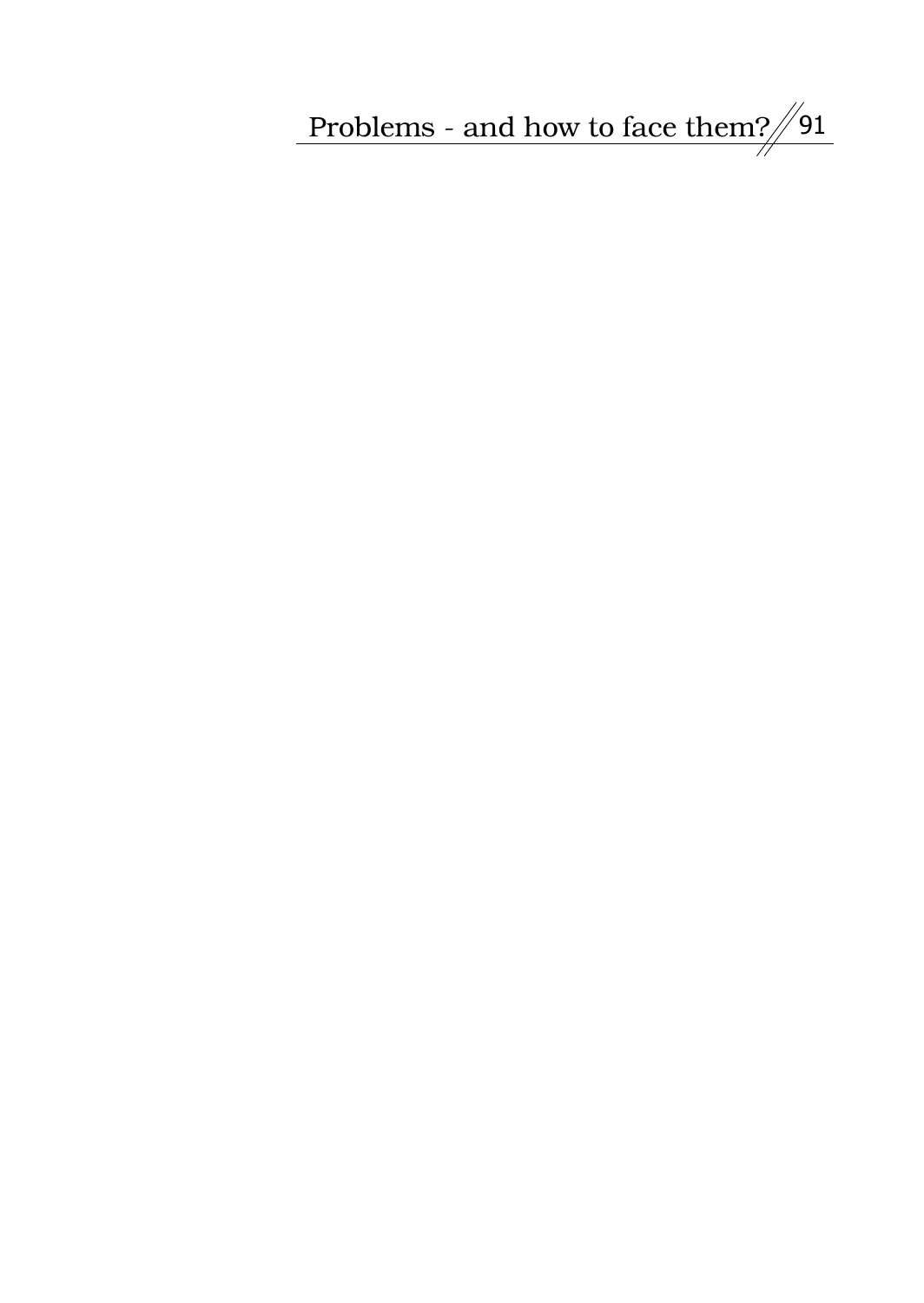$92\!\!\!\!\!\!/$  Problems - and how to face them?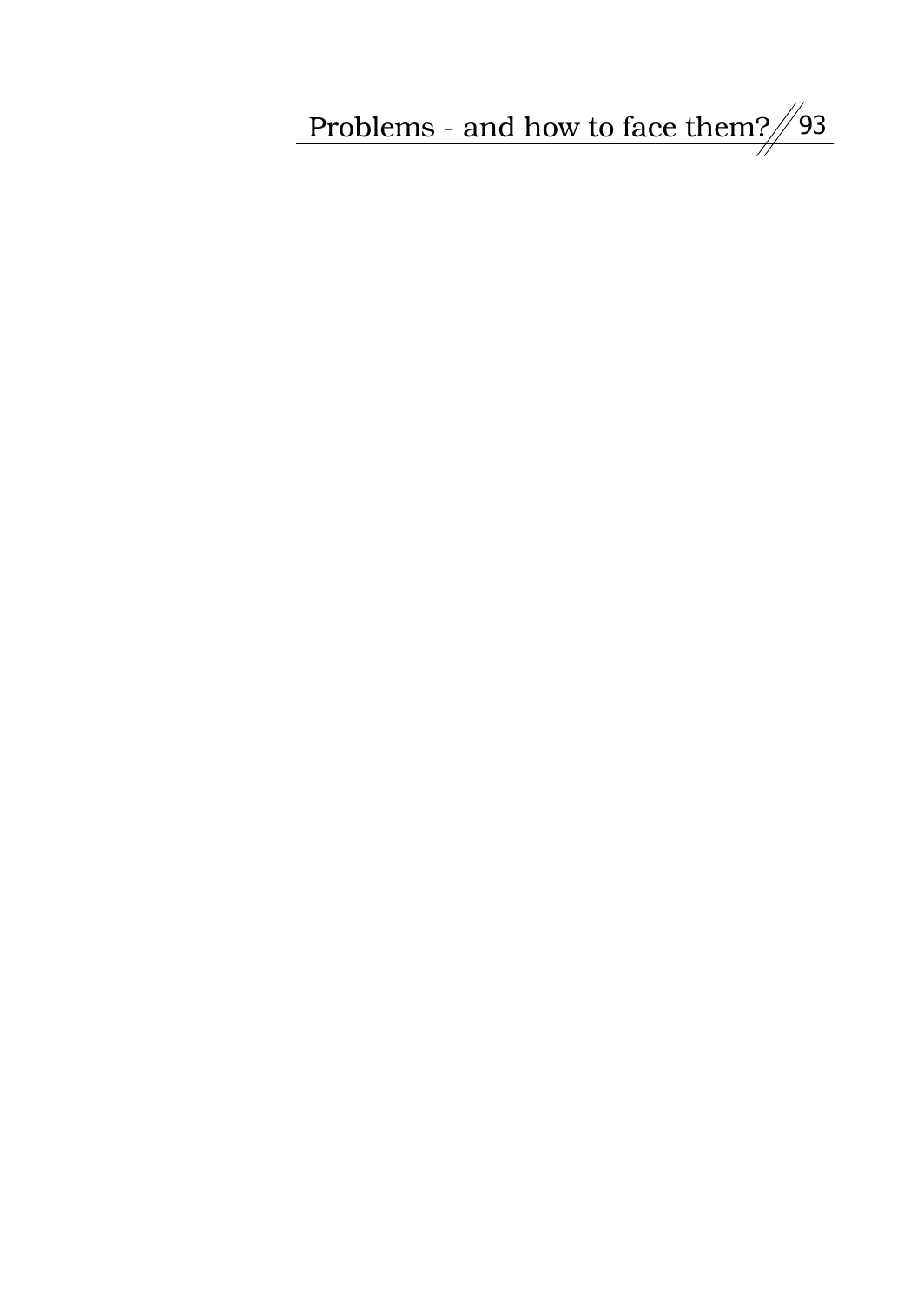94 Problems - and how to face them?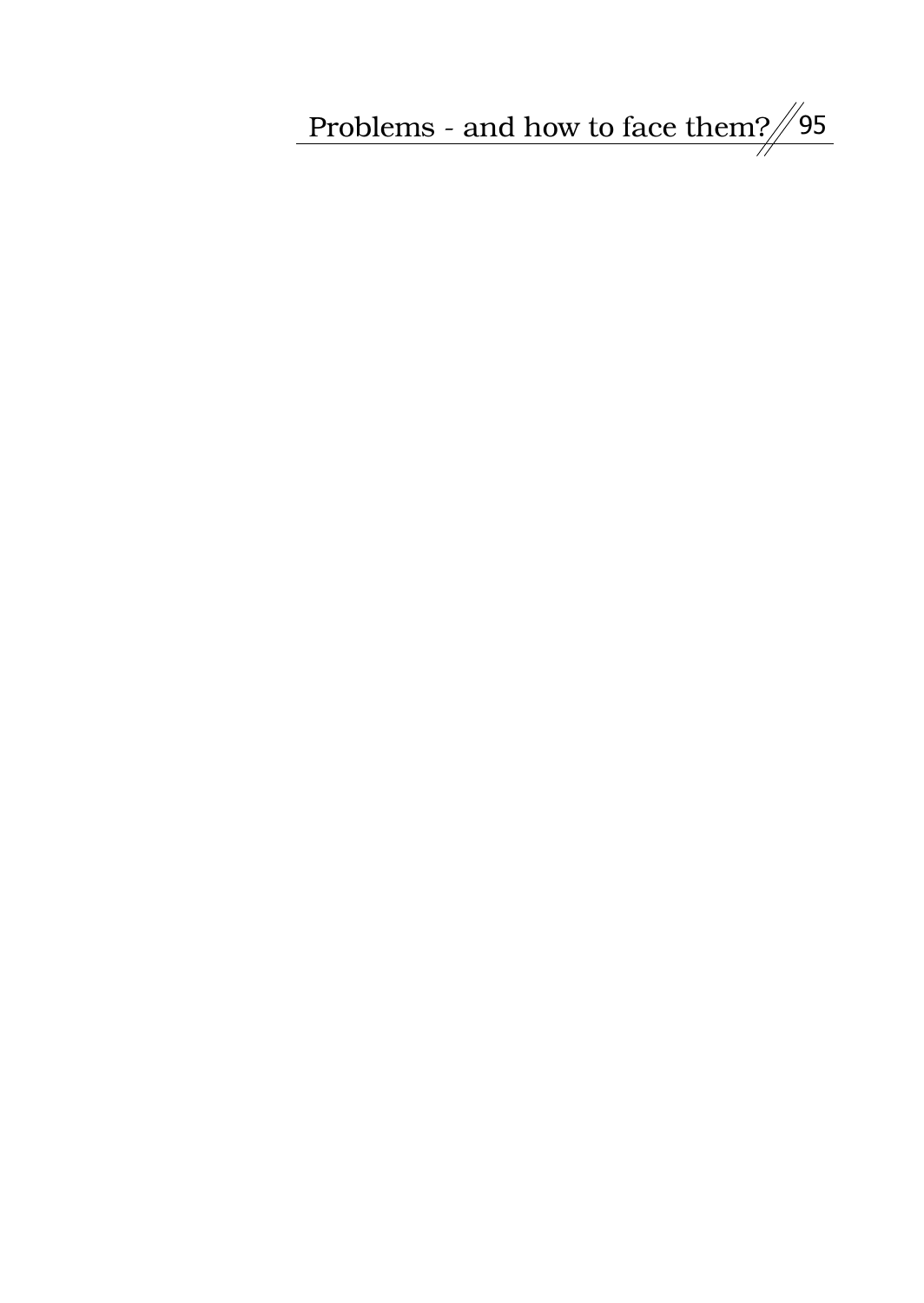$96\!\!\!\!\!\!/$  Problems - and how to face them?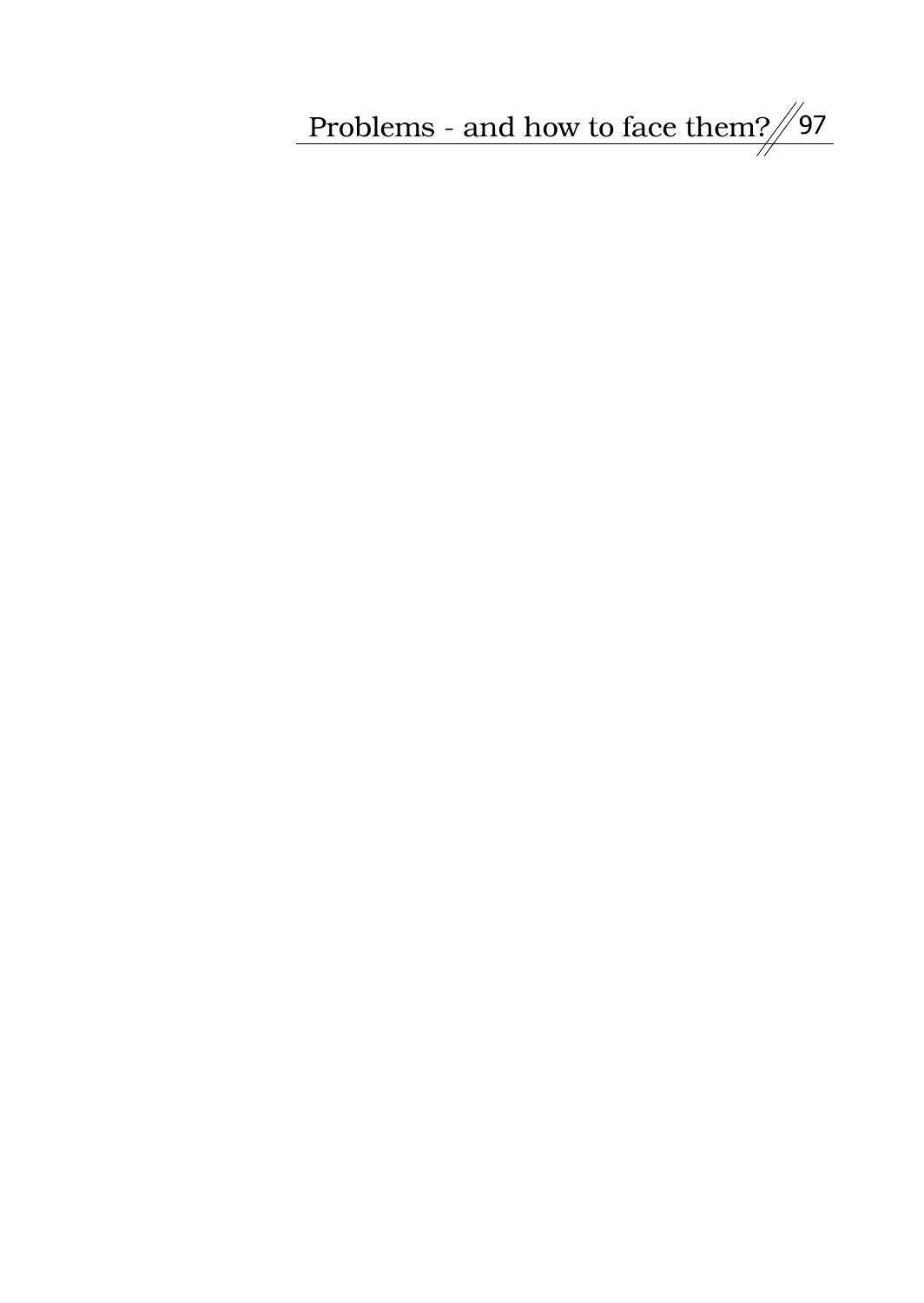$98\!\!\!\!\!\!/$  Problems - and how to face them?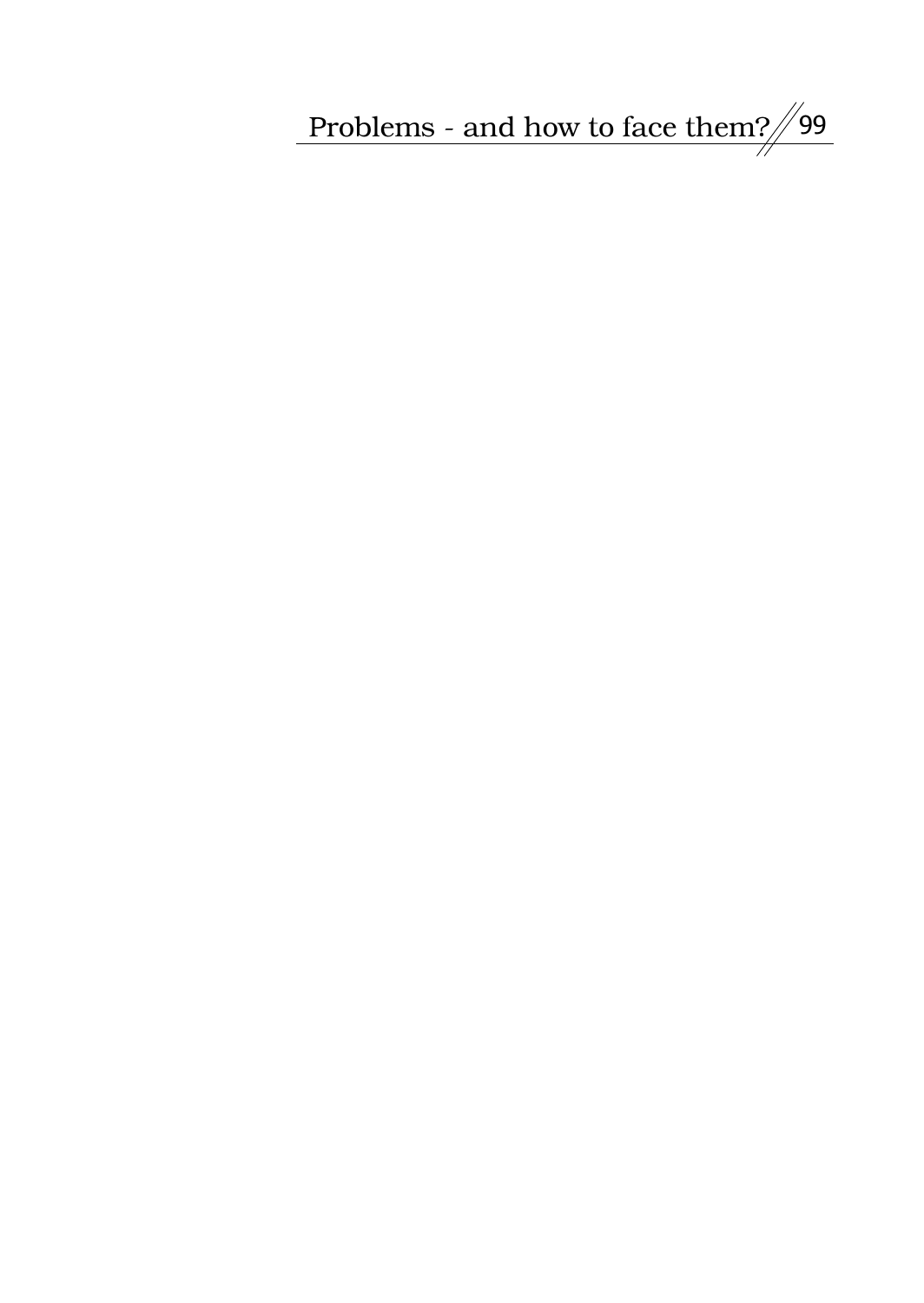$\underline{100}$  Problems - and how to face them?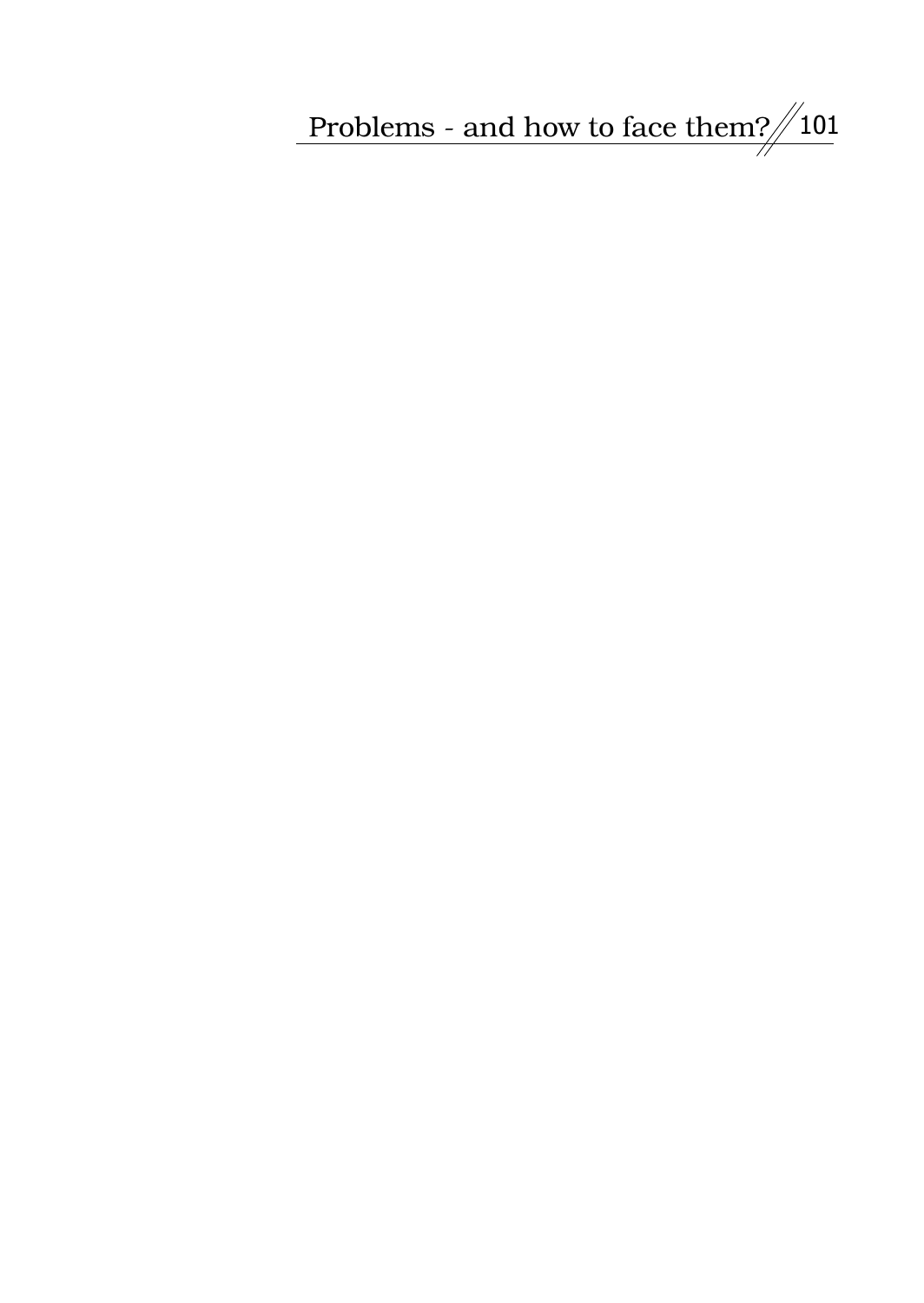$\underline{102} \underline{/}$  Problems - and how to face them?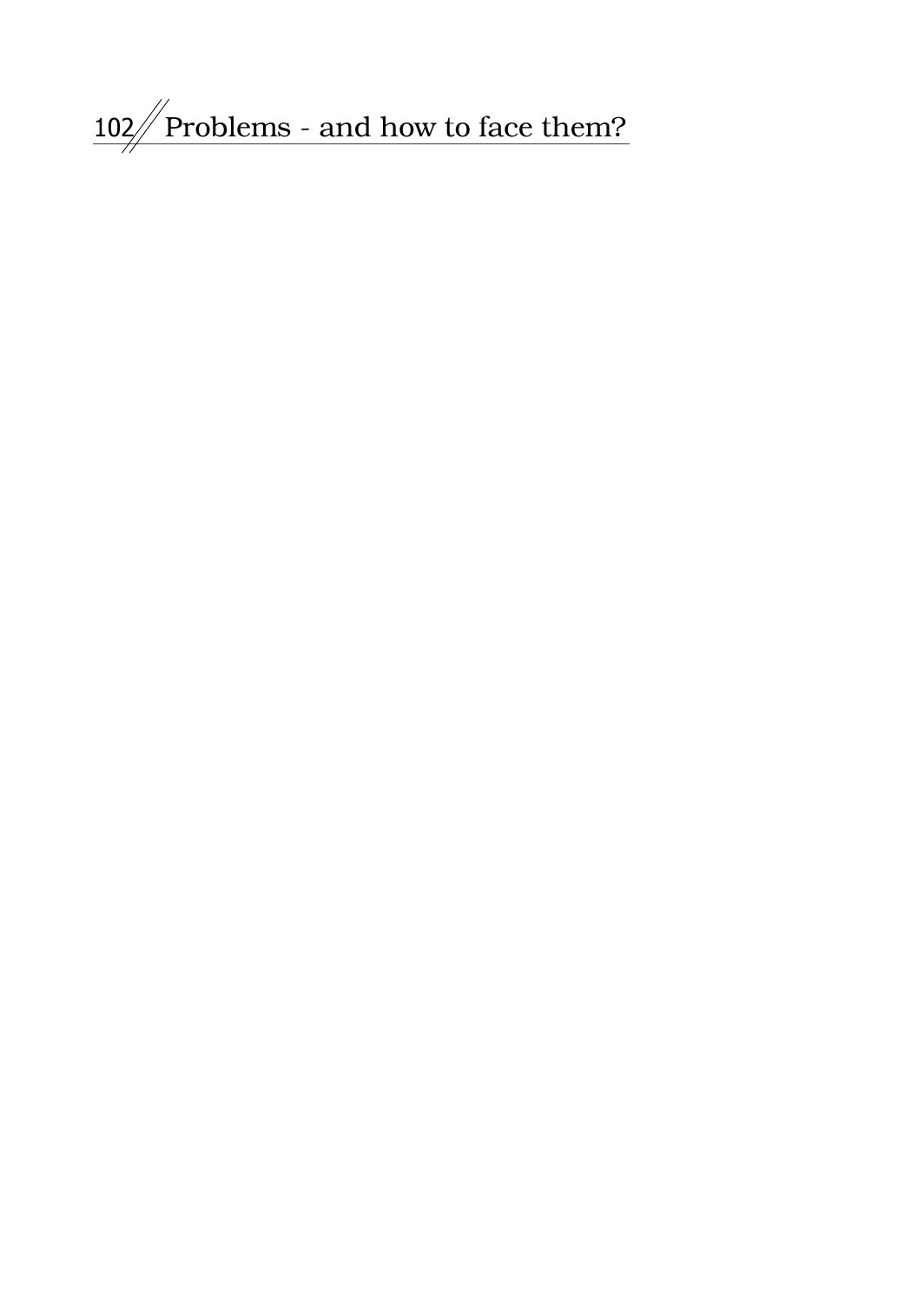Problems - and how to face them? $\frac{103}{103}$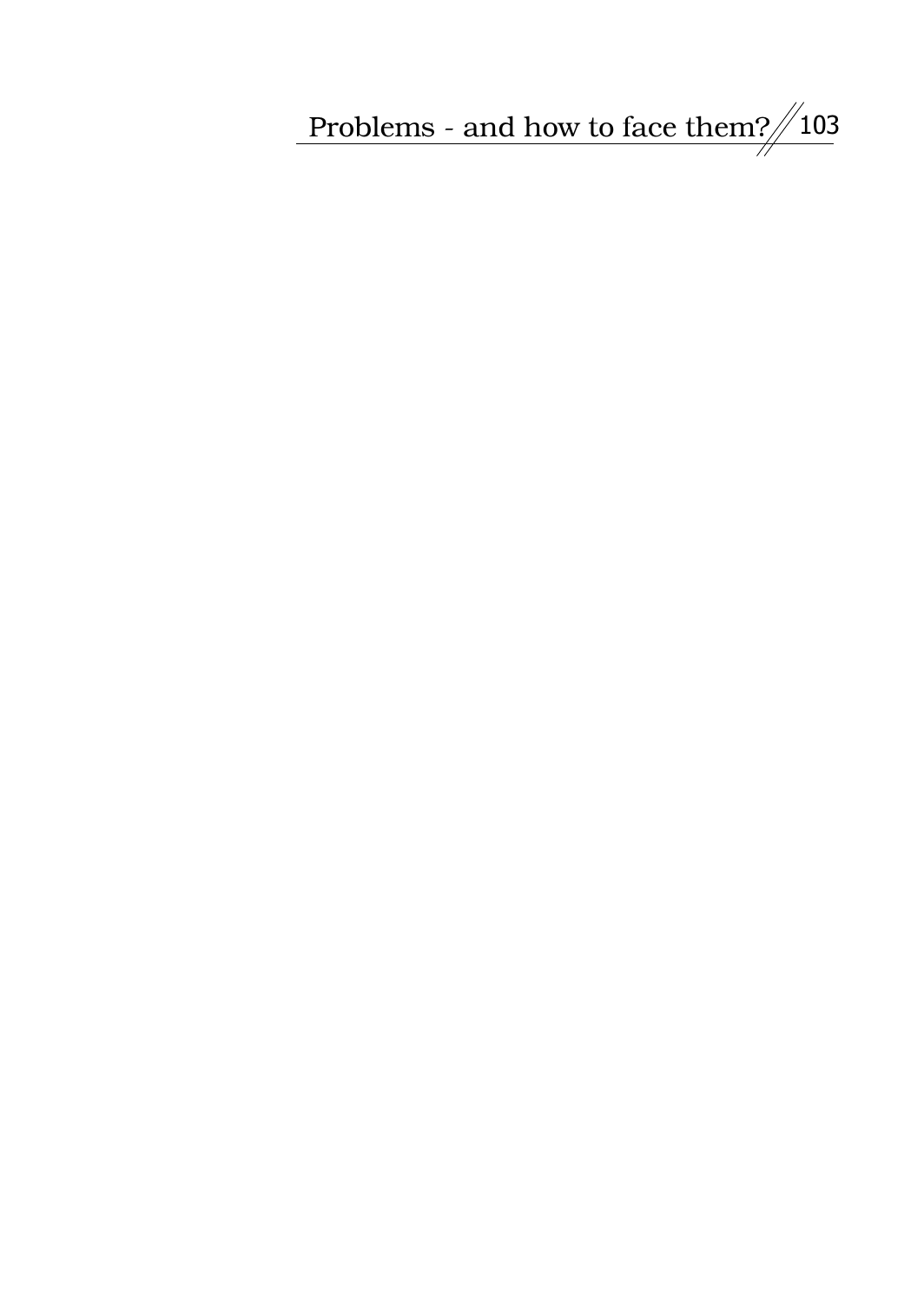$\underline{104}$  Problems - and how to face them?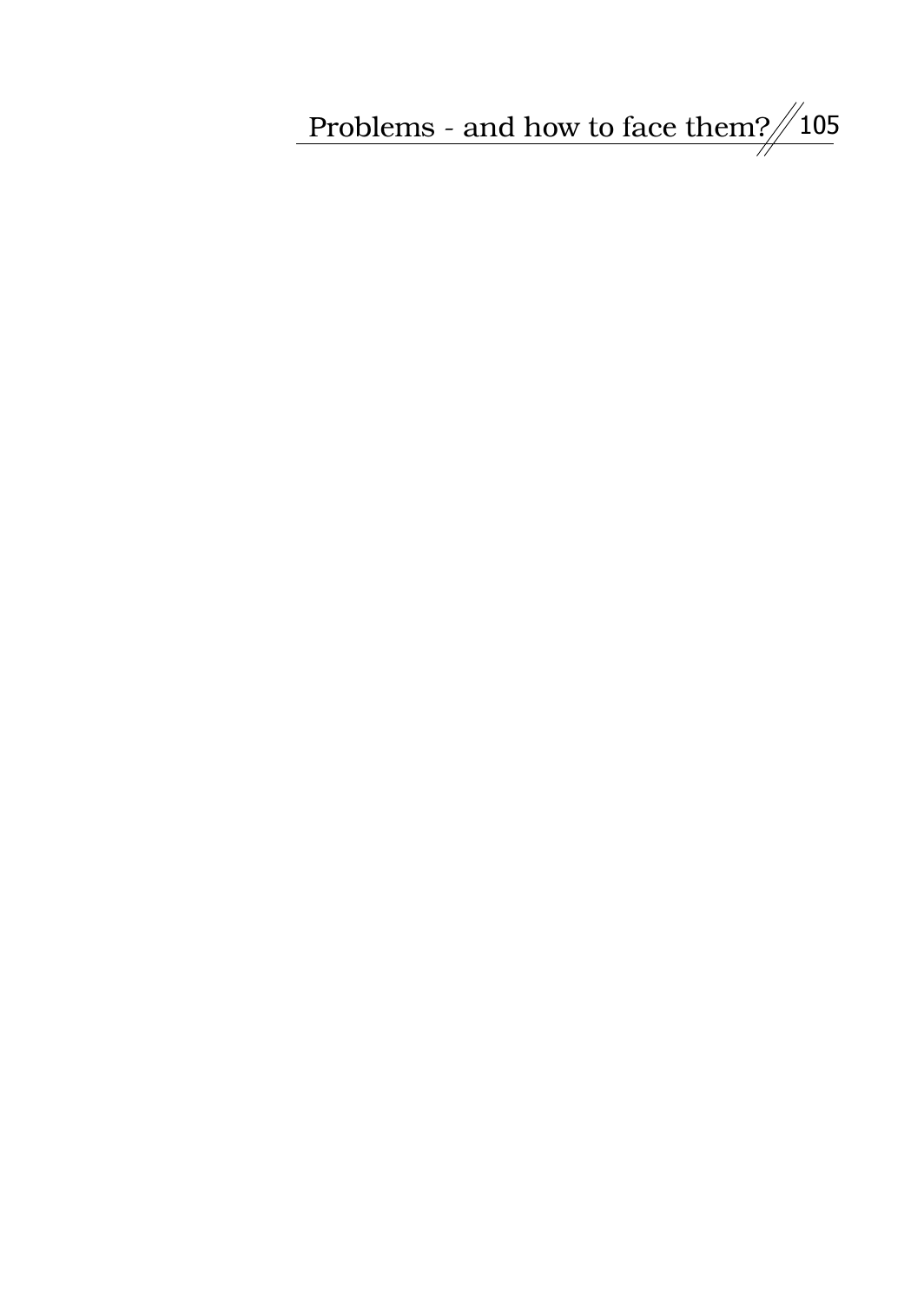$\underline{106}$  Problems - and how to face them?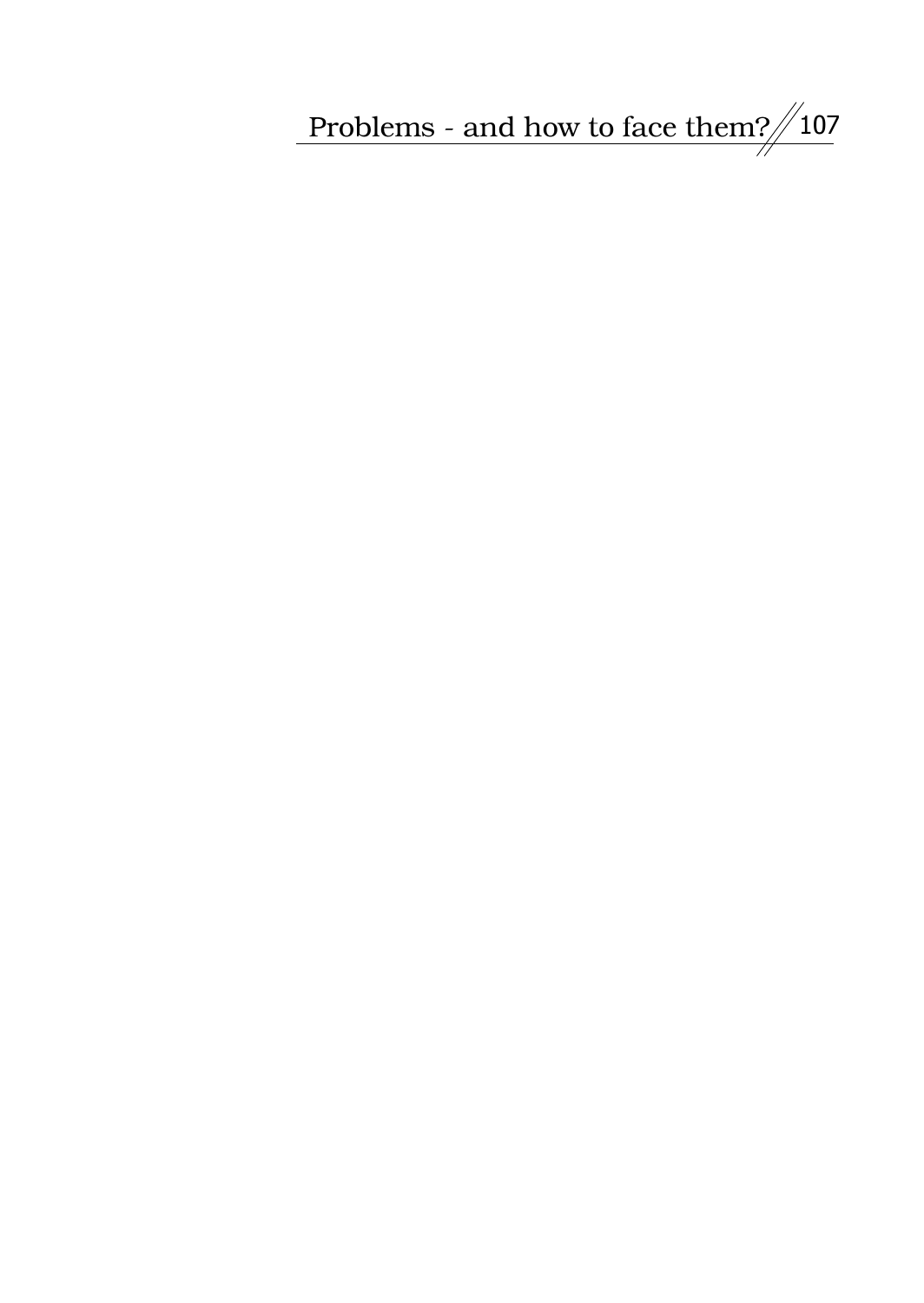$\underline{108}/$  Problems - and how to face them?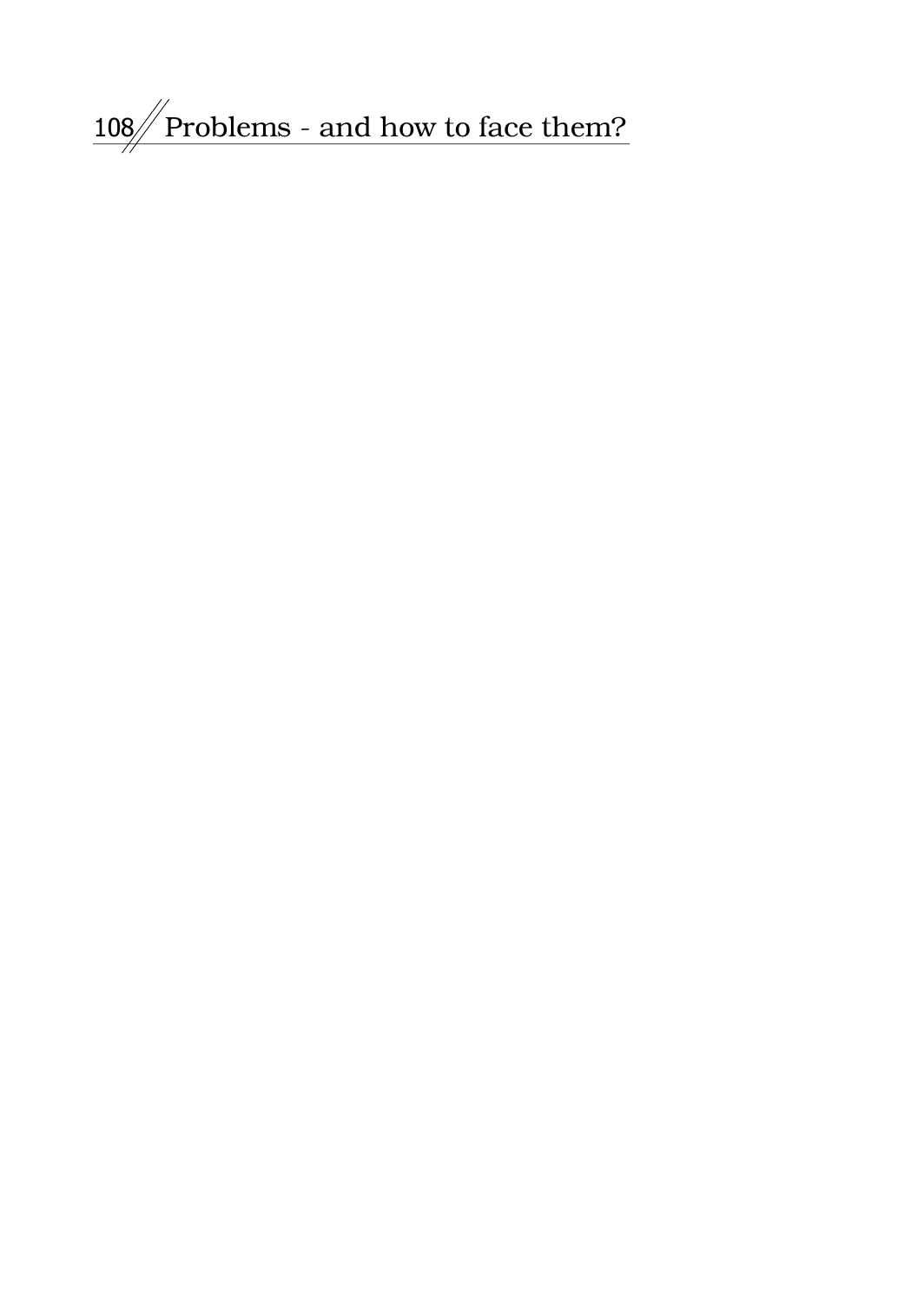Problems - and how to face them?/109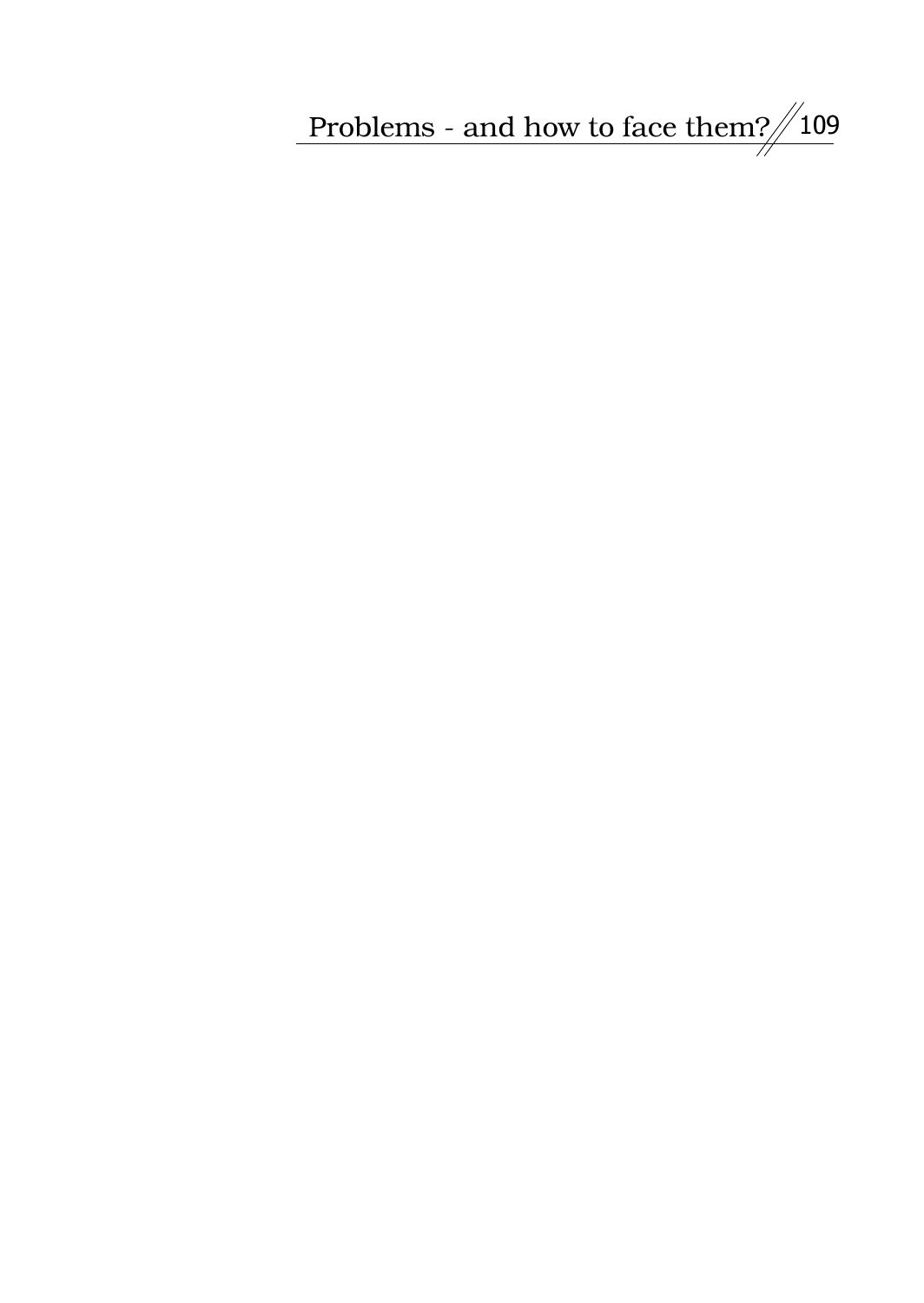$110\!\!\!\!/$  Problems - and how to face them?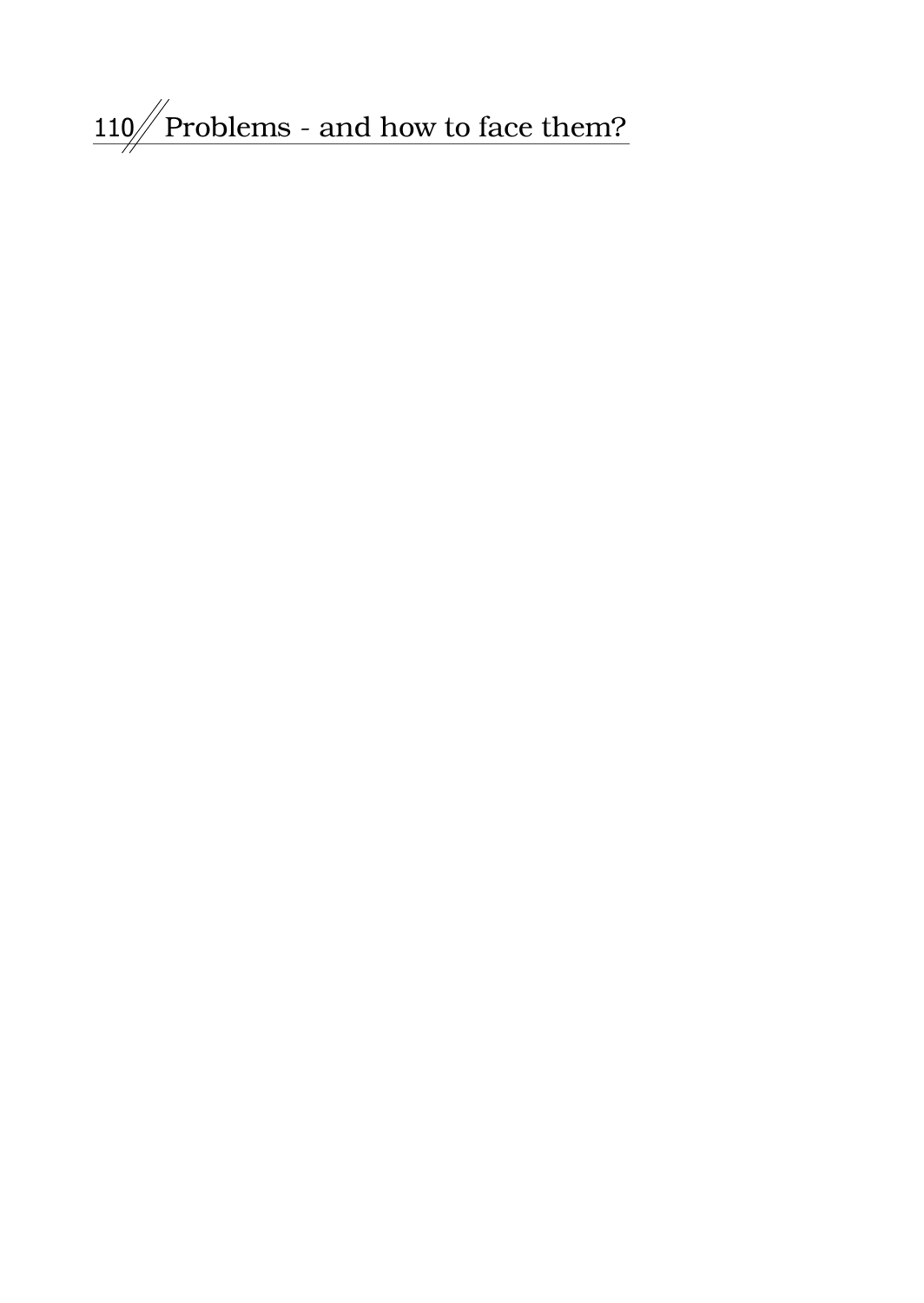Problems - and how to face them? $\frac{111}{111}$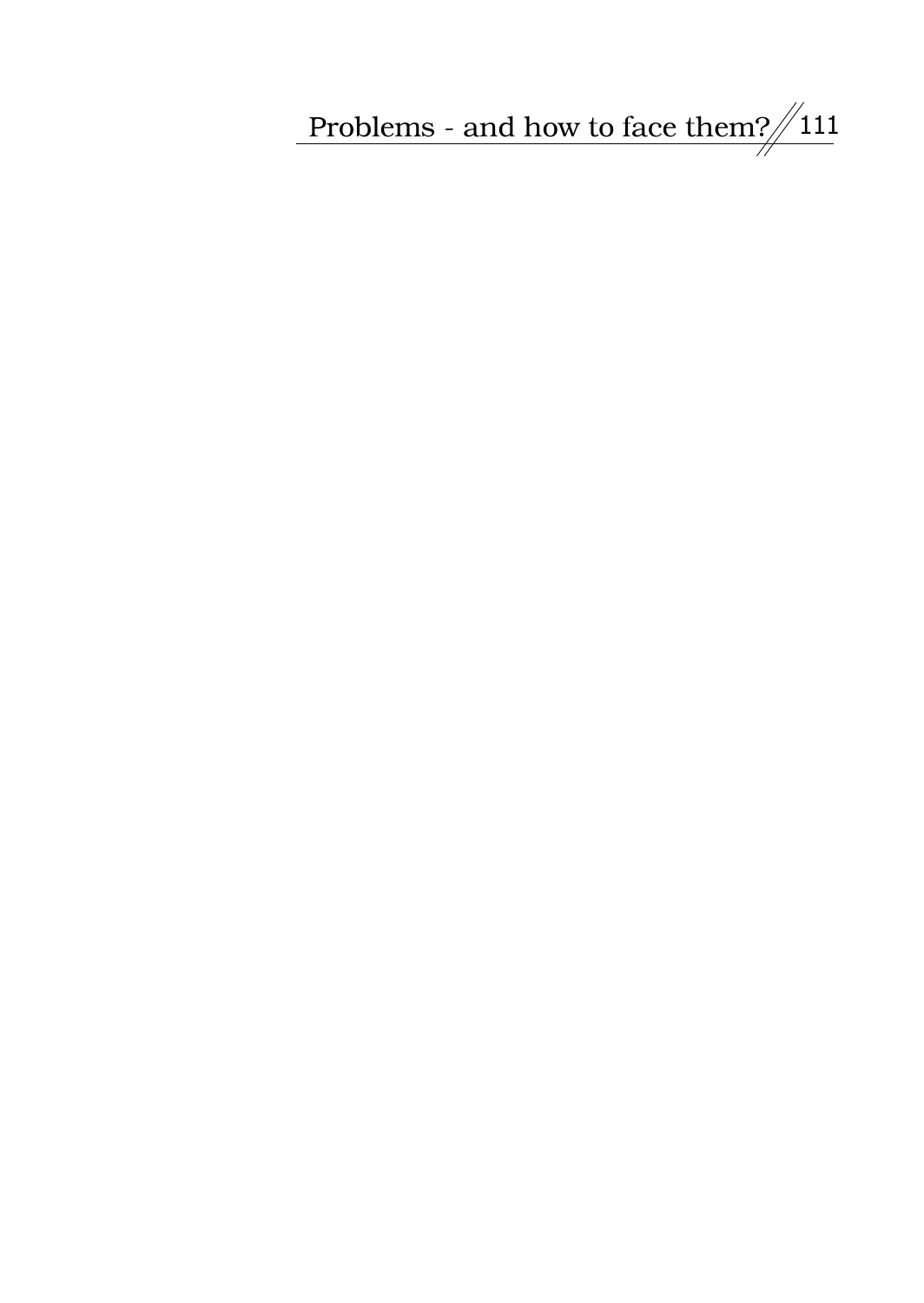$112\!\!\!\!\!/$  Problems - and how to face them?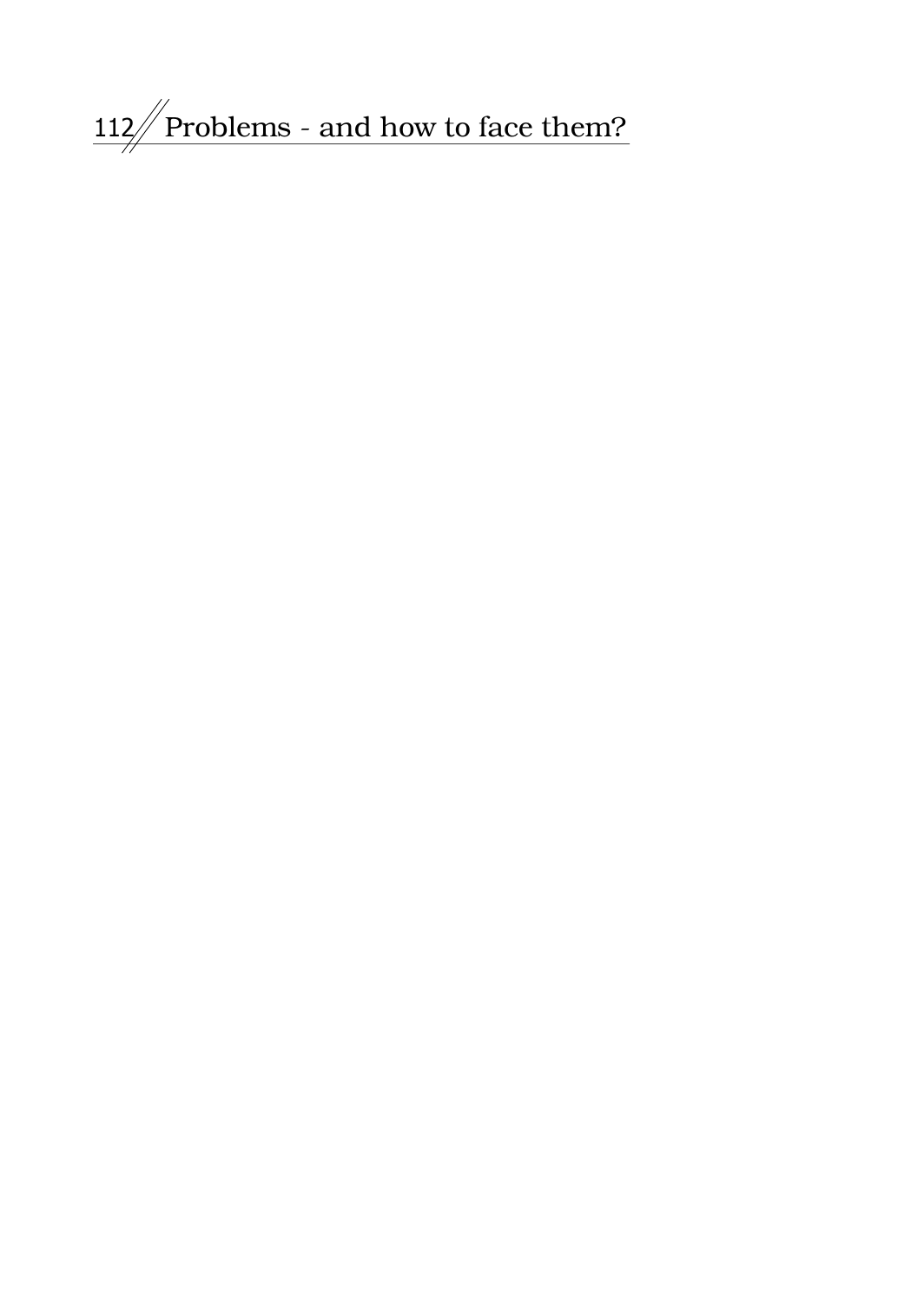Problems - and how to face them? $\frac{113}{113}$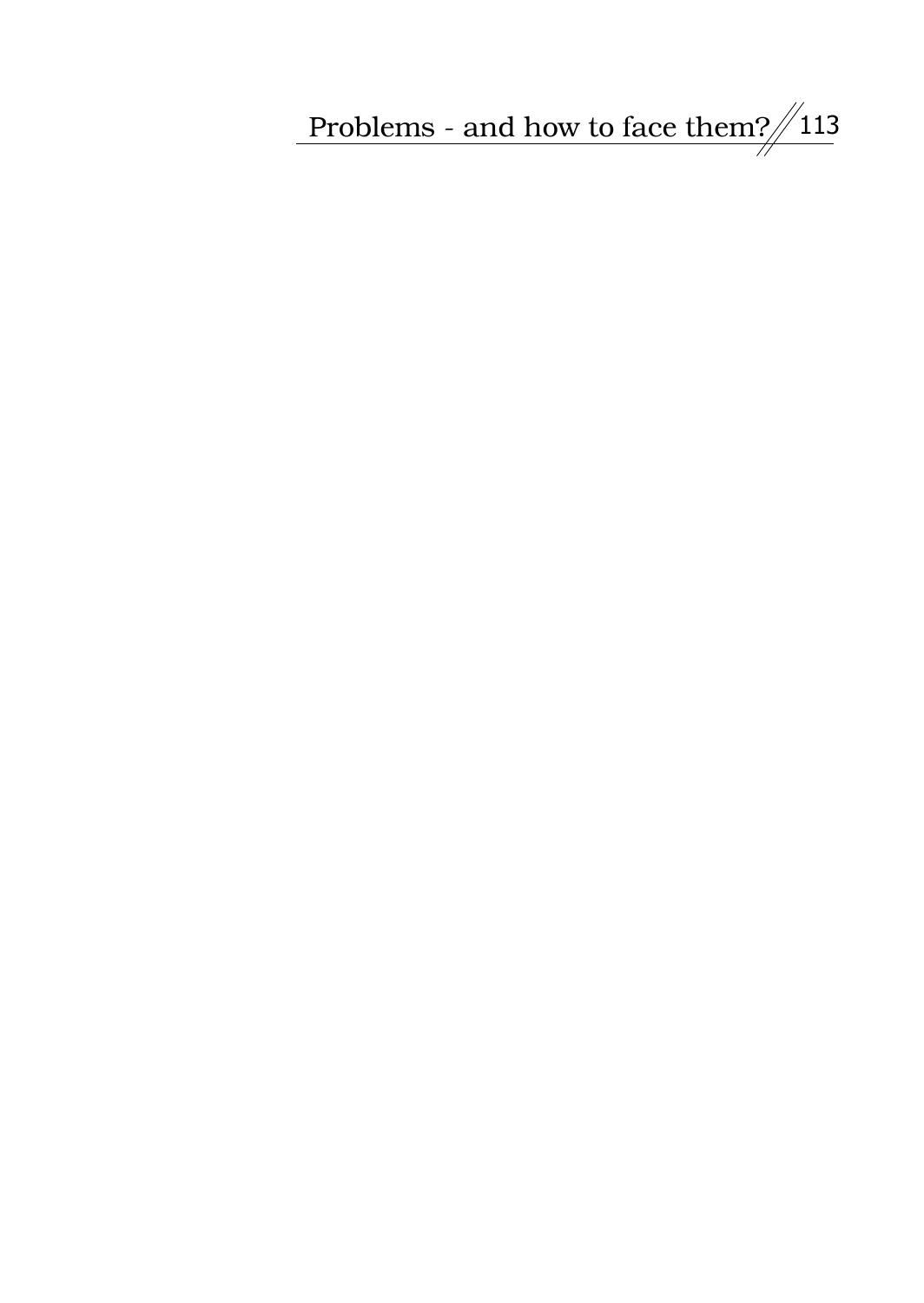$\underline{114}$  Problems - and how to face them?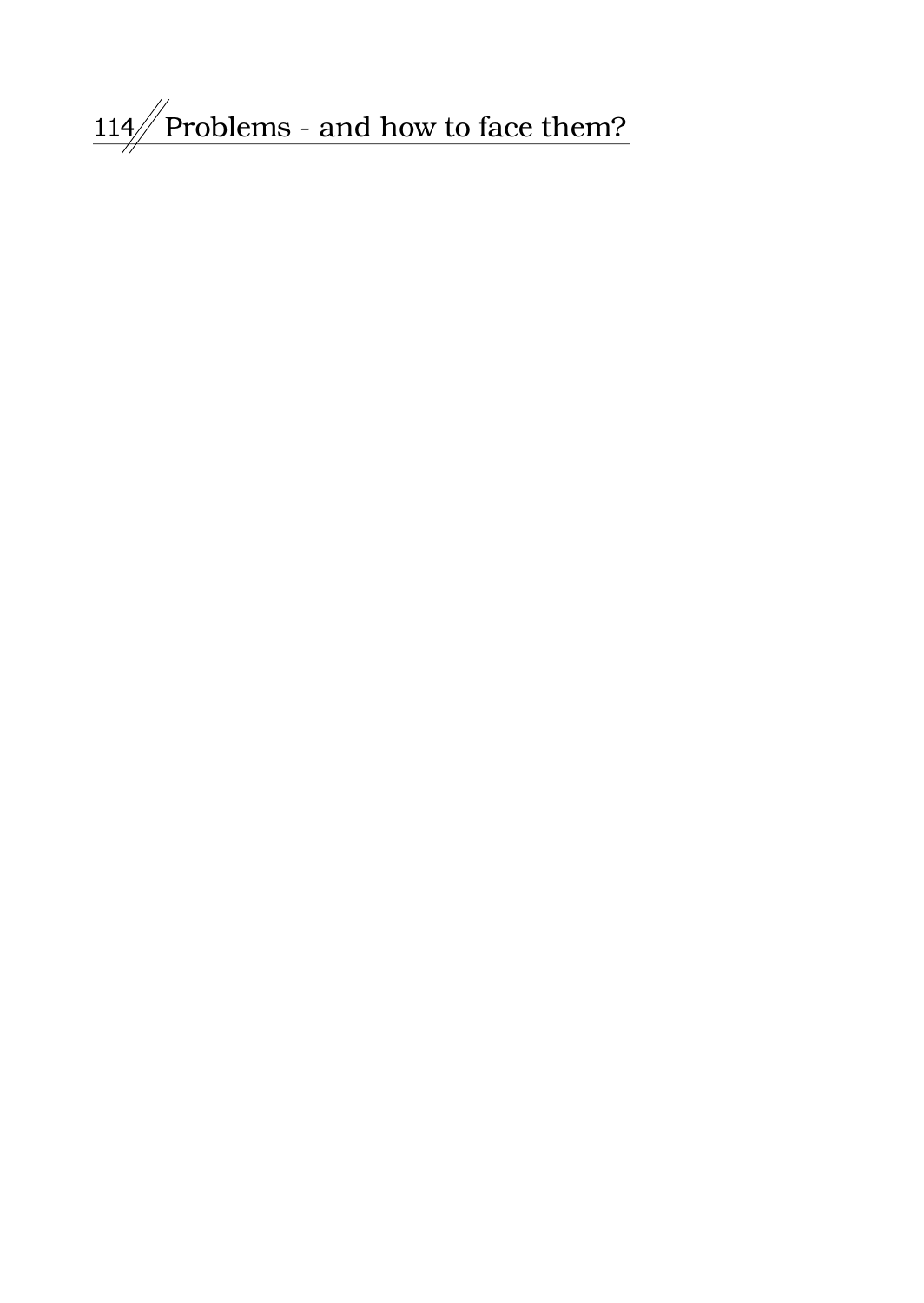Problems - and how to face them? $\frac{115}{115}$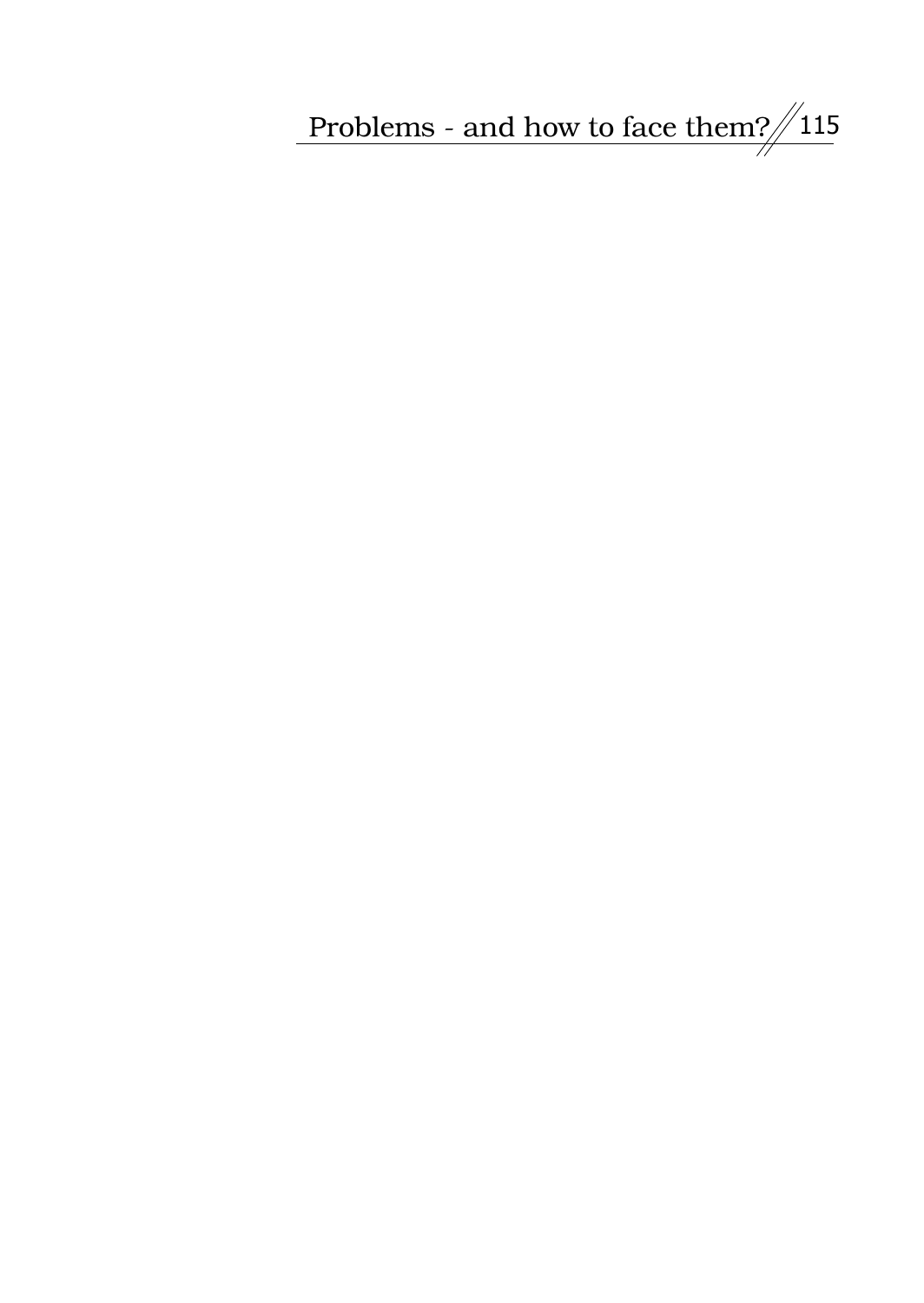$\underline{116}$  Problems - and how to face them?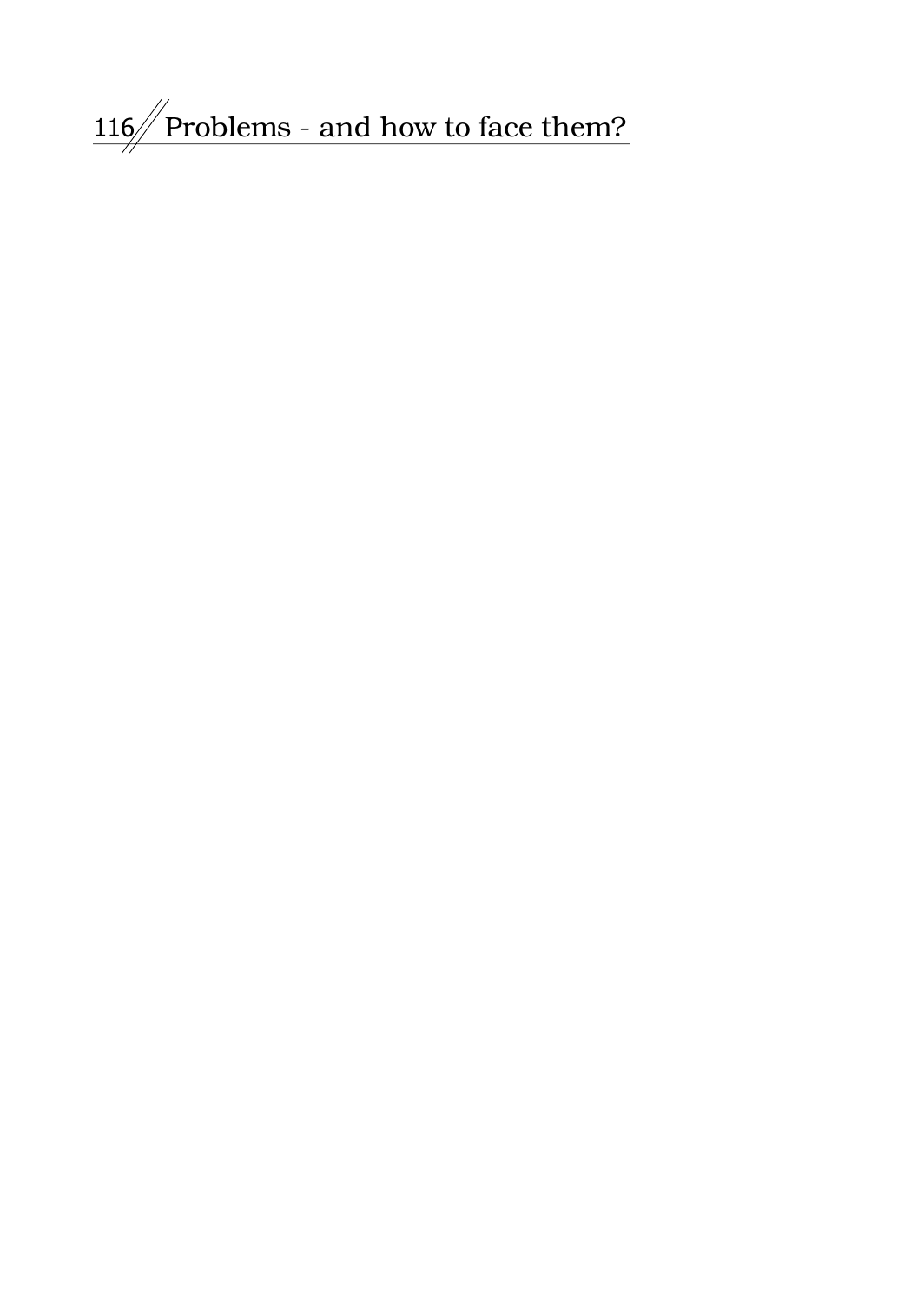Problems - and how to face them? $\frac{117}{117}$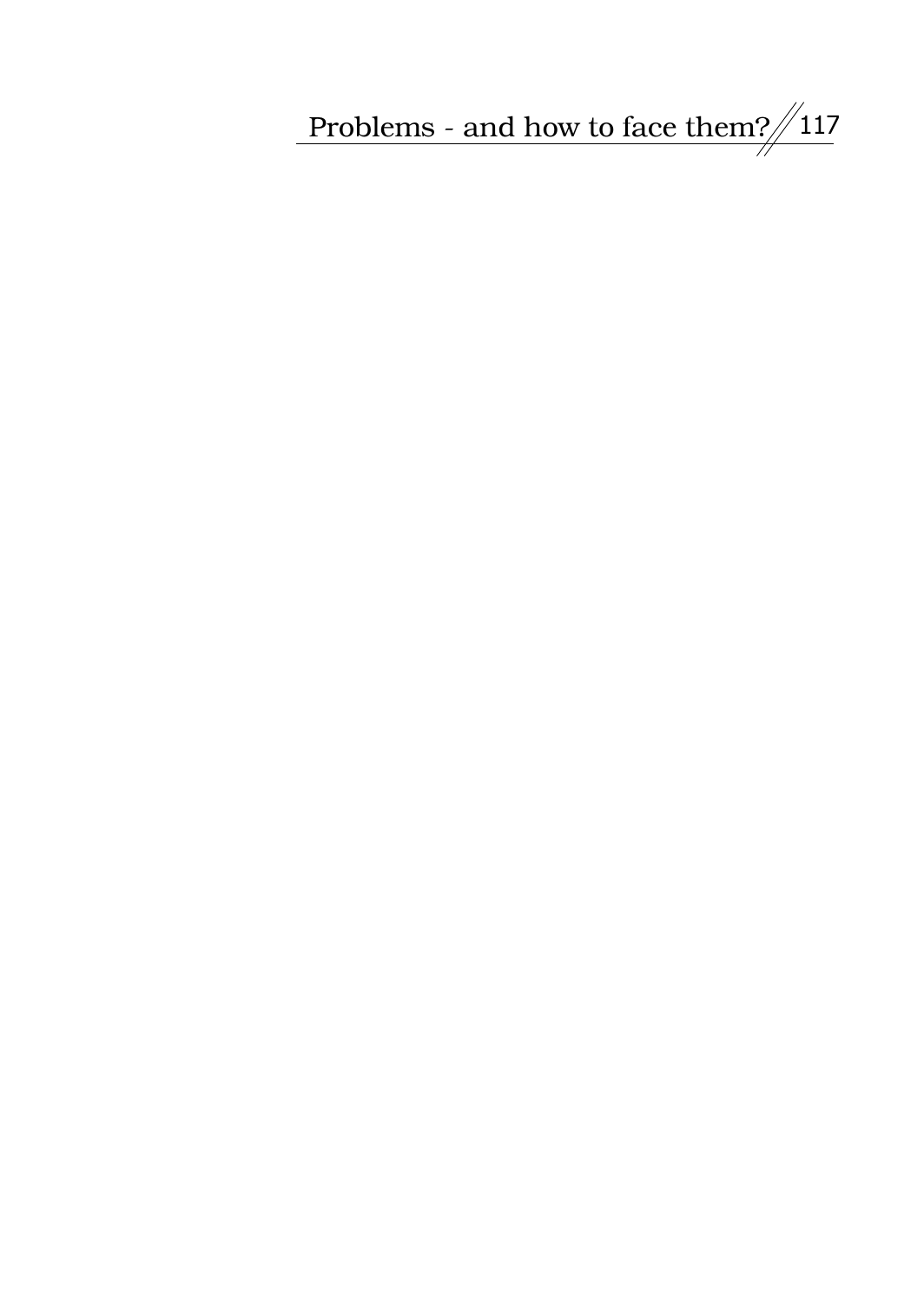$\underline{118}/$  Problems - and how to face them?